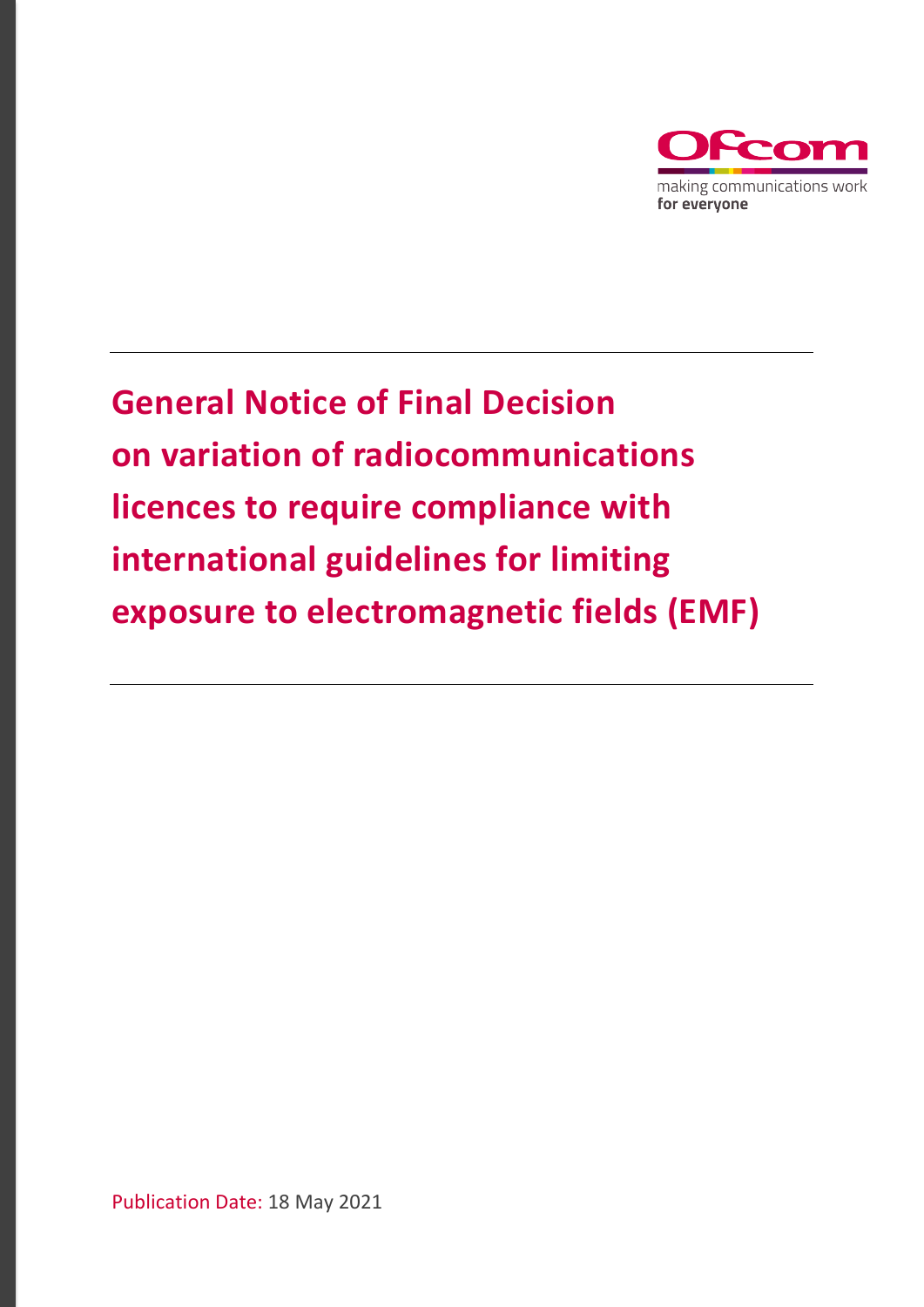# **Contents**

## **Section**

| General Notice of Final Decision on Variation of radiocommunications licences |    |
|-------------------------------------------------------------------------------|----|
| <b>Annex</b>                                                                  |    |
| A1 Representations on EMF licence condition                                   | 11 |
| A2 Final version of EMF licence condition                                     | 62 |
| A3 Representations on Amateur Licence                                         | 66 |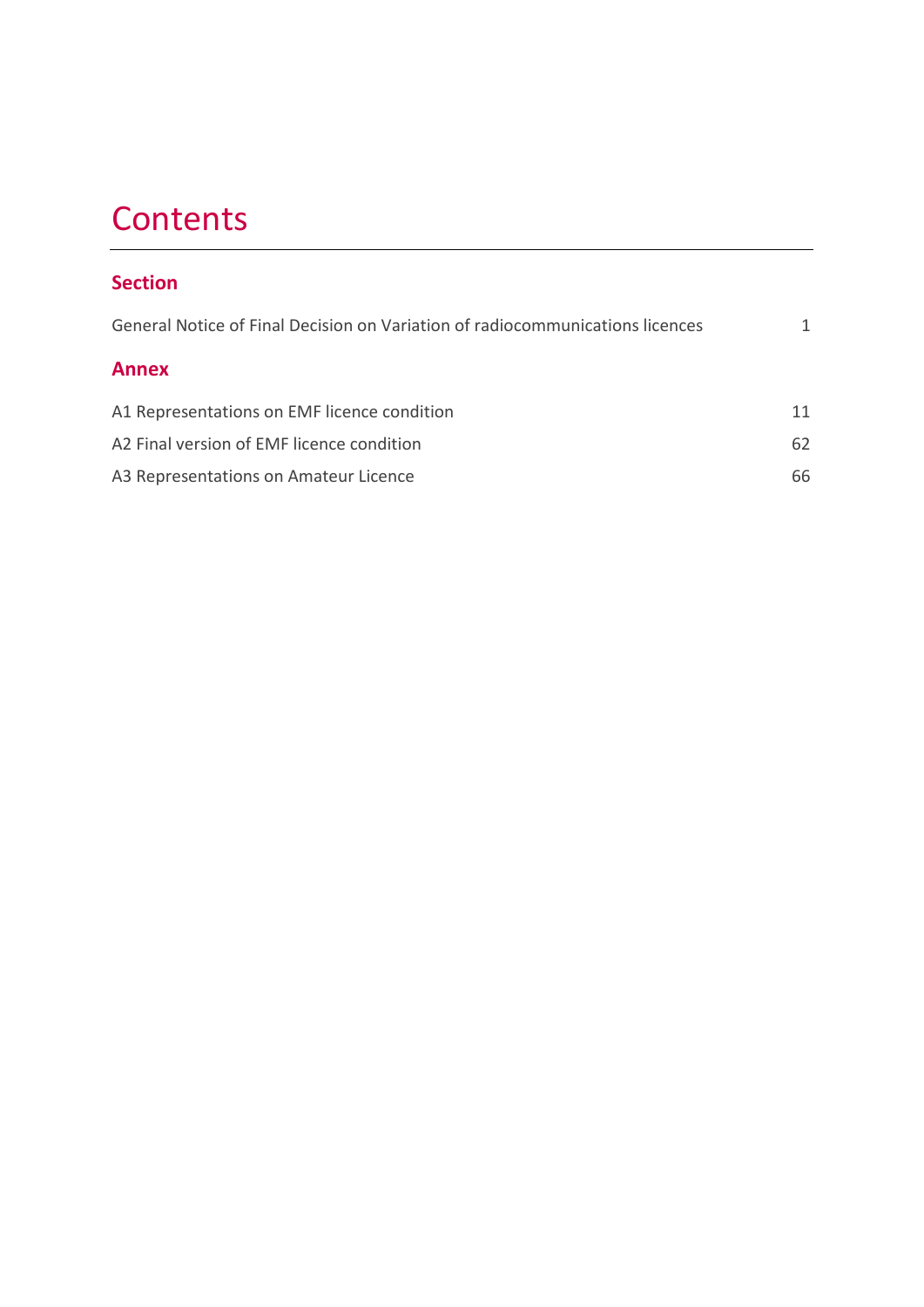# <span id="page-2-0"></span>General Notice of Final Decision on Variation of radiocommunications licences

1.1 On 1 March 2021, we notified licensees of a proposal to vary radiocommunications licences to include a new licence condition. This new licence condition would require licensees to comply with international guidelines for limiting exposure to electromagnetic fields (EMF) for the protection of the general public. This document sets out our final decision relating to that proposal. **It contains important information and licensees should read it carefully.**

#### **What we have decided – in brief**

We have decided to proceed with our proposal and vary licences to include a new licence condition requiring licensees to comply with international guidelines for limiting exposure to EMF for the protection of the general public. We have also decided to require licensees to keep records demonstrating how they comply.

We have however listened to licensees' concerns and have decided to make some changes to the licence condition and our "Guidance on EMF Compliance and Enforcement". These changes provide further clarity and reduce the impact on licensees.

#### **Alongside this decision, we have published on our [website](http://www.ofcom.org.uk/emf)**:

- an updated version of our ["Guidance on EMF Compliance and Enforcement"](https://eur01.safelinks.protection.outlook.com/?url=https%3A%2F%2Fwww.ofcom.org.uk%2F__data%2Fassets%2Fpdf_file%2F0025%2F214459%2Fguidance-emf-compliance-enforcement.pdf&data=04%7C01%7CJohn.Glover%40ofcom.org.uk%7Cbb02d76da2f549bcfb7608d9155599a8%7C0af648de310c40688ae4f9418bae24cc%7C0%7C0%7C637564279656808929%7CUnknown%7CTWFpbGZsb3d8eyJWIjoiMC4wLjAwMDAiLCJQIjoiV2luMzIiLCJBTiI6Ik1haWwiLCJXVCI6Mn0%3D%7C1000&sdata=s%2FYew3eQrBHc4mtxC7dWIjYhETgH9KV3B27sHAhnqoA%3D&reserved=0);
- an updated version of our [EMF compliance flowchart;](https://eur01.safelinks.protection.outlook.com/?url=https%3A%2F%2Fwww.ofcom.org.uk%2F__data%2Fassets%2Fpdf_file%2F0022%2F214456%2Femf-compliance-flowchart.pdf&data=04%7C01%7CJohn.Glover%40ofcom.org.uk%7Cbb02d76da2f549bcfb7608d9155599a8%7C0af648de310c40688ae4f9418bae24cc%7C0%7C0%7C637564279656798978%7CUnknown%7CTWFpbGZsb3d8eyJWIjoiMC4wLjAwMDAiLCJQIjoiV2luMzIiLCJBTiI6Ik1haWwiLCJXVCI6Mn0%3D%7C1000&sdata=u%2FVwL5uH1AZA5JqeOLQ27LJLeWQSv3f3QjtwuG6qBGg%3D&reserved=0) and
- a new [shared site compliance](https://eur01.safelinks.protection.outlook.com/?url=https%3A%2F%2Fwww.ofcom.org.uk%2F__data%2Fassets%2Fpdf_file%2F0028%2F218962%2Fshared-site-compliance-flowchart.pdf&data=04%7C01%7CJohn.Glover%40ofcom.org.uk%7Cbb02d76da2f549bcfb7608d9155599a8%7C0af648de310c40688ae4f9418bae24cc%7C0%7C0%7C637564279656798978%7CUnknown%7CTWFpbGZsb3d8eyJWIjoiMC4wLjAwMDAiLCJQIjoiV2luMzIiLCJBTiI6Ik1haWwiLCJXVCI6Mn0%3D%7C1000&sdata=NNaDsgpukiNVvaFnb65%2Bn%2Bo2WPxfitIzWqY4i4%2F7X3Q%3D&reserved=0) flowchart.

#### **We will also shortly publish on our [website](http://www.ofcom.org.uk/emf)**:

- an updated version of our online calculator tool;
- an updated version of our more simplified form of the guidance;
- an updated version of our additional guidance for ship radio licensees;
- an updated version of our additional guidance for amateur radio licensees; and
- new additional guidance for aeronautical radio licensees.

#### **Licensees will need to comply with the new rules by**:

- 18 November 2021 if they are using frequencies at or above 110 MHz;
- 18 May 2022 if they are using frequencies above 10 MHz but below 110 MHz;
- 18 November 2022 if they are using frequencies at or below 10 MHz.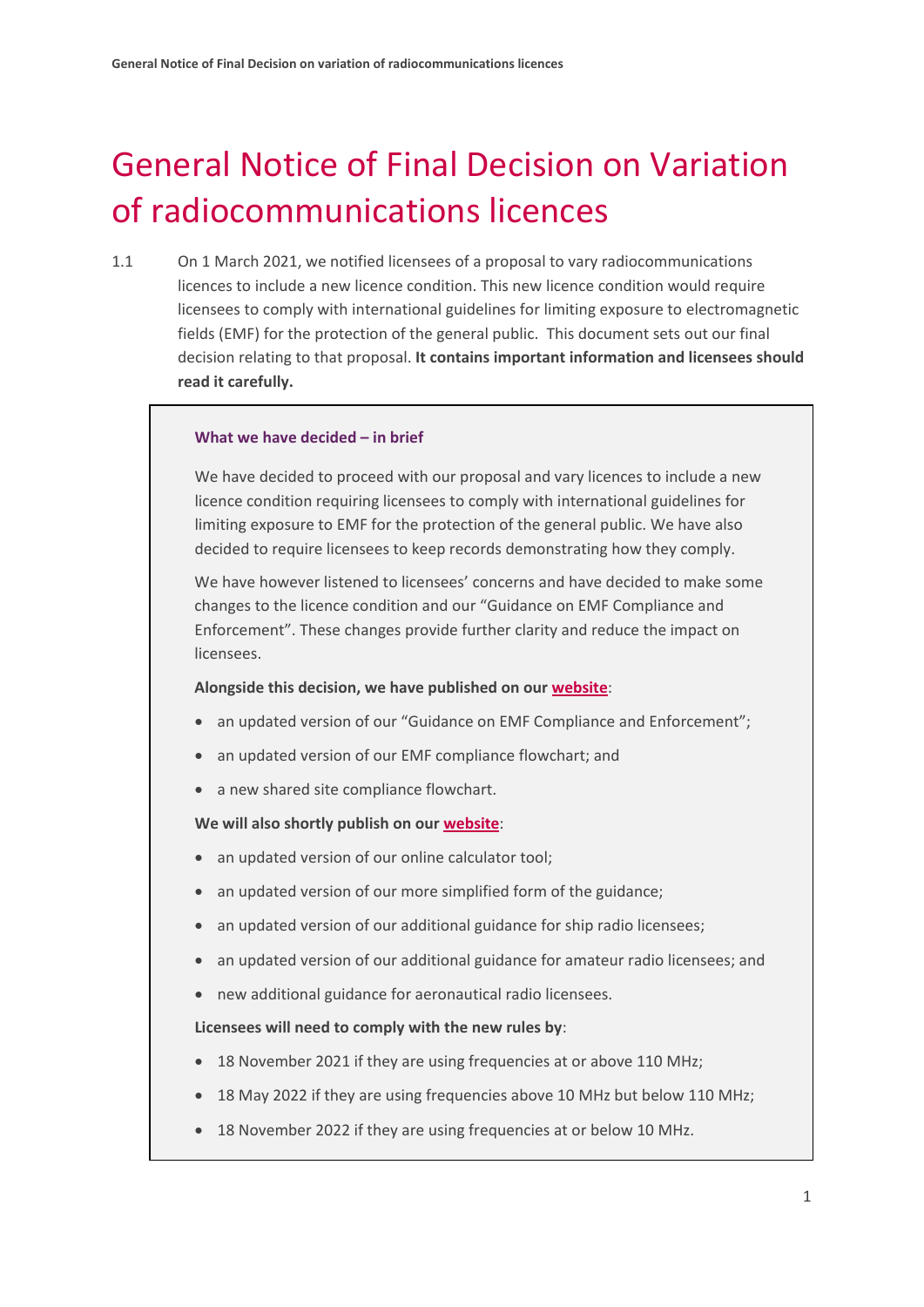- 1.2 This document is our final decision in relation to all the licence classes identified in Table 1 below and varies all licences<sup>[1](#page-3-0)</sup> in those licence classes to include a new licence condition relating to EMF. We refer to the new licence condition as the "**EMF licence condition**".
- 1.3 We will shortly be writing to affected licensees to inform them of this final decision. We will include a replacement/update for their current licence, or explain where a replacement/update can be obtained.
- 1.4 This document sets out the background to our final decision; explains why we have made this decision; and describes what this means for affected licensees. This document also contains the following three annexes:
	- a) Annex A1 summaries the comments we received from licensees in response to our proposal and sets out our responses.
	- b) Annex A2 sets out the final version of the EMF licence condition showing the changes we have made to our proposed licence condition in 'tracked'.
	- c) Annex A3 summaries the comments we received in relation to the wording of the terms and conditions of the amateur licence that are unrelated to EMF and sets out our responses.

## **Background**

- 1.5 I[n February](https://www.ofcom.org.uk/__data/assets/pdf_file/0013/190003/emf-condoc.pdf) and [October](https://www.ofcom.org.uk/__data/assets/pdf_file/0017/204056/emf-implementation-consultation.pdf) last year, we issued two separate public consultations on our proposal to formally require licensees to comply with internationally agreed levels for limiting exposure to electromagnetic fields (**EMF**) for the protection of the general public. These internationally agreed levels are set out in Guidelines published by the [International](https://www.icnirp.org/)  [Commission on Non-Ionizing Radiation Protection](https://www.icnirp.org/) (**ICNIRP**), a non-profit independent scientific organisation formally recognised by the World Health Organization and set up specifically to investigate possible adverse health effects from non-ionising radiation.
- 1.6 For simplicity, we refer to the internationally agreed levels in the ICNIRP Guidelines for limiting exposure to EMF for the protection of the general public as the **"general public EMF limits**".
- 1.7 In October 2020, we issued a [Statement](https://www.ofcom.org.uk/__data/assets/pdf_file/0014/204053/emf-statement.pdf) setting out our decision to require licensees to comply with the general public EMF limits (**October 2020 Statement**). This Statement explained the reasons for our decision. It explained that we intended to require licensees to comply with the general public EMF limits by varying licences to include a new licence condition relating to EMF. This Statement included draft "Guidance on EMF Compliance and Enforcement" to help licensees comply with the proposed new EMF licence condition.

<span id="page-3-0"></span><sup>&</sup>lt;sup>1</sup> We refer to these licences as radiocommunications licensees, spectrum licences or Wireless Telegraphy Act licences.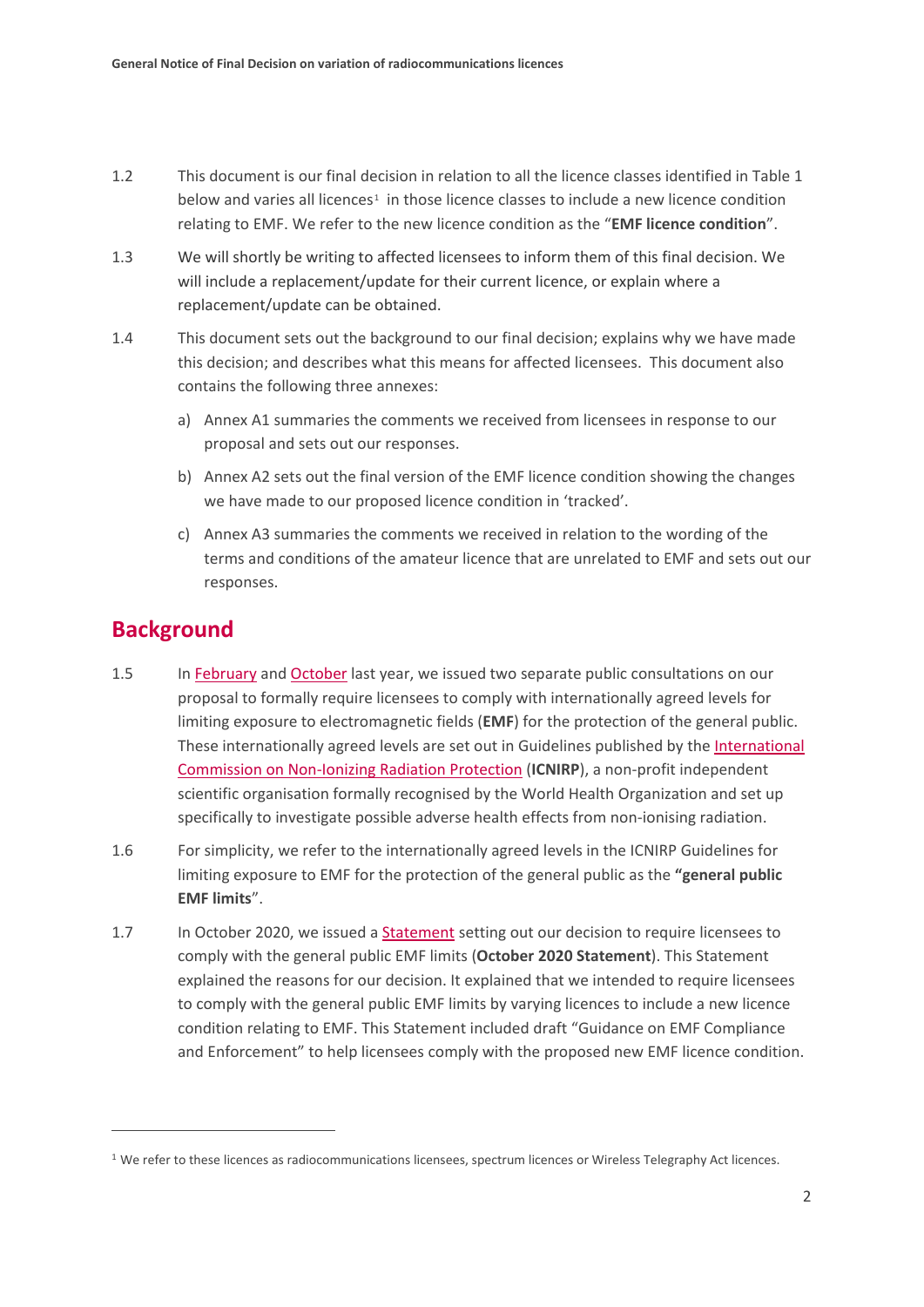Alongside this Statement, we also published a trial version of our EMF calculator to help licensees comply.

- 1.8 On 1 March 2021, we published a[n Update](https://www.ofcom.org.uk/__data/assets/pdf_file/0022/214663/emf-implementation-update.pdf) on our proposed new EMF licence condition (**March 2021 Update**). We also published an updated version of our "Guidance on EMF Compliance and Enforcement" and EMF calculator.
- 1.9 Alongside this update on 1 March 2021, we started the formal process of varying licences to include the new EMF licence condition. We did this by publishing [a General Notice](https://www.ofcom.org.uk/manage-your-licence/emf/general-notice-licence-variation) of our proposal to vary licences on our website (**March 2021 Notice**).
- 1.10 On 11 March 2021, we also published draft versions of simplified guidance as well as additional targeted guidance for (i) maritime (including ship) radio licensees and (ii) amateur radio licensees.

## **Proposal to Vary**

- 1.11 Before we vary licences, we are required by law to first notify licensees of our proposal. We did this by publishing the March [2021 Notice](https://www.ofcom.org.uk/manage-your-licence/emf/general-notice-licence-variation) on our website. We also contacted affected licensees to let them know we had published the March 2021 Notice.
- 1.12 The March 2021 Notice set out the relevant background and explained that we were proposing to vary the terms and conditions of all licence classes identified in the March 2021 Notice to include a new licence condition relating to EMF. The March 2021 Notice identified the proposed changes and explained that the proposed EMF licence condition will require licensees to (i) comply with the general public EMF limits; and (ii) keep records to demonstrate how they have complied.
- 1.13 We explained that the new EMF licence condition will only apply to licences that currently allow equipment to transmit at power levels in excess of 10 Watts EIRP (or 6.1 Watts ERP).
- 1.14 The March 2021 Notice also explained the licence variation process, including how licensees could make representations or provide comments to Ofcom in response to our proposal.
- 1.15 We also published on our [website](https://www.ofcom.org.uk/manage-your-licence/emf/general-notice-licence-variation) information on our EMF policy, EMF calculator and "Guidance on EMF Compliance and Enforcement" as well as various questions and answers to help licensees understand how our proposal would impact them.
- 1.16 Licensees had until 18 April 2021 to provide any representations to Ofcom.

## **Summary of representations**

- 1.17 We received nearly 70 representations in response to our March 2021 Notice. The representations fell into the following broad categories:
	- a) Representations raising no objections to our proposal but commenting on specific drafting points relating to how we proposed varying licences to include the new EMF licence condition.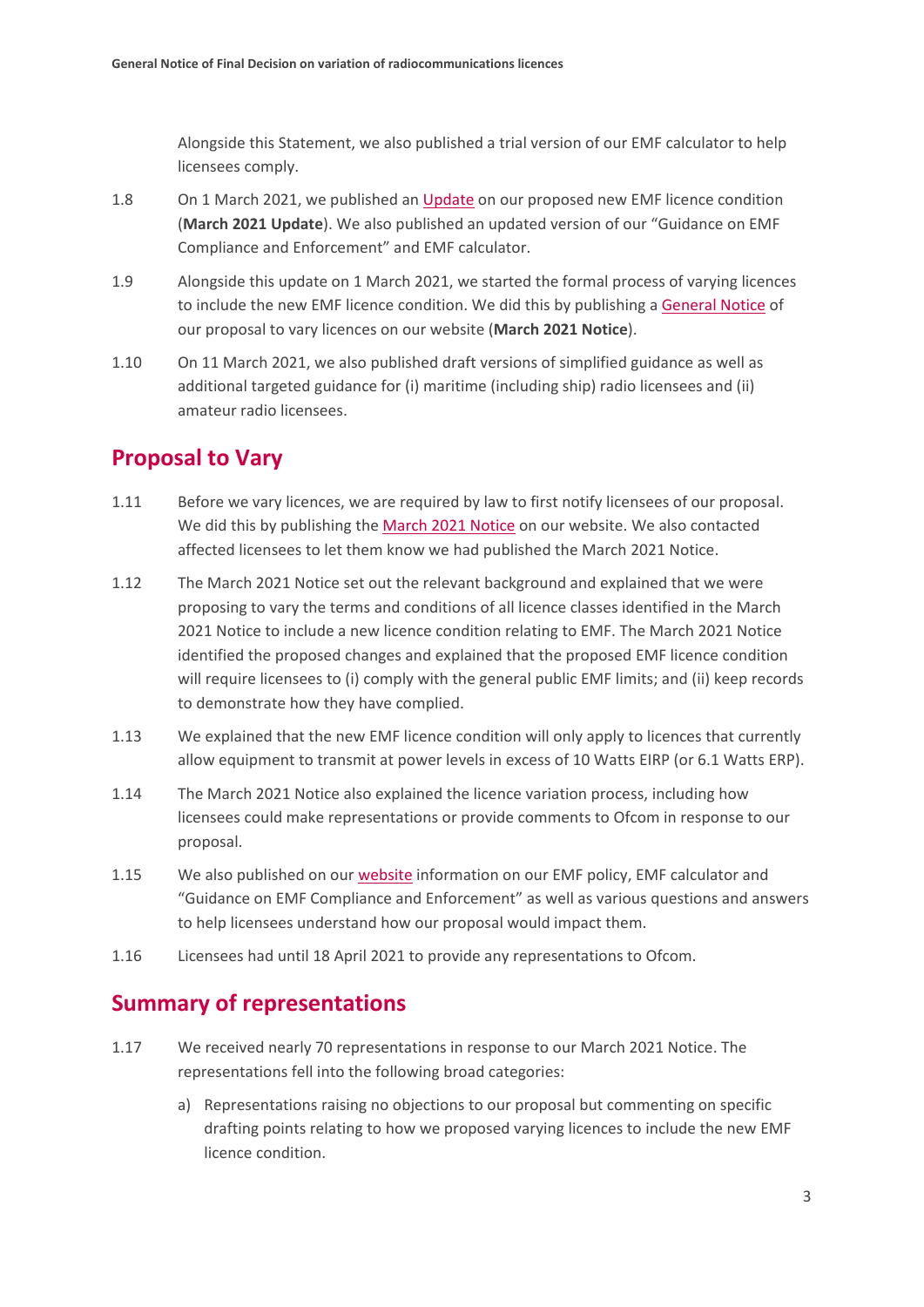- b) Representations that disagreed with our policy proposal to require licensees (or specific licence classes) to comply with the general public EMF limits.
- c) Representations relating to how we expect licensees (or specific licence classes) to comply with the new EMF licence condition.
- d) Representations relating to the process we have followed to vary licences to include the new EMF licence condition, in particular from aeronautical radio licensees.
- 1.18 We have summarised in more detail in Annex A1 to this document the representations we received and our responses. Whilst many representations provided valuable feedback on our proposed EMF licence condition, many raised issues that have previously been raised in response to the public consultation processes we carried out in February and October 2020. We have nonetheless considered all the representations we received in response to the March 2021 Notice. We have indicated in Annex A1 where we have addressed the relevant points previously.

## **Final Decision**

- 1.19 We have concluded that no significant new argument or evidence has been presented that might result in us deciding not to vary any licences to include a new EMF licence condition.
- 1.20 The responses to our March 2021 Notice have confirmed to us that some licensees may not (i) be fully aware of the general public EMF limits and may not be fully taking EMF exposure levels into account when installing, using or modifying radio equipment; or (ii) have appropriate processes in place to monitor EMF exposure levels and ensure compliance with the EMF limits on an ongoing basis.
- 1.21 We continue to believe that the general public should be protected from EMF exposure from whatever radiocommunications source. We also continue to believe that requiring licensees that are allowed to transmit at power levels in excess of 10 Watts EIRP (or 6.1 Watts ERP) to comply with the general public EMF limits - and keep records demonstrating their compliance - is a necessary, justified and proportionate intervention that will ensure licensees operate services which will not adversely affect peoples' health.
- 1.22 We have therefore decided to proceed with our proposal and vary all radiocommunications licences in licence classes that allow equipment to transmit at power levels in excess of 10 Watts EIRP (or 6.1 Watts ERP) to include a new EMF licence condition.
- 1.23 We provide further reasons for our decision in paragraphs A1.8 A1.21 below and the licence classes affected by this final decision are set out in Table 1 below.
- 1.24 Listening to licensees' concerns we have, however, decided to make some changes to our licence condition and our "Guidance on EMF Compliance and Enforcement". These changes provide further clarity to licensees and reduce the impact of our EMF licence condition. We have explained these changes in Annex A1 to this decision. The key changes are as follows: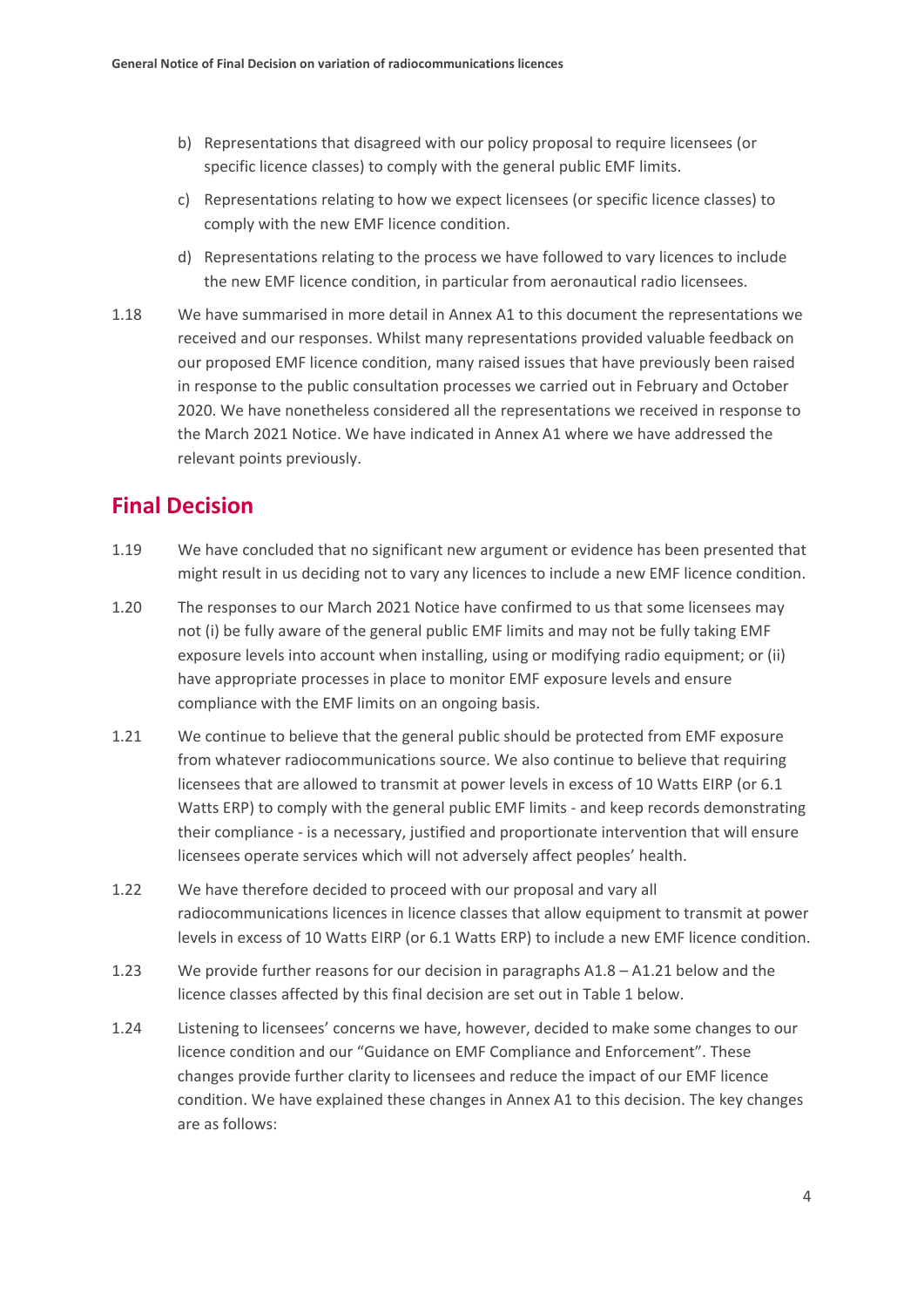- a) We have confirmed that licensee's will not need to carry out an EMF assessment and comply with the general public EMF limits if they (i) do not transmit at an average power higher than 10 Watts EIRP or 6.1 Watts ERP; and (ii) do not transmit at a peak power higher than 100 Watts EIRP or 61 Watts ERP. Where licensees do need to carry out an EMF assessment, we have also confirmed that they can take into account the average power of their equipment. We have explained this change in more detail in paragraphs A.1.67 – A.1.74 below.
- b) We have decided to allow licensees operating equipment at frequencies below 110 MHz an additional 6 months to comply with the new EMF licence condition. We explain this change in more detail in paragraphs  $1.40 - 1.41$  and  $A1.84 - A1.90$  below.
- 1.25 In summary, our final decision is to proceed with the proposal set out in our March 2021 Notice but with a few amendments to the specific wording of the new EMF licence condition and our "Guidance on EMF Compliance and Enforcement".

#### **The new EMF licence condition**

- 1.26 We have included in Annex A2 a final version of the EMF licence condition ('tracked' against the March 2021 Notice version) that will be inserted into the terms and conditions of licences in the licence classes identified in Table 1 below.
- 1.27 In summary, the new EMF licence condition:
	- a) includes a new set of definitions relating to the EMF licence condition;
	- b) imposes a requirement on licensees to ensure their equipment complies with the general public EMF limits on (i) sites not shared with other licensees; and (ii) where applicable, sites shared with other licensees;
	- c) sets out an exemption where licensees are not required to comply with the general public EMF limits in emergency situations;
	- d) imposes a requirement to keep records demonstrating compliance with the EMF licence condition; and
	- e) imposes a requirement to take into account Ofcom's "Guidance on EMF Compliance and Enforcement".

#### **Licence classes affected by this final decision**

1.28 This final decision applies to all the licence classes identified below.

#### *Table 1 – Licence classes affected by this final decision*

| <b>Business Radio</b>                      |
|--------------------------------------------|
| <b>Business Radio Technically Assigned</b> |
| Area Defined                               |
| GSM-R                                      |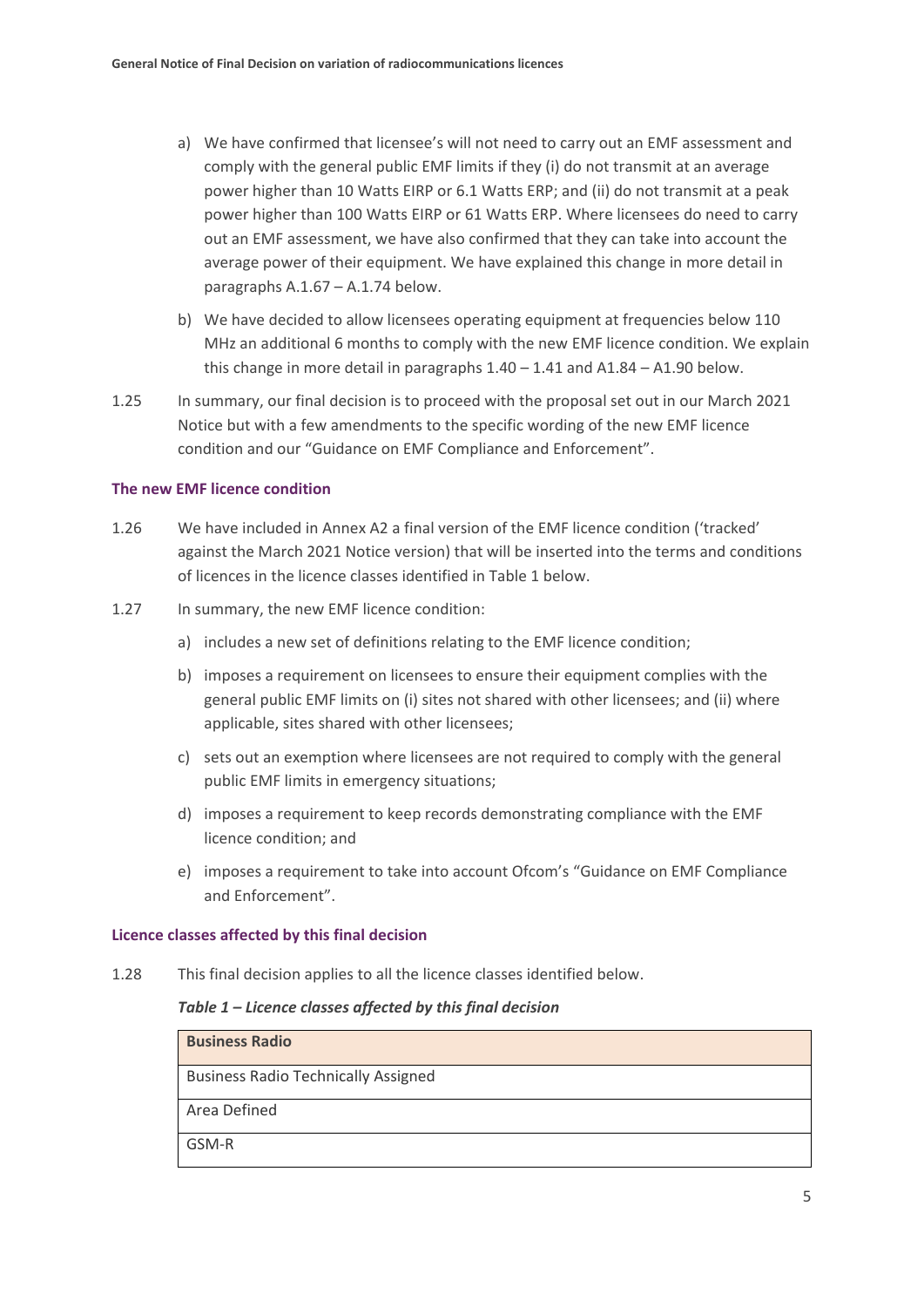| Police and Fire                                              |
|--------------------------------------------------------------|
| <b>Public Safety Radio (Emergency Services)</b>              |
| Suppliers light                                              |
| <b>Maritime</b>                                              |
| Ship Radio                                                   |
| Coastal Station Radio, International, UK and Marina          |
| Coastal Station Radio UK and International Area Defined      |
| Coastal Station Radio (Search and Rescue)                    |
| Automatic Identification Systems (AIS)                       |
| Differential Global Position System (DGPS)                   |
| Maritime Navigational Aids and Radar                         |
| Maritime Radio (Suppliers and Demonstration)                 |
| <b>Amateur</b>                                               |
| Foundation                                                   |
| Intermediate                                                 |
| Full (including Club licences)                               |
| <b>Fixed</b>                                                 |
| <b>Point to Point Fixed Links</b>                            |
| <b>Scanning Telemetry</b>                                    |
| <b>Satellite</b>                                             |
| Satellite (Earth Station Network)                            |
| Satellite (Earth Station - Non-Fixed Satellite Service)      |
| Satellite (Earth Station - Non-Geostationary)                |
| Satellite Permanent and Transportable Earth Stations         |
| <b>Broadcasting</b>                                          |
|                                                              |
| Sound broadcasting licences (local and national)             |
| Isle of Man Sound broadcasting licences (local and national) |
| BBC Sound broadcasting licences (local and national)         |
| Digital radio multiplex licences (local and national)        |
| SSDAB multiplex licences (including trial licences)          |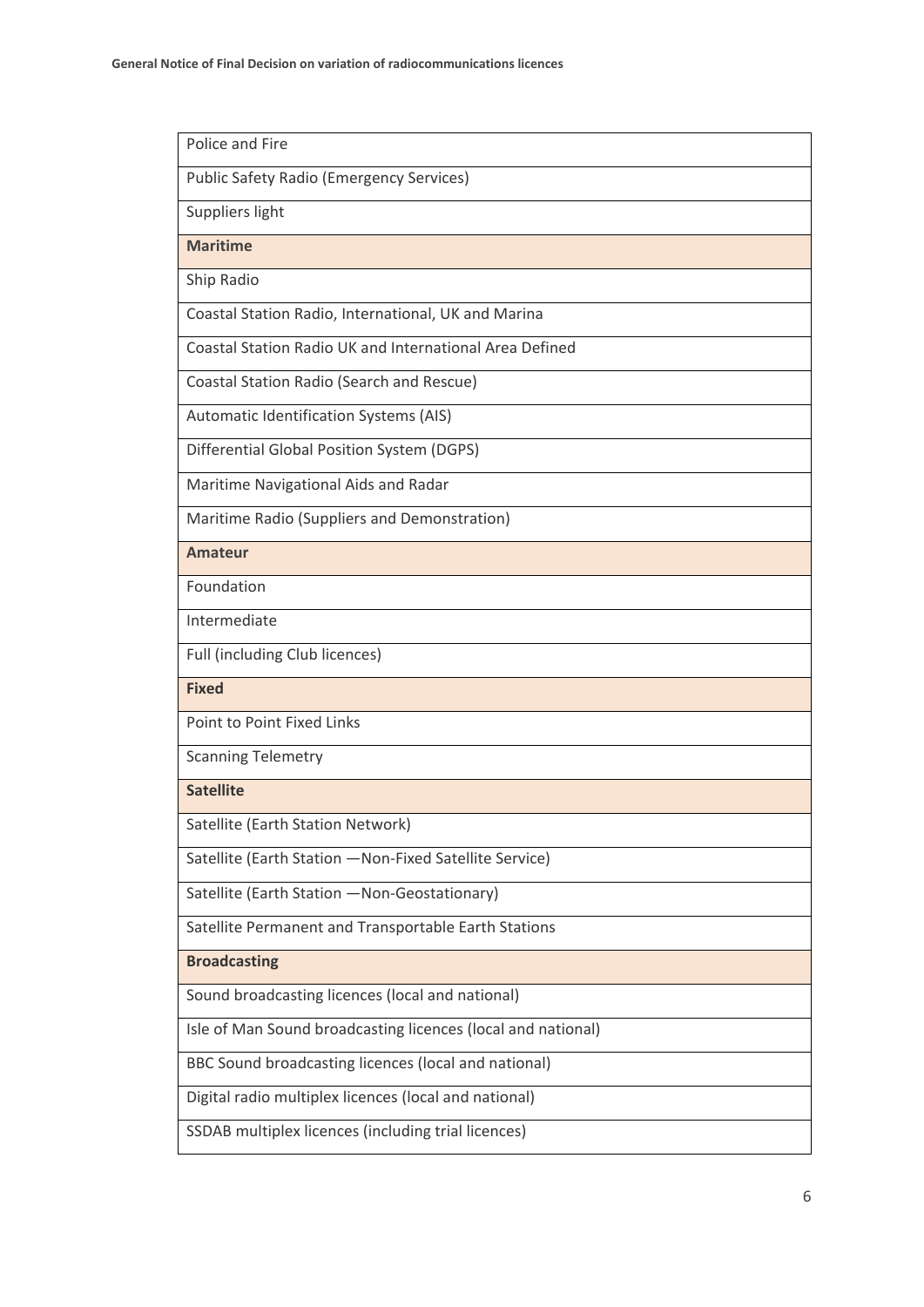Digital television multiplex licences (local, national and geographically interleaved)

Community radio licences

Long-term restricted service licences

**Aeronautical**

Aircraft – Tiers A, B, C & Transportable

All Aeronautical Station and Aeronautical Ground Station licences covering including A/G, AFIS and Tower, ACARS, Aerodrome Surface and Operational Control, Aeronautical Broadcast, Approach, Area Control, Fire and Emergency, Offshore, Recreational Aviation, General Aviation & VDL

Aeronautical Navigation Aid Stations

Aeronautical Radar

## **Variation of licences**

- 1.29 In accordance with our final decision, this General Notice has varied all the licence classes identified in Table 1 above to include the new EMF licence condition. Licences have been varied in the manner set out below:
	- a) For **Amateur Radio Licences**, we have included the new EMF licence condition as a new Schedule in an updated version of the Amateur Radio Licence Terms & Conditions booklet which we have published here: [https://www.ofcom.org.uk/\\_\\_data/assets/pdf\\_file/0015/214116/emf-amateur-licence](https://www.ofcom.org.uk/__data/assets/pdf_file/0015/214116/emf-amateur-licence-terms-and-conditions.pdf)[terms-and-conditions.pdf](https://www.ofcom.org.uk/__data/assets/pdf_file/0015/214116/emf-amateur-licence-terms-and-conditions.pdf)
	- b) For **Ship Radio Licences**, we have included the new EMF licence condition as a new Schedule in an updated version of the Ship Radio Licence Terms & Conditions booklet which we have published here: [https://www.ofcom.org.uk/\\_\\_data/assets/pdf\\_file/0017/214118/emf-ship-licence](https://www.ofcom.org.uk/__data/assets/pdf_file/0017/214118/emf-ship-licence-terms-and-conditions.pdf)[terms-and-conditions.pdf](https://www.ofcom.org.uk/__data/assets/pdf_file/0017/214118/emf-ship-licence-terms-and-conditions.pdf)
	- c) For **Aircraft Radio Licences** (Tiers A, B, C & Transportable), we have included the new EMF licence condition as a new Schedule to the licence.
	- d) For **Aeronautical Ground Station Radio Licences**, we have included the new EMF licence condition as a new Schedule to the licence.
	- e) For **Broadcast Licences**, we have included the new EMF licence condition in the relevant licence conditions.
	- f) For all other licences identified in Table 1 above above (**Business Radio, Fixed, Maritime and Satellite**), we have included the new EMF licence condition as a new section in an updated version of the General Licence Conditions Booklet (version OfW597) which has replaced the current version (OfW195.1). We have varied licences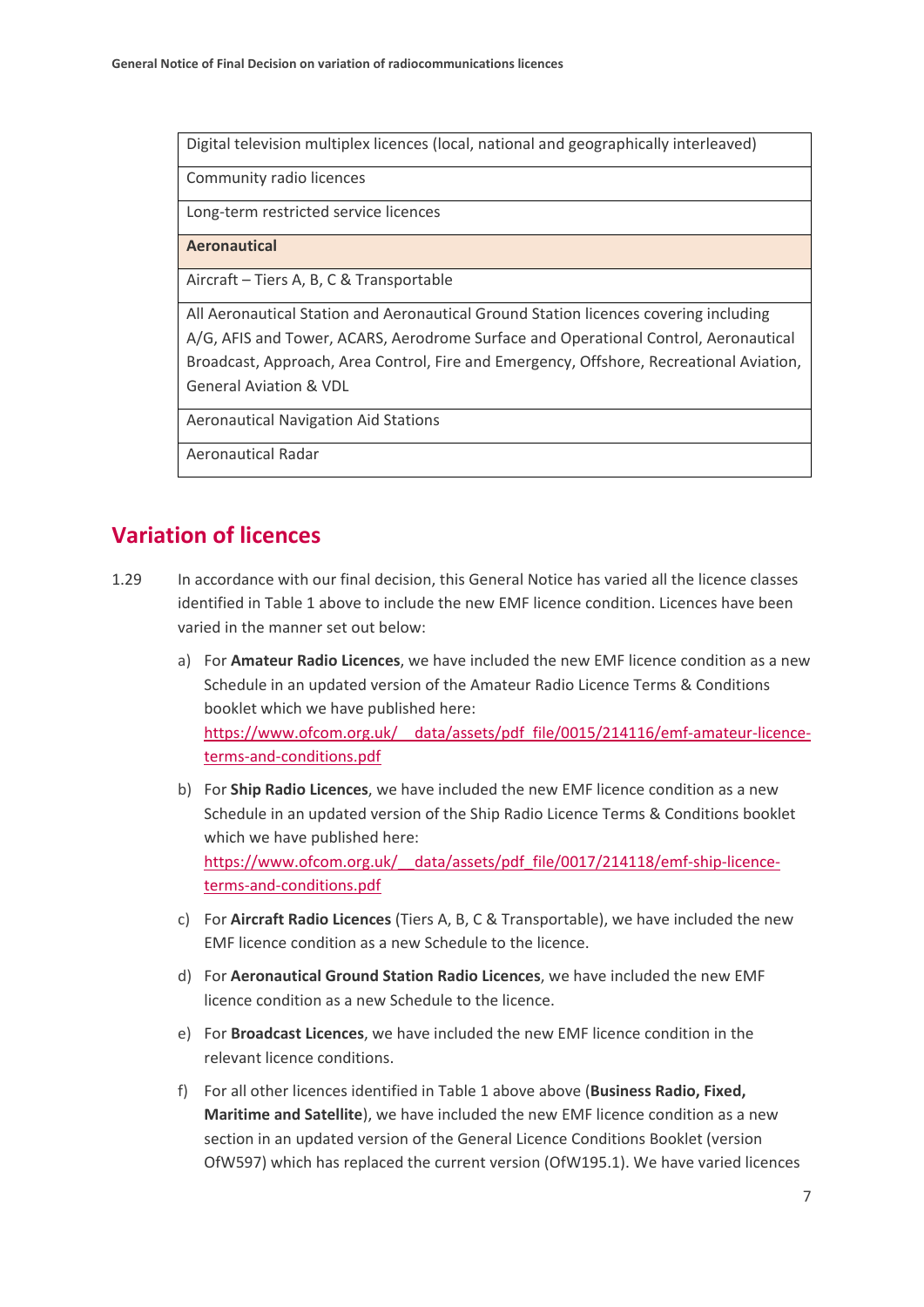to include a reference to the updated version of the General Licence Conditions booklet which we have published here: [https://www.ofcom.org.uk/\\_\\_data/assets/pdf\\_file/0016/214117/emf-glc-licence](https://www.ofcom.org.uk/__data/assets/pdf_file/0016/214117/emf-glc-licence-conditions-booklet.pdf)[conditions-booklet.pdf](https://www.ofcom.org.uk/__data/assets/pdf_file/0016/214117/emf-glc-licence-conditions-booklet.pdf)

- 1.30 We have also made some minor edits to licences. These are administrative changes including updates to references to legislation and the removal of other out-of-date information. We have set out in Annex A3 our responses to representations we received on the terms and conditions amateur licence that are unrelated to EMF.
- 1.31 These licence variations come into effect immediately i.e. on 18 May 2021.

## **Compliance with the new EMF licence condition**

- 1.32 As noted above, all licensees holding a licence in one of the licence classes identified in Table 1 above have now had their licence varied to include the new EMF licence condition.
- 1.33 However, not all licensees will need to take action to ensure compliance with the new EMF licence condition. Licensees should take into account Ofcom's ["Guidance on EMF](https://eur01.safelinks.protection.outlook.com/?url=https%3A%2F%2Fwww.ofcom.org.uk%2F__data%2Fassets%2Fpdf_file%2F0025%2F214459%2Fguidance-emf-compliance-enforcement.pdf&data=04%7C01%7CJohn.Glover%40ofcom.org.uk%7Cbb02d76da2f549bcfb7608d9155599a8%7C0af648de310c40688ae4f9418bae24cc%7C0%7C0%7C637564279656808929%7CUnknown%7CTWFpbGZsb3d8eyJWIjoiMC4wLjAwMDAiLCJQIjoiV2luMzIiLCJBTiI6Ik1haWwiLCJXVCI6Mn0%3D%7C1000&sdata=s%2FYew3eQrBHc4mtxC7dWIjYhETgH9KV3B27sHAhnqoA%3D&reserved=0)  [Compliance and Enforcement"](https://eur01.safelinks.protection.outlook.com/?url=https%3A%2F%2Fwww.ofcom.org.uk%2F__data%2Fassets%2Fpdf_file%2F0025%2F214459%2Fguidance-emf-compliance-enforcement.pdf&data=04%7C01%7CJohn.Glover%40ofcom.org.uk%7Cbb02d76da2f549bcfb7608d9155599a8%7C0af648de310c40688ae4f9418bae24cc%7C0%7C0%7C637564279656808929%7CUnknown%7CTWFpbGZsb3d8eyJWIjoiMC4wLjAwMDAiLCJQIjoiV2luMzIiLCJBTiI6Ik1haWwiLCJXVCI6Mn0%3D%7C1000&sdata=s%2FYew3eQrBHc4mtxC7dWIjYhETgH9KV3B27sHAhnqoA%3D&reserved=0) when assessing whether they need to take any action and, if so, what action they need to take.
- 1.34 Licensees do not need to take any action to comply with the new EMF licence condition in any of the following scenarios:
	- a) Their licence does not currently allow them to transmit at power levels in excess of 10 Watts EIRP or 6.1 Watts ERP.
	- b) They are no longer using their radio equipment.
	- c) They do not transmit at powers levels higher than 10 Watts EIRP or 6.1 Watts ERP. We explain how licensees can calculate the EIRP or ERP of their equipment in Section 6 of our "Guidance on EMF Compliance and Enforcement".
	- d) They only ever use their radio equipment in emergency situations. We explain what we mean by an emergency situation in Section 13 of our "Guidance on EMF Compliance and Enforcement".
- 1.35 In the following scenarios licensees will not need to carry out an EMF assessment but will need to hold appropriate EMF records demonstrating their compliance with the EMF condition:
	- a) The licensee has calculated that they (i) do not transmit at an average power higher than 10 Watts EIRP or 6.1 Watts ERP; and (ii) do not transmit at a peak power higher than 100 Watts EIRP or 61 Watts ERP. We explain how licensees can calculate their average power in Section 6 of our "Guidance on EMF Compliance and Enforcement" and they can use our EMF calculator to do this.
	- b) The licensee has previously carried out an EMF assessment and is satisfied their equipment already complies with the general public EMF limits.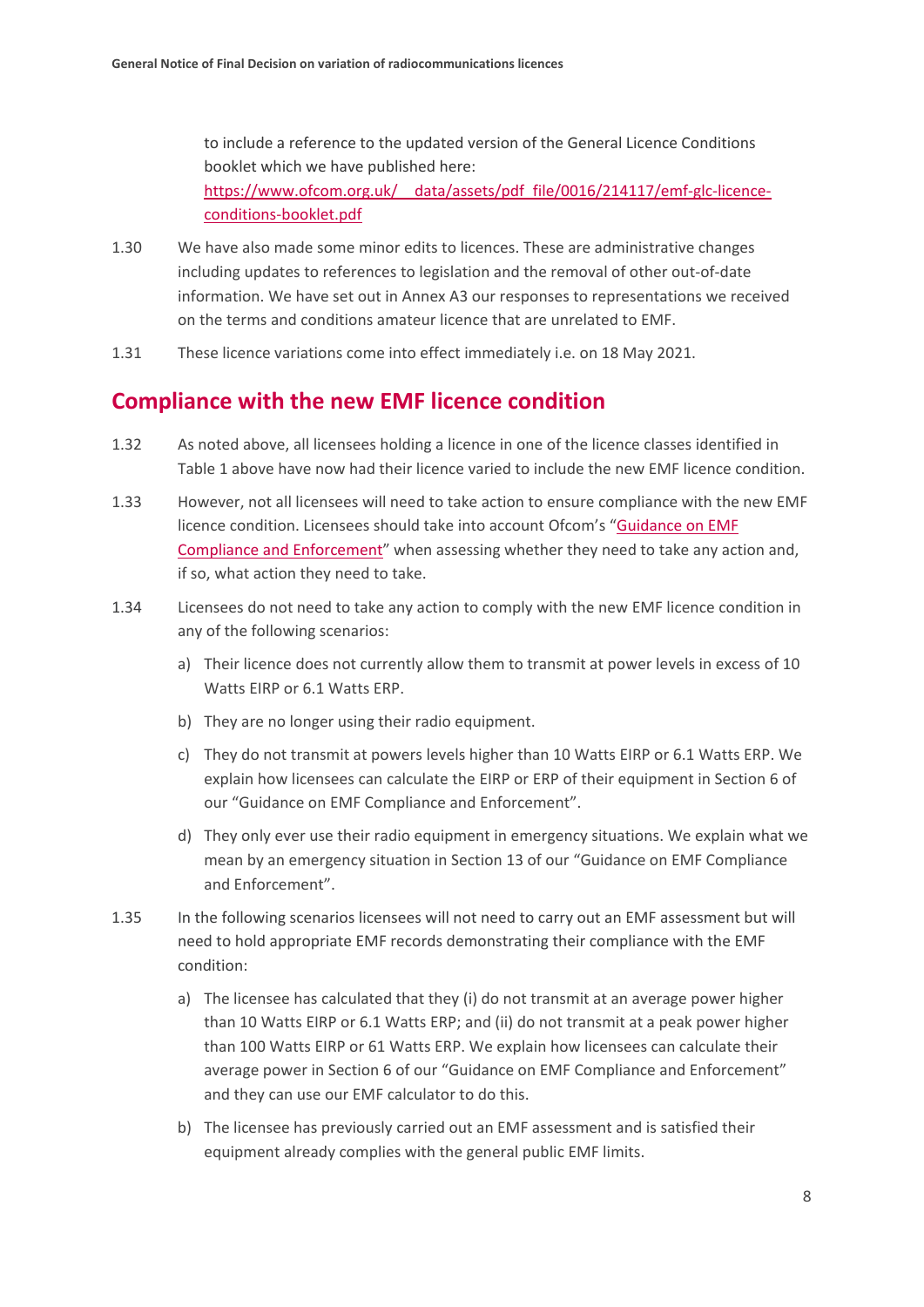- 1.36 In all other scenarios, licensees will need to carry out an EMF assessment and ensure they comply with the general public EMF limits. They will also need to keep appropriate records confirming they comply.
- 1.37 Section 6 our "Guidance on EMF Compliance and Enforcement" now includes further guidance on how to calculate EIRP/ERP and average power; the scenarios in which licensees do not need to carry out an EMF assessment; and the types of EMF assessments licensees can carry out in. Section 12 of our "Guidance on EMF Compliance and Enforcement" now contains a list of scenarios where an EMF record is not required as well as guidance on the types of records we would accept.
- 1.38 To help licensees comply with the new EMF licence condition, we have published on our [website](https://www.ofcom.org.uk/manage-your-licence/emf) alongside this decision:
	- an updated version of our "Guidance on EMF Compliance and Enforcement";
	- an updated [EMF compliance flowchart](https://eur01.safelinks.protection.outlook.com/?url=https%3A%2F%2Fwww.ofcom.org.uk%2F__data%2Fassets%2Fpdf_file%2F0022%2F214456%2Femf-compliance-flowchart.pdf&data=04%7C01%7CJohn.Glover%40ofcom.org.uk%7Cbb02d76da2f549bcfb7608d9155599a8%7C0af648de310c40688ae4f9418bae24cc%7C0%7C0%7C637564279656798978%7CUnknown%7CTWFpbGZsb3d8eyJWIjoiMC4wLjAwMDAiLCJQIjoiV2luMzIiLCJBTiI6Ik1haWwiLCJXVCI6Mn0%3D%7C1000&sdata=u%2FVwL5uH1AZA5JqeOLQ27LJLeWQSv3f3QjtwuG6qBGg%3D&reserved=0) to help licensees work out if they need to carry out an EMF assessment (and if they do need to carry out an EMF assessment, to help them work out how to comply); and
	- a new EMF [shared site compliance](https://eur01.safelinks.protection.outlook.com/?url=https%3A%2F%2Fwww.ofcom.org.uk%2F__data%2Fassets%2Fpdf_file%2F0028%2F218962%2Fshared-site-compliance-flowchart.pdf&data=04%7C01%7CJohn.Glover%40ofcom.org.uk%7Cbb02d76da2f549bcfb7608d9155599a8%7C0af648de310c40688ae4f9418bae24cc%7C0%7C0%7C637564279656798978%7CUnknown%7CTWFpbGZsb3d8eyJWIjoiMC4wLjAwMDAiLCJQIjoiV2luMzIiLCJBTiI6Ik1haWwiLCJXVCI6Mn0%3D%7C1000&sdata=NNaDsgpukiNVvaFnb65%2Bn%2Bo2WPxfitIzWqY4i4%2F7X3Q%3D&reserved=0) flowchart to help licensees comply where they share a site with another licensee.
- 1.39 We will also shortly publish on our [website:](https://www.ofcom.org.uk/manage-your-licence/emf/compliance-and-enforcement-guidance)
	- an updated version of our online calculator tool;
	- an updated version of our simplified guidance;
	- an updated version of our additional guidance for ship radio licensees (previously referred to as additional guidance for maritime radio users);
	- an updated version of our additional guidance for amateur radio licensees; and
	- new additional guidance for aeronautical radio licensees.

### **Time periods for compliance**

- 1.40 We have decided to allow licensees operating equipment at frequencies below 110 MHz, an additional 6 months to ensure compliance. Licensees now have the following time periods to ensure that they have up-to-date records in place for which demonstrate how they comply with the new EMF licence condition:
	- a) Until 18 November 2021 for any equipment which operates on frequencies at or above 110 MHz.
	- b) Until 18 May 2022 for any equipment which operates on frequencies above 10 MHz but below 110 MHz.
	- c) Until 18 November 2022 for any equipment which operates on frequencies at or below 10 MHz.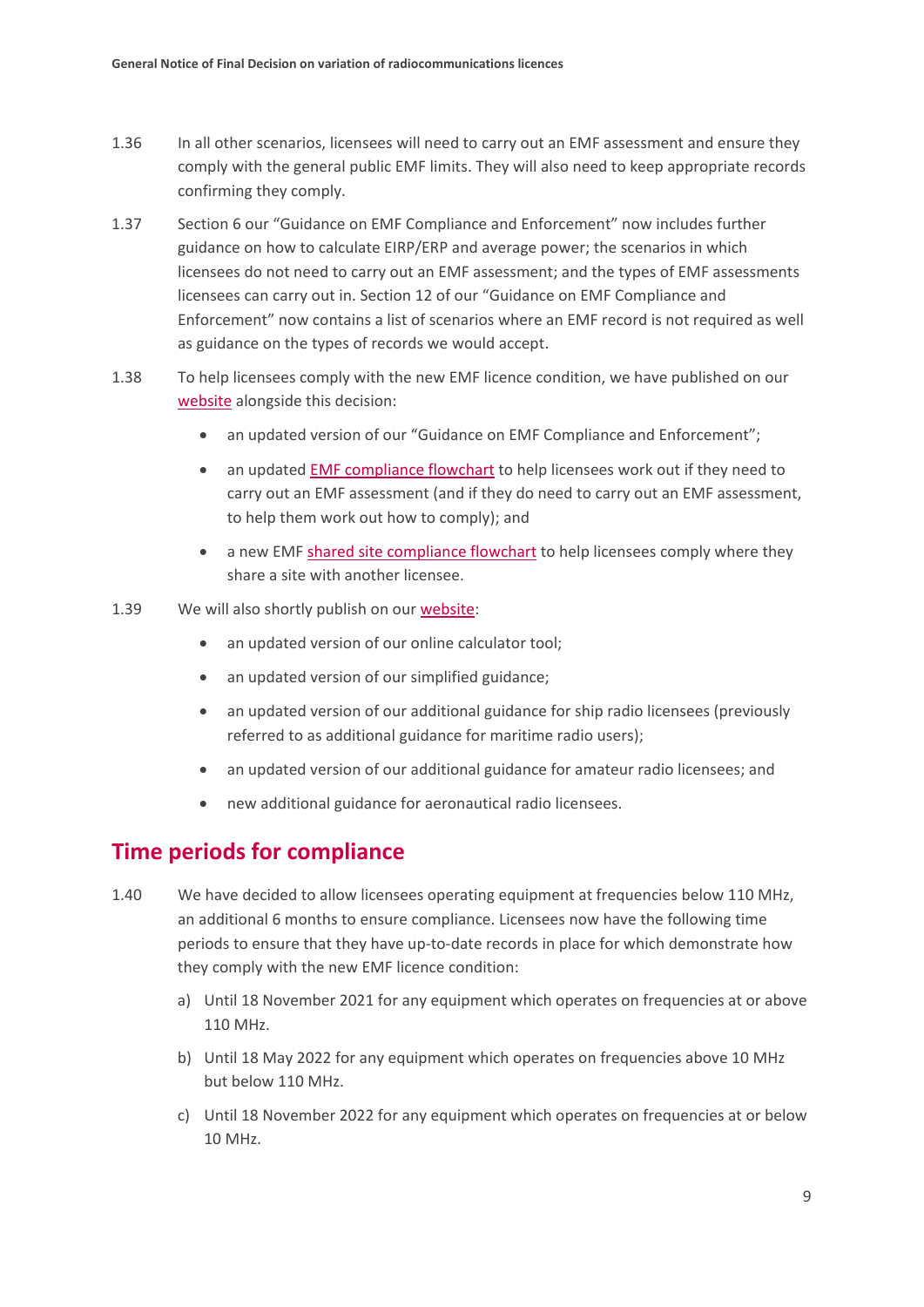1.41 During this time Ofcom may still carry out routine compliance checks and request access to a licensee's EMF compliance records. If the licensee does not currently have any records then, if requested, the licensee will need to provide evidence to Ofcom that the site is compliant with general public EMF limits within a period of 20 calendar days. We only expect to request records during this period if we discover radio installations that we consider are likely to be in breach of the general public EMF limits. Provided the licensee cooperates with Ofcom's request and takes any necessary steps to ensure the site is compliant, we are unlikely to take enforcement action and impose a financial penalty or other sanctions on a licensee during this time.

## **Next Steps**

- 1.42 We will shortly be writing to affected licensees to inform them of this final decision. We will include a replacement/update for their current licence, or explain where a replacement/update can be obtained.
- 1.43 As explained in the March 2021 Notice, in future we intend to make greater use of General Notices published on our website and may not individually contact licensees to inform them of publication. We therefore urge all licensees to subscribe to email spectrum updates using the following lin[k https://www.ofcom.org.uk/about-ofcom/latest/email](https://www.ofcom.org.uk/about-ofcom/latest/email-updates)[updates.](https://www.ofcom.org.uk/about-ofcom/latest/email-updates)
- 1.44 For all other affected licences where Ofcom is not permitted to vary a licence by issuing a General Notice, we will be contacting licensees directly setting out our final decision in relation to those other licences.

## **Legal Requirements**

- 1.45 This document is a General Notice that gives notice of our final decision to all the licence classes identified in Table 1 above. It has been issued in accordance with paragraphs 6, 6A and 7 of Schedule 1 of the Wireless Telegraphy Act 2006 (the Act) and the terms and conditions applicable to all the licence classes identified in Table 1 above. In particular:
	- a) Paragraph 6(b) of Schedule 1 of the Act and the terms and conditions of all the licence classes identified above allow Ofcom to vary licences by publishing a General Notice on its website.
	- b) For the reasons set out in paragraphs 1.19 1.25 above, Annex A1 below (in particular paragraphs A1.8 - A1.21) and paragraphs 5.226 – 5.236 of our October 2020 Statement, we consider our EMF licence condition to be objectively justifiable and proportionate, non-discriminatory and transparent in accordance with the requirements in section 9(7) and paragraph 6A of Schedule 1 of the Act.
	- c) This General Notice constitutes our final decision in accordance with the requirements in paragraph 7(10) and (11) of Schedule 1 of the Act; it gives notice of our final decision to affected licensees, explains the reasons for our decision and varies all licences affected by this decision.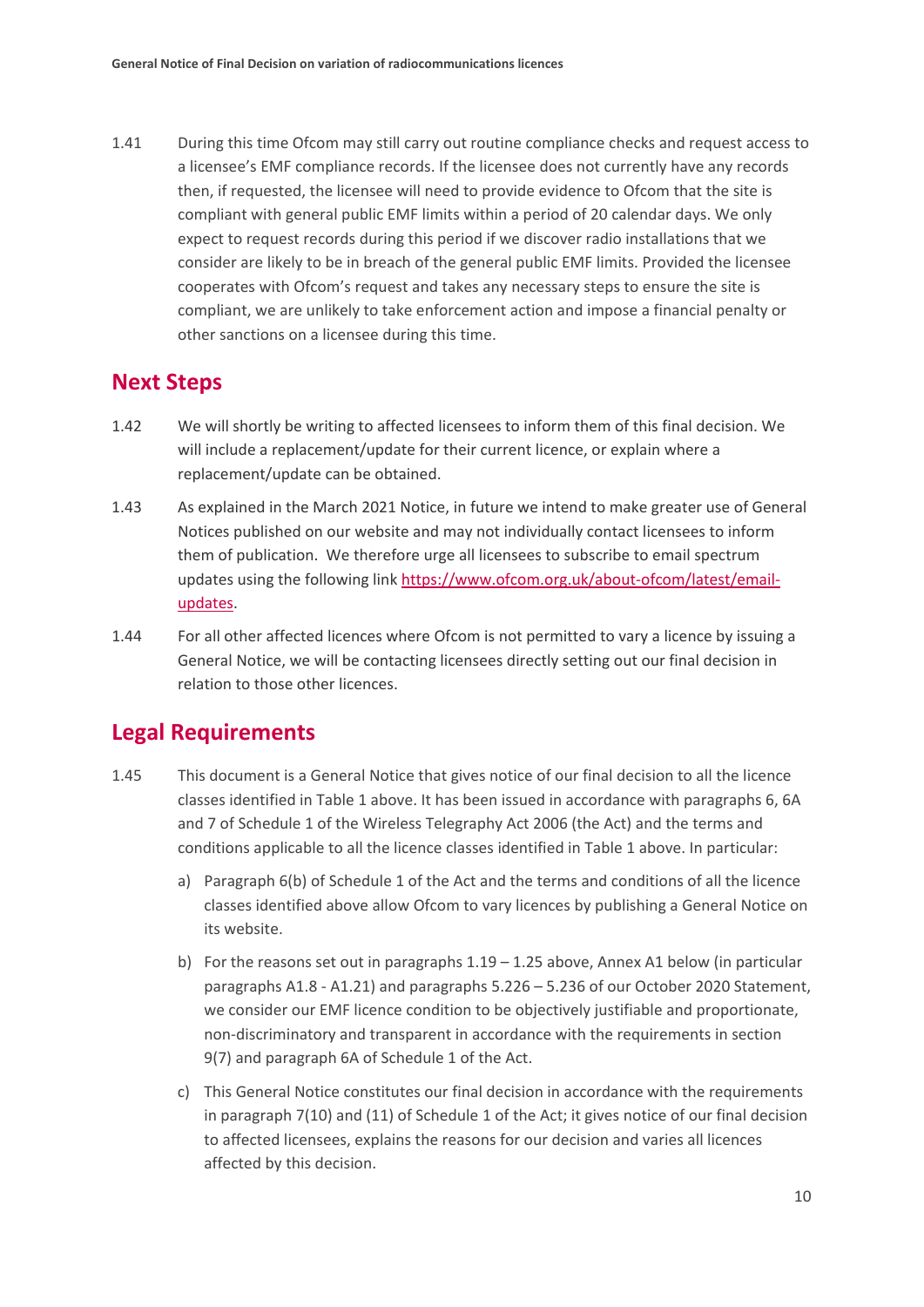# <span id="page-12-0"></span>A1 Representations on EMF licence condition

# **General**

#### **Summary of representations**

- A1.1 Various licensees indicated that they were happy to comply with the proposed EMF licence condition and understood why Ofcom had proposed to require the vast majority of licensees to comply with the general public EMF limits. Some of these licensees made comments on the specific drafting of the licence condition but did not object to our proposals.
- A1.2 However, some licensees largely those from the amateur, maritime and aeronautical community – suggested our proposals were complex, disproportionate, unjustified and unnecessary. Some licensees suggested that we had not properly addressed previous concerns raised in relation to the impact of our EMF licence condition and that we should delay varying licences until those concerns had been addressed. It was suggested that compliance will impose an administrative and potentially costly burden on licensees, and some may not be able to afford to comply (for example, due to the cost of moving an antenna or instructing a radiocommunications industry expert).
- A1.3 Some licensees noted that equipment is already checked by manufacturers and suggested that the only way to ensure compliance with the general public EMF limits is to set the limits at the manufacturing level; professional companies (who understand the technology) could then manufacture equipment to comply with the legal limits and offer guarantees to the end users.
- A1.4 Some licensees suggested that it is inconsistent with good legislative practice to incorporate the limits in the ICNIRP Guidelines – which HSE interpreted as appropriate guidance – into formal licence guidance proposals. They said our proposals were in response to public concerns around 5G and mobile sites and should only apply to commercial licensees.
- A1.5 It was suggested that many licensees have been operating without any evidence of harm or other issues for many years and queried what evidence of harm we have to justify intervening now. Some suggested we were creating extra work with no benefit. Others suggested any issues relating to EMF exposure may instead be caused by poorly made foreign electrical items, electrical cables and plasma TVs.
- A1.6 Some licensees expressed concerns that they and other licensees (e.g. maritime, aeronautical and private mobile radio/PMR users) had no technical knowledge that would enable them to comply and that they did not understand the requirements or our guidance documents. It was suggested that our proposals were unclear and unworkable. Some suggested any changes should be more light touch.
- A1.7 One licensee suggested that we should not be referring to electromagnetic fields (EMF) and should instead be referring to electro-magnetic radiation (non-ionising) or "EMrad".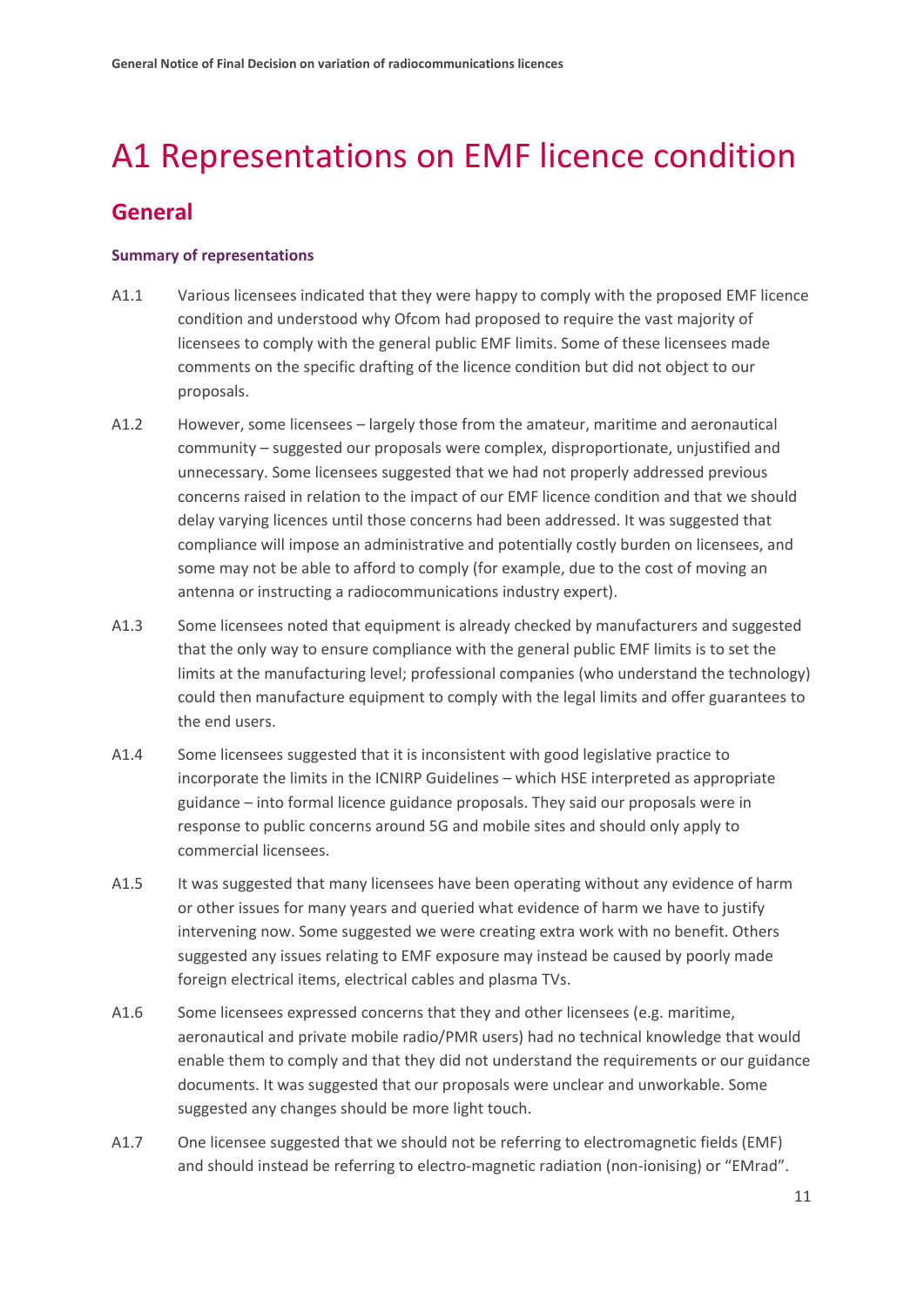#### **Our response**

- A1.8 We note that the vast majority of licensees either supported our proposed EMF licence condition or did not respond to our March 2021 Notice. We recognise the strong feelings of the small number of licensees who objected to our proposed EMF licence condition. Whilst we have considered all the comments we received, we note that many of the issues raised are the same or similar to those which we have previously considered and addressed in our October 2020 Statement and March 2021 Update.
- A1.9 We have previously explained the reasons why we consider our EMF licence condition to be necessary, justified and proportionate, taking into account the risks we have identified and the gap in the current regulatory framework (see, for example, paragraphs  $1.1 - 1.12$ , Section 4 and paragraphs 5.226 – 5.236 of our [October 2020 Statement](https://www.ofcom.org.uk/__data/assets/pdf_file/0014/204053/emf-statement.pdf) and paragraphs 2.1 – 2.11 and 4.41 – 4.54 of our [March 2021 Update\)](https://www.ofcom.org.uk/__data/assets/pdf_file/0022/214663/emf-implementation-update.pdf).
- A1.10 In summary:
	- a) The ICNIRP Guidelines set internationally recognised limits on EMF exposure levels for the protection of the general public. These limits apply to all uses of radio equipment and it is an important principle that the general public should be protected from EMF exposure from whatever radiocommunications source.
	- b) All manufacturers, installers and users of the radio spectrum should already be aware of the ICNIRP Guidelines and be taking EMF exposure into account when using their equipment.
	- c) However, we identified a risk and responses to our consultations have confirmed that some spectrum users (licensees) may not be fully aware of the ICNIRP Guidelines and may not be fully taking EMF exposure levels into account when installing, using or modifying radio equipment. Some spectrum users may also not have appropriate processes in place to monitor EMF exposure levels and ensure compliance with the general public EMF limits on an ongoing basis.
	- d) Current regulatory regimes on EMF exposure including current rules applicable to manufacturers, planning processes and workers – do not formally require spectrum users to comply with the general public EMF limits i.e. there is currently no legal requirement in the UK for spectrum users to comply with the general public EMF limits.
	- e) Neither Ofcom nor any other body is therefore currently in a position where it could take appropriate enforcement action in the event the general public EMF limits are breached.
	- f) As the organisation that authorises spectrum use, and has expertise in measuring EMF levels, we are well placed to help ensure spectrum users operate services which will not adversely affect peoples' health.
- A1.11 We have concluded that no significant new argument or evidence has been presented that might result in us deciding to change our overall policy and not vary licences to include the new EMF licence condition. We continue to believe that our overall policy decision to vary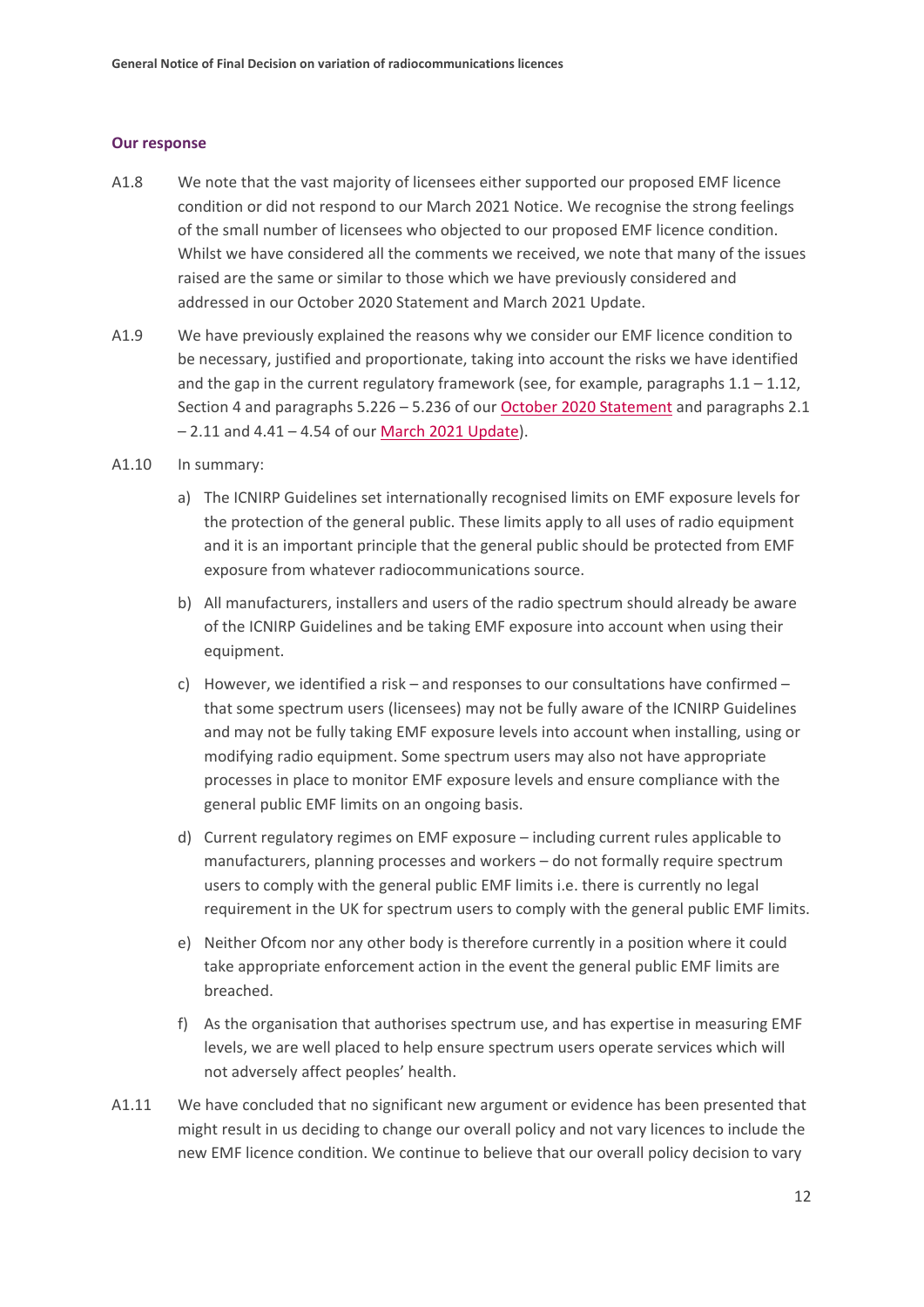radiocommunications licences and require the vast majority of licensees to comply with the general public EMF limits is a necessary, justified and proportionate intervention that will ensure spectrum users operate services which will not adversely affect peoples' health.

- A1.12 We acknowledge that we have seen no evidence that spectrum users are operating radio equipment in breach of general public EMF limits or causing harm to the general public. It does not however follow that our intervention is not justified. We believe the general public should be protected from the specific risk of EMF exposure.
- A1.13 In the UK, Public Health England (PHE) takes the lead on public health matters associated with EMF and has a statutory duty to provide advice to Government on any health effects that may be caused by EMF exposure. PHE's main advice is that EMF exposure should comply with the Guidelines published by ICNIRP (i.e. the general public EMF limits).
- A1.14 We do not agree that EMF risks can be appropriately addressed by only imposing obligations on manufacturers. Regardless of the steps a manufacturer takes to mitigate EMF risks, it is the user or operator of the equipment that is ultimately in control of how the equipment operates and any EMF levels that are produced by the equipment on an ongoing basis.
- A1.15 We have therefore decided to proceed with our proposal and vary all radiocommunications licences in licence classes that authorise equipment to transmit at power levels in excess of 10 Watts EIRP (or 6.1 Watts ERP) to include a new EMF licence condition.
- A1.16 Our focus is on ensuring that the specific requirements we are placing on licensees are proportionate to the risks we have identified. Throughout our consultation processes, we have considered how we can implement our EMF licence condition in a way that minimises any impact on licensees whilst ensuring licensees operate services which will not adversely affect peoples' health.
- A1.17 In doing so, we have made various amendments, clarifications and refinements to our EMF licence condition and guidance documents<sup>[2](#page-14-0)</sup> to reflect the comments received to date and minimise the potential impact on licensees (see, for example, paragraphs  $5.6 - 5.28$  and 5.221 – 5.225 of our [October 2020 Statement](https://www.ofcom.org.uk/__data/assets/pdf_file/0014/204053/emf-statement.pdf) and paragraphs 4.216 – 4.221 of our [March](https://www.ofcom.org.uk/__data/assets/pdf_file/0022/214663/emf-implementation-update.pdf)  [2021 Update\)](https://www.ofcom.org.uk/__data/assets/pdf_file/0022/214663/emf-implementation-update.pdf). We discuss the various steps we have taken to reduce the impact on amateur, maritime and aeronautical radio licensees in paragraphs A.1.95 – A.109 (amateur), A.1.110 – A.129 (maritime) and A.1.130 – A.1.146 (aeronautical) below.
- A1.18 We have also published an EMF calculator and flowchart to help licensees comply as well as simplified guidance and additional guidance for amateur and maritime radio licensees. These documents are intended to provide clear and user-friendly guidance containing practical use examples tailored to specific licence classes. They are intended to assist

<span id="page-14-0"></span><sup>&</sup>lt;sup>2</sup> For simplicity, we refer to our "Guidance on EMF Compliance and Enforcement" as well as our simplified guidance and additional targeted guidance for (i) amateur radio licensees; (ii) ship radio licensees; and (iii) aeronautical licensees collectively as our "**guidance documents**". Where we refer in this Annex to updating our guidance documents, we have updated one or more of our guidance documents as considered appropriate depending on the context.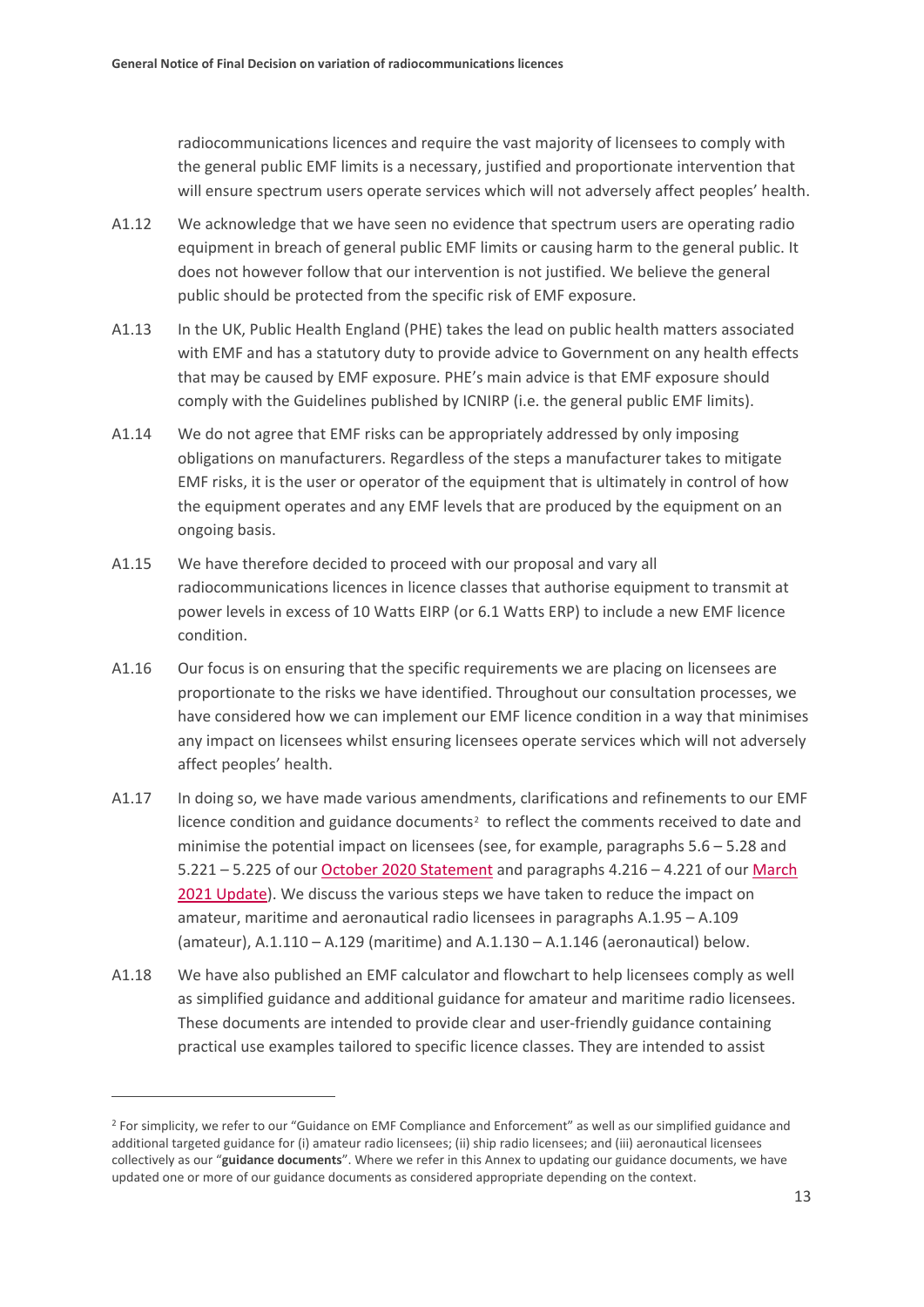licensees who may have less technical knowledge and provide simple and straightforward ways in which they can comply (for example, for licensees that do not transmit above 10 Watts EIRP or 6.1 Watts ERP).

- A1.19 As explained throughout this Annex, we have now decided to make further changes to our EMF licence condition, guidance documents, calculator and flowchart which will further reduce the burden on licensees and provide additional clarity and guidance. For example:
	- a) We have added new sub-sections to Section 6 of our "Guidance on EMF Compliance and Enforcement" to explain how licensees can calculate their EIRP/ERP and average power.
	- b) We have added a new page on our website to help some licensees work out the maximum power allowed under their licence.
	- c) We have added the ability in our EMF calculator to enter the power in ERP (in addition to EIRP) and calculate average power.
	- d) We have amended Section 6 of our "Guidance on EMF Compliance and Enforcement" to identify circumstances when an EMF assessment is not required and published a revised flowchart to help licensees work out when they do not need to carry out an EMF assessment (and if they do, to help them work out how to comply).
	- e) We have added a new sub-section to Section 12 of our "Guidance on EMF Compliance and Enforcement" to identify circumstances when licensees are not required to hold an EMF record.
	- f) We have published a new flowchart to help licensees comply when they share a site with another licensee.
	- g) We will shortly publish updated versions of our additional guidance for (i) amateur radio licensees; and (ii) ship radio licensees.
	- h) We will shortly publish a new simplified guidance document targeted at aeronautical radio users.
- A1.20 Taking into account all the comments we have received to date, as well as all the amendments, refinements and clarifications we have made to our EMF licence condition, guidance documents, calculator and flowcharts, we do not believe that our licence condition will impose an unreasonable or costly burden on licensees.
- A1.21 In any event, we will continue to work with stakeholders over the coming months to ensure our guidance documents are and remain clear and user-friendly for different types of licensee. We may also provide an additional EMF calculator with extra functionality at a later date and will provide any updates on this on the EMF section of our website. If considered necessary, we may also publish additional simplified guidance documents targeted at other sectors in the future.
- A1.22 We do not agree with the suggestion that we should refer to electro-magnetic radiation (non-ionising) or "EMrad" instead of EMF. We consider EMF to be a widely understood term and is used by numerous regulatory and industry bodies including PHE and ICNIRP.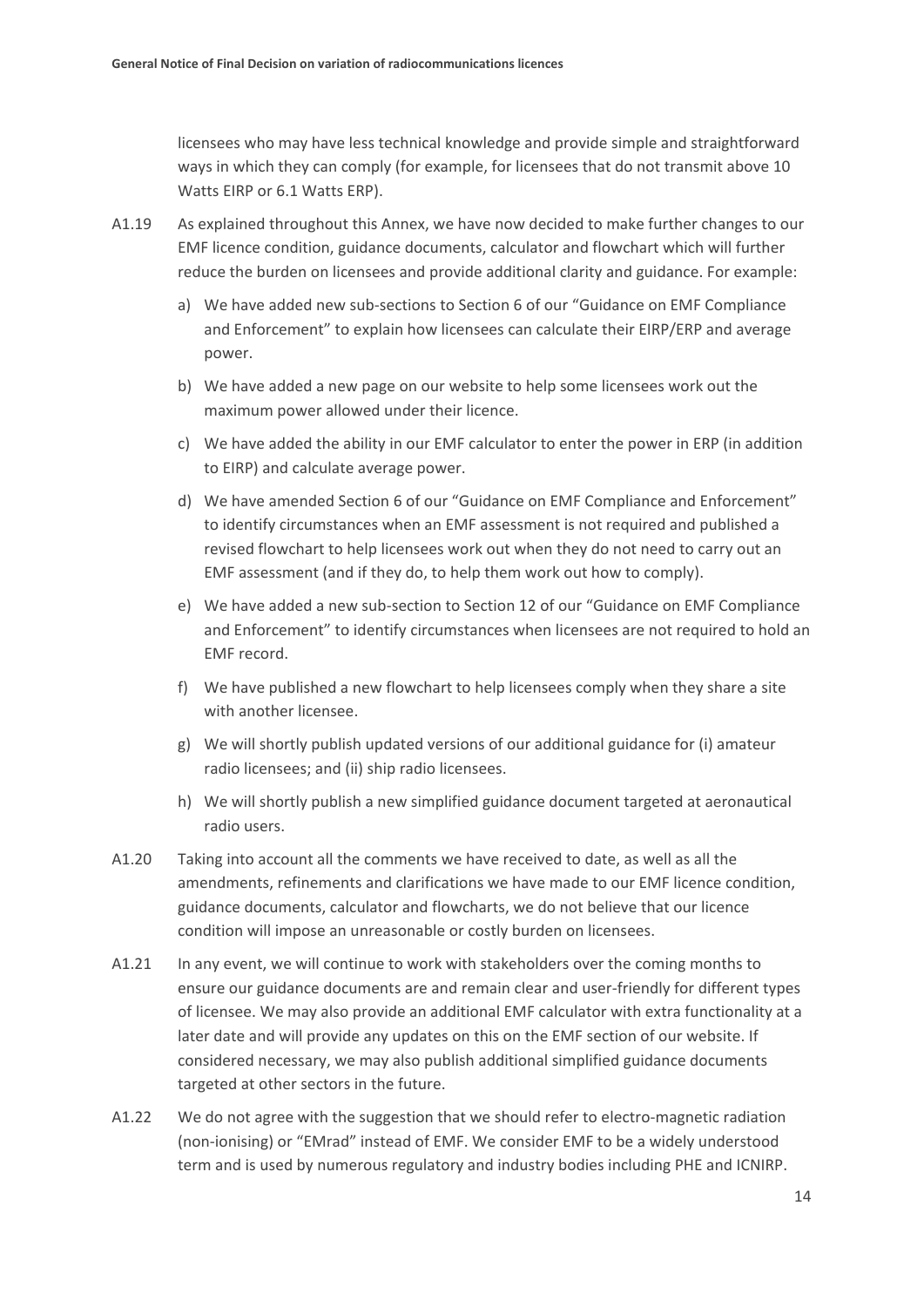A1.23 It is important to note that the EMF licence condition will apply to licences we issue under the Wireless Telegraphy Act 2006. These licences relate to the use of wireless telegraphy stations and apparatus (or radiocommunications equipment). We do not have powers to issue licences in relation to the use of non-radiocommunications electrical items and any EMF produced by such equipment is outside the scope of this project.

## **Scope of EMF licence condition**

#### **Summary of representations**

- A1.24 Some licensees objected to the variation of their licence on the basis the transmission power of their radio equipment is below 10 Watts EIRP (or 6.1 Watts ERP).
- A1.25 One licensee suggested we should exempt licensees that are not actively using their equipment from the requirement to comply.
- A1.26 Other licensees suggested the proposed scope of the EMF licence condition is discriminatory because it does not cover unlicensed, untraceable and unqualified users of amateur and commercial equipment for (i) Citizens' Band (CB) radio on 27 MHz (where users can deploy 12 Watts PEP SSB with an antenna gain of 2.15 dBi producing over 19 Watts EIRP); or (ii) PMR446.
- A1.27 One licensee suggested our 10 Watt EIRP threshold was artificially low and that we should only include our EMF licence condition in licensees which allow transmit powers above 25 Watt EIRP.
- A1.28 One licensee suggested our proposal should be rejected for all frequencies below 500 MHz. It was suggested that there was no evidence of harm, for such frequencies and that it is almost impossible to get high antenna gains large enough to produce ERPs with a high radiation density.
- A1.29 Another individual queried our definition of the UK for compliance purposes, saying we had incorrectly proposed varying licences relating to the use of radio equipment in the Crown Dependencies.

#### **Our response**

- A1.30 We have proposed to vary all licences in licence classes where the licence class allows transmit powers greater than 10 Watts EIRP (or 6.1 Watts ERP), even where the *individual* licence does not currently allow transmit powers above 10 Watts EIRP (or 6.1 Watts ERP). However, where the allowed transmit power currently specified in an individual licence is below this limit, the licensee **will not need to take any action** to comply with the new EMF licence condition.
- A1.31 This approach will ensure that all licences in a given licence class will have a consistent set of terms and conditions. It will also mean that there will be no need to make further changes to the licence in future if, for example, the licensee requests (and is granted) an increase to the transmit power allowed under their licence which allows the licensee to transmit at powers in excess of 10 Watts EIRP (or 6.1 Watts ERP).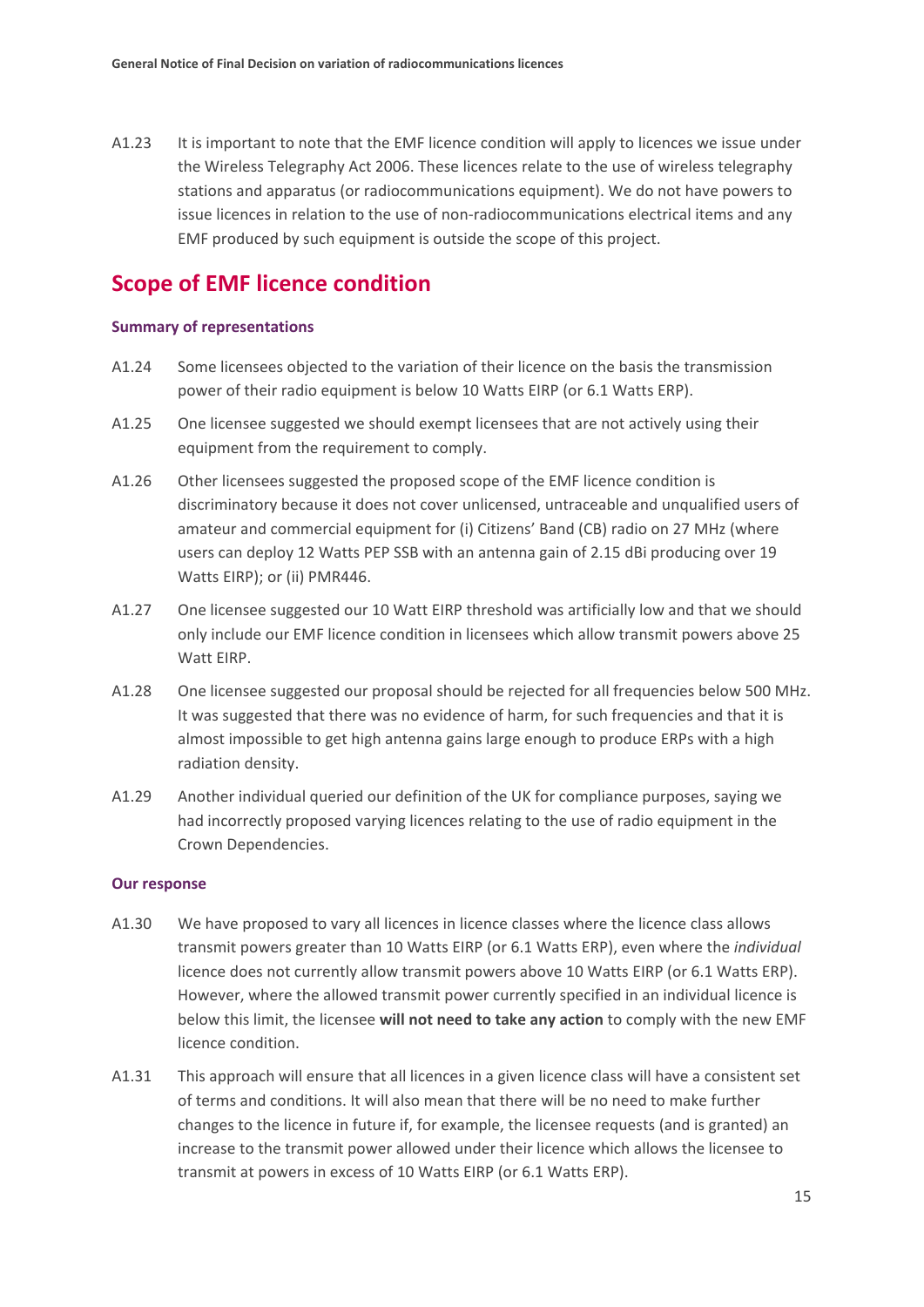- A1.32 We acknowledge the points made about CB radio and PMR446 use. Such use is currently exempt from the requirement to obtain a licence from Ofcom and was not therefore covered by our March 2021 Notice. As explained in paragraphs 6.26 – 6.30 our October 2020 Statement, we may include an EMF-related condition in licence exemption regulations in the future. We would consult separately on any proposals to amend licence exemption regulations on a case-by-case basis as considered appropriate.
- A1.33 We determined what licences to vary to include the EMF licence condition based on which licence classes allow transmit powers in excess of 10 Watts EIRP (or 6.1 Watts ERP). We consulted on this 10 Watt EIRP threshold in our February 2020 consultation and explained our reasons for maintaining use of this threshold in our October 2020 Statement (see paragraphs 4.122 – 4.139) and our March 2021 Update (see paragraphs 4.125 – 4.131). We have not received any comments in response to our March 2021 Notice providing a sound justification for use of a different threshold.
- A1.34 In our view, this threshold should be based on the permitted transmit power of equipment and not on what frequencies may be being used; it is still possible to use relatively high power equipment at lower frequencies and use of lower frequencies could result in the general public being exposed to EMF in breach of the general public EMF limits.
- A1.35 We confirm that the use of spectrum in the Channel Islands and Isle of Man is governed by UK legislation that has been extended to Guernsey, Jersey and the Isle of Man. The licensing of spectrum in these Crown Dependencies, is carried out by Ofcom by virtue of the powers given to it by the Wireless Telegraphy Act 2006 and the Communications Act 200[3](#page-17-0), as and to the extent that these Acts are extended to the respective islands. $3$

# **Compliance with EMF licence condition**

#### **Version of the ICNIRP Guidelines**

#### **Summary of representations**

- A1.36 Some licensees raised concerns around the new requirements in the 2020 ICNIRP Guidelines for peak value limits at frequencies below 10MHz (Table 8) and limb currents (Table 9). It was suggested that the 2020 Guidelines appear to be significantly more restrictive in some situations than the equivalent limits in Tables 5 and 7 of the 1998 Guidelines and lack a sound foundation. It was also suggested that further guidance was needed on how licensees are expected to comply with Tables 8 and 9 of the 2020 Guidelines.
- A1.37 As a result, it was suggested that Ofcom should in the future move to only requiring compliance with the 2020 Guidelines in two stages – first to require compliance with Tables 5 and 7 of the 2020 ICNIRP Guidelines and second to require compliance with Tables 8 and 9 of the 2020 ICNIRP Guidelines.

<span id="page-17-0"></span><sup>&</sup>lt;sup>3</sup> Further information is available on ou[r website](https://www.ofcom.org.uk/manage-your-licence/radiocommunication-licences/mobile-wireless-broadband) (under the "Channel Islands and Isle of Man" tab).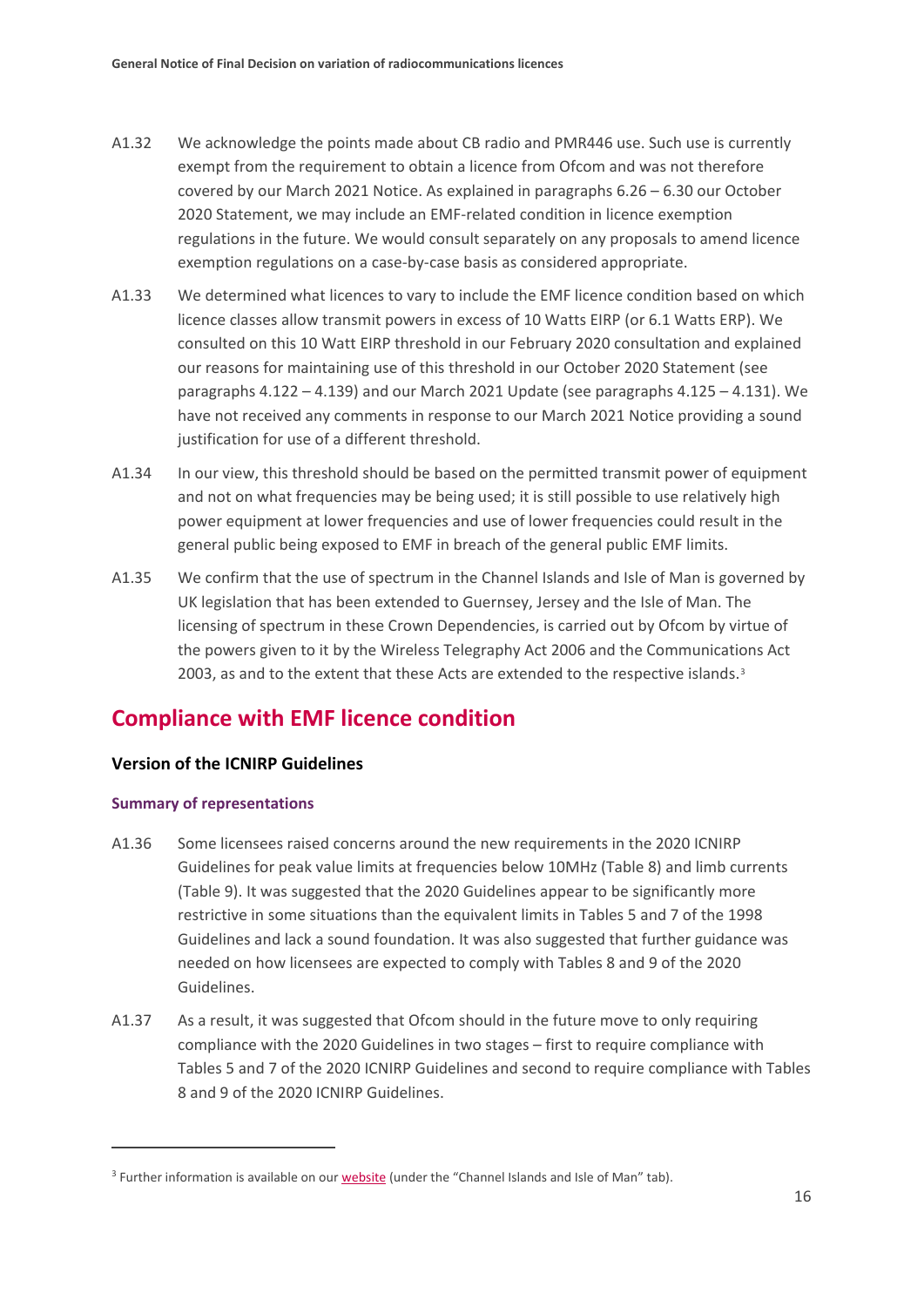A1.38 One licensee queried how we can allow compliance with the 1998 version of the ICNIRP Guidelines. He suggested that the 2020 version of the ICNIRP Guidelines supersedes the 1998 version and that the 1998 version is no longer valid. As a result, it was suggested the parameters in our calculator based on the 1998 ICNIRP Guidelines are also invalid.

#### **Our response**

- A1.39 We note the points raised regarding Tables 8 and 9 in the 2020 ICNIRP Guidelines. We have raised these points with PHE and will discuss these issues further with interested parties and PHE.
- A1.40 In the meantime, we will continue to allow licensees to comply with either the 1998 ICNIRP Guidelines or the 2020 ICNIRP Guidelines. We note that Tables 8 and 9 of the ICNIRP Guidelines do not apply to all frequencies and we continue to believe it is appropriate to allow licensees the flexibility of complying with either version of the Guidelines. For the avoidance of doubt, licensees that decide to comply with the 2020 Guidelines should take into account all relevant tables in those Guidelines. We have clarified this in a new paragraph 3.6 of our "Guidance on EMF Compliance and Enforcement".
- A1.41 As explained in our EMF licence condition and "Guidance on EMF Compliance and Enforcement", once the relevant standards and methodologies are updated we will issue a public consultation on removing the option of complying with the 1998 Guidelines and requiring compliance only with the 2020 Guidelines. That consultation process will assess the impact on licensees of moving to requiring compliance only with the 2020 Guidelines.
- A1.42 Regarding the validity of the 1998 Guidelines, we recognise that the 2020 Guidelines represent an updated version of the 1998 Guidelines. However, we are entitled to rely on either version as we deem appropriate; the fact the 1998 Guidelines have now been updated does not mean that the 1998 Guidelines are now irrelevant. As noted above, PHE takes the lead on public health matters associated with EMF and does not currently [advise](https://www.gov.uk/government/publications/mobile-phone-base-stations-radio-waves-and-health/mobile-phone-base-stations-radio-waves-and-health) spectrum users to comply with the 2020 Guidelines only. Various legislation is also still based on the 1998 Guidelines including [EC Recommendation 1999/519/EC](https://eur-lex.europa.eu/legal-content/EN/TXT/PDF/?uri=CELEX:31999H0519&from=EN) and [The Control](https://www.legislation.gov.uk/uksi/2016/588/pdfs/uksi_20160588_en.pdf)  [of Electromagnetic Fields at Work Regulations 2016.](https://www.legislation.gov.uk/uksi/2016/588/pdfs/uksi_20160588_en.pdf) In any event, as explained above we intend to in the future require compliance only with the 2020 Guidelines but consider it reasonable to provide some flexibility for licensees in the interim period.

#### **Calculating EIRP and ERP**

#### **Summary of representations**

- A1.43 A number of licensees noted that our EMF licence condition and calculator requires licensees to calculate EIRP (or ERP). However, it was suggested most equipment specifications only quote total power output and do not refer to EIRP or ERP.
- A1.44 For example, some noted that marine radio VHF and radar equipment specifications generally only quote total power and that aeronautical radio equipment often states power in peak envelope power (PEP). Licensees will therefore need to work out the EIRP or ERP, which means they also need to work out the antenna gain.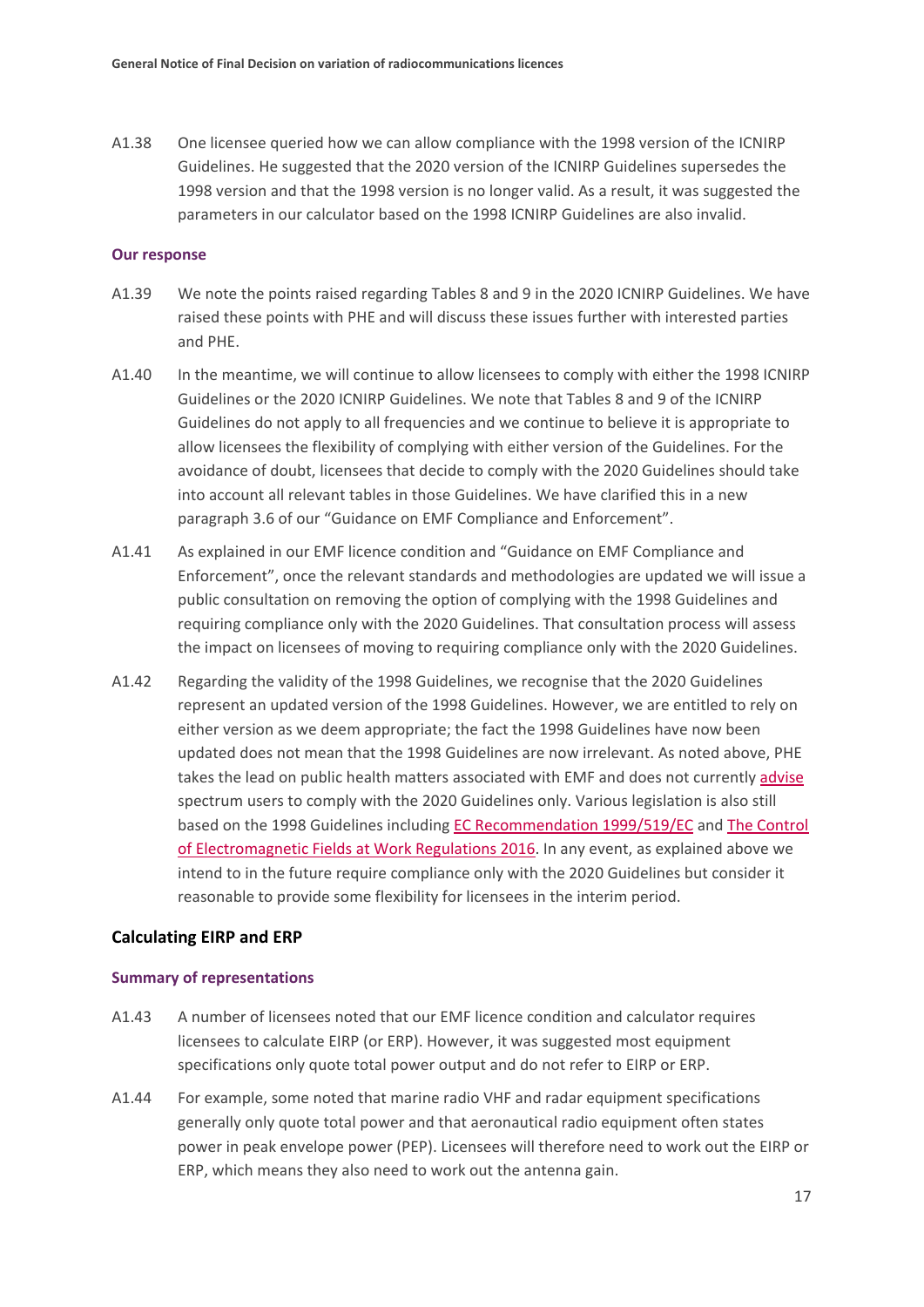- A1.45 However, it was suggested the antenna gain is also not provided in most equipment specifications. As a result, concerns were raised that working out the EIRP or ERP is likely to require technical expertise or equipment and be a costly and complex process.
- A1.46 Some licensees were unclear if they were allowed to make assumptions about maximum output values and antenna gain properties and suggested if it is possible to make assumptions, then these should be included in the guidance documents.
- A1.47 One licensee requested Ofcom clarify that:
	- a) when licensees are assessing whether their equipment ever transmits in excess of 10 Watts EIRP (in which case they would need to carry out an EMF assessment), the relevant power is the strongest power (EIRP or ERP) emitted in any direction; and
	- b) when licensees are carrying out an EMF assessment at a stated location, the relevant power is the EIRP/ERP in the relevant direction.
- A1.48 In relation to this, it was noted that if EIRP means the maximum EIRP for the compliance assessment, then the figures in Table 1 of the additional guidance for amateur radio users represent "minimum heights" for an antenna based on forward gain. However, if EIRP means the EIRP in the assessed direction, then Table 1 should be interpreted differently and the reduced EIRP used to assess compliance distance in a given direction.
- A1.49 It was also noted that the definition of EIRP in footnote 2 (now footnote 3) of our "Guidance on EMF Compliance and Enforcement" was inconsistent with the definition in the licence condition; the licensee said it should refer to "a measure of the strongest power emitted in *a given direction* from an antenna" and not to "a measure of the strongest power emitted in *any direction* from an antenna".
- A1.50 Queries were also raised in relation to Ofcom's approach of applying a single ERP/EIRP power threshold across all the frequencies that licensees can use. One licensee thought this was unnecessarily restrictive as the impact of EMF and its effects varies significantly at different frequencies.

#### **Our response**

- A1.51 Many licences define the maximum allowed transmit power in terms of ERP or EIRP. Many licensees should therefore already know the ERP/EIRP of their equipment in order to comply with the existing terms of their licence.
- A1.52 Where licensees do not know the ERP/EIRP of their equipment, they can either:
	- a) use the maximum ERP/EIRP figure in their licence as the basis for their compliance calculation. We note that where the actual transmitted power is lower than the maximum allowed power, this will produce a conservative compliance distance; or
	- b) work out (or obtain) the actual ERP/EIRP of their equipment.
- A1.53 The maximum ERP/EIRP is often identified either in the licence itself (including the schedules) or the licence will refer to other documents which identify the maximum allowed transmit power.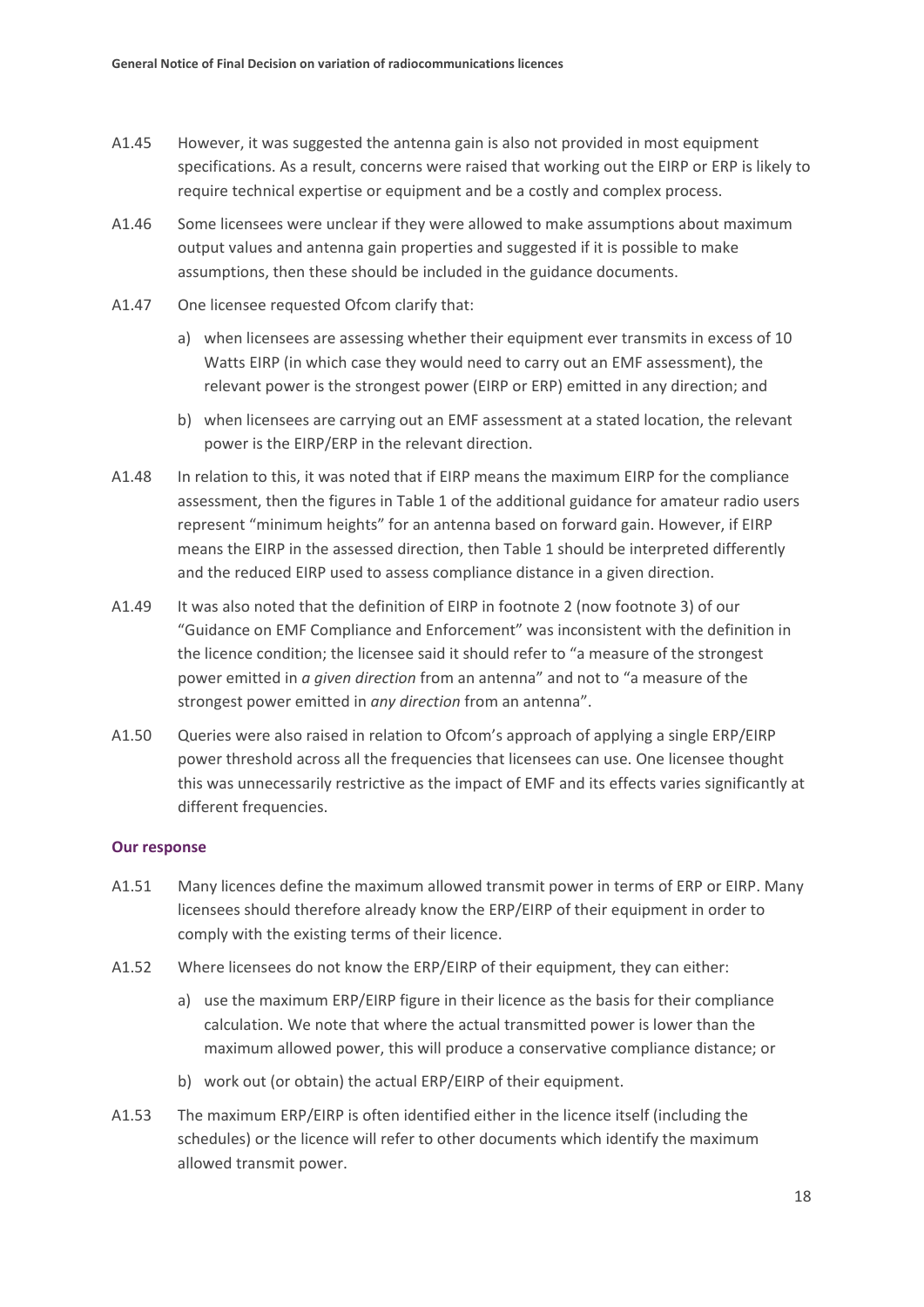- A1.54 We recognise that ship radio licences do not directly include maximum allowed transmit power levels in the licence document. To help these licensees, we will shortly publish on our [website](https://eur01.safelinks.protection.outlook.com/?url=https%3A%2F%2Fwww.ofcom.org.uk%2F__data%2Fassets%2Fpdf_file%2F0029%2F218963%2Fship-radio-equipment-powers.pdf&data=04%7C01%7CJohn.Glover%40ofcom.org.uk%7Cbb02d76da2f549bcfb7608d9155599a8%7C0af648de310c40688ae4f9418bae24cc%7C0%7C0%7C637564279656798978%7CUnknown%7CTWFpbGZsb3d8eyJWIjoiMC4wLjAwMDAiLCJQIjoiV2luMzIiLCJBTiI6Ik1haWwiLCJXVCI6Mn0%3D%7C1000&sdata=xSH7gzUSKEnnADUcmPLlW%2FnAy050agFzkHYKuPolStU%3D&reserved=0) a table of the maximum allowed transmit powers in terms of ERP/EIRP for various equipment authorised under the ship radio licence.
- A1.55 We also recognise that amateur licences are an exception as their licences define power in terms of PEP.
- A1.56 Licensees who wish to work out the actual ERP/EIRP of the equipment will need to know the output power of their equipment and the gain of their antenna. This information may be available in equipment manuals or manufacturer's specifications (or could be obtained by contacting the manufacturer).
- A1.57 To help licensees, we have included an additional sheet in our EMF calculator which will allow licensees to enter the output power and antenna gain and automatically calculate the EIRP. They can then enter the EIRP in the main calculator sheet.
- A1.58 Licensees can also, if preferred, seek help from the installer of the radio equipment or other radiocommunications professional to help them work out the ERP/EIRP of their equipment.
- A1.59 We recognise that some ships and aeronautical licensees may have older equipment and may struggle to obtain information on the output power and/or the antenna gain of their equipment. To help with this, Ofcom is working with a number of representative bodies for the aeronautical and maritime sectors to identify commonly used radio equipment and the typical antenna gain of such equipment. We will then include this information in our simplified guidance documents for these sectors. This may include assumptions about antenna gain that can be used where this is practicable and appropriate.
- A1.60 In relation to amateur licences, as set out in paragraphs 5.3 5.6 of our March 2021 Update, we are aware that the Radio Society of Great Britain (RSGB) is developing preassessed equipment configurations which amateur licensees will be able to use and is likely to mean that licensees do not need to work out the ERP/EIRP of their equipment in some cases.
- A1.61 Ofcom will continue to work with the RSGB and other interested parties to consider what additional guidance can be provided to amateur radio users to assist them in working out the ERP/EIRP of their equipment where needed. We may periodically update our additional guidance for amateur licensees to include this information.
- A1.62 With regard to the requests for clarification, we can confirm that:
	- a) when licensees are assessing whether their equipment ever transmits in excess of 10 Watts EIRP (in which case they would need to carry out an EMF assessment), the relevant power is the strongest power (EIRP or ERP) emitted in any direction; and
	- b) when licensees are carrying out an EMF assessment at a stated location, the relevant power is the EIRP/ERP in the relevant direction.
- A1.63 We have updated our guidance documents to clarify these points.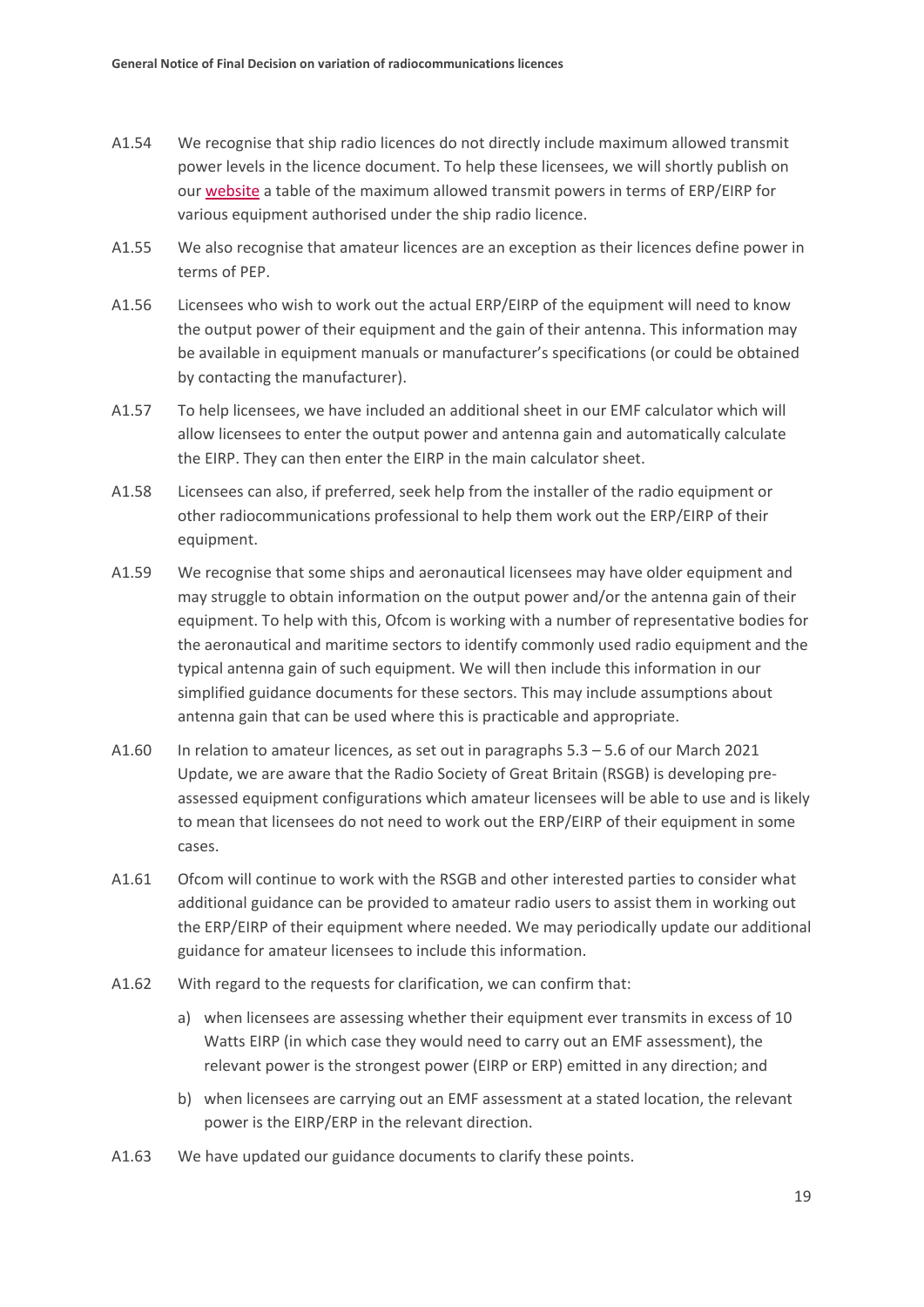A1.64 With regard to the use of a single EIRP/ERP threshold across all frequencies, we note that we received a number of responses to our previous consultations on this topic and provided our response to these points in our March 2021 Update (see paragraph 4.137).

#### **Transmission periods and duty cycles**

#### **Summary of representations**

- A1.65 Some licensees queried whether we require licensees to take into account peak power or average power. Others queried over what time period we expect power to be measured and how to calculate the duty cycle i.e. the percentage of time equipment transmits for within a 6 minute period. Some licensees suggested we had not properly taken into account how licensees typically operate and queried whether they would still need to comply if they only transmit for short periods at low duty cycles. For example:
	- a) On recreational boats, VHF equipment is only used occasionally for short conversations for safety reasons (e.g. a one-minute non-emergency transmission a couple of times a day).
	- b) On aircraft, equipment such as VHF radios and transponders often have a low duty cycle and do not on average transmit above 10 Watts EIRP over a 6 minute period. Some equipment may only transmit for a matter of microseconds.
	- c) Some amateurs do not generally use their equipment for long periods or continuously; amateur operation is completely different to a mobile phone or business transmission site.
- A1.66 One licensee requested Ofcom provide all the risk assessments it has carried out where, for example, equipment is only being used 10% of the time. Other licensees suggested that we could significantly mitigate the impact of our proposal if we allow licensees to take into account the duty cycle of equipment and use the average EIRP/ERP over a 6 minute period when calculating the compliance distance (i.e. take into account the power output *after* factoring in the duty cycle). It was suggested that a lot of equipment does not on average transmit above 10 Watts EIRP over a 6 minute period and that even where equipment may on average transmit above 10 Watts EIRP over a 6 minute period, using the average EIRP would significantly reduce compliance distances.

#### **Our response**

- A1.67 We had explained in our "Guidance on EMF Compliance and Enforcement" that when carrying out an EMF assessment, licensees could take into account whether their equipment was only transmitting for a certain amount of time during the relevant averaging period. We had also explained that one control measure licensees could use to ensure the general public are not exposed to EMF in breach of the general public EMF limits could be to ensure equipment was only used intermittently.
- A1.68 Taking into account the comments received in response to our March 2021 Notice, we do however recognise that further clarity is needed in terms of how licensees should take into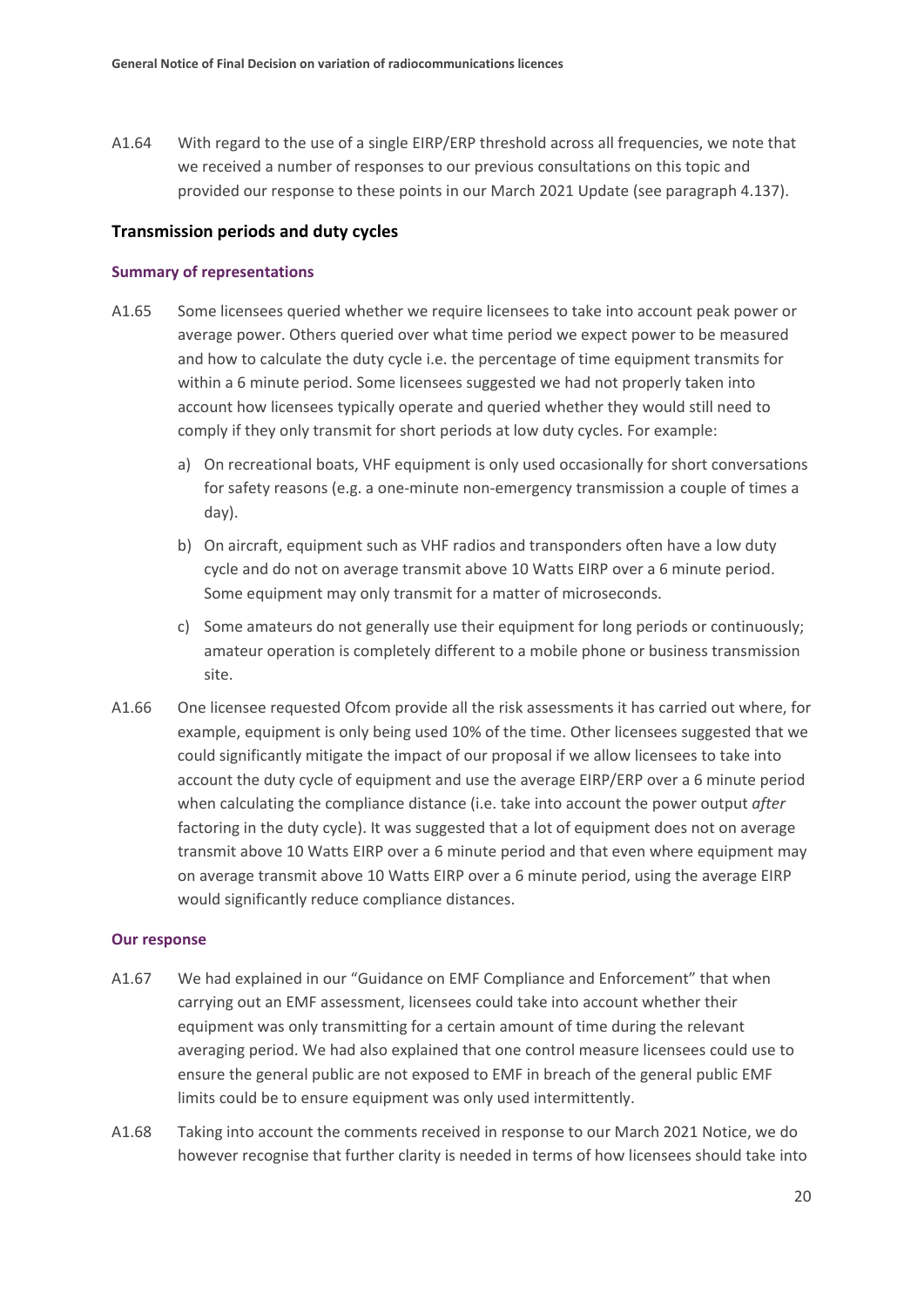account the fact equipment may only be transmitting for a short period of time over the relevant averaging period.

- A1.69 Listening to licensees' concerns, we have decided to amend our guidance documents so that licensees that do not transmit at an *average power* higher than 10 Watts EIRP or 6.1 Watts ERP, do not need to carry out an EMF assessment (provided they do not transmit at a peak power higher than 100 Watts EIRP or 61 Watts ERP). Instead, they can comply with the EMF licence condition by calculating (and keeping a record of) their average power.
- A1.70 We have also made a change to Ofcom's EMF calculator to help with this. Licensees can now enter the output power as well as the maximum length of time<sup>[4](#page-22-0)</sup> that they will transmit for in any six minute period, and the calculator will then calculate the average power on behalf of the licensee. If the average power is not higher than 10 Watts EIRP or 6.1 Watts ERP (and as long as the peak power is not higher than 100 Watts EIRP or 61 Watts ERP), the calculator will indicate that no further action is required. Licensees can then print (or save a 'print screen' snapshot) of the output from Ofcom's EMF calculator and use this as their record of compliance.
- A1.71 Recognising that licensees will not always need to carry out an EMF assessment, we have added a new sub-section to Section 6 of our "Guidance on EMF Compliance and Enforcement" to identify circumstances in which licensees will not need to carry out an EMF assessment. We have also amended clause 6 of our licence condition to confirm licensees need to hold appropriate records demonstrating their compliance with the EMF licence condition rather than with the general public EMF limits.
- A1.72 We have also amended the definition of "Licensee's On-Site Radio Equipment" in the EMF licence condition to confirm that licensees only need to take into account EMF exposure levels from their equipment that transmits at powers higher than 10 Watts EIRP or 6.1 Watts ERP. We have added new wording to the footnote to this definition to note that our "Guidance on EMF Compliance and Enforcement" explains how licensees can work out if their equipment transmits at powers higher than 10 Watts EIRP or 6.1 Watts ERP. We have then updated Section 6 of our "Guidance on EMF Compliance and Enforcement" to explain that licensees can take into account the average power of their equipment when carrying out this assessment and how they can do that.
- A1.73 In our view, this change is consistent with our rationale for setting the threshold for intervention at 10 Watts EIRP or 6.1 Watts ERP and does not expose the general public to any additional risk. We believe that this change is an objectively justified and proportionate response to ensure the general public are not exposed to EMF in breach of the general public EMF limits.
- A1.74 Where licensees do transmit at either (i) an average power higher than 10 Watts EIRP or 6.1 Watts ERP; or (ii) a peak power higher than 100 Watts EIRP or 6.1 Watts ERP, they can

<span id="page-22-0"></span><sup>4</sup> In determining the maximum length of time, licensees may also take account of the manufacturer-defined duty cycle of their equipment where this is known. We will provide further guidance on how to do this in the simplified guidance documents.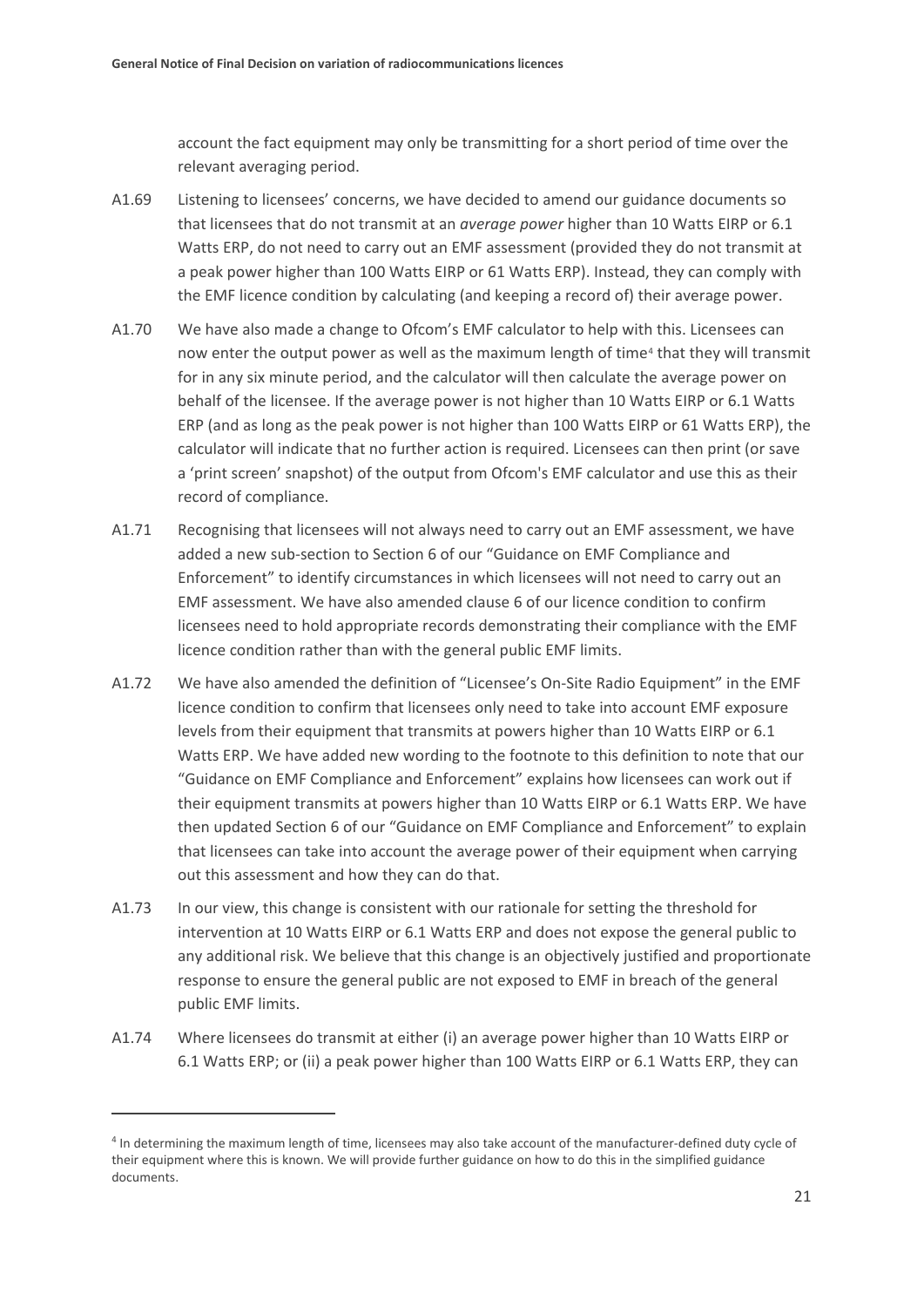still take into account the average power of their equipment when calculating the compliance distance. We have clarified this in our guidance documents.

#### **Ofcom's EMF Calculator**

#### **Summary of representations**

A1.75 Various licensees that responded to our March 2021 Notice welcomed our EMF calculator. Licensees also welcomed the possibility of Ofcom producing a new, more flexible calculator in the future. We also received various comments on the way in which the current version of the calculator operates including some of its limitations. We have summarised these comments and provided our responses in Table A1.1 below.

#### **Table A1.1 – Summary of representations relating to our EMF calculator and our responses**

|    | <b>Summary of representations</b>                                                                                                                                                                                                                                                                      | <b>Our response</b>                                                                                                                                                                                                                                                                                                                                                                                                                                                                                                                                                                                                                                                                                                                                       |
|----|--------------------------------------------------------------------------------------------------------------------------------------------------------------------------------------------------------------------------------------------------------------------------------------------------------|-----------------------------------------------------------------------------------------------------------------------------------------------------------------------------------------------------------------------------------------------------------------------------------------------------------------------------------------------------------------------------------------------------------------------------------------------------------------------------------------------------------------------------------------------------------------------------------------------------------------------------------------------------------------------------------------------------------------------------------------------------------|
| a) | The calculator is largely based on<br>commercial radio applications with very<br>high duty cycles and continuous operation<br>that has little correlation with the sporadic<br>nature of other radio uses.                                                                                             | As noted in paragraph A1.70 above, we have<br>made some changes to the calculator so that it<br>allows licensees to enter the maximum length<br>of time transmitting within any six minute<br>period. In determining the maximum length of<br>time, licensees may also take account of the<br>manufacturer-defined duty cycle of their<br>equipment where this is known. We will<br>provide further guidance on how to do this in<br>the simplified guidance documents.                                                                                                                                                                                                                                                                                   |
| b) | The calculator assumes that the EMF<br>exposure is to a fixed, static absorber (e.g. a<br>neighbour), but makes no adjustment for<br>the common situation where the general<br>public are incidental to the transmitter<br>location (e.g. a specific person passing<br>transiently along a path/road). | We consider that it is appropriate to base our<br>calculator on a fixed, static absorber scenario.<br>While members of the general public may pass<br>transiently, there may also be circumstances<br>where they stop in the same location for a<br>period of time.<br>As explained in paragraph 5.3 of our "Guidance<br>on EMF Compliance and Enforcement", where<br>a licensee cannot be sure whether one or more<br>members of the general public will be present<br>when transmissions are taking place, they<br>should take a conservative view and presume a<br>member of the general public will be present in<br>an area where the general public can be<br>expected to be present (see also paragraphs<br>4.33 - 4.40 of our March 2021 Update). |
| c) | The calculator makes no provision for EMF<br>absorption by structures (e.g. a house)                                                                                                                                                                                                                   | As explained in our March 2021 Update, we<br>think it is important to maintain a calculator                                                                                                                                                                                                                                                                                                                                                                                                                                                                                                                                                                                                                                                               |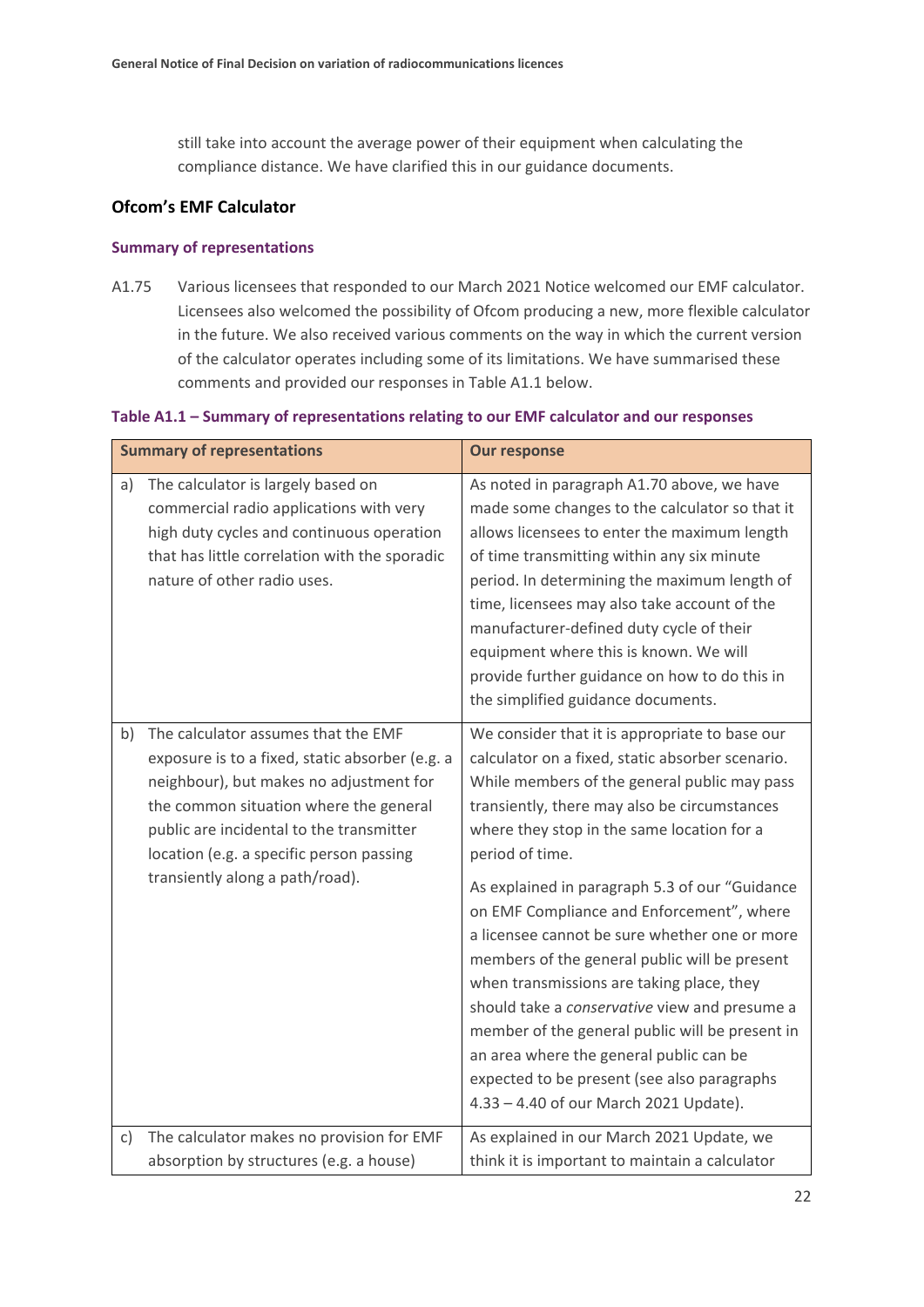|    | which would significantly reduce the<br>separation compliance. It was also queried<br>what impact the material a barrier (e.g.<br>aluminium between an antenna and a<br>member of the general public in an aircraft)<br>is made of would have.                                                             | which is simple enough for all licensees to use.<br>We recognise that there are many potential<br>additions that would be helpful to some radio<br>users but including these in our calculator<br>would increase complexity and increase the risk<br>of incorrect use by users without appropriate<br>technical expertise. However, licensees are free<br>to undertake a more detailed analysis taking<br>into account other factors including, for<br>example, the attenuation provided by<br>surrounding materials. |
|----|------------------------------------------------------------------------------------------------------------------------------------------------------------------------------------------------------------------------------------------------------------------------------------------------------------|-----------------------------------------------------------------------------------------------------------------------------------------------------------------------------------------------------------------------------------------------------------------------------------------------------------------------------------------------------------------------------------------------------------------------------------------------------------------------------------------------------------------------|
| d) | The Ofcom calculator makes no mention of<br>allowing for the considerable (many<br>decades) of variation in EIRP with the beam<br>pattern, of higher gain antennas, eg yagis<br>and dishes. Ofcom should allow this to be<br>taken into account and this should be<br>mentioned in the guidance documents. | As set out in paragraph A1.62 above, we<br>confirm that when licensees are carrying out an<br>EMF assessment, the relevant power is the<br>EIRP/ERP in the relevant direction. We have<br>updated our guidance documents to reflect this<br>point.                                                                                                                                                                                                                                                                    |
| e) | The calculator does not work for many of<br>the important lower HF bands - 160m,<br>80M, 60M and 40M.                                                                                                                                                                                                      | We explained in paragraphs $4.139 - 4.144$ of<br>our March 2021 Update that we had<br>introduced a new lower cut-off frequency of 10                                                                                                                                                                                                                                                                                                                                                                                  |
| f) | The calculator only goes down to 10 MHz<br>and it was queried how licensees are<br>expected to calculate separation distances <sup>5</sup><br>at lower frequencies. Some licensees<br>thought our calculator suggested there is<br>no requirement to comply with the EMF                                   | MHz. This is because it is not suitable for<br>calculating compliance distances in the reactive<br>near-field and, at these frequencies, it is likely<br>that the separation distances calculated will fall<br>within the reactive near-field and hence will be<br>unreliable.                                                                                                                                                                                                                                        |
|    | licence condition in relation to use of<br>frequencies below 10 MHz. One licensee<br>suggested that the calculator would still be<br>of some benefit in providing the reactive<br>near-field clearance distance for<br>frequencies below 10 MHz (e.g. for                                                  | We are considering what additional guidance<br>and/or tools could be provided to assist with<br>compliance assessments below 10 MHz. As set<br>out in paragraphs A.1.87 - A.1.88 below, we<br>have taken these issues into account in<br>deciding to allow a longer period before                                                                                                                                                                                                                                     |
|    | amateurs with large gardens or rural plots<br>away from neighbours or when a<br>temporary station is set up in a field).                                                                                                                                                                                   | licensees that use these frequencies must have<br>appropriate EMF records in place.                                                                                                                                                                                                                                                                                                                                                                                                                                   |
| g) | The calculator produces incorrect values,<br>for example, there is no difference in                                                                                                                                                                                                                        | The reason that there appears to be no<br>difference for certain power levels and<br>frequencies at HF is because, as explained<br>above, we have included an additional check in                                                                                                                                                                                                                                                                                                                                     |

<span id="page-24-0"></span><sup>5</sup> We also refer to the separation distance as the compliance distance.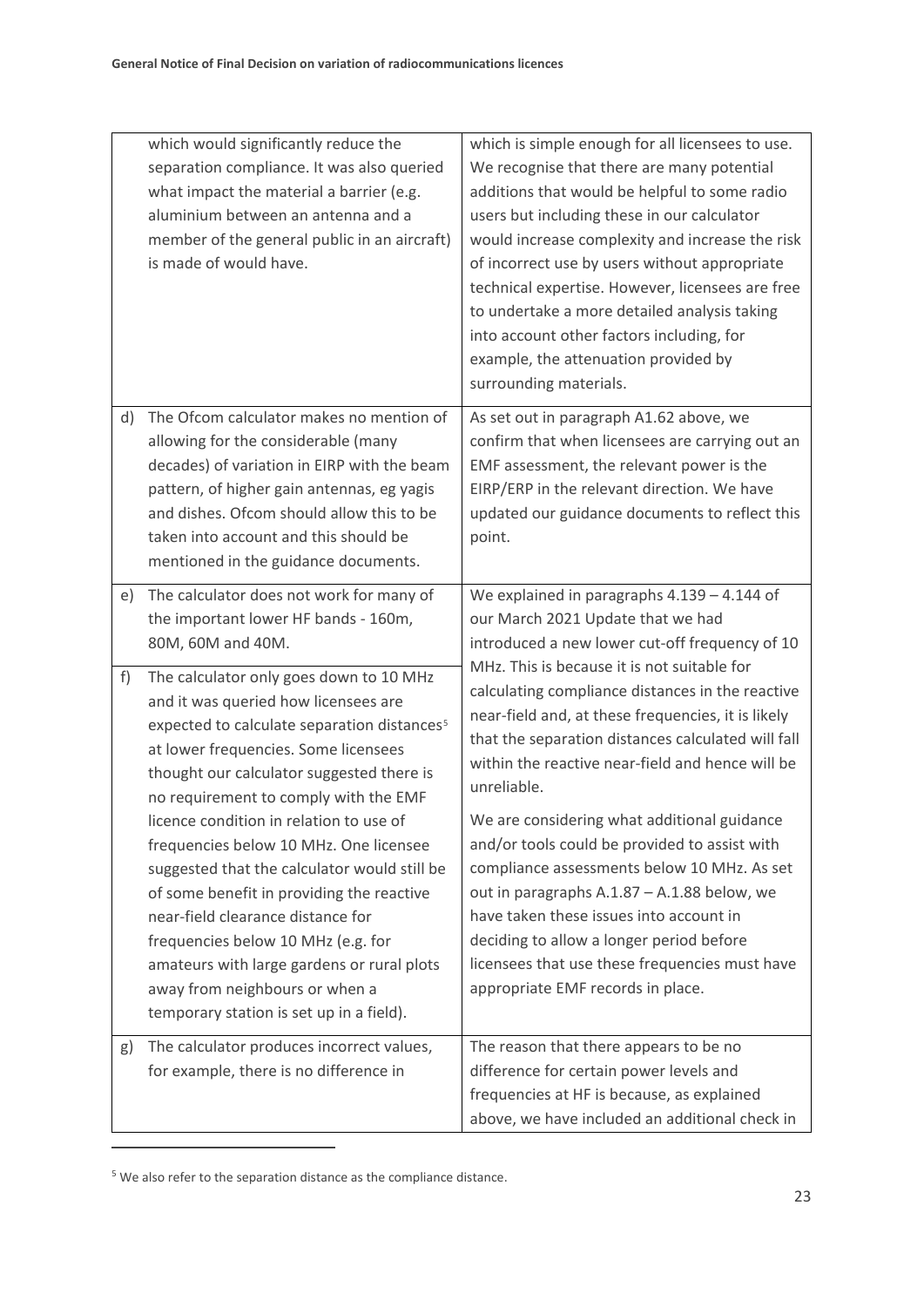| for HF. | calculated distance from 10 to 100 Watts                                                                                                                                                                                                                                                                                                                                                                                                                                                                                                                                                                                                                                                                                                                                     | the calculator to ensure that the compliance<br>distances it produces are never shorter than<br>the outer boundary of the reactive near-field of<br>the antenna.<br>At lower frequencies, the reactive near-field is<br>relatively large and reducing the power will not<br>change the separation distance produced by<br>the calculator. We have added a feature in the<br>updated version of our calculator to flag where<br>the calculated distance falls into the reactive<br>near-field.                                                                                                                                                                                                                                                                                                                                                                                                                                                                                                                                                                                                                                                             |
|---------|------------------------------------------------------------------------------------------------------------------------------------------------------------------------------------------------------------------------------------------------------------------------------------------------------------------------------------------------------------------------------------------------------------------------------------------------------------------------------------------------------------------------------------------------------------------------------------------------------------------------------------------------------------------------------------------------------------------------------------------------------------------------------|-----------------------------------------------------------------------------------------------------------------------------------------------------------------------------------------------------------------------------------------------------------------------------------------------------------------------------------------------------------------------------------------------------------------------------------------------------------------------------------------------------------------------------------------------------------------------------------------------------------------------------------------------------------------------------------------------------------------------------------------------------------------------------------------------------------------------------------------------------------------------------------------------------------------------------------------------------------------------------------------------------------------------------------------------------------------------------------------------------------------------------------------------------------|
| h)      | Whilst the calculator includes the use of a<br>'reflection factor' for ground-bounce, this is<br>not applicable in every case and it was<br>suggested we highlight this in our simplified<br>guidance documents as well as in the excel<br>calculator notes.                                                                                                                                                                                                                                                                                                                                                                                                                                                                                                                 | We explain the reflection factor that we have<br>used in the Annex tab of the calculator.<br>We have deliberately kept the simplified<br>guidance documents as simple and user-<br>friendly as possible and do not therefore<br>consider it appropriate to include this point in<br>those documents.                                                                                                                                                                                                                                                                                                                                                                                                                                                                                                                                                                                                                                                                                                                                                                                                                                                      |
| i)      | The calculator notes indicate it should be<br>used for electrically short antennas. It is not<br>therefore clear whether Ofcom will allow<br>licensees to rely on the calculator in<br>relation to longer antennas. This is<br>particularly unhelpful for amateur licensees<br>as they often use relatively long multi-band<br>antennas. Ofcom should clarify whether the<br>calculator can also be used for antenna<br>longer than 0.5 lambda and if not, provide<br>further guidance on how licensees using<br>such antennas can comply. It was also<br>suggested that it may not be obvious to the<br>licensee whether the antenna they are<br>using is electrically long (e.g. a multiband<br>antenna containing traps where the active<br>length may be indeterminate). | As indicated in the notes, our calculator may<br>not, in certain situations, be suitable for<br>electrically long antennas. This is because it<br>calculates the outer boundary of the reactive<br>near-field assuming the antenna is electrically<br>short (i.e. the maximum linear dimension of the<br>antenna is less than or equal to half a<br>wavelength) using the equation $\lambda/2\pi$ (where $\lambda$<br>is the wavelength).<br>For electrically long antennas, the outer<br>boundary of the reactive near-field is calculated<br>using the equation $0.64\sqrt{D^3/\lambda}$ , where D is the<br>maximum linear dimension of the antenna. Our<br>calculator may still provide valid separation<br>distances for electrically long antenna where<br>the separation distance calculated is greater<br>than or equal to the outer boundary of the<br>reactive near-field using the above equation<br>(for electrically long antennas). Where our<br>calculator produces separation distances<br>shorter than this distance, licensees may wish<br>to use the outer boundary of the reactive near-<br>field for electrically long antennas as a |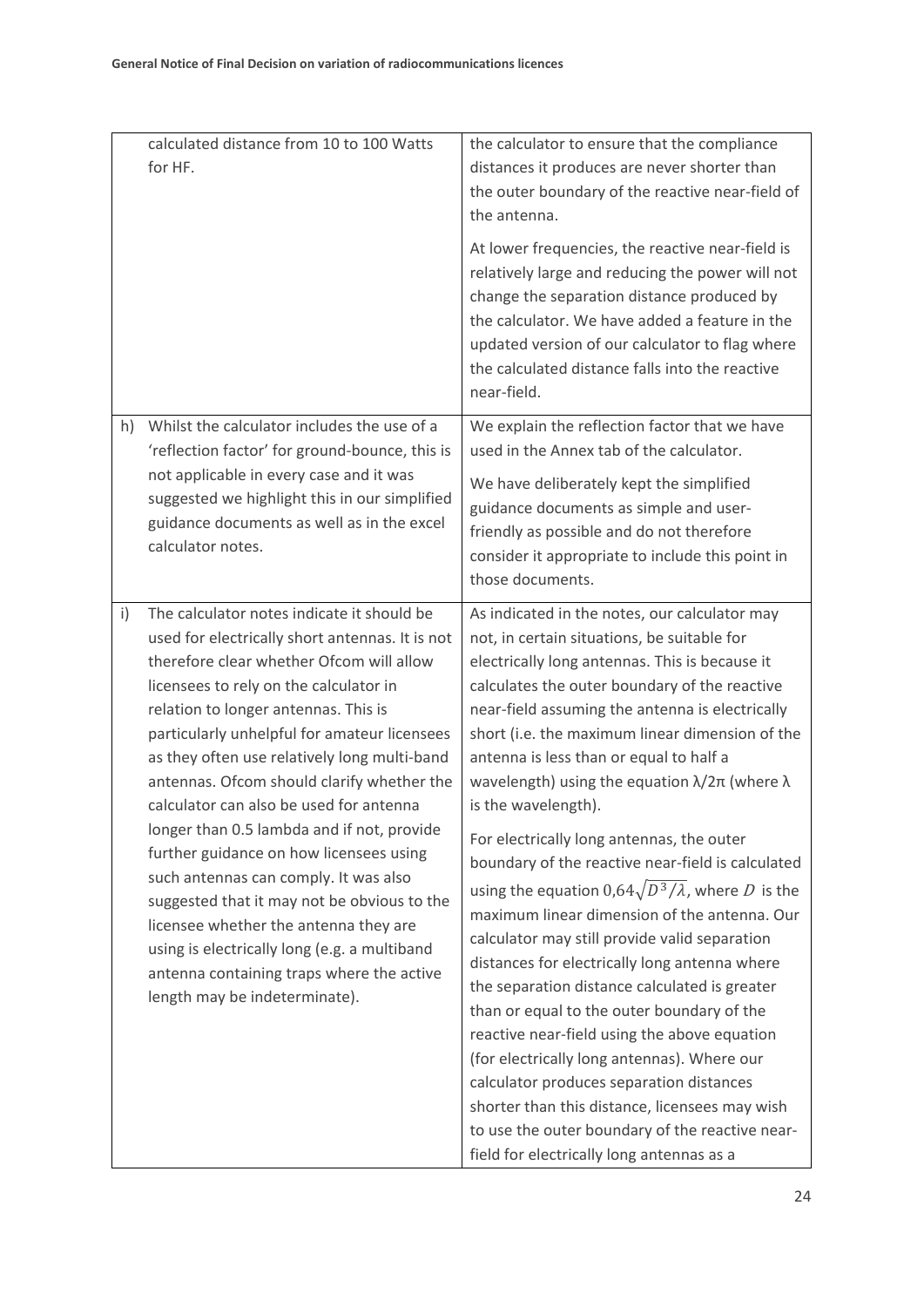|           |                                                                                                                                                                                                                                                                                                                                                                                                                                                                                                                                                                                                                                                                                                                                                                                 | conservative separation distance. Licensees are<br>also free to use alternative methods in these<br>circumstances providing that they produce<br>sufficiently accurate results (i.e. do not result in<br>a breach of the general public EMF limits). We<br>have included additional guidance notes in our<br>calculator to make this clear.                                                                                                                                                                                                                                                                                                                                                    |
|-----------|---------------------------------------------------------------------------------------------------------------------------------------------------------------------------------------------------------------------------------------------------------------------------------------------------------------------------------------------------------------------------------------------------------------------------------------------------------------------------------------------------------------------------------------------------------------------------------------------------------------------------------------------------------------------------------------------------------------------------------------------------------------------------------|------------------------------------------------------------------------------------------------------------------------------------------------------------------------------------------------------------------------------------------------------------------------------------------------------------------------------------------------------------------------------------------------------------------------------------------------------------------------------------------------------------------------------------------------------------------------------------------------------------------------------------------------------------------------------------------------|
| j)        | On multiple transmitter sites, the<br>frequencies chosen for the first example,<br>450 MHz and 1800 MHz, are inappropriate,<br>because they have different reference<br>levels.<br>In the second example the calculation is<br>apparently wrong - the worst-case result of<br>those two should be 2.13 m (for 450 MHz)<br>not 2.26 m.<br>Rather than taking the worst-case<br>reference level and applying it to all the<br>frequencies, a more accurate and less<br>conservative method would be to calculate<br>an exposure quotient for each frequency<br>and sum those quotients, aiming for a total<br>of less than or equal to 100%, where<br>exposure quotient is the calculated power<br>density, at a given distance, divided by the<br>power density reference level. | We agree that the examples provided need to<br>be amended and will do so in the updated<br>version of the calculator.<br>With regard to the alternative suggestion for<br>dealing with multiple transmitters, we<br>recognise that the proposed approach would<br>be more accurate and less conservative than<br>the method we have outlined in our calculator<br>notes. We wish to keep the current version of<br>our calculator as simple as possible and do not<br>therefore consider it would be appropriate to<br>include this method in the calculator. We will<br>however consider whether to include this<br>method in an additional, enhanced version of<br>the calculator in future. |
| k)        | The calculator text says the result appears<br>in cell D16 but they actually appear in cell<br>D14.                                                                                                                                                                                                                                                                                                                                                                                                                                                                                                                                                                                                                                                                             | We have resolved this issue in the version of<br>the calculator currently available on our<br>website.                                                                                                                                                                                                                                                                                                                                                                                                                                                                                                                                                                                         |
| $\vert$ ) | The current format requires the user to<br>calculate EIRP from ERP. Whilst this is a<br>simple process, it would be far more<br>desirable and easier to understand if the<br>user could input ERP and the calculation<br>was done automatically. ERP is a concept<br>that will be easily understood and requiring<br>users to calculate EIRP would seem an<br>unnecessary technical step that will<br>undoubtably generate a lot of calls from<br>licensees.                                                                                                                                                                                                                                                                                                                    | We have made this change to the updated<br>version of the calculator. Licensees are now<br>able to choose to enter either EIRP or ERP in<br>the calculator (but with the default option<br>remaining as EIRP).                                                                                                                                                                                                                                                                                                                                                                                                                                                                                 |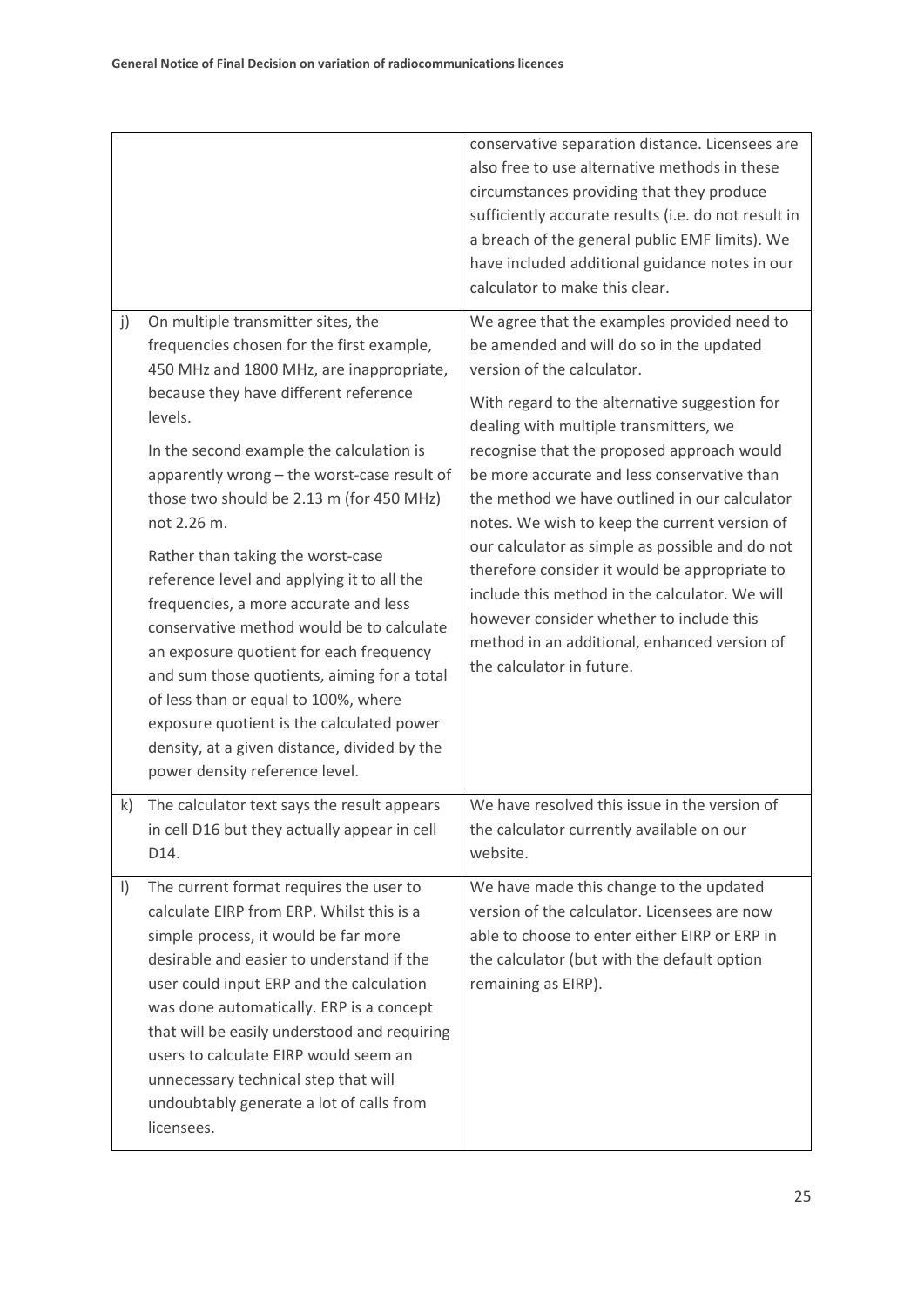| n) | m) The description of how to work out the<br>duty cycle in the EMF calculator is very<br>confusing, especially for the average<br>licensee. It refers to multiplying the<br>maximum transmitter power of the<br>equipment by the duty factor and then by<br>the maximum time that the equipment will<br>be operating within the averaging period.<br>This conflicts with the description of how to<br>perform the calculation in the guidance<br>documents.<br>If an online version of the calculator is | As explained in paragraph A1.70 above, we<br>have made some changes to the calculator so<br>that it allows licensees to enter the maximum<br>transmission time within any six minute period.<br>As the calculator works out the average power<br>automatically, we no longer require the notes<br>which describe how to enter the average<br>power. We would however note that, in<br>determining the maximum transmission time to<br>enter in the calculator, licensees may take<br>account of the manufacturer-defined duty cycle<br>of their equipment where this is known.<br>We intend to also retain an offline version of |
|----|----------------------------------------------------------------------------------------------------------------------------------------------------------------------------------------------------------------------------------------------------------------------------------------------------------------------------------------------------------------------------------------------------------------------------------------------------------------------------------------------------------|----------------------------------------------------------------------------------------------------------------------------------------------------------------------------------------------------------------------------------------------------------------------------------------------------------------------------------------------------------------------------------------------------------------------------------------------------------------------------------------------------------------------------------------------------------------------------------------------------------------------------------|
|    | made available it would be helpful to retain<br>an offline version in case there are issues<br>with broadband or mobile connections in a<br>particular location.                                                                                                                                                                                                                                                                                                                                         | our calculator and are considering the<br>preferred format in which to make the offline<br>version available.                                                                                                                                                                                                                                                                                                                                                                                                                                                                                                                    |
| O) | Despite the stated caveats to the<br>calculator, there remains a significant risk<br>of non-technical site neighbours misusing<br>the tool and being unnecessarily alarmed,<br>for example by the apparent high<br>calculated levels close to a site at steep<br>elevation angles. A stronger and clearer<br>message might therefore be appropriate,<br>addressed to a wider group of readers than<br>just the intended user group (the<br>licensees).                                                   | We have reviewed the current caveats and<br>consider t is clear that the calculator tool is<br>designed for use by licensees and not the<br>general public. We also note that non-technical<br>site neighbours will be unlikely to know the<br>correct parameters to enter in the calculator.                                                                                                                                                                                                                                                                                                                                    |

#### **Summary of changes to EMF calculator**

- A1.76 Taking into account the comments received, we have decided to make the following key changes to our calculator:
	- a) We have added the ability to enter the power in ERP (in addition to EIRP).
	- b) We have added a new input field for licensees to enter the maximum transmission time within any six minute period. The calculator will then automatically take account of the average power in calculating the compliance distance.
	- c) We have added an additional sheet which allows licensees to enter their output power (or PEP) and antenna gain, and calculate the EIRP or ERP of their equipment.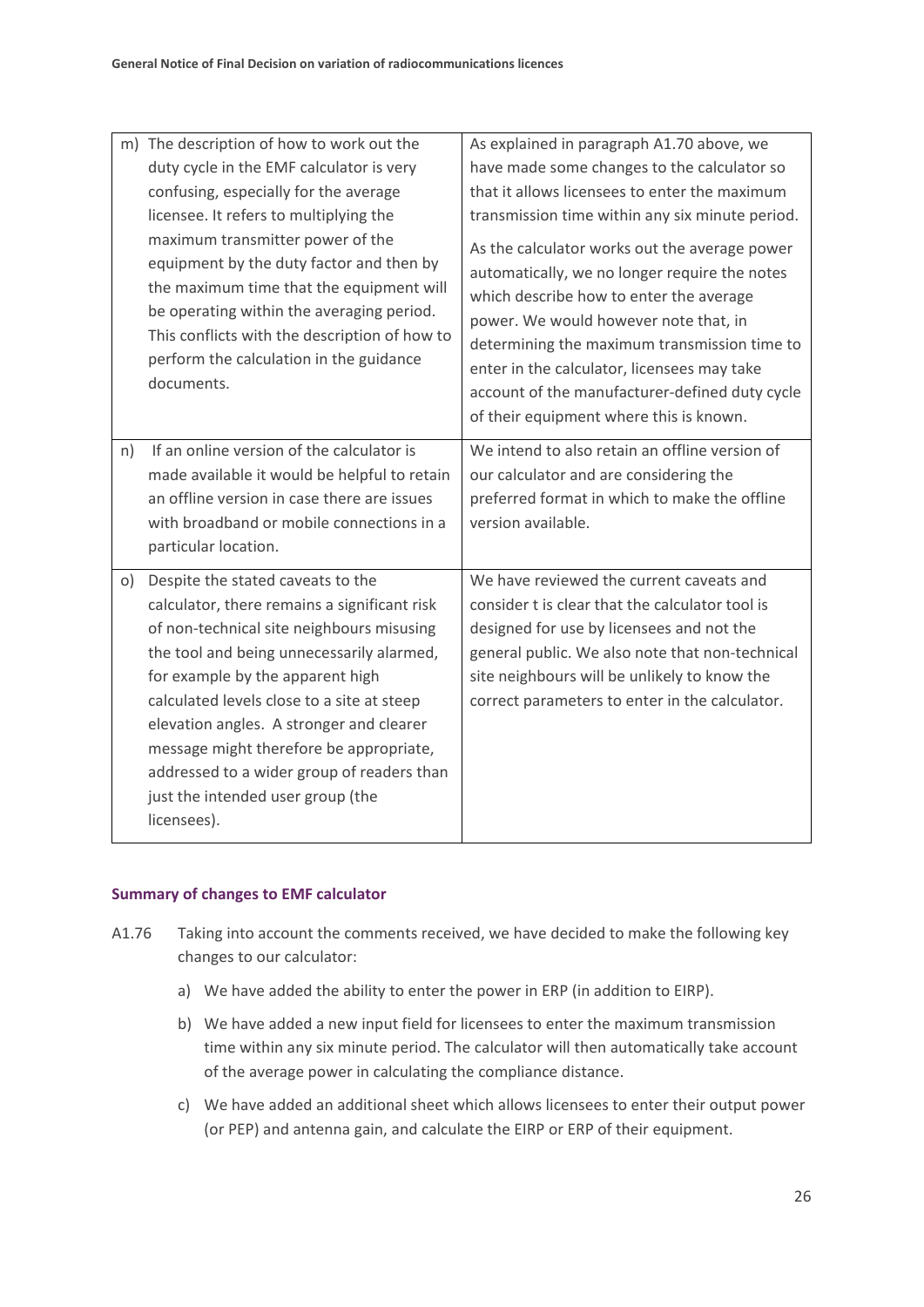- d) We have added a feature to flag when the average power is below 10 Watts EIRP or 6.1 Watts ERP (when the peak power is also below 100 Watts EIRP or 61 Watts ERP).
- e) We have added a feature to flag when the calculated compliance distance falls into the reactive near-field.
- f) We have added guidance notes in relation to the use of electrically long antennas.

#### **Methods of compliance and types of EMF assessment**

#### **Summary of representations**

A1.77 We have summarised in Table A1.2 below various comments we received in relation to the EMF assessment licensees may be required to carry out and the types of EMF assessment (identified in our guidance documents) that may be appropriate:

#### **Table A1.2 – Summary of representations relating to EMF assessments and our responses**

|    | <b>Summary of representations</b>                                                                                                                                                                                                                                                                                                                                                                                                                                                                                                                                                                                  | <b>Our responses</b>                                                                                                                                                                                                                                                                                                                                                                                                                                                                                                                                                                                                                                                                                                                                                                                                                                                                                                   |
|----|--------------------------------------------------------------------------------------------------------------------------------------------------------------------------------------------------------------------------------------------------------------------------------------------------------------------------------------------------------------------------------------------------------------------------------------------------------------------------------------------------------------------------------------------------------------------------------------------------------------------|------------------------------------------------------------------------------------------------------------------------------------------------------------------------------------------------------------------------------------------------------------------------------------------------------------------------------------------------------------------------------------------------------------------------------------------------------------------------------------------------------------------------------------------------------------------------------------------------------------------------------------------------------------------------------------------------------------------------------------------------------------------------------------------------------------------------------------------------------------------------------------------------------------------------|
| a) | A number of licensees suggested that<br>Ofcom should consider producing some<br>simple "Rule of thumb" guides on<br>separation distances to help licenses<br>comply with the EMF licence condition. For<br>example, we could explain that if a licensee<br>transmits on frequencies between 10MHz<br>and 400MHz with 25W ERP (41W EIRP), the<br>separation distance between the actual<br>antenna and a member of the general<br>public should be at least [X] metres. It was<br>suggested that we publish recommended<br>compliance distances for equipment on<br>boats as well as equipment used in<br>aviation. | We note that we have provided some tables in<br>our simplified guidance documents showing<br>illustrative separation distances for a number of<br>frequency and power combinations. We are<br>planning to provide additional worked<br>examples and separation distances for some<br>commonly used maritime and aeronautical<br>equipment types. We are also aware that RSGB<br>are working on preparing guidance on pre-<br>assessed equipment configurations.<br>We have updated Section 6 of our "Guidance<br>on EMF Compliance and Enforcement" to<br>explain that licensees can also comply with the<br>general public EMF limits by ensuring their<br>equipment is installed and operated in a way<br>that is consistent with the compliance<br>distance(s) calculated for a pre-assessed<br>equipment configuration in the form of a<br>practical example included in Ofcom's<br>simplified guidance documents. |
| b) | Ofcom has not provided any meaningful<br>guidance on how licensees can comply with<br>the EMF limits where they are using<br>frequencies below 10 MHz. This is<br>particularly important for amateurs that<br>often need to use frequencies below 10                                                                                                                                                                                                                                                                                                                                                               | We acknowledge that our calculator is not<br>suitable for frequencies below 10 MHz. We are<br>considering what additional guidance and/or<br>tools could be provided to assist with<br>compliance assessments below 10 MHz.                                                                                                                                                                                                                                                                                                                                                                                                                                                                                                                                                                                                                                                                                            |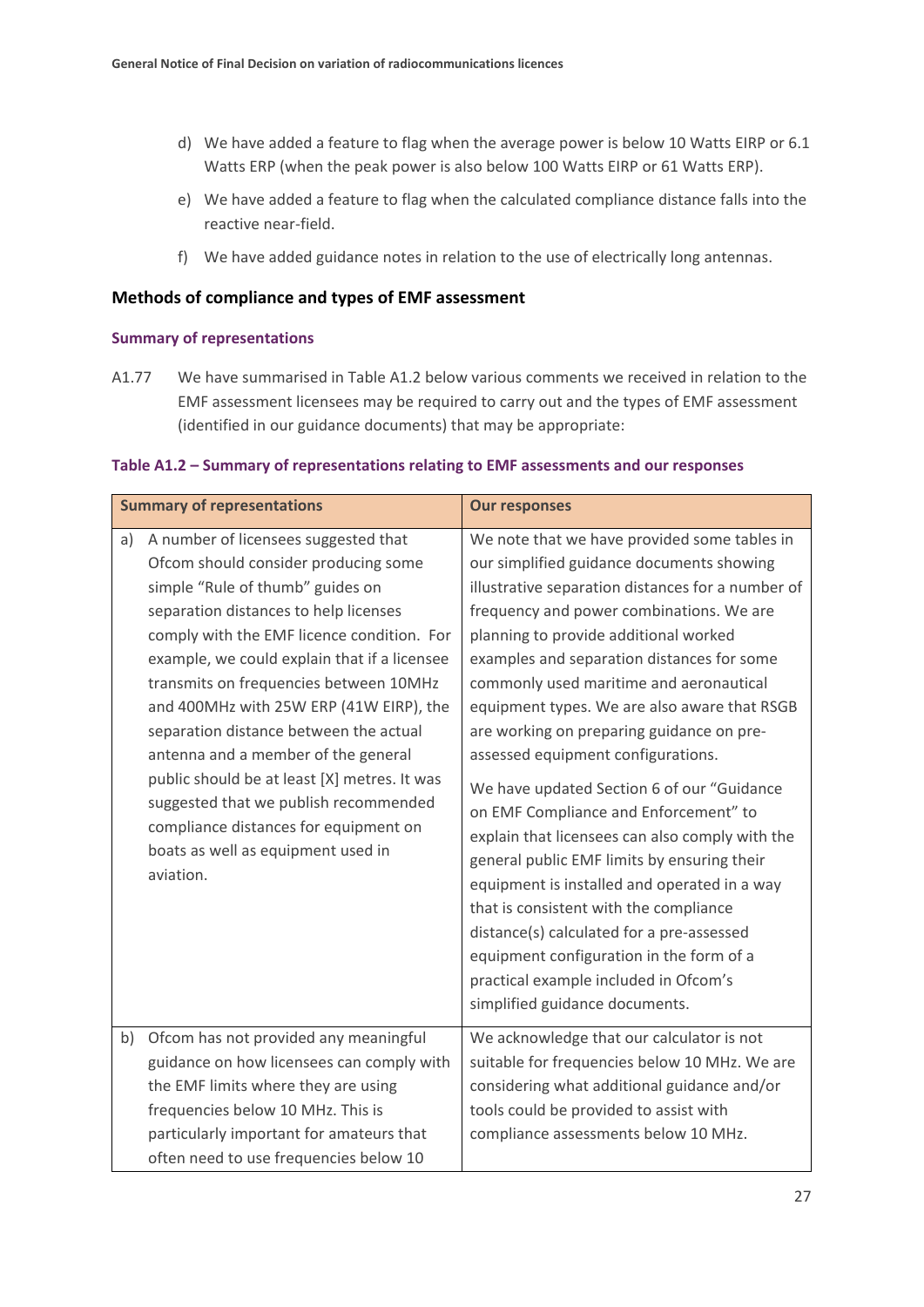|    | MHz. Ofcom seems to be suggesting that<br>amateurs should comply by relying on any<br>compliance model RSGB comes up with.                                                                                                                                                                                                                                                                                                                                                                                                                                                                                                                                                     | As set out in paragraphs A.1.87 - A.1.88 below,<br>we have taken these issues into account in<br>deciding to allow a longer period before<br>licensees that use these frequencies must have<br>appropriate EMF records in place.                                                                                                                                                                                                                                                                                                                                                                                                                                                                                                                                            |
|----|--------------------------------------------------------------------------------------------------------------------------------------------------------------------------------------------------------------------------------------------------------------------------------------------------------------------------------------------------------------------------------------------------------------------------------------------------------------------------------------------------------------------------------------------------------------------------------------------------------------------------------------------------------------------------------|-----------------------------------------------------------------------------------------------------------------------------------------------------------------------------------------------------------------------------------------------------------------------------------------------------------------------------------------------------------------------------------------------------------------------------------------------------------------------------------------------------------------------------------------------------------------------------------------------------------------------------------------------------------------------------------------------------------------------------------------------------------------------------|
| c) | One licensee queried whether the EMF<br>licence condition requires compliance in<br>the near-field or the far-field.                                                                                                                                                                                                                                                                                                                                                                                                                                                                                                                                                           | The EMF licence condition requires compliance<br>with the general public EMF limits in any area<br>where members of the general public are or<br>can be expected to be present, regardless of<br>whether this is in the near-field or far-field of<br>the antenna.                                                                                                                                                                                                                                                                                                                                                                                                                                                                                                          |
| d) | Some licensees suggested that antenna<br>modelling - as referred to in ITU<br>Recommendations K.61 and K.52 - may be<br>an appropriate way to ensure compliance.<br>It was also suggested that modelling may<br>help address the near-field issues in<br>Ofcom's calculator as some software allows<br>the user to deduce predicted near-fields. If<br>Ofcom would accept modelling, including<br>within the reactive near-field, as an<br>alternative way to demonstrate compliance<br>then Ofcom should refer to modelling in its<br>guidance documents. It would also be<br>helpful if Ofcom could identify any<br>modelling methods that it believes may be<br>unsuitable. | ITU-T Recommendations K.52 <sup>6</sup> and K.61 <sup>7</sup> allude<br>to modelling techniques, such as method of<br>moments (MOM) and the numeric<br>electromagnetic code (NEC), that are useful in<br>near-field assessments. However, these<br>advanced computational methods are complex<br>and difficult to use; they require adequate<br>technical expertise and detailed information<br>about the radio equipment and the exposure<br>environment. Nevertheless, licensees are free<br>to use such techniques if they feel they are<br>competent to do so (or to use a third party who<br>is).<br>We have listed an up-to-date date set of<br>recognised EMF standards on our website that<br>licensees can use to comply with general public<br><b>EMF</b> limits. |
| e) | Where equipment can transmit above 10<br>Watts but where it is not currently<br>connected to an antenna or used, Ofcom<br>should clarify that licensees do not need to<br>carry out an EMF assessment until that<br>equipment is actually used. In such<br>circumstances, it was suggested an<br>appropriate EMF record could be the<br>licensee certifying that they will carry out                                                                                                                                                                                                                                                                                           | We agree that licensees that are no longer<br>using their equipment do need to carry out an<br>EMF assessment. However, if a licensee plans<br>to start using their equipment again, they will<br>need to ensure they will comply with the EMF<br>licence condition before they start transmitting.<br>We have clarified this point in our guidance<br>documents.                                                                                                                                                                                                                                                                                                                                                                                                           |

<span id="page-29-0"></span><sup>6</sup> See[: https://www.itu.int/rec/dologin\\_pub.asp?lang=e&id=T-REC-K.52-201801-I!!PDF-E&type=items#:~:text=Summary-](https://www.itu.int/rec/dologin_pub.asp?lang=e&id=T-REC-K.52-201801-I!!PDF-E&type=items#:%7E:text=Summary-,Recommendation%20ITU%2DT%20K.,to%20electromagnetic%20fields%20) [,Recommendation%20ITU%2DT%20K.,to%20electromagnetic%20fields%20](https://www.itu.int/rec/dologin_pub.asp?lang=e&id=T-REC-K.52-201801-I!!PDF-E&type=items#:%7E:text=Summary-,Recommendation%20ITU%2DT%20K.,to%20electromagnetic%20fields%20)

<span id="page-29-1"></span><sup>&</sup>lt;sup>7</sup> See[: https://emfguide.itu.int/pdfs/T-REC-K.61-200802.pdf](https://emfguide.itu.int/pdfs/T-REC-K.61-200802.pdf)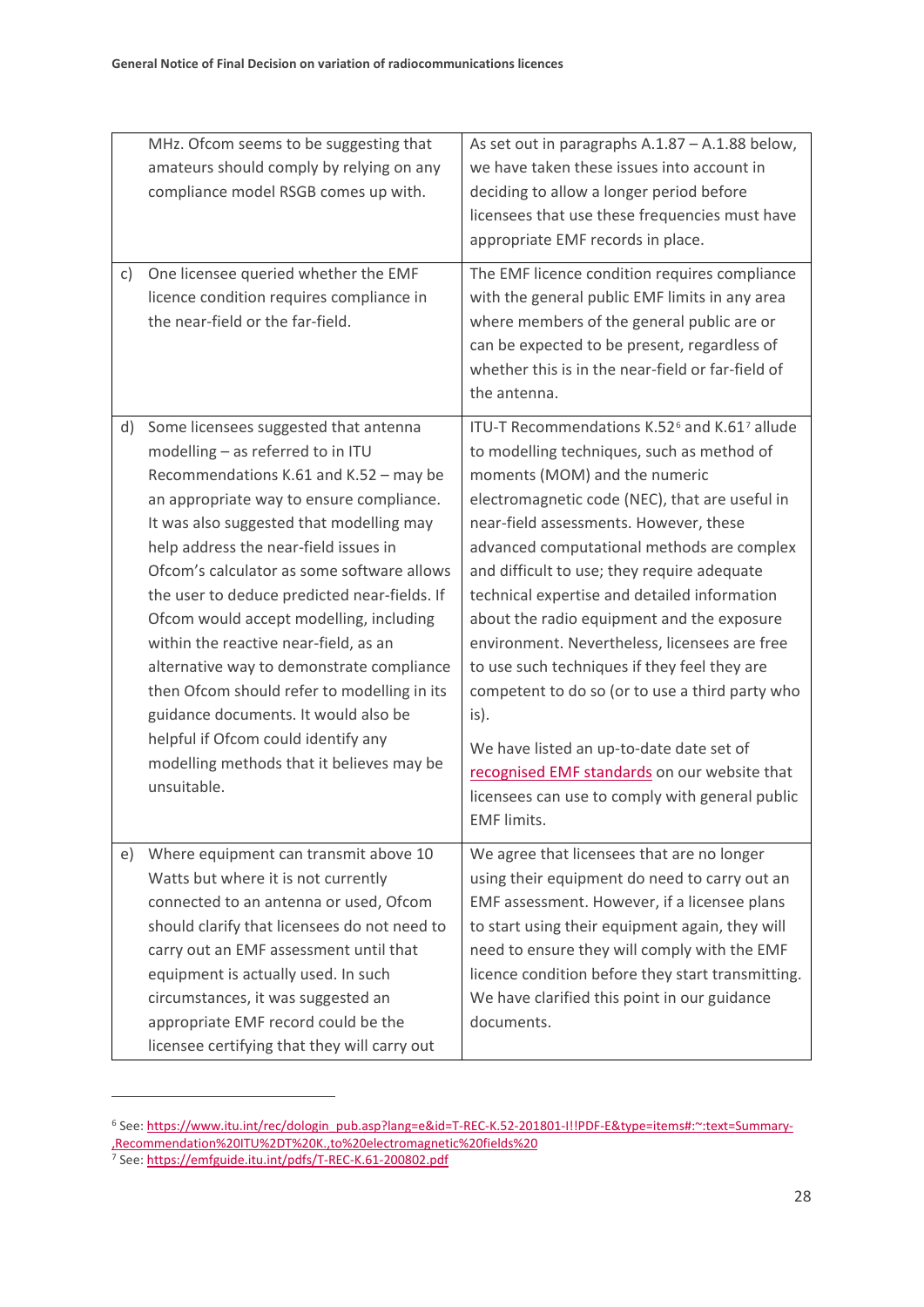|    | an EMF assessment when they next<br>operate their equipment.                                                                                                                                                                                                                                                                                                                              | We have clarified this in Section 6 of our<br>"Guidance on EMF Compliance and<br>Enforcement". We have also updated Section<br>12 of our "Guidance on EMF Compliance and<br>Enforcement" to confirm that licensees do not<br>need to hold an EMF record when they are no<br>longer using their equipment.                                                                                                                                                                                                                                                                                                                           |
|----|-------------------------------------------------------------------------------------------------------------------------------------------------------------------------------------------------------------------------------------------------------------------------------------------------------------------------------------------------------------------------------------------|-------------------------------------------------------------------------------------------------------------------------------------------------------------------------------------------------------------------------------------------------------------------------------------------------------------------------------------------------------------------------------------------------------------------------------------------------------------------------------------------------------------------------------------------------------------------------------------------------------------------------------------|
| f) | It was noted that our "Guidance on EMF<br>Compliance and Enforcement" referred to<br>radio equipment not being capable of<br>transmitting in excess of 10 Watts EIRP. It<br>was suggested that this implies that EIRP is<br>immutable and cannot be changed which is<br>incorrect; Ofcom should instead refer to<br>radio equipment that does not transmit in<br>excess of 10 Watts EIRP. | We recognise that equipment can be<br>reconfigured so that it may become capable of<br>transmitting in excess of 10 Watts EIRP. We<br>have amended our guidance documents in line<br>with this comment and now refer throughout<br>to equipment that does not transmit higher<br>than 10 Watts EIRP.                                                                                                                                                                                                                                                                                                                                |
| g) | It was noted that our "Guidance on EMF<br>Compliance and Enforcement" explains<br>that one way of carrying out an EMF<br>assessment is by using methods in<br>recognised standards. However, it was<br>queried what we mean by the term<br>"recognised", for example, what body<br>needs to have recognised the standard and<br>in what way does it need to be recognised?                | We confirm that we are referring to EMF<br>standards that have been produced or ratified<br>by the following bodies: British Standards<br>Institute (BSI), European Committee for<br>Electrotechnical Standardization (CENELEC),<br><b>International Electrotechnical Commission</b><br>(IEC), European Telecommunications Standards<br>Institute (ETSI) and the International<br>Telecommunications Union (ITU).<br>We have listed the current set of standards that<br>we would accept on our website and will keep<br>this list up to date.                                                                                      |
| h) | It was noted that our "Guidance on EMF<br>Compliance and Enforcement" explains<br>that one way of carrying out an EMF<br>assessment is by using a<br>radiocommunications industry professional.<br>However, it was queried what level of<br>qualification they require for that method<br>to be accepted.                                                                                 | We do not consider it necessary nor<br>appropriate to identify all levels of qualification<br>that may indicate an individual has expertise in<br>ensuring radio equipment is installed in a way<br>that ensures compliance with EMF limits.<br>We have updated Section 6 of our "Guidance<br>on EMF Compliance and Enforcement" to<br>confirm that licensees can use any third party<br>to help them comply. Licensees will however<br>need to satisfy themselves (and demonstrate to<br>Ofcom on request) that any third party they ask<br>to install (or advise on how to install and<br>operate) their radio equipment, has the |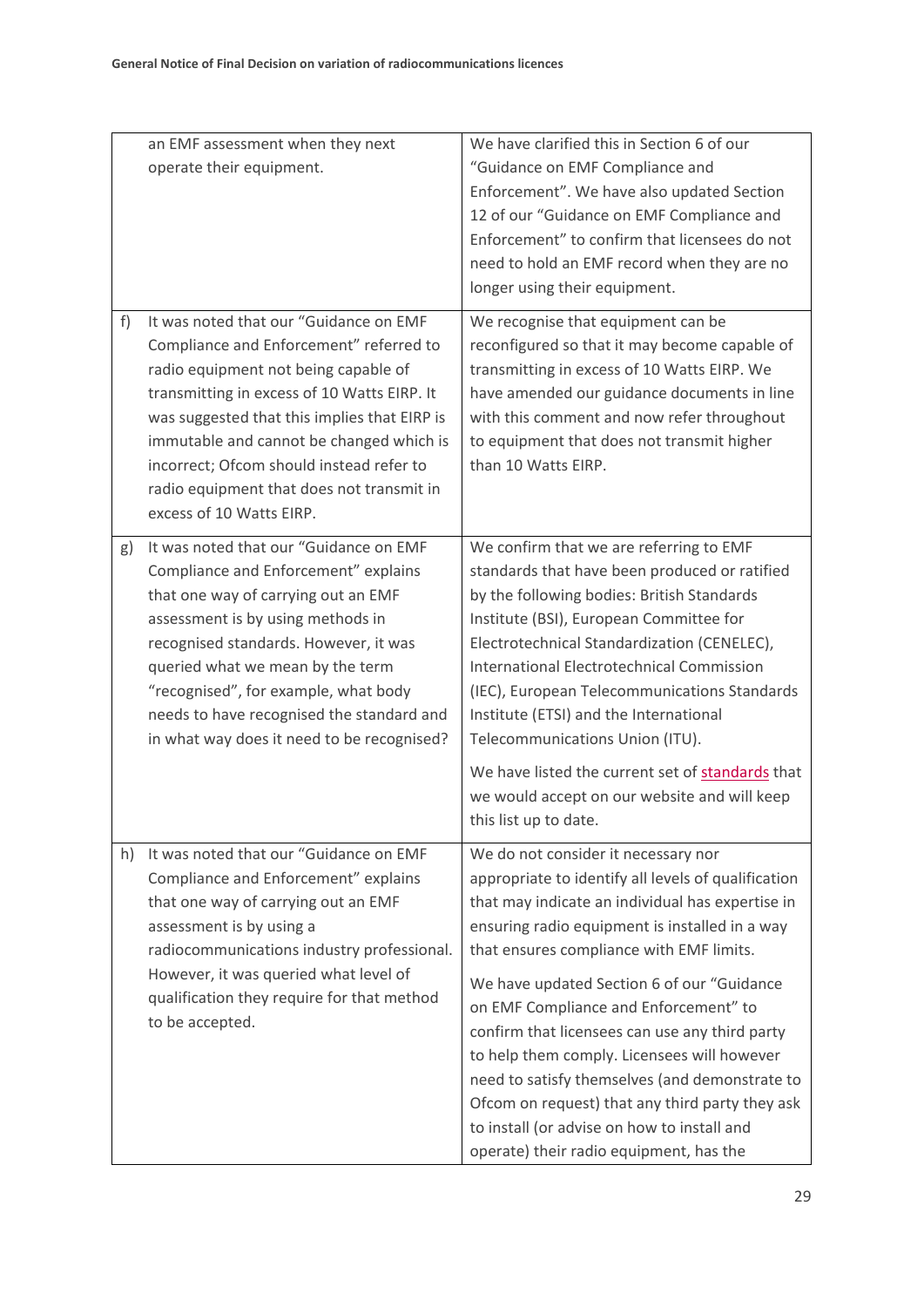|              |                                                                                                                                                                                                                                                                                                                                                                          | technical expertise to ensure that equipment is<br>installed and can be operated in a way which<br>ensure compliance with the general public EMF<br>limits.                                                                                                                                                                                                                                                                                                                                                                                                                                                                                                                                                                                                                                                                |
|--------------|--------------------------------------------------------------------------------------------------------------------------------------------------------------------------------------------------------------------------------------------------------------------------------------------------------------------------------------------------------------------------|----------------------------------------------------------------------------------------------------------------------------------------------------------------------------------------------------------------------------------------------------------------------------------------------------------------------------------------------------------------------------------------------------------------------------------------------------------------------------------------------------------------------------------------------------------------------------------------------------------------------------------------------------------------------------------------------------------------------------------------------------------------------------------------------------------------------------|
| $\mathsf{i}$ | It was noted that our "Guidance on EMF<br>Compliance and Enforcement" explains<br>that one way of carrying out an EMF<br>assessment is by using other EMF<br>calculators that produce accurate results.<br>However, we do not say that other<br>methods (such as carrying out<br>measurements) also need to produce<br>accurate results.                                 | All EMF assessments should produce results<br>which do not result in a breach of the general<br>public EMF limits. We have updated our<br>"Guidance on EMF Compliance and<br>Enforcement" to clarify that measurements<br>should be carried out using methodologies in<br>recognised standards or that the licensee is<br>confident will produce sufficiently accurate<br>results (i.e. do not result in a breach of the<br>general public EMF limits).                                                                                                                                                                                                                                                                                                                                                                    |
| j)           | Ofcom explains that one control measure<br>could be ensuring equipment is only used<br>intermittently and for no longer than a<br>specified period, for example, by<br>introducing signs stating not to hold a<br>button and use equipment for more than<br>[x] seconds/minutes but Ofcom provides no<br>guidance on how licensees are supposed to<br>calculate the [x]. | As explained in paragraph A1.70 above, Ofcom<br>has amended the calculator so that licensees<br>can enter the maximum length of time they are<br>transmitting for within a six minute period.<br>In cases where equipment may be used for a<br>greater percentage of time than the licensee<br>has assumed in their compliance calculation<br>(resulting in possible non-compliance with the<br>general public EMF limits), they may use a<br>warning sign to control this risk. For example,<br>where they have assumed they will be<br>transmitting for 3 minutes in every 6 minutes, a<br>licensee may decide to use a sign which warns<br>users not to transmit for more than 3 minutes<br>in every 6 minutes (or no more than 30 seconds<br>in every minute).<br>We have clarified this in our guidance<br>documents. |
| $\mathsf{k}$ | One licensee noted that our "Guidance on<br><b>EMF Compliance and Enforcement"</b><br>provides no guidance on the number, type,<br>location, size or wording and pictograms<br>that should be included in any warning<br>stickers.<br>It was suggested that Ofcom should provide<br>acceptable forms of wording where<br>including a warning sign or notice on           | We do not consider that it is necessary or<br>appropriate to provide prescriptive guidance on<br>the size, wording or other attributes of any<br>warning signs used by licensees. Warnings signs<br>should generally be designed to ensure<br>equipment is not used for longer than a<br>specified period or to ensure members of the<br>general public do not sit or stand in certain<br>areas either at all or at certain times when                                                                                                                                                                                                                                                                                                                                                                                     |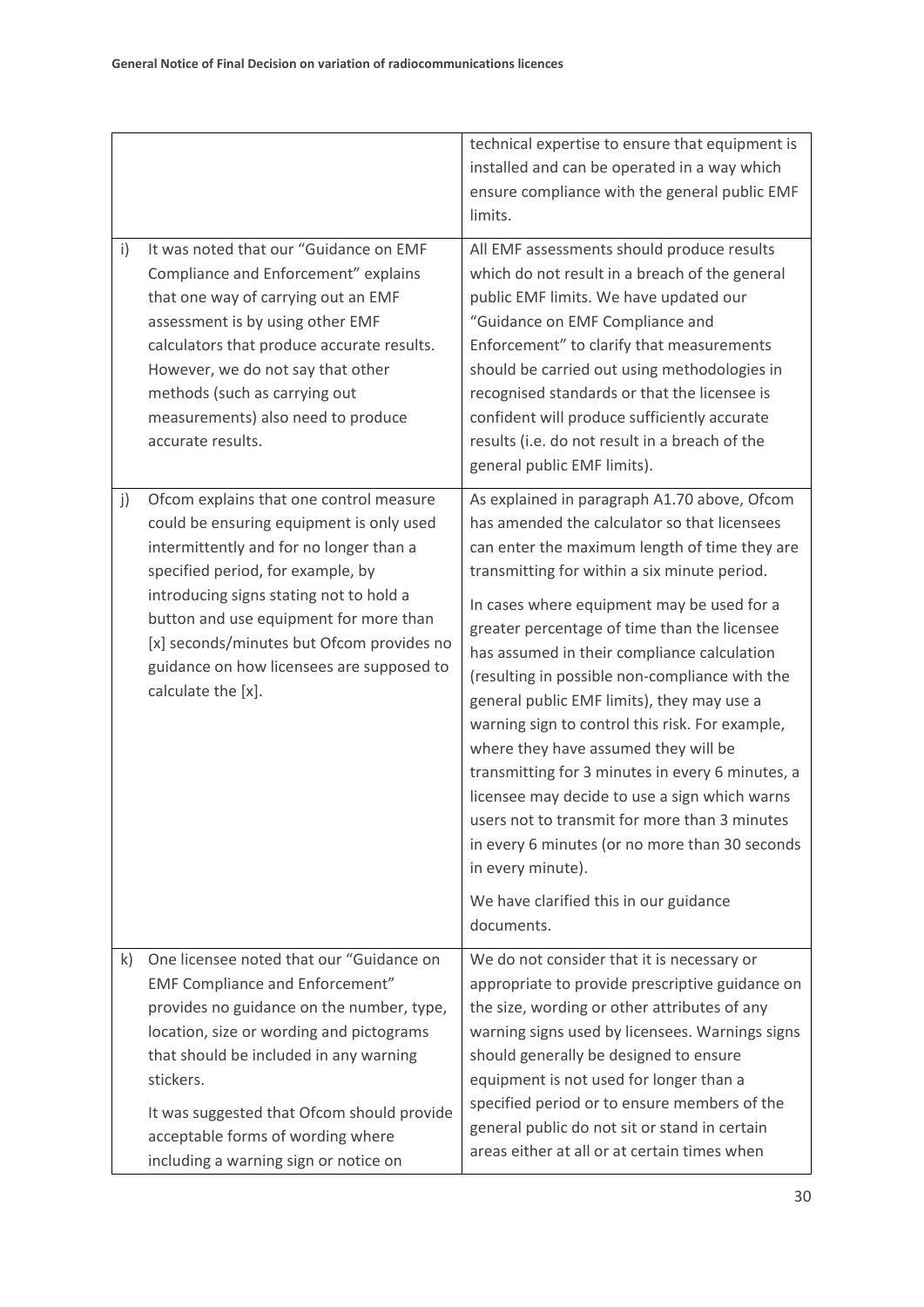|           | manually controlled equipment relating to<br>duty cycle or power is essential for<br>compliance.<br>Another licensee suggested that use of<br>appropriate warnings directing people<br>where not to sit or stand when equipment<br>is used should not be accepted as a suitable<br>control measure for the general public; a<br>location is either safe or it is not safe.<br>Another licensee suggested it is impractical<br>to put warning stickers on small boats to<br>identify danger zones as this could mean<br>putting warnings on the cabin, foredeck<br>and most of the cockpit (i.e. most of the<br>boat). A more sensible solution would be<br>to put a warning sticker near the radio itself<br>to alert people of the risks of using the<br>radio before transmitting. | equipment may be transmitting. What is<br>appropriate will depend on the individual<br>circumstances but licensees should use<br>common sense and ensure that any warning<br>signs are clear and easy to understand. We<br>have clarified this in our guidance documents.<br>It is ultimately the licensee's responsibility to<br>ensure compliance with the general public EMF<br>limits and if members of the general public do<br>not see or cannot understand a warning sign<br>then that may be relevant to whether we<br>decide to take enforcement action in a<br>particular case and if so, what action we<br>consider to be appropriate in the<br>circumstances.<br>We do not agree with the comment that a<br>location is either safe or not safe. In many<br>scenarios where equipment is not used<br>continuously, there are likely to be areas where<br>the general public EMF limits may only be<br>breached when the equipment is transmitting.<br>When the equipment is not transmitting,<br>members of the general public may be able to<br>sit or stand in that same area without any risk<br>that the general public EMF limits may be<br>breached. |
|-----------|--------------------------------------------------------------------------------------------------------------------------------------------------------------------------------------------------------------------------------------------------------------------------------------------------------------------------------------------------------------------------------------------------------------------------------------------------------------------------------------------------------------------------------------------------------------------------------------------------------------------------------------------------------------------------------------------------------------------------------------------------------------------------------------|------------------------------------------------------------------------------------------------------------------------------------------------------------------------------------------------------------------------------------------------------------------------------------------------------------------------------------------------------------------------------------------------------------------------------------------------------------------------------------------------------------------------------------------------------------------------------------------------------------------------------------------------------------------------------------------------------------------------------------------------------------------------------------------------------------------------------------------------------------------------------------------------------------------------------------------------------------------------------------------------------------------------------------------------------------------------------------------------------------------------------------------------------------------------|
| $\vert$ ) | One licensee queried Ofcom's suggestion of<br>possibly raising the height of an antenna in<br>order to ensure no member of the general<br>public can access areas within the<br>compliance distance. It was suggested that<br>attempts to raise the height of an aerial will<br>require the licensee to seek costly and<br>unnecessary planning permission.<br>Another licensee suggested it may not be<br>possible to comply in built-up areas if, for<br>example, a neighbour builds a loft<br>extension. It was suggested that the<br>neighbour may then be able to access areas<br>within the compliance distance but local<br>planning rules may restrict what the                                                                                                              | Raising the height of the antenna is just one<br>option for licensees to consider (and licensees<br>will need to ensure any change to antenna<br>height complies with any applicable planning<br>regulations).<br>We recognise that neighbours may make<br>changes to their property which could result in<br>the licensee needing to re-evaluate compliance.<br>Whilst planning rules may restrict what the<br>licensee can do in terms of re-configuring their<br>equipment, it does not follow that the<br>neighbour can then be exposed to EMF in<br>breach of the limits.<br>In these cases, licensees have a number of<br>options including moving the antenna or                                                                                                                                                                                                                                                                                                                                                                                                                                                                                                |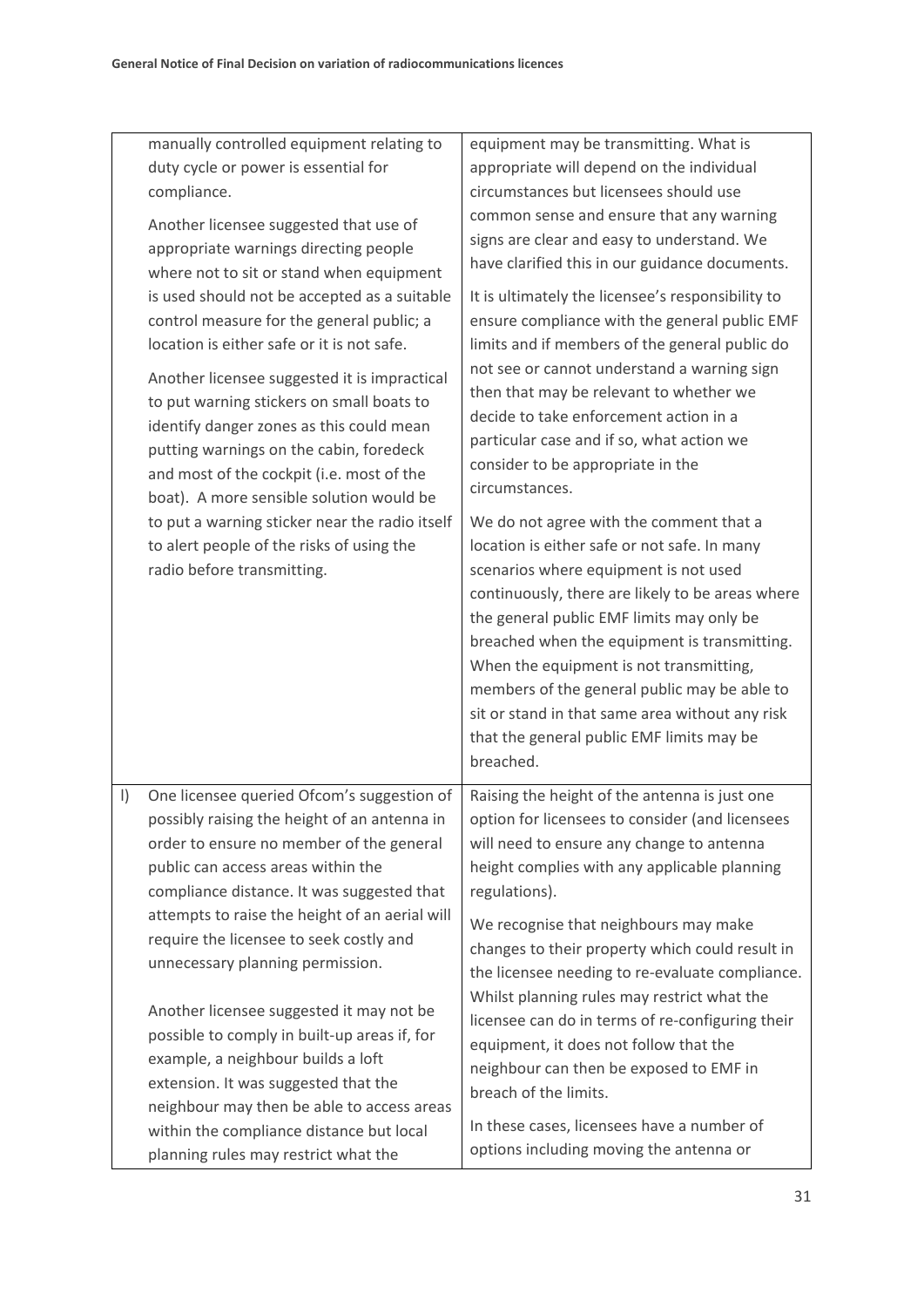|           | licensee can do in terms of re-configuring<br>their set-up.                                                                                                                                                                                                                            | reducing the transmit power. We provide<br>further guidance on examples of control<br>measures in our guidance documents.                                                                                                                                                                                                                                                                      |
|-----------|----------------------------------------------------------------------------------------------------------------------------------------------------------------------------------------------------------------------------------------------------------------------------------------|------------------------------------------------------------------------------------------------------------------------------------------------------------------------------------------------------------------------------------------------------------------------------------------------------------------------------------------------------------------------------------------------|
|           | m) It was suggested that another way of<br>ensuring no member of the general public<br>can access areas within the compliance<br>distance would be by improving the<br>antenna gain/pattern (which could reduce<br>field levels below the antenna height) as<br>advised in ITU-T K.61. | We recognise that there may be additional<br>ways of ensuring compliance other than those<br>included in our guidance documents. We have<br>included this point in our guidance documents.                                                                                                                                                                                                     |
| n)        | One licensee raised a concern that certain<br>individuals may look up licensee details and<br>target them with marketing to conduct site<br>surveys and produce reports to help<br>licensees comply.                                                                                   | Licensees should already be taking into account<br>EMF exposure levels when operating their<br>equipment.<br>We do not publish the contact details of                                                                                                                                                                                                                                          |
|           |                                                                                                                                                                                                                                                                                        | licensees on our website and are not making<br>any changes to the type of licensing<br>information we currently publish.                                                                                                                                                                                                                                                                       |
|           |                                                                                                                                                                                                                                                                                        | In any event, on-site measurements is only one<br>of a variety of ways in which licensees can<br>ensure compliance; we expect that in most<br>situations licensees will not need to conduct<br>on-site measurements and can ensure<br>compliance using one of the other EMF<br>assessment methods identified in our guidance<br>documents.                                                     |
| $\circ$ ) | Ofcom should make clearer that references<br>to "radio equipment" mean the antenna, so<br>that people do not think we are referring to<br>equipment in racks or on desks.                                                                                                              | When we refer to radio equipment, we are<br>referring to the set of equipment or apparatus<br>used for transmitting, which includes the<br>antenna. We use antenna when we are<br>specifically talking about the proximity of<br>equipment to members of the general public.<br>We have included a note clarifying what we<br>mean by the term 'radio equipment' in our<br>guidance documents. |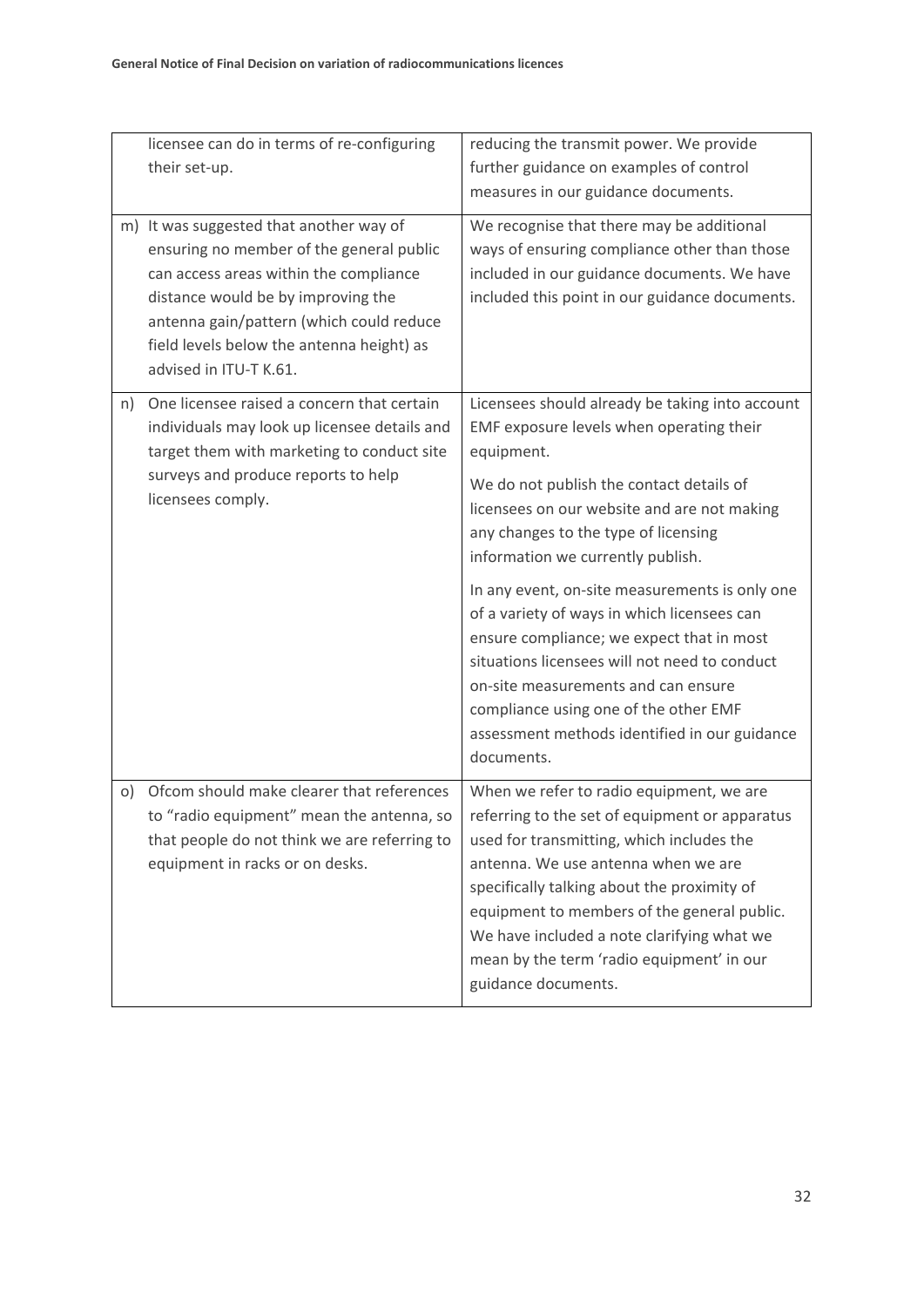#### **Time period for compliance and having appropriate EMF records**

#### **Summary of representations**

- A1.78 A number of licensees raised concerned about the time periods for compliance. Some suggested we should allow licensees using frequencies above 10 Watts EIRP longer than 6 months to ensure they have appropriate and up-to-date EMF records.
- A1.79 Particular concerns were raised by amateur licensees who reiterated the point made in response to our public consultations that there are currently no adequate IEC, CENELEC or Ofcom standards that cover the scope of the amateur licence and would enable amateurs to assess compliance (in particular for those operating at frequencies below 100 MHz). The concern was not only around the  $6 - 12$  month grace period but also around the requirement within the grace period to provide Ofcom with appropriate records within 20 calendar days of a request.
- A1.80 RSGB explained that they have set up a team to develop compliance standards and practices for amateur use but stressed that this is a significant exercise involving (i) establishing methods for assessing compliance against the relevant EMF limits; (ii) establishing a range of pre-assessed cases and guidance; (iii) establishing training requirements and preparing and delivering appropriate training for licensees; and (iv) completing an assessment of a sample of radio amateur licensees with a significant number of individual equipment configurations. RSGB also explained that they are assessing compliance with the 2020 ICNIRP Guidelines to avoid having to go through the same exercise in the future (and as noted in paragraph A1.36 above, guidance is needed on how to interpret Tables 8 and 9 of the 2020 ICNIRP Guidelines).
- A1.81 It was suggested that (i) Ofcom should not require compliance before there is clarity on how licensees are expected to interpret the 2020 ICNIRP Guidelines; and (ii) Ofcom should not expect amateur licensees to perform an EMF assessment within the grace period; if required in a particular case, Ofcom should perform the assessment on behalf of the licensee and provide guidance on how to comply.
- A1.82 It was also suggested that Ofcom should allow licensees that use frequencies below 10 MHz longer than 12 months to comply as there are currently no suitable ways in which they can demonstrate compliance (in particular for amateur licensees). Unless Ofcom allows licensees longer to comply, it is suggested there is likely to be a high level of noncompliance with many records based on inappropriate configurations, analyses and/or EMF 'measurements'.
- A1.83 One licensee suggested our licence condition is retrospective and unfair.

#### **Our response**

A1.84 We acknowledge the concerns around the time periods for ensuring compliance, in particular from amateur licensees. Recognising some of the concerns around the use of frequencies below 10 MHz, we made the decision in our March 2021 Update to allow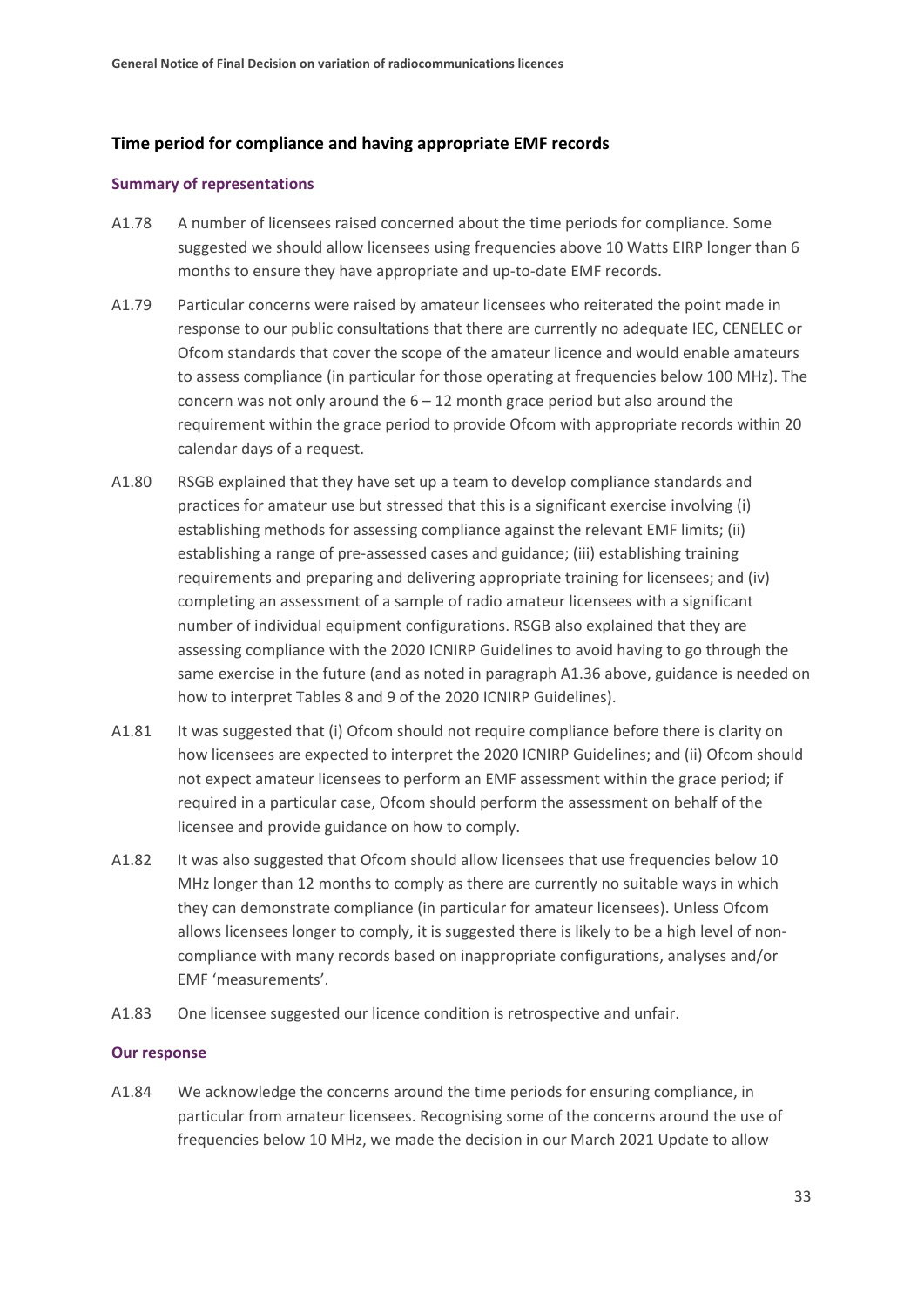licensees using frequencies below 10 MHz an additional 6 months to have appropriate EMF records in place.

- A1.85 We also note the concerns in relation to Tables 8 and 9 of the 2020 ICNIRP Guidelines. We note that these concerns only apply to use of frequencies between 100 kHz and 110 MHz (and between 100 kHz and 10 MHz in the case of Table 8). We also note that they have arisen as a result of the additional flexibility we have provided by allowing licensees to initially comply with either the 1998 or 2020 version of the ICNIRP Guidelines. Licensees do still have the option of complying with the 1998 Guidelines. Whilst we sympathise with licensees preferring to move directly (and completely) to demonstrating compliance with the 2020 Guidelines, we do not consider that we currently have sufficient evidence to justify a decision to allow partial compliance with the 2020 Guidelines. We also do not believe it is appropriate to allow a longer period for compliance on the basis a licensee has chosen to take advantage of the additional flexibility we have provided.
- A1.86 We also note that the changes we have made to our EMF licence condition and guidance documents to allow licensees to take into account their average power will mean many licensees will no longer be required to carry out any EMF assessment.
- A1.87 We do however recognise that a number of licensees still have concerns around the period for compliance, particularly in relation to use of lower frequencies. We recognise that we have not currently provided a calculator that allows compliance calculations below 10 MHz, and that further guidance may be provided at a later date. We also note that in some lower frequency bands (below e.g. 110 MHz but above 10 MHz), the limitations on the calculator (i.e. whereby the compliance distance is limited to being no smaller than the boundary of the reactive near-field) may also mean that licensees need, in some cases, to conduct more detailed analysis to ascertain a less conservative compliance distance, and may also benefit from further guidance.
- A1.88 Taking all of these points into account, we have decided to allow licensees using frequencies below 110 MHz an additional 6 months to ensure they have up-to-date records demonstrating compliance with the new EMF licence condition. The revised time periods for compliance are as follows:
	- a) Until 18 November 2021 for any equipment which operates at frequencies at or above 110 MHz.
	- b) Until 18 May 2022 for any equipment which operates at frequencies above 10 MHz but below 110 MHz.
	- c) Until 18 November 2022 for any equipment which operates at frequencies at or below 10 MHz.
- A1.89 During this time Ofcom may still carry out routine compliance checks and request access to EMF compliance records for a specific site. If the licensee does not currently have any records then, if requested, they will need to provide evidence to Ofcom that the site is compliant with general public EMF limits within a period of 20 calendar days. We only expect to request records during this period if we discover radio installations that we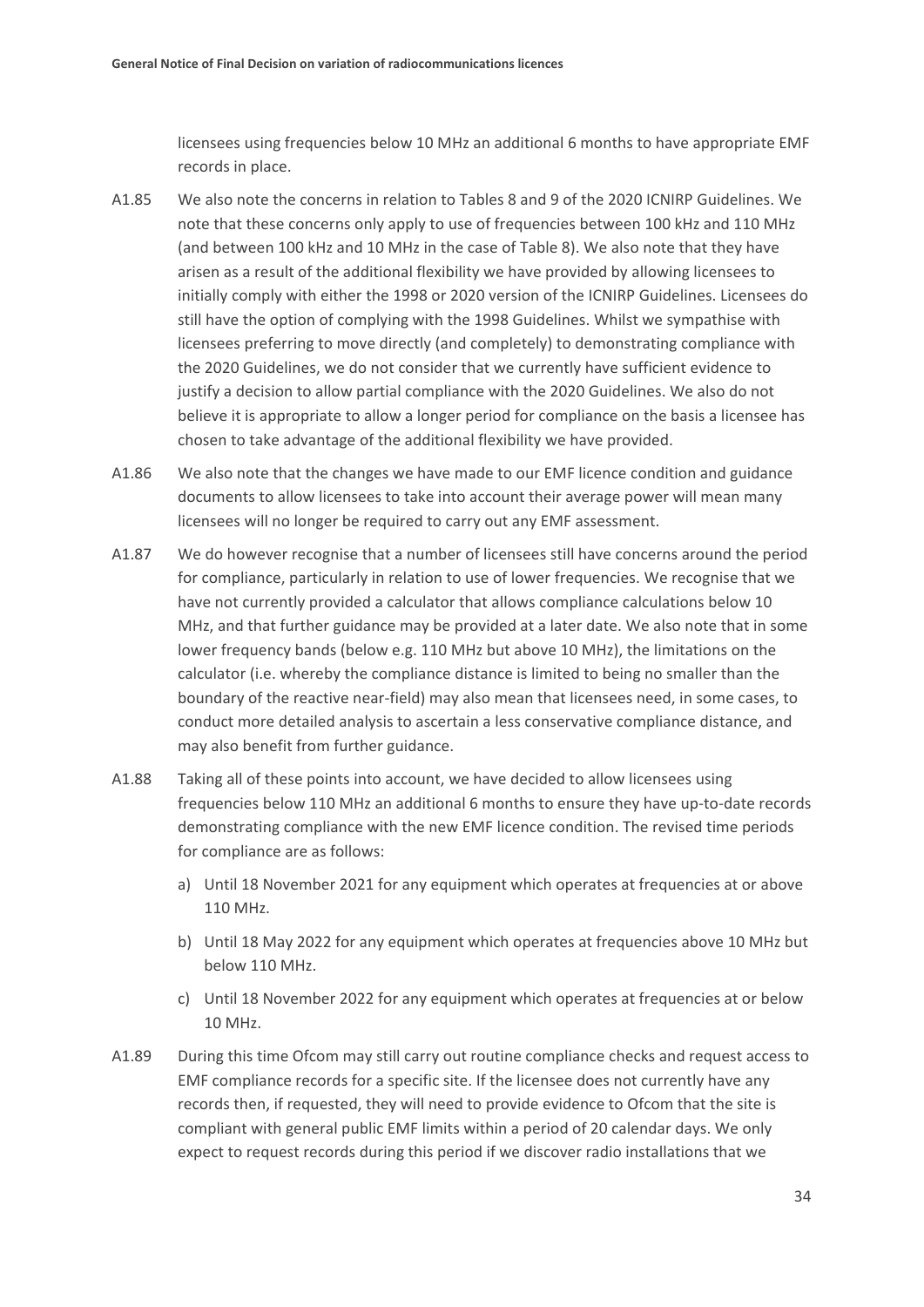consider are likely to be in breach of the general public EMF limits. Provided the licensee cooperates with Ofcom's request and takes any necessary steps to ensure the site is compliant, we are unlikely to take enforcement action and impose a financial penalty or other sanctions on a licensee during this time.

A1.90 Our licence condition is not retrospective. As explained in paragraph 5.200 of our October 2020 Statement, for existing licences the new EMF licence condition is only effective and imposes obligations on licensees from 18 May 2021 (the date of this General Notice which notifies licensees that their licence has been varied to include the EMF licence condition). The EMF licence condition will however apply to all a licensee's radio equipment including equipment that was deployed before the licence condition comes into force as well as new deployments and any changes to existing or new radio equipment.

#### **Appropriate EMF records and frequency of EMF assessments**

#### **Summary of representations**

- A1.91 Some licensees queried how frequently they would be required to carry out an EMF assessment. We first clarify what we mean by an appropriate EMF record. We have then summarised licensees' comments and provided our responses in Table A1.3 below.
- A1.92 What we would accept as an appropriate record demonstrating compliance with the EMF licence condition will depend on the circumstances. We have added a new sub-section to Section 12 of our "Guidance on EMF Compliance and Enforcement" to identify various scenarios where we do not require a licensee to hold an EMF record. We have also refined the types of record we would accept.
- A1.93 Licensees must hold an appropriate record for all equipment subject to the EMF licence condition no later than the date on which the licensee was required to have appropriate records in place (as identified in paragraph A1.88 above). This record must be updated or a new record created each time the licensee makes any change or addition to a site which is likely to increase the EMF exposure levels above the levels in their most recent EMF assessment in any area where the general public may be present when transmissions are taking place.<sup>[8](#page-36-0)</sup>
- A1.94 We recommend that licensees include the date on any EMF record they create. We also recommend licensees make a note of the version number of our calculator or guidance documents that they used to assess their compliance. We have amended our guidance documents to reflect these points.

<span id="page-36-0"></span><sup>&</sup>lt;sup>8</sup> The EMF licence condition requires licensees to ensure the general public EMF limits are not breached in any area where a member of the general public is or can be expected to be present when transmissions are taking place. For simplicity, we refer to these areas as areas where members of the general public may be present.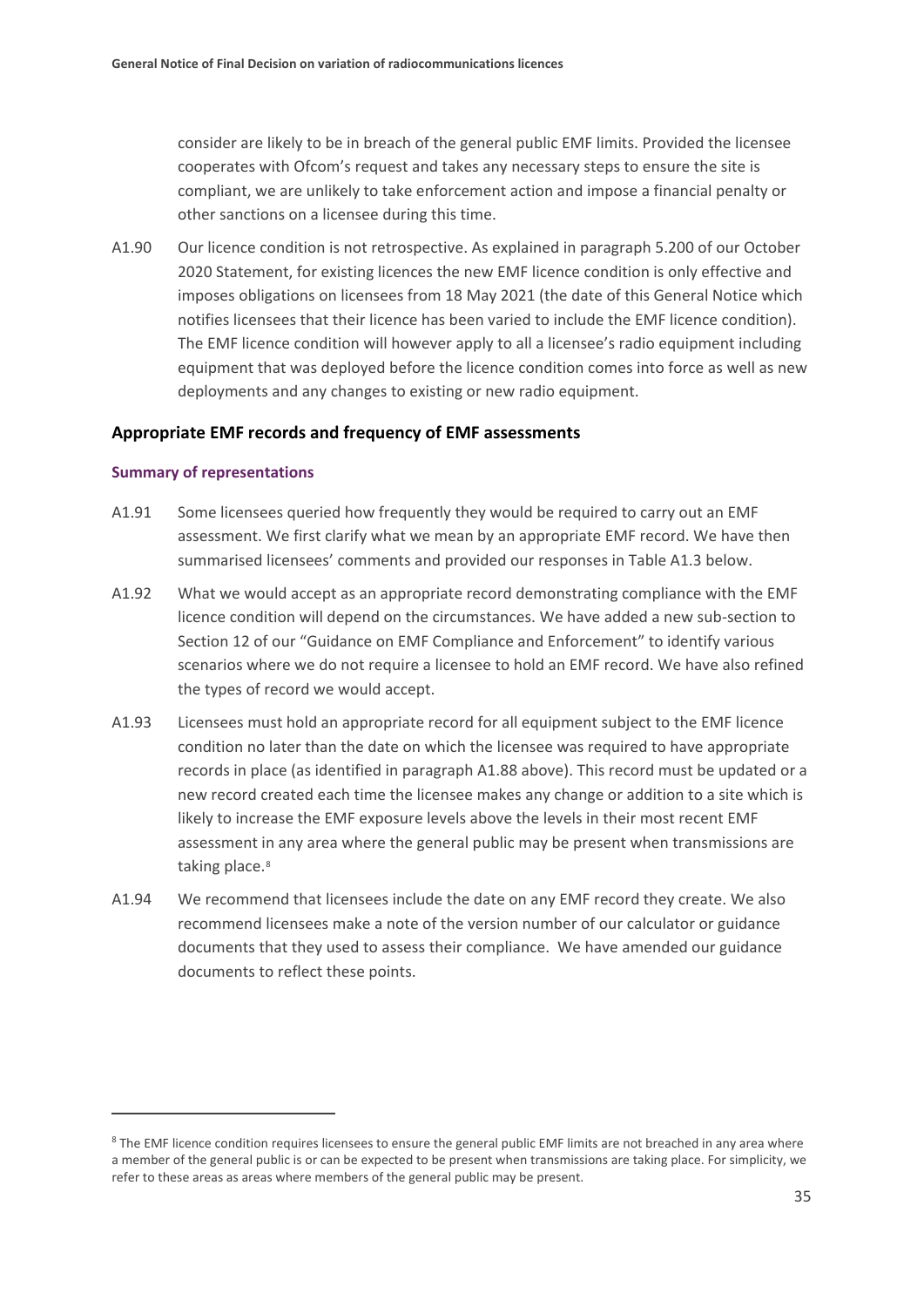|          | <b>Summary of representations</b>                                                                                                                                                                                                                                                                                                                                                                                                                                                                                                                                            | <b>Our responses</b>                                                                                                                                                                                                                                                                                                                                                                                                                                                                                                                                                                                                                                                                                 |
|----------|------------------------------------------------------------------------------------------------------------------------------------------------------------------------------------------------------------------------------------------------------------------------------------------------------------------------------------------------------------------------------------------------------------------------------------------------------------------------------------------------------------------------------------------------------------------------------|------------------------------------------------------------------------------------------------------------------------------------------------------------------------------------------------------------------------------------------------------------------------------------------------------------------------------------------------------------------------------------------------------------------------------------------------------------------------------------------------------------------------------------------------------------------------------------------------------------------------------------------------------------------------------------------------------|
| a)<br>b) | It was suggested that radio amateurs often<br>use multiple bands and try new aerials and<br>many will change their set up and aerials on<br>a regular basis. As a result, it was suggested<br>that it is unreasonable to require amateurs<br>to run modelling and simulations to<br>calculate compliance distances before they<br>use a new aerial.<br>One licensee explained that they are<br>currently licensed for about 60 frequency<br>bands and queried whether an EMF<br>assessment is required 60 times if the<br>slightest item of transmit performance<br>changes. | Licensees need to ensure that they are<br>compliant with the EMF licence condition at all<br>times. In most cases, undertaking a calculation<br>in advance of using a new aerial should not be a<br>time-consuming activity.<br>It is also important to note that changing<br>frequencies will not always require a new EMF<br>assessment. This is because the power density<br>limits in the general public reference levels in<br>the ICNIRP Guidelines are the same across<br>certain frequency ranges. For example, the<br>power density limits across the frequency range<br>10-400 MHz is 2 W/m <sup>2</sup> . <sup>9</sup> Therefore, if the<br>licensee is using the same transmit power and |
|          |                                                                                                                                                                                                                                                                                                                                                                                                                                                                                                                                                                              | same aerial and just changes the operating<br>frequency, they may not need to carry out a<br>new EMF assessment for each change of<br>frequency. <sup>10</sup>                                                                                                                                                                                                                                                                                                                                                                                                                                                                                                                                       |
| C)       | Some licensees queried how compliance<br>distances should be calculated in relation to<br>portable equipment.                                                                                                                                                                                                                                                                                                                                                                                                                                                                | We explain how to demonstrate compliance for<br>portable equipment in Section 10 of our<br>"Guidance on EMF Compliance and<br>Enforcement". We also discussed portable<br>equipment in paragraphs 5.135 - 5.148 of our<br>October 2020 Statement.                                                                                                                                                                                                                                                                                                                                                                                                                                                    |

#### **Table A1.3 – Specific representations relating to frequency of EMF assessments and our responses**

## **Licensee specific representations**

#### **Amateur Licensees**

#### **Summary of representations**

A1.95 The key concerns raised that are specific to amateur radio licensees are summarised below. If you are an amateur licensee and we do not appear to have addressed your comment below then it is likely it has instead been addressed in one of the more general sections in this Annex.

<span id="page-37-1"></span><span id="page-37-0"></span><sup>&</sup>lt;sup>9</sup> This is not the case for frequencies between 400 MHz and 2 GHz, where the power density limits vary across frequencies. <sup>10</sup> Wideband antennas can exhibit different gain at different frequencies. Therefore, if licensees wish to perform one compliance assessment across the frequencies they use, they would need to use the worst-case antenna gain in their calculation.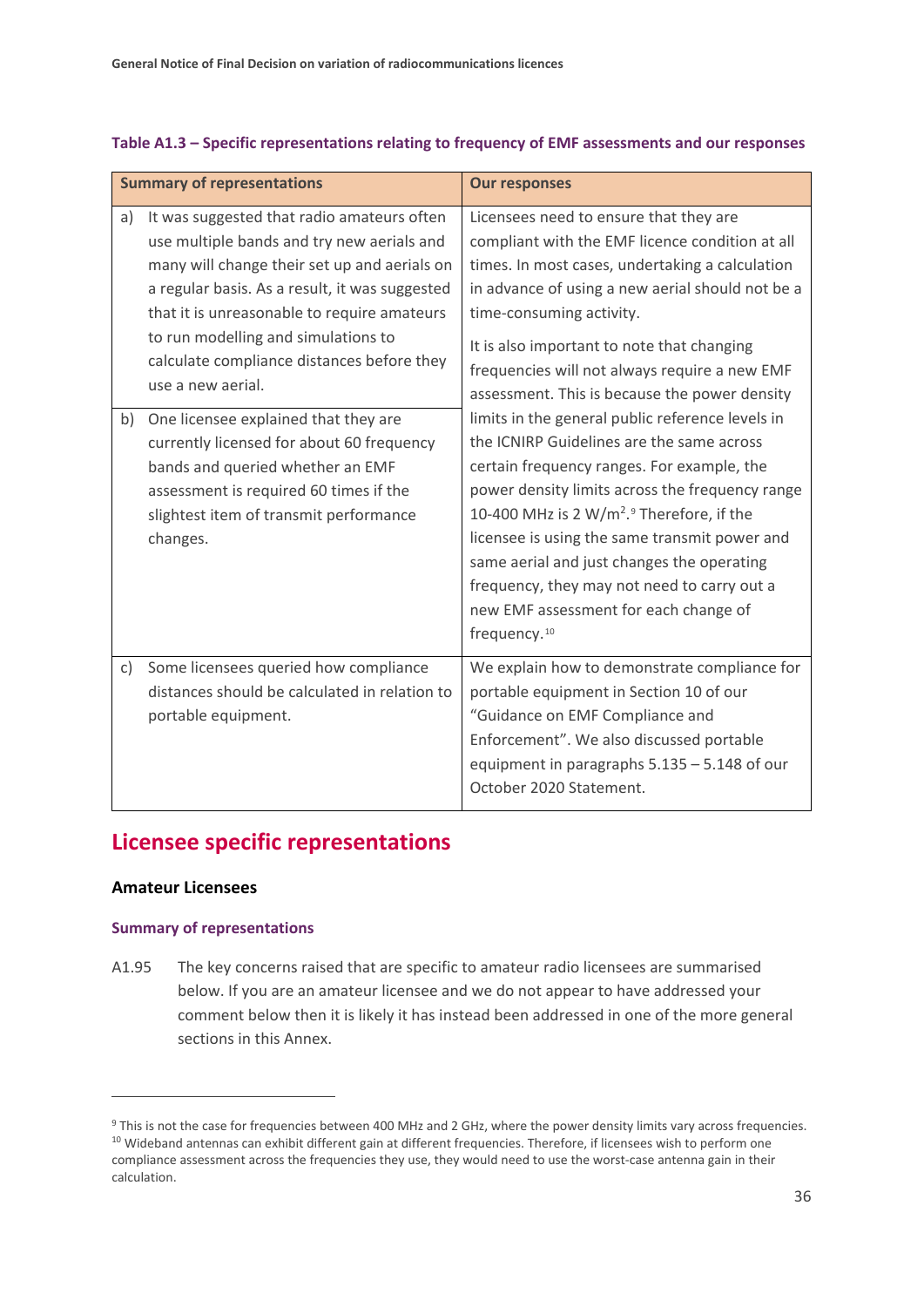- A1.96 Amateur radio licensees made the following points:
	- a) The EMF licence condition will be extremely disruptive to and alienate the amateur community. It may deter young people from entering the hobby which is particularly troubling when amateur radio can improve peoples' wellbeing and some amateurs help prepare for national emergencies. The EMF licence condition may also have a disproportionate impact on disabled licensees.
	- b) There are currently no suitable methods for amateurs to assess compliance: Ofcom's calculator has significant limitations (e.g. it cannot be used for frequencies below 10 MHz); other calculators have similar limitations or do not take into account ground reflections; manufacturers' guidance for amateur radio equipment is unlikely to contain any appropriate instructions on EMF compliance; the pre-assessed equipment configurations do not currently exist, they may not cover all use cases and in any event RSGB may not make them available to non-members; and taking EMF measurements which produce accurate results requires licensees to invest in expensive equipment likely to cost at least £3,500.
	- c) RSGB's current exam syllabus does not cover the technical knowledge required to carry out an EMF assessment. However, amateur licences already prohibit licensees from causing harmful EMF exposure and RSGB's current exam syllabus does require licensees to pass a qualification which includes a section on EMF awareness and the relevance of the ICNIRP Guidelines. In any event, Ofcom cannot expect Foundation Licence holders to have the knowledge to calculate their EIRP, let alone work out how and where they can safely operate. A more appropriate solution would be improved education on EMF risks for amateur radio users.
	- d) For in-car installations, the calculated compliance distance will make it almost impossible to use a typical amateur radio mobile VHF or UHF. This is because, even for a modest 10 Watt UHF transceiver with a modest 5dB antenna at the centre of the vehicle's roof, the calculated minimum separation distance from the public is greater than the width of most vehicles. As there is no way for an amateur to stop passing traffic or pedestrians, this type of installation would become illegal to use on a highway. However, in reality the risk to the public is minute as any exposure would be fleeting as they pass by.
	- e) Radio Clubs are mostly, if not exclusively, used by licensed amateurs and EMF assessments should not be expected to allow for the worst-case scenario of an occasional visitor that is not an amateur licensee being present at any time.
	- f) Amateurs normally operate from private property, where the public has no right of access; as a result, it should be adequate for licensees to carry out a risk assessment relating to the probability of exposing the public to EMF in excess of the limits.
	- g) Ofcom should liaise with the International Amateur Radio Union rather than RSGB.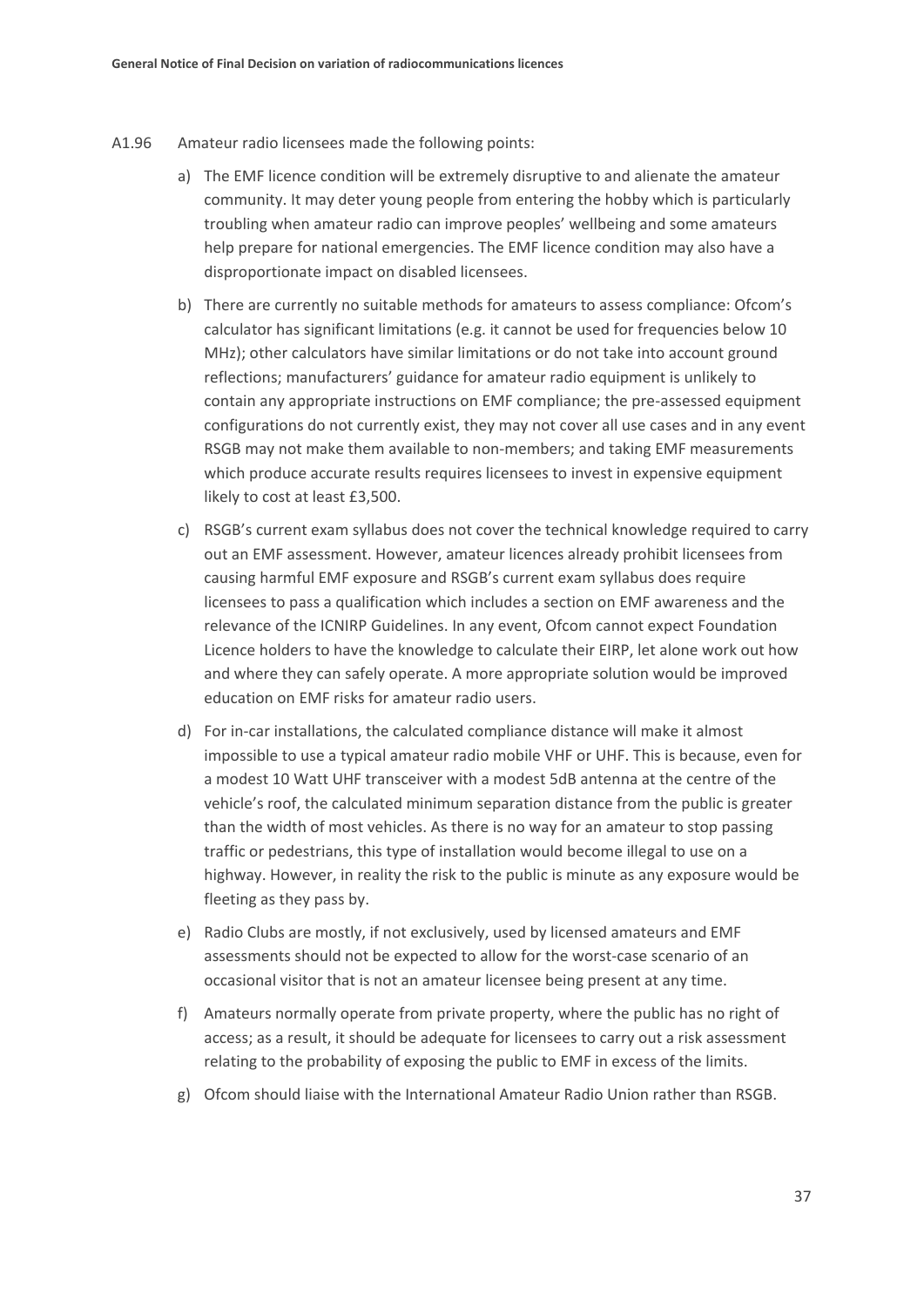- h) On frequency bands below 500 kHz, the amateur licence only permits transmit powers below 10 Watts EIRP. Ofcom should clarify that amateur licensees are not required to carry out any EMF assessment for these bands.
- i) Ofcom should not refer to 142 MHz as that is not in the amateur allocation; it would be helpful if it instead referred to 144.3 or 145 MHz.

#### **Our response**

- A1.97 We acknowledge the concerns of radio amateurs and note that their hobby has existed for many decades with few issues of concern. It is not our intention to impose on radio amateur licensees a significant regulatory burden over and above what licensees can already reasonably be expected to be doing to ensure they operate their equipment in a way which does not adversely affect peoples' health.
- A1.98 Indeed, we note that radio amateurs should already be aware of the general public EMF limits (as demonstrated in the training they are required to undertake in order to be granted a licence). However we also note that some amateur licences allow transmission powers of up to 400 Watts and it is an important principle that the general public (including family, friends, visitors, neighbours and lodgers) should be protected from EMF exposure from whatever radiocommunications source.
- A1.99 Our focus therefore is on ensuring our EMF licence condition is a proportionate response to the risk of members of the general public being exposed to EMF in breach of the limits.
- A1.100 Throughout our consultation processes, we have carefully considered the potential impact of our EMF licence condition on amateur licensees. We discuss and assess the potential impact of our EMF licence condition on amateur licensees in various sections of our February 2020 [Consultation](https://www.ofcom.org.uk/__data/assets/pdf_file/0013/190003/emf-condoc.pdf) (e.g. paragraphs 4.17 - 4.28), our October 202[0 Statement](https://www.ofcom.org.uk/__data/assets/pdf_file/0014/204053/emf-statement.pdf) (e.g. paragraphs 4.79 – 4.97, 4.122 – 4.150, 5.12 – 5.28, 5.221 – 5.236 and A1.19 – A1.28) and our March 2021 [Update](https://www.ofcom.org.uk/__data/assets/pdf_file/0022/214663/emf-implementation-update.pdf) (e.g. paragraphs 4.3 – 4.16, 4.21 – 4.40, 4.125 – 4.162 and  $4.192 - 4.202$ ).
- A1.101 We have received numerous comments on our proposals from amateur licensees and have had further engagement with RSGB. All these comments have been taken into account and we have made various amendments, clarifications and refinements to our EMF licence condition and guidance documents to reflect the comments received to date and the potential impact on amateur licensees. For example:
	- a) We have amended the EMF licence condition so that licensees do not need to comply with the general public EMF limits if they are sure no member of the general public will be present when transmissions are taking place.
	- b) We have confirmed that amateurs are not required to protect each other from EMF when they are visiting each other or working together.
	- c) We have expanded the types of EMF assessment we will accept as evidence of compliance including introducing an EMF calculator and allowing licensees to rely on pre-assessed equipment configurations provided by RSGB.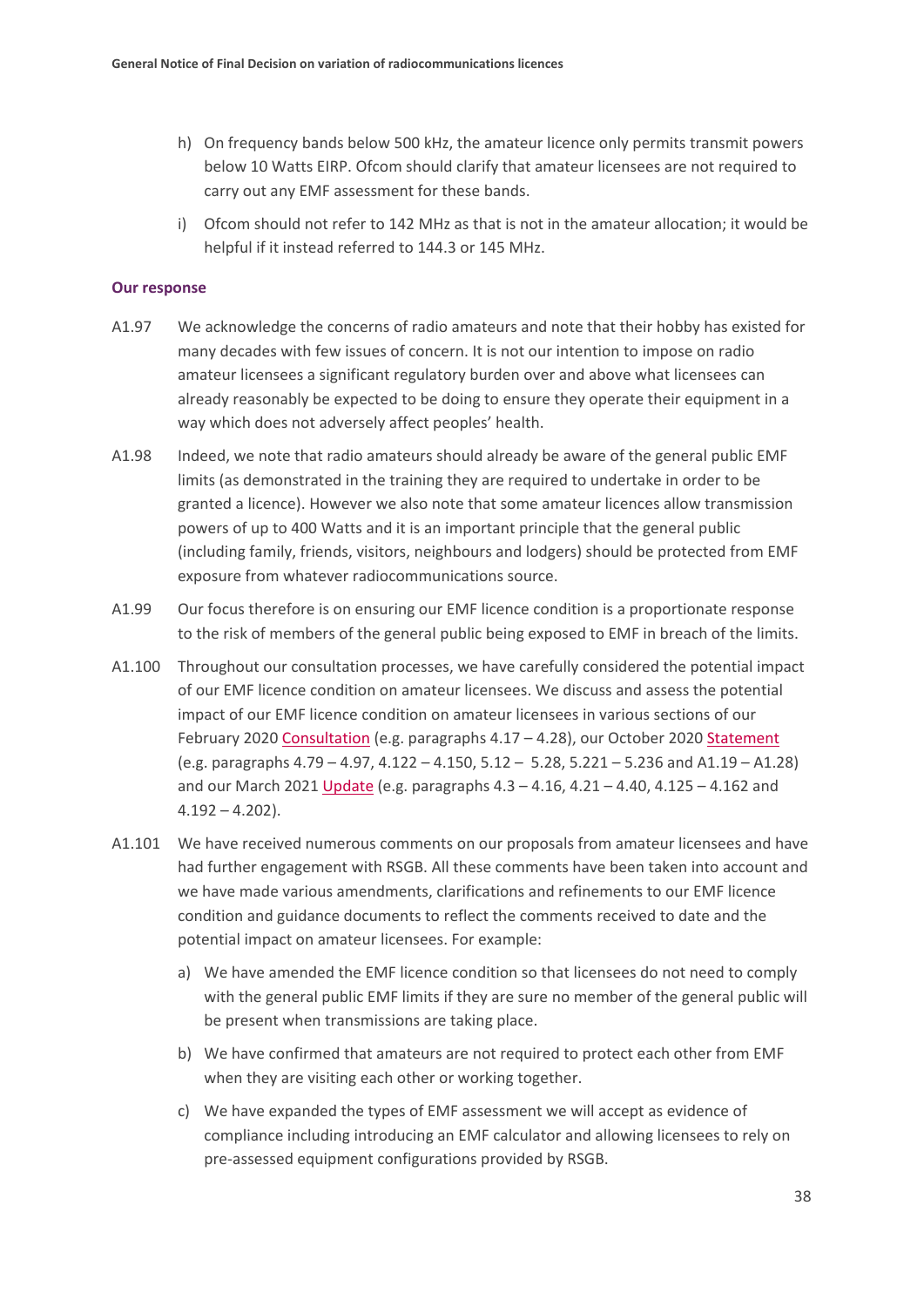- d) We have explained that we do not currently anticipate carrying out proactive enforcement related activities in relation to EMF exposure within an amateur's household.
- A1.102 We have also produced additional targeted guidance for amateur radio licensees to help them comply.
- A1.103 Many of the issues raised by amateur licensees in response to our March 2021 Notice have already been addressed in our October 2020 Statement and our March 2021 Update and by the various amendments, clarifications and refinements we have made to date.
- A1.104 However, as explained in paragraphs A1.67 A1.74 above, and taking into account the further comments received, we have decided to make an additional change to our EMF licence condition and guidance documents which we expect will further reduce the impact of our EMF licence condition on amateur licensees. This change confirms that licensees using equipment that does not transmit at an average power higher than 10 Watts EIRP or 6.1 Watts ERP (and does not transmit at a peak power higher than 100 Watts EIRP or 61 Watts ERP) do not need to carry out an EMF assessment for that equipment. Instead, they can comply with the EMF licence condition by simply calculating and keeping a record of their average power. Licensees can also use our EMF calculator to calculate their average power.
- A1.105 We understand that many amateurs do not transmit at peak powers above 100 Watts EIRP or 61 Watts ERP and do not use their equipment continuously. As a result, this change is likely to significantly further reduce the burden of compliance on amateur licensees.
- A1.106 We have also made various other improvements and clarifications to our calculator, guidance documents and flowchart to address comments received from amateur radio licensees. For example, we have:
	- a) Added new sub-sections to Section 6 of our "Guidance on EMF Compliance and Enforcement" to explain how licensees can calculate their EIRP/ERP and average power.
	- b) Added an additional sheet to our calculator which allows licensees to enter their output power (or PEP) and antenna gain, and calculate the EIRP or ERP of their equipment.
	- c) Amended Section 6 of our "Guidance on EMF Compliance and Enforcement" to identify circumstances when an EMF assessment is not required and published a revised flowchart to help licensees work out when they do not need to carry out an EMF assessment (and if they do, to help them work out how to comply).
	- d) Added a new sub-section to Section 12 of our "Guidance on EMF Compliance and Enforcement" to identify circumstances when licensees are not required to hold an EMF record.
	- e) Added a feature to our calculator to flag when the calculated compliance distance falls into the reactive near-field.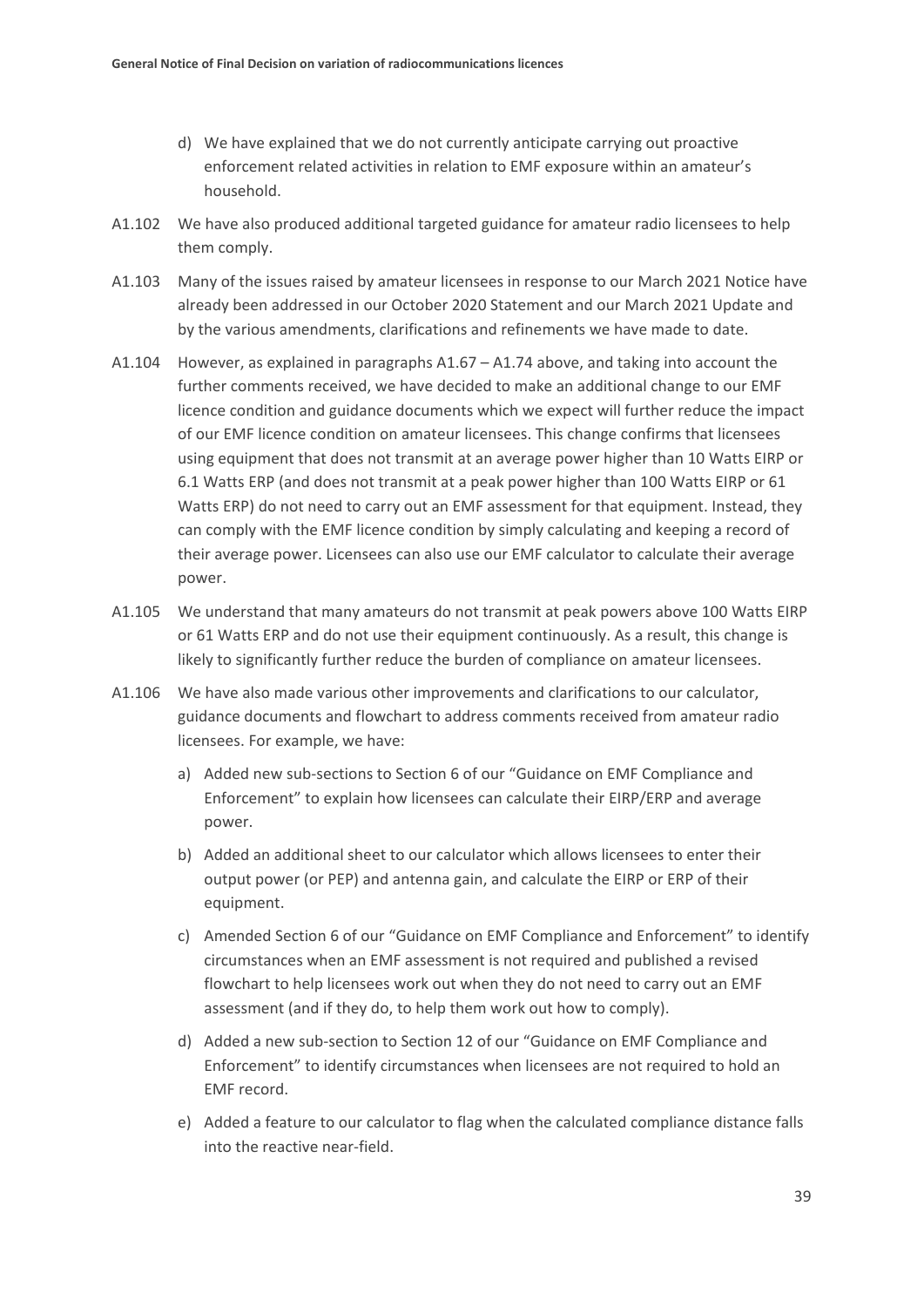- f) Added guidance notes to our calculator in relation to the use of electrically long antennas.
- A1.107 We will reflect these changes in the additional guidance for amateur radio licensees and continue to work with stakeholders to ensure our guidance document is and remains clear and user-friendly for amateur radio licensees.
- A1.108 Taking into account these further amendments, clarifications and refinements, we do not believe complying with the EMF licence condition will impose a disproportionate burden on amateur licensees. In many cases, we expect compliance to be relatively straightforward.
- A1.109 In relation to the specific issues raised by amateur licensees that we have not addressed above or previously:
	- a) In relation to disabled licensees, Ofcom can provide information in a variety of formats on request, e.g. accessible PDF, large print, easy read, audio recording or braille. If a licensee can let us know what information it requires and in what format, we will consider the request and respond within 21 days. We recognise that the calculator spreadsheet is not currently fully accessible. We are planning to produce a web-based version of the calculator in the coming months and will consider how to make this as accessible as possible. We will publish this on our website when it is available.
	- b) On methods of compliance, we have identified a variety of EMF assessments amateurs can carry out to ensure compliance. For example, for frequencies above 10 MHz, they can use Ofcom's or RSGB's EMF calculator (which we note is also available to non-RSGB members on RSGB's website). We understand that the pre-assessed configurations produced by RSGB will also be available to non-RSGB members. We recognise that not all of these methods will be appropriate in all circumstances and that it will take further time to develop appropriate compliance methods for some amateur use (e.g. for use of frequencies below 10 MHz). As explained in paragraph A1.88 above, we have therefore decided to allow licensees using certain lower frequencies an additional 6 months to ensure they have appropriate records in place: licensees using frequencies between 10 and 110 MHz will now have 12 months to ensure compliance (i.e. until 18 May 2022) and licensees using frequencies at or below 10 MHz will have 18 months (i.e. until 18 November 2022).
	- c) We disagree with the suggestion that amateur licences already prohibit licensees from causing harmful EMF exposure. Prior to this licence variation, amateur licences simply noted that high intensities of radio frequency radiation may be harmful and safety precautions should be taken, but did not prohibit licensees from causing harmful EMF exposure. In contrast, the EMF licence condition that we have now included in amateur licences is a clear and enforceable condition which will require amateurs (and other licensees) to check that their equipment will not result in EMF levels in breach of the general public EMF limits.
	- d) On training, we recognise that RSGB's current training does include some awareness of the ICNIRP Guidelines. While this is useful, it is not in our view sufficient to ensure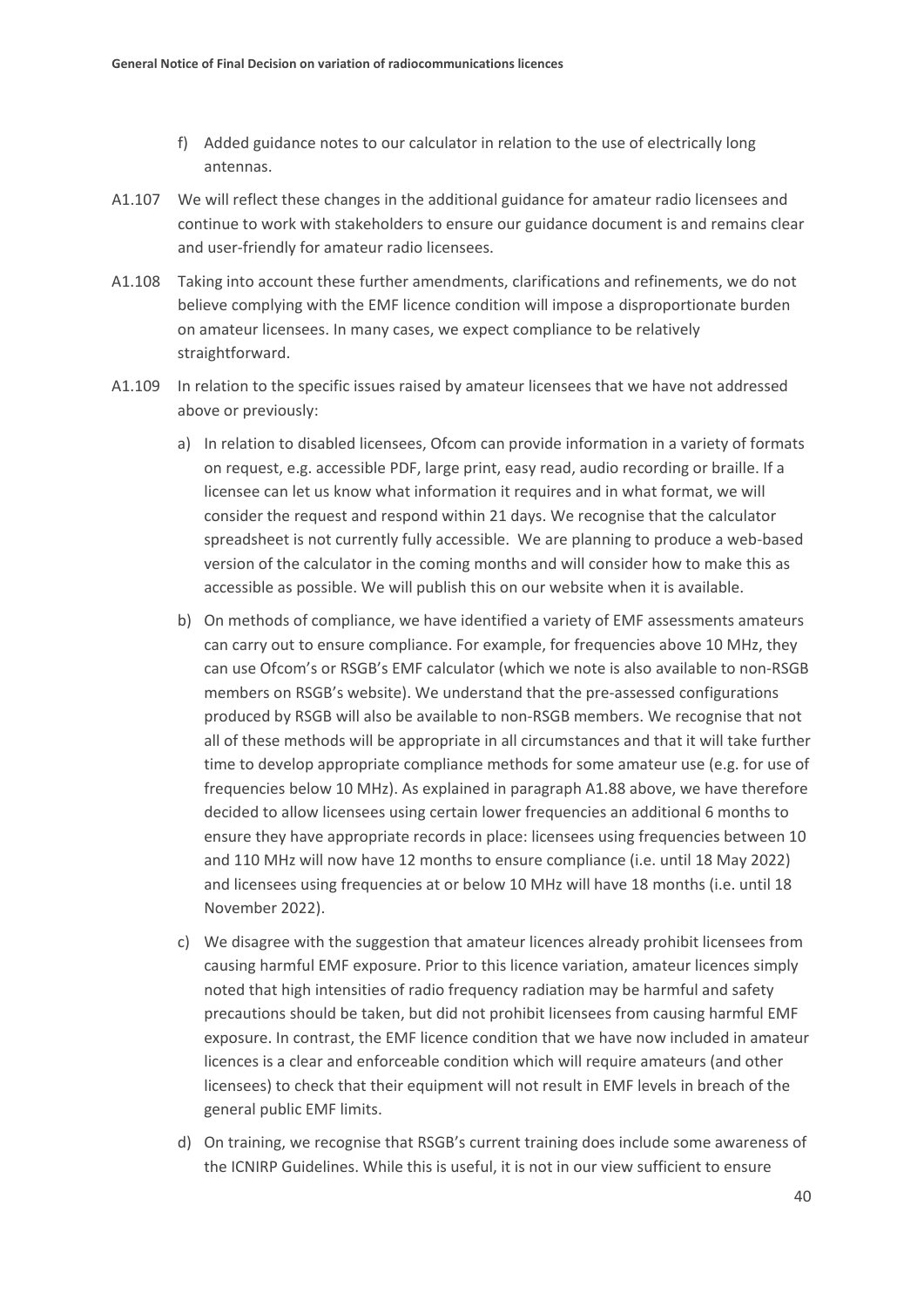licensees comply with the general public EMF limits. In our March 2021 Update (paragraph 4.14), we encouraged RSGB to update its training to include the most relevant and effective ways (identified in our "Guidance on EMF Compliance and Enforcement") in which amateurs can comply with the EMF licence condition as well as training on our additional guidance for amateur licensees. We also explained that such training should not be treated as a one-off tick-box exercise. We understand RSGB is establishing new training requirements and intends to prepare and deliver appropriate training for amateur licensees to ensure compliance with the EMF licence condition. We are grateful to RSGB for its cooperative approach and assistance in this area.

- e) On in-car installations, our decision to allow licensees to use the average power of their equipment when calculating the compliance distance is likely to reduce the compliance distance in many cases. We recognise that if a car is moving, and there are no members of the general public inside the car, it is unlikely that members of the general public could be exposed to EMF from an in-car radio installation in breach of the limits. In this specific scenario, licensees will not need to comply with the general public EMF limits. However, where members of the general public may be present in the licensee's vehicle or outside the vehicle when it is stationary, the licensee will need to ensure they do not expose such individuals to EMF in breach of the limits. We have clarified this in Section 10 of our "Guidance on EMF Compliance and Enforcement".
- f) On the use of equipment in Radio Clubs, licensees will not need to comply with the general public EMF limits in relation to their own or another licensee's exposure. They will also not need to comply if they are sure that no member of the general public is present in any area where the general public EMF limits may be breached when transmissions are taking place. However, if a member of the general public such as a visitor is present (of if the licensee cannot be sure if they are present) then they will need to ensure they comply with the general public EMF limits when they are transmitting. Whilst a Radio Club may only have occasional visitors that are members of the general public, this does not mean the licensee can expose those visitors to EMF in breach of the general public EMF limits on the occasions that they are present. Further information is available in paragraphs 4.27 – 4.40 of our March 2021 Update and Section 5 of our "Guidance on EMF Compliance and Enforcement".
- g) We recognise that amateurs may normally operate from private property. However, from a private property an amateur could still expose family, friends, visitors, lodgers and neighbours to EMF. All of these individuals fall under our definition of the general public and should not be exposed to EMF in breach of the limits. Further information is available in paragraphs 4.2 – 4.16 of our March 2021 Update and Section 4 of our "Guidance on EMF Compliance and Enforcement".
- h) On liaising with the International Amateur Radio Union, it is not possible (nor a requirement of any public consultation) to directly contact all stakeholder bodies whose members may be impacted by a proposal. We reached out to certain stakeholder and industry bodies that we have regular contact with or that expressed specific interest in our proposals. In any event, we have received a significant number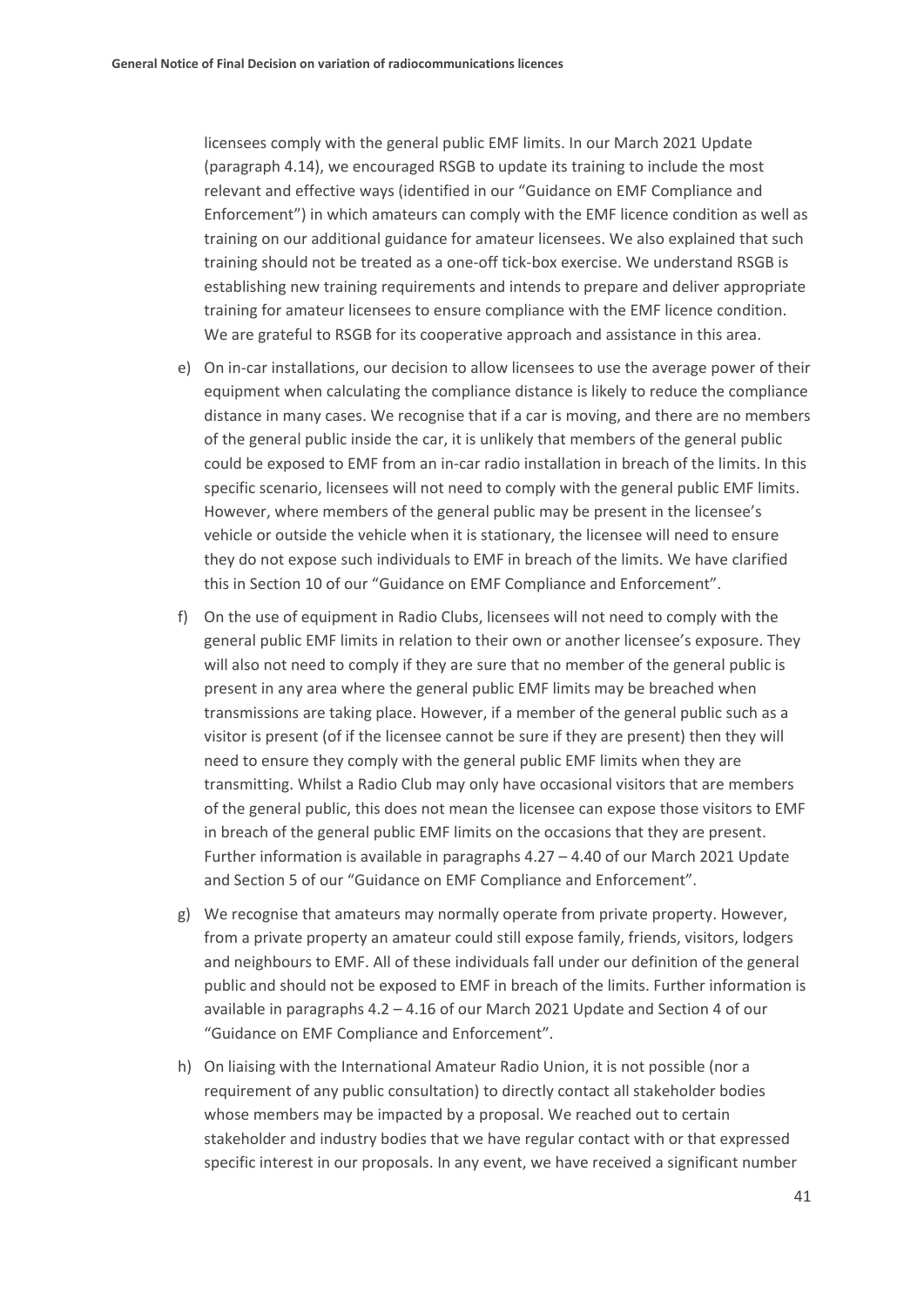of comments (some of which may have been from members of the IARU) on our proposals from amateur licensees and have taken all these comments into account.

- i) We will clarify in our additional guidance for amateur licensees that where amateurs are operating on frequency bands below 500 kHz, they will not be required to carry out an EMF assessment (on the basis the licence does not permit the amateur to transmit at powers above 10 Watts EIRP or 6.1 Watts ERP in those frequency bands).
- j) We will amend our additional guidance for amateur licensees to refer to 144.3 MHz instead of 142 MHz.

#### **Maritime Radio Licensees**

#### **Summary of representations**

- A1.110 The key concerns raised that are specific to maritime radio licensees are summarised below. If you are a maritime radio licensee and we do not appear to have addressed your comment below then it has likely been addressed in one of the more general sections in this Annex.
- A1.111 Maritime radio licensees made the following points:
	- a) Ofcom has produced no evidence that EMF from a recreational ship's radio equipment has caused physical harm or raises a significant risk. A lot of equipment on boats has a low duty cycle and there is unlikely to be any risk associated with marine VHF operating at 25 Watts with the antenna at the top of a mast on a sail boat or with a whip antenna mounted relatively low down on a motor boat.
	- b) Many recreational boaters will not understand the requirements and will not be able to comply. Most equipment manuals do not refer to EMF and Ofcom's assumptions about the availability of information were not reasonable. Licensees are not equipped to assess EMF exposure levels and the repeated references to ERP in the additional guidance for maritime radio licensees indicates it is primarily aimed at radio technicians.
	- c) Most equipment on boats is there for safety reasons and there may be safety consequences if people decide not to use their radios or turn the power down in order to comply (for example, cutting transmission power to 10 Watts EIRP could mean the difference between life and death). Ofcom should make clear that licensees should not remove or make structural alternations to a radio or restrict its output without professional advice unless they can demonstrate that the lower setting will still enable then to seek shore-based help if required. Licensees should also be advised against replacing fixed VHF with portable equipment with a shorter range to avoid any issues with compliance with the new EMF licence condition.
	- d) The EMF licence condition is impractical and draconian for small boats (e.g. boats less than 50 foot) because (i) separation distances can be impossible due to limited space; (ii) small boats often come with fixed radio sets e.g. those used by main sailing clubs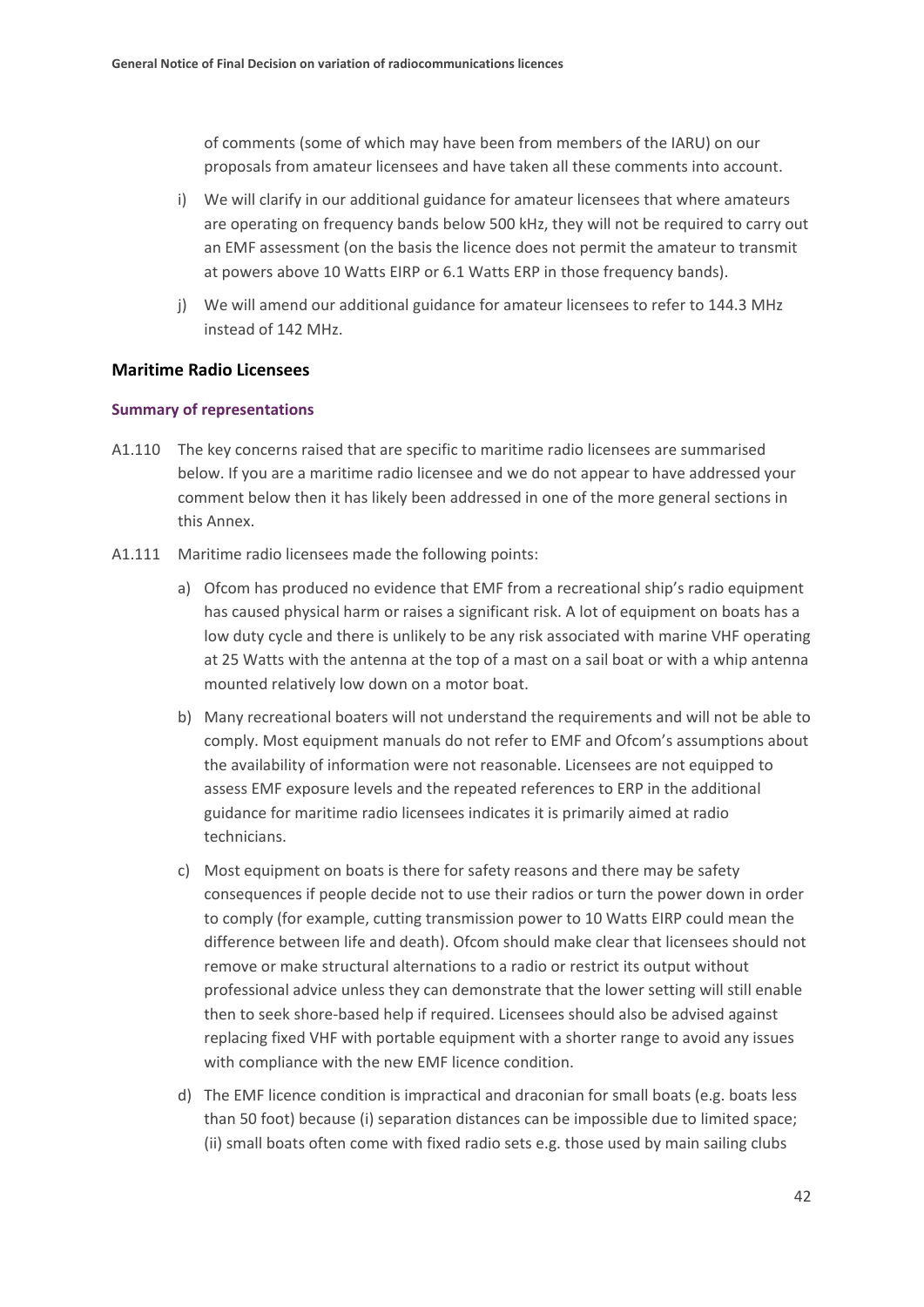and schools; and (iii) VHF equipment is only used occasionally for short conversations for safety reasons.

- e) The additional guidance for ship radio licensees should be made clearer for the average person and reduce the burden on licensees, in particular where technical information is not readily available. In addition to taking into account the above points raised by ship radio licensees, the guidance should:
	- i) Identify minimum compliance distances and safe rules of thumb for the different types of equipment used on boats.
	- ii) Identify which equipment (including transmitters used for distress and safety communications) requires the licensee to hold appropriate EMF records demonstrating compliance.
	- iii) Confirm whether licensees are really required to hold records to demonstrate certain equipment such as Emergency Position Indicating Radio Beacons (EPIRB) is only used in emergencies, and whether licensees need to comply with the EMF licence condition when such equipment is tested.
	- iv) Confirm whether AIS transmissions (which are milliseconds in length) can be ignored.
	- v) Have separate sections for ship stations, coast stations and mobile shore operations (and does not need to contain non-ship related information as almost all licences are for ship radio).
	- vi) Identify the frequencies at which different equipment generally operates (for example, so licensees know what the relevant time period is for them to ensure compliance).
	- vii) Confirm how to carry out an EMF assessment for radar which exhibits high ERP over a very narrow beam which is being continuously swept and confirm whether carrying out an EMF assessment in relation to modern broadband radar is the same for older, fixed frequency, pulsed radar.
- f) Ofcom should confirm whether the EMF licence condition would permit a licensee to transmit at 1 Watt inside a harbour where there are members of the general public present on the quayside, or whether a new lower output radio would be required.

#### **Our response**

- A1.112 We acknowledge the concerns of maritime radio licensees. It is not our intention to impose on maritime radio licensees a significant regulatory burden over and above what licensees can already reasonably be expected to be doing to ensure they operate their equipment in a way which does not adversely affect peoples' health.
- A1.113 It is an important principle that the general public should be protected from EMF exposure from whatever radiocommunications source. Whilst some ship radio equipment does not transmit at very high powers and may be used on small boats, it does not follow that use of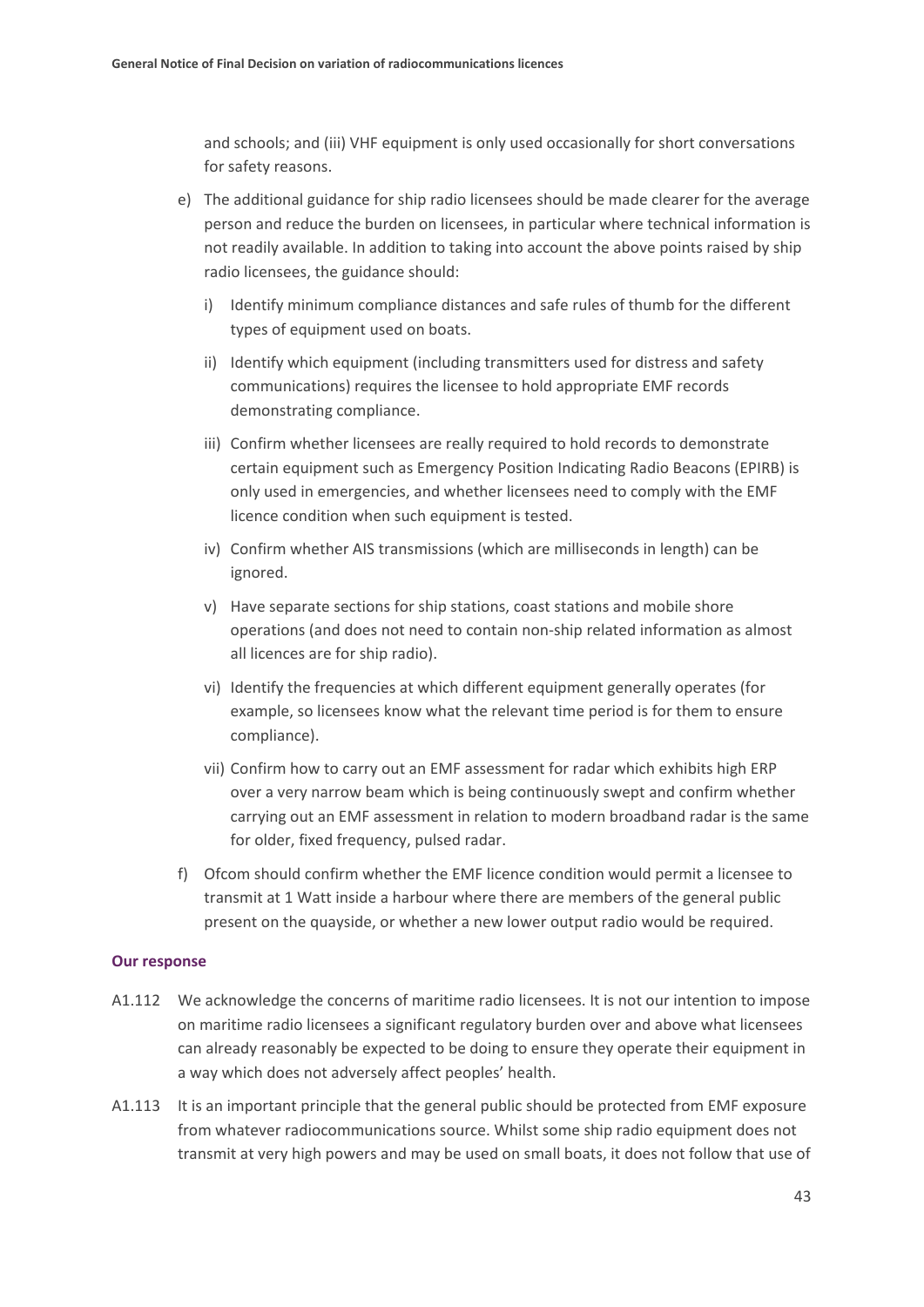that equipment can never result in the general public being exposed to EMF in breach of the limits. We also note that some ship radio equipment can have high transmit powers (for example, marine band MF/HF radio with Digital Selective Calling can transmit at up to 400 Watts EIRP).

- A1.114 We continue to believe that all members of the general public should be protected from EMF on the basis they may have no knowledge of their exposure to EMF and in any event are not in a position to fully understand, control and/or mitigate the risk of exposure to EMF. This includes family, friends, visitors and paying customers that may be present on a boat or other vessel or nearby e.g. in a quayside area, harbour, marina, port or dock.
- A1.115 Our focus therefore is on ensuring our EMF licence condition is a proportionate response to the risk of members of the general public being exposed to EMF in breach of the limits.
- A1.116 Throughout our consultation processes, we have carefully considered the potential impact of our EMF licence condition on maritime radio licensees. We discuss and assess the potential impact of our EMF licence condition on maritime radio licensees in various sections of our February 2020 [Consultation](https://www.ofcom.org.uk/__data/assets/pdf_file/0013/190003/emf-condoc.pdf) (e.g. paragraphs 4.17 - 4.28), our October 2020 [Statement](https://www.ofcom.org.uk/__data/assets/pdf_file/0014/204053/emf-statement.pdf) (e.g. paragraphs 4.98 – 4.116, 4.122 – 4.150, 5.12 – 5.28, 5.221 – 5.236 and A1.19 – A1.28) and our March 2021 [Update](https://www.ofcom.org.uk/__data/assets/pdf_file/0022/214663/emf-implementation-update.pdf) (e.g. paragraphs 4.3 – 4.10, 4.17 – 4.20, 4.27 – 4.40, 4.82 – 4.101 and 4.163 – 4.164).
- A1.117 We have received numerous comments on our proposals from maritime radio licensees and have had further engagement with the Maritime and Coastguard Agency and the Royal Yachting Association. All these comments have been taken into account and we have made various amendments, clarifications and refinements to our EMF licence condition and guidance documents to reflect the comments received to date and the potential impact on maritime radio licensees. For example:
	- a) We have confirmed that licensees do not need to carry out an EMF assessment if they do not transmit at powers higher than 10 Watts EIRP or 6.1 Watts ERP.
	- b) We have refined our emergency exemption and removed the previous requirement which limited the exemption to situations where compliance was "*likely to result in or create an immediate and serious threat to the safety of the public or public health*".
	- c) We have expanded the types of EMF assessment we will accept as evidence of compliance including using our EMF calculator or asking a third party expert to install their equipment.
	- d) We have explained that licensees can implement various control measures to ensure compliance and take into account the fact some equipment transmits intermittently.
	- e) When deciding whether a licensee needs to assess the aggregate EMF exposure produced by different transmitters on a boat, we have explained that: (i) licensees do not need to take into account the aggregate EMF exposure produced by radar or satellite equipment and can instead assess compliance on an individual basis (provided the radar or satellite equipment has been installed and maintained in line with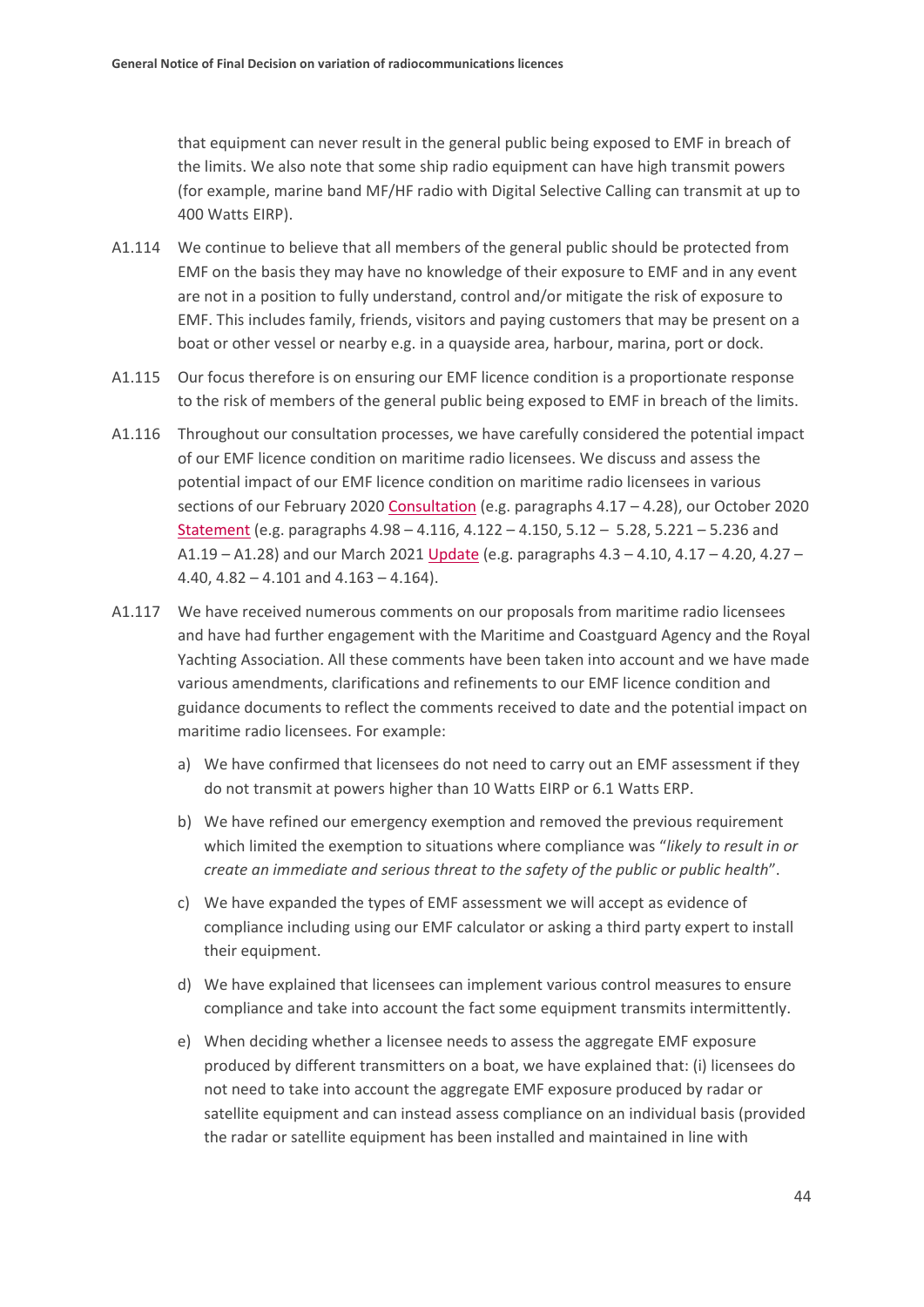manufacturers' instructions); and (ii) licensees can take into account the fact that different pieces of equipment may not transmit at the same time.

- A1.118 The additional guidance for maritime radio licensees is intended to assist licensees that may have less technical knowledge and provide simple and straightforward ways in which they can comply with the use of practical examples. We will shortly publish a revised version of this additional guidance which will take account of the feedback provided. This will include amending it to focus solely on ship radio users. In view of this, we will amend the name of this guidance to "What you need to know as a Ship Radio licensee".
- A1.119 The updated version will include, for example, clearer guidance on which types of ship radio equipment do or do not require an EMF assessment and additional practical examples for equipment that does require an EMF assessment. We have also updated our guidance documents to explain that an acceptable method of compliance is ensuring equipment is installed and operated in a way that is consistent with the compliance distance(s) calculated in accordance with one of Ofcom's practical examples.
- A1.120 It is not our intention for our EMF licence condition to compromise safety on board any boat. We do not believe that our EMF licence condition should result in licensees needing to remove any equipment that is used for safety purposes (in particular equipment that may be required in an emergency). We consider that the additional guidance we shortly publish will help to reassure licensees that this is the case and will help even those with very limited technical knowledge to quickly and easily check compliance.
- A1.121 Many of the issues raised by maritime radio licensees in response to our March 2021 Notice have already been addressed in our October 2020 Statement and our March 2021 Update and by the various amendments, clarifications and refinements we have made to date.
- A1.122 However, as explained in paragraphs A1.67 A1.74 above, and taking into account the further comments received, we have decided to make an additional change to our EMF licence condition and guidance documents which we expect will further reduce the impact of our EMF licence condition on maritime radio licensees. This change confirms that licensees using equipment that does not transmit at an average power higher than 10 Watts EIRP or 6.1 Watts ERP (and does not transmit at a peak power higher than 100 Watts EIRP or 61 Watts ERP) do not need to carry out an EMF assessment for that equipment. Instead, they can comply with the EMF licence condition by simply calculating and keeping a record of their average power. Licensees can also use our EMF calculator to calculate their average power.
- A1.123 We recognise that various radio equipment on a boat may only be used intermittently for safety purposes and expect this change to significantly further reduce the burden of compliance for ship radio licensees (for example, it is likely to mean licensees to not need to carry out an EMF assessment in relation to AIS transmissions). We expect this change to be particularly helpful for licensees that have equipment on small boats and who may have otherwise struggled to find a place to install their equipment while maintaining the relevant compliance distance. We also expect this change to mitigate the risk that any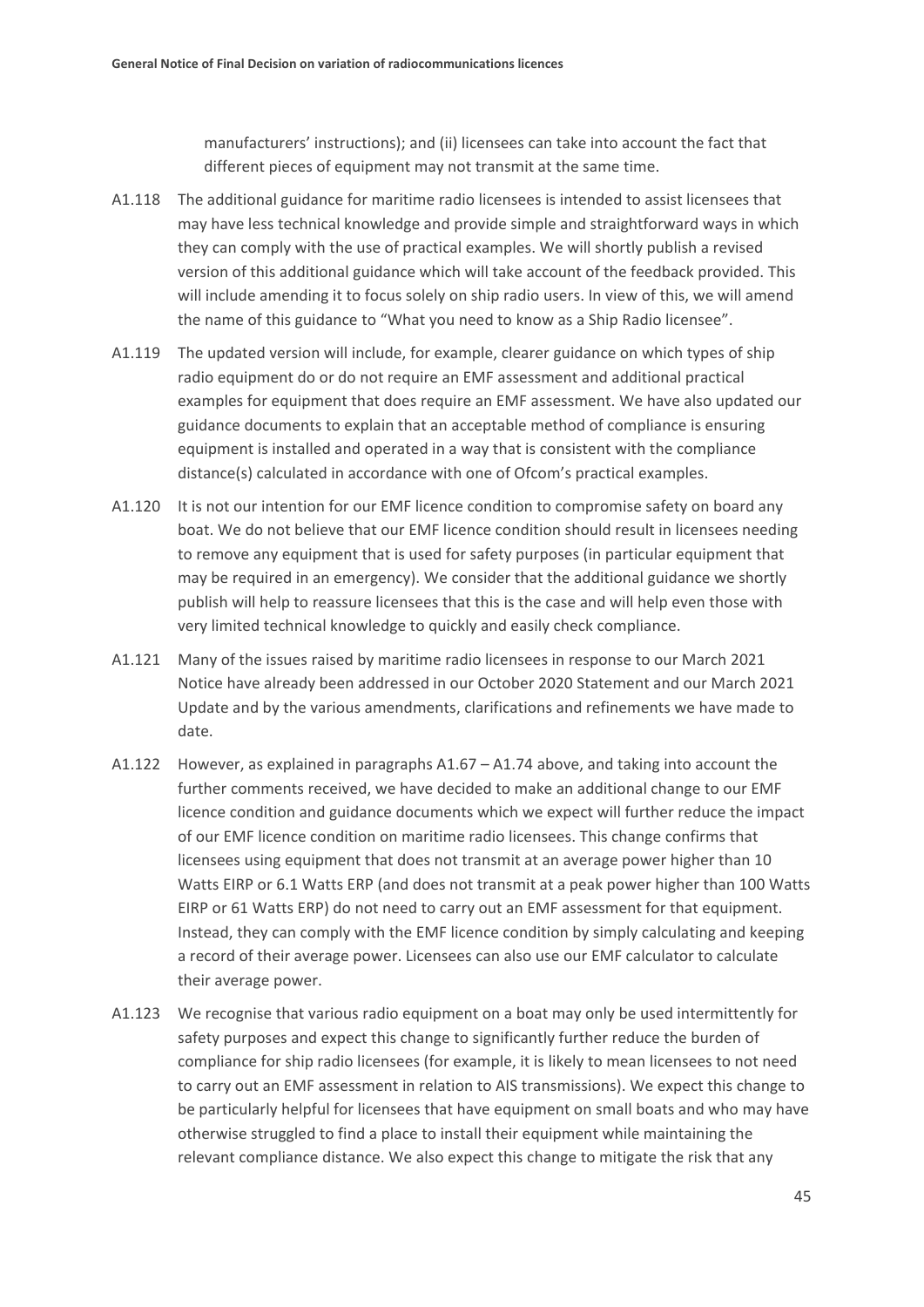licensee may take steps to comply with our EMF licence condition which may compromise safety.

- A1.124 Even in cases where, having taken account of the average power, licensees consider that members of the general public could get closer to the antenna than the compliance distance, they should still be able to ensure compliance by implementing simple and appropriate control measures, for example, by:
	- a) Introducing barriers or locks to limit access to the antenna.
	- b) Installing clear and easy to understand warning signs directing people where not to sit/stand when equipment is being used and setting out simple explanations of risks.
	- c) Ensuring equipment never transmits when a member of the general public may be present in an area in which the general public EMF limits may be breached.
	- d) Ensuring equipment is only used intermittently and for no longer than a specified period, for example, by introducing signs stating not to hold a button and use equipment for more than [x] seconds/minutes.
- A1.125 Use of equipment in an emergency situation also continues to be exempt from the requirement to comply with the general public EMF limits.
- A1.126 We have also made various other improvements and clarifications to our calculator, guidance documents and flowchart to address comments received from maritime radio licensees. For example, we have:
	- a) Added new sub-sections to Section 6 of our "Guidance on EMF Compliance and Enforcement" to explain how licensees can calculate their ERP and average power.
	- b) Added a new page on our website to help licensees work out the maximum power allowed under their licence.
	- c) Added the ability in our EMF calculator to enter the power in ERP (in addition to EIRP) and calculate average power.
	- d) Amended Section 6 of our "Guidance on EMF Compliance and Enforcement" to identify circumstances when an EMF assessment is not required and published a revised flowchart to help licensees work out when they do not need to carry out an EMF assessment (and if they do, to help them work out how to comply).
	- e) Included additional information on control measures in Section 6 of our "Guidance on EMF Compliance and Enforcement" and explained how licensees can use signs on or next to radio equipment to ensure equipment is not used for longer than the licensee assumed in their compliance calculation.
	- f) Added a new sub-section to Section 12 of our "Guidance on EMF Compliance and Enforcement" to identify circumstances when licensees are not required to hold an EMF record. For example, we have removed the requirement for licensees to keep a record of how it was determined radio equipment (such as EPIRBs) is only ever used in an emergency situation.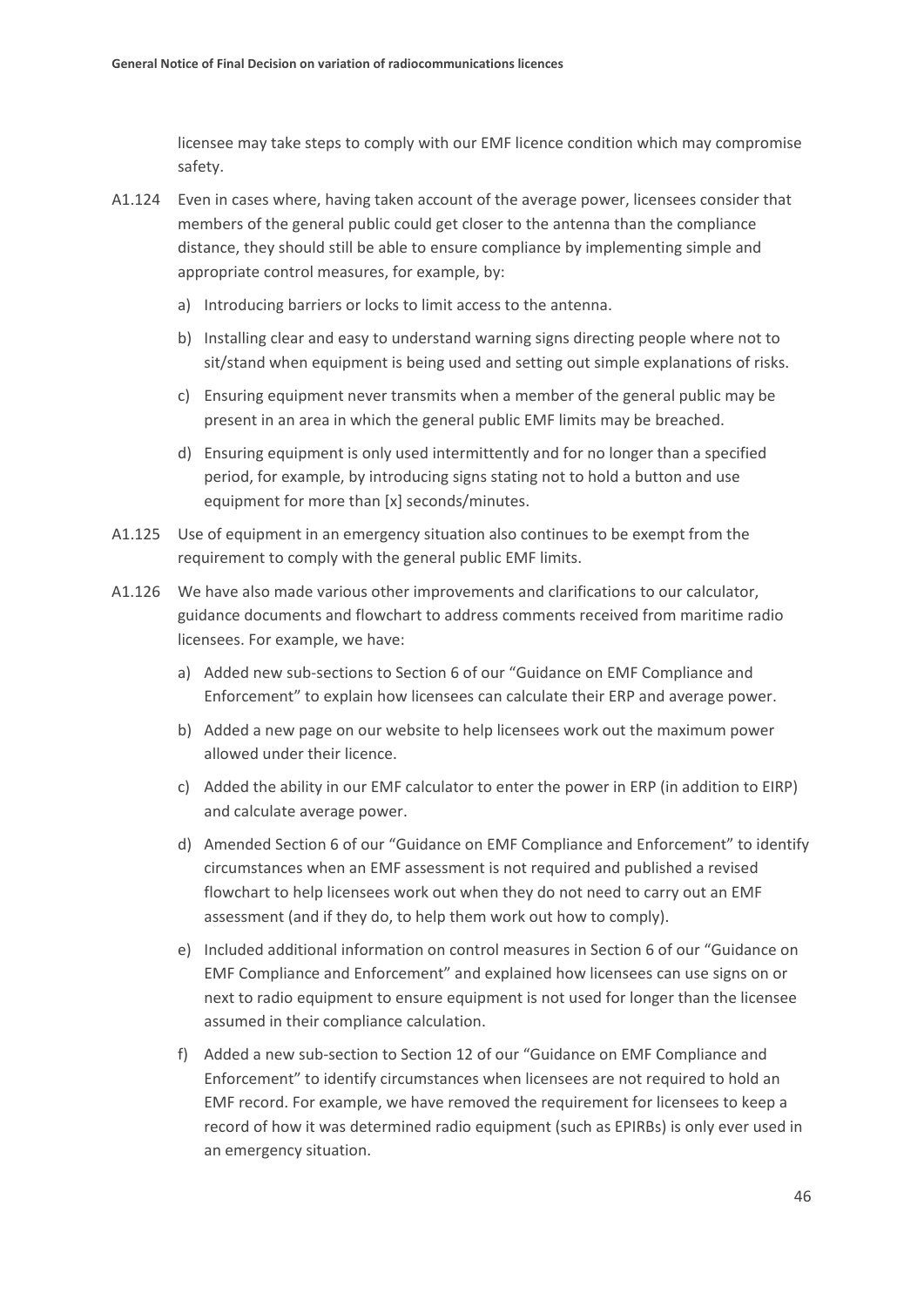- A1.127 We will reflect these changes in the additional guidance for ship radio licensees and continue to work with stakeholders to ensure our guidance document is and remains clear and user-friendly for ship radio licensees.
- A1.128 Taking into account these further amendments, clarifications and refinements, we do not believe complying with the licence condition will impose a disproportionate or costly burden on maritime radio licensees. In many cases, we expect compliance to be relatively straightforward.
- A1.129 In relation to the other specific issues raised by maritime radio licensees that we have not addressed above or previously:
	- a) We recognise that equipment that is required for an emergency situation will require routine/periodic testing to ensure it will work as required in the event of an emergency situation. In many cases, we expect that the testing of such equipment is unlikely to involve transmitting at an average power in excess of 10 Watts EIRP or 6.1 Watts ERP. We have in any event clarified in Section 13 of our "Guidance on EMF Compliance and Enforcement" that licensees are not required to comply with the general public EMF limits when they carry out such testing.
	- b) We will consider what additional information and guidance can be provided in relation to radar in our additional guidance for ship radio licensees.
	- c) We will identify the key frequencies at which different equipment generally operates in our additional guidance for ship radio licensees.
	- d) We confirm that our EMF licence condition permits licensees to transmit at 1 Watt inside a harbour where there are members of the general public present on the quayside; licensees are permitted to transmit at an average power up to 10 Watts EIRP or 6.1 Watts ERP (provided their equipment does not transmit at a peak power above 100 Watts EIRP or 61 Watts ERP) without needing to carry out an EMF assessment.

#### **Aeronautical Radio Licensees**

#### **Summary of representations**

- A1.130 The key concerns raised that are specific to aeronautical radio licensees are summarised below. If you are an aeronautical radio licensee and we do not appear to have addressed your comment below then it has likely been addressed in one of the more general sections in this Annex.
- A1.131 Aeronautical radio licensees made the following points:
	- a) We did not contact any stakeholders in the aviation or sports flying industry prior to March 2021 including the Civil Aviation Authority (CAA), the General Aviation Alliance, the Light Aircraft Association, the British Gliding Association and the British Microlight Aircraft Association. We have not therefore assessed the impact of our proposals on such licensees. Our licence condition should not be implemented until we have adequately consulted with the relevant bodies to assess the risks and impact of our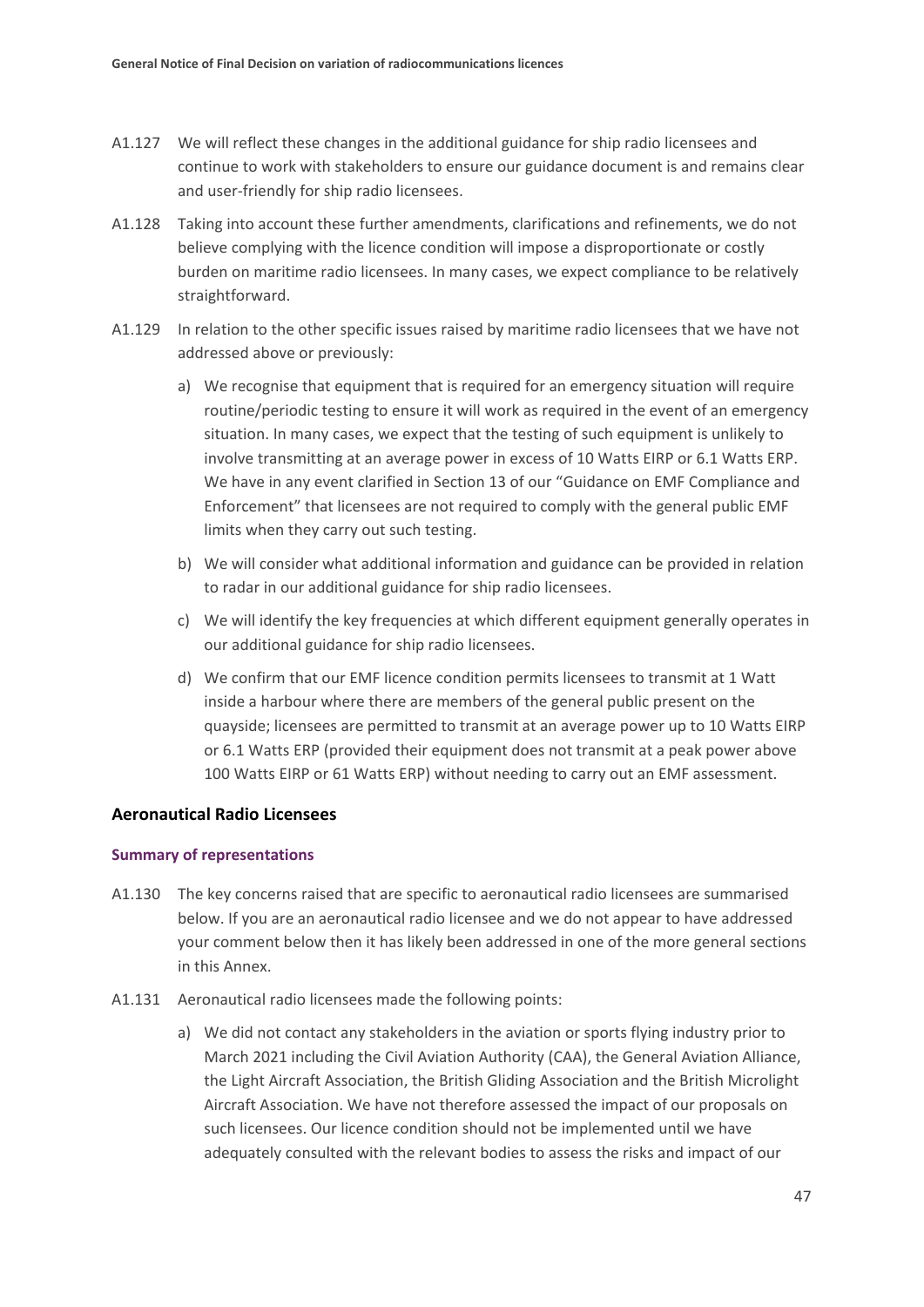proposals and implemented appropriate mitigation. The EMF limits in the ICNIRP Guidelines are guidance and recommendations and we can therefore exercise our discretion as appropriate for different categories of licensee.

- b) Any licence condition that may require licensees to make any changes to their equipment could be expensive and burdensome as licensees may be required to obtain an airworthiness assessment and seek approval of any changes from the CAA.
- c) Pilots are unlikely to have any technical EMF knowledge and the EMF licence condition may result in some licensees deciding to remove or not to install equipment so that they do not have to concern themselves with compliance (particularly lower-level airspace users including light aircraft, microlights and gliders). Changes to equipment could also result in sub-optimal performance. The EMF licence condition should not compromise established aircraft safety mechanisms and should not run counter to recent CAA activity to encourage the installation of safety equipment. In any event, the whole concept of ICNIRP in relation to general aviation aircraft and gliders is nonsensical. Aircraft already have airworthiness constraints and stringent safety requirements and pilots on the ground have a legal requirement to transmit/reply to air traffic controllers regardless of whether any ground staff are nearby.
- d) Manufacturers' instructions may not be that helpful in helping licensees comply, in particular because they often state power in PEP and do not refer to ERP or EIRP. Licensees are therefore required to make assumptions about maximum output values and establish antenna gain properties which is complex. Further, some of the data required to carry out an EMF assessment in relation to aircraft radio systems is the proprietary information of the equipment or aircraft manufacturer; manufacturers may need to be made aware of the EMF licence condition and obliged to provide the necessary data on request.
- e) There can be very limited space to install an antenna or increase the separation distance between the antenna and the cabin area which is particularly problematic in a light aircraft that also carries passengers. In this context, it is not clear whether compliance distances need to be measured from the tip of the antenna or the point of the antenna that was closest to a member of the general public.
- f) The record keeping requirement is too vague and requires a complicated process to comply. Practical guidance including step-by-step instructions to help aircraft licensees comply, similar to that provided for amateur and maritime radio users, is required. It would be helpful for this guidance to focus on compliance distances for different equipment used on aircraft.
- g) In the aviation industry, the concept of a shared site can only be construed as an airfield. As airfields are visited by an infinitely variable number of aircraft (i.e. other spectrum users) at any one time, it will be impossible to know how what equipment is installed. Airfields will also have variable numbers and types of fixed radio equipment used by air traffic control, handling agents, ground based radar, etc. plus other spectrum users (e.g. the fire service, fuel operators, security etc) using portable radio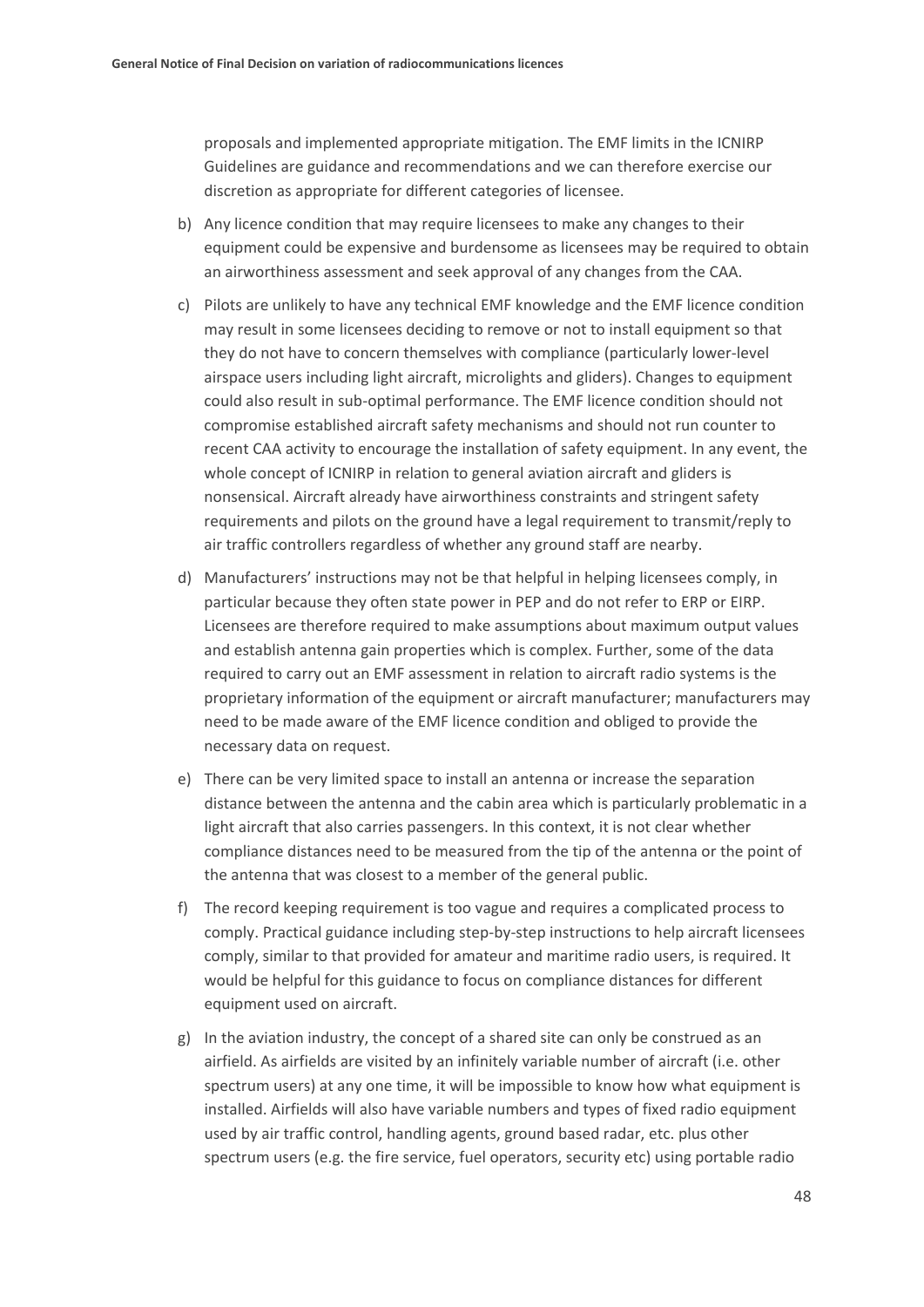equipment making it impossible to comply. The shared site obligation should therefore be removed from aircraft radio licensees. Further guidance is required on how licensees are expected to comply on an airfield.

- h) Ofcom's concept of members of the general public and the areas in which licensees are required to ensure such individuals are not exposed to EMF in breach of the limits is unclear. It would be helpful for Ofcom to clarify:
	- i) Whether the EMF licence condition only applies when an aircraft is on the ground (as no member of the general public would be present when an aircraft is airborne).
	- ii) Why it is necessary to impose the EMF licence condition in relation to equipment on a helicopter as the rotor blades already ensure the general public are kept beyond the separation distance.
	- iii) Why individuals (such as passengers on a plane) that are made aware of EMF risks (e.g. in a pre-flight safety briefing) fall under the definition of the general public. Risk-aware passengers should instead be subject to the higher EMF limits that workers can be exposed to.
	- iv) Why the licence variation is necessary if operators of public airfields and airports are required to ensure that access to them is strictly controlled to ensure that no member of the general public will be present when transmissions are taking place. In any event, it is the site owner/operator that should be responsible for compliance.

#### **Our response**

- A1.132 We acknowledge the concerns of aeronautical radio users and recognise that we did not specifically reach out to key stakeholder groups in advance of our March 2021 Notice.
- A1.133 We have however issued two public consultations in relation to our proposals and have carefully considered the potential impact of our EMF licence condition on all licensees throughout our consultation processes. We have also made various amendments, clarifications and refinements to our EMF licence condition and guidance documents to minimise the potential impact on all licensees. We note that many comments raised by other licensees to date relate to similar issues to those raised by aeronautical licensees (for example, comments relating to the lack of technical knowledge of licensees, the potential burden being placed on licensees, the potential impact on safety and the potential lack of space to ensure compliance have been raised previously by maritime radio licensees).
- A1.134 We have also now had discussions with the Light Aircraft Association and the Civil Aviation Authority and received various comments in response to our March 2021 Notice from aeronautical licensees. All of these comments have been taken into account and we have made further amendments, clarifications and refinements to our EMF licence condition and "Guidance on EMF Compliance and Enforcement" to address these comments and the potential impact on aeronautical licensees. We are also preparing some simplified targeted guidance for aeronautical licensees to help them comply and will continue to work with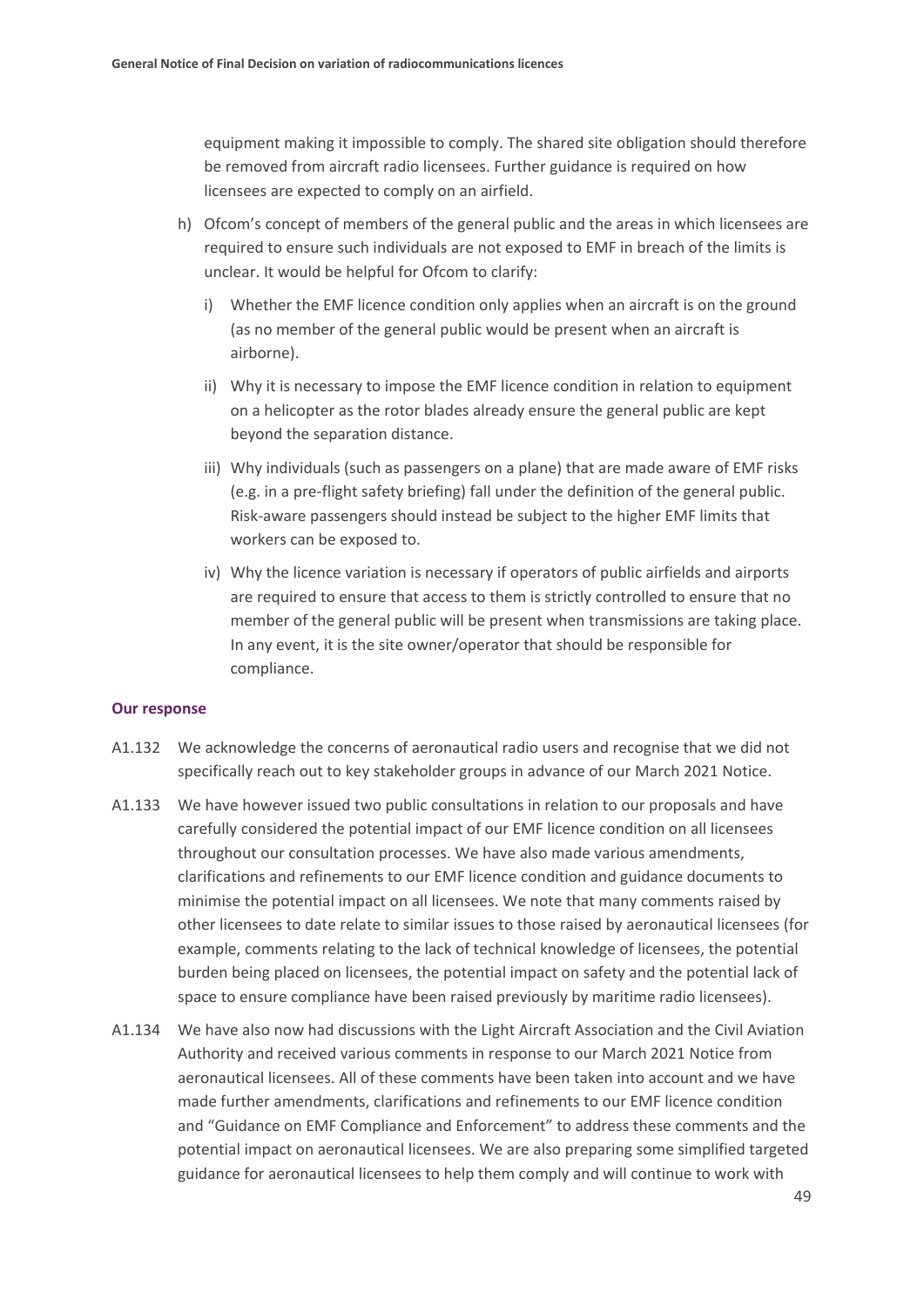stakeholders to ensure our guidance is and remains clear and user-friendly for aeronautical radio licensees.

- A1.135 We have provided further information on the variation process in paragraphs A1.160 A1.168 below.
- A1.136 It is not our intention to impose on aeronautical radio licensees a significant regulatory burden over and above what licensees can already reasonably be expected to be doing to ensure they operate their equipment in a way which does not adversely affect peoples' health. It is also not our intention for our EMF licence condition to compromise safety on board any aircraft. We do not believe that our EMF licence condition should result in licensees needing to remove any equipment that is used for safety purposes (in particular equipment that may be required in an emergency). We consider that the further guidance that we will shortly publish will help to reassure licensees that this is the case and will help even those with very limited technical knowledge to quickly and easily check compliance.
- A1.137 However, it is an important principle that the general public should be protected from EMF exposure from whatever radiocommunications source. Whilst some aeronautical radio equipment does not transmit at very high powers, it does not follow that use of that equipment can never result in the general public being exposed to EMF in breach of the limits.
- A1.138 We continue to believe that all members of the general public should be protected from EMF on the basis they may have no knowledge of their exposure to EMF and in any event are not in a position to fully understand, control and/or mitigate the risk of exposure to EMF. This includes family, friends, visitors and passengers that may be present on an aircraft or helicopter or nearby e.g. in an airfield.
- A1.139 Our focus therefore is on ensuring our EMF licence condition is a proportionate response to the risk of members of the general public being exposed to EMF in breach of the limits.
- A1.140 As explained in paragraphs A1.67 A1.74 above, and taking into account the further comments received, we have decided to make an additional change to our EMF licence condition and guidance documents which we expect will further reduce the impact of our licence condition on aeronautical radio licensees. This change confirms that licensees using equipment that does not transmit at an average power higher than 10 Watts EIRP or 6.1 Watts ERP (and does not transmit at a peak power higher than 100 Watts EIRP or 61 Watts ERP) do not need to carry out an EMF assessment for that equipment. Instead, they can comply with the EMF licence condition by simply calculating and keeping a record of their average power. Licensees can also use our EMF calculator to calculate their average power.
- A1.141 We recognise that various radio equipment on an aircraft may only be used intermittently for safety purposes and expect this change to significantly reduce the burden of compliance on aeronautical radio licensees. We expect this change to be particularly helpful for licensees that have equipment on small or light aircraft and who may have otherwise struggled to comply with the general public EMF limits. We also expect this change to mitigate the risk that any licensee may take steps to comply with our licence condition which may compromise safety.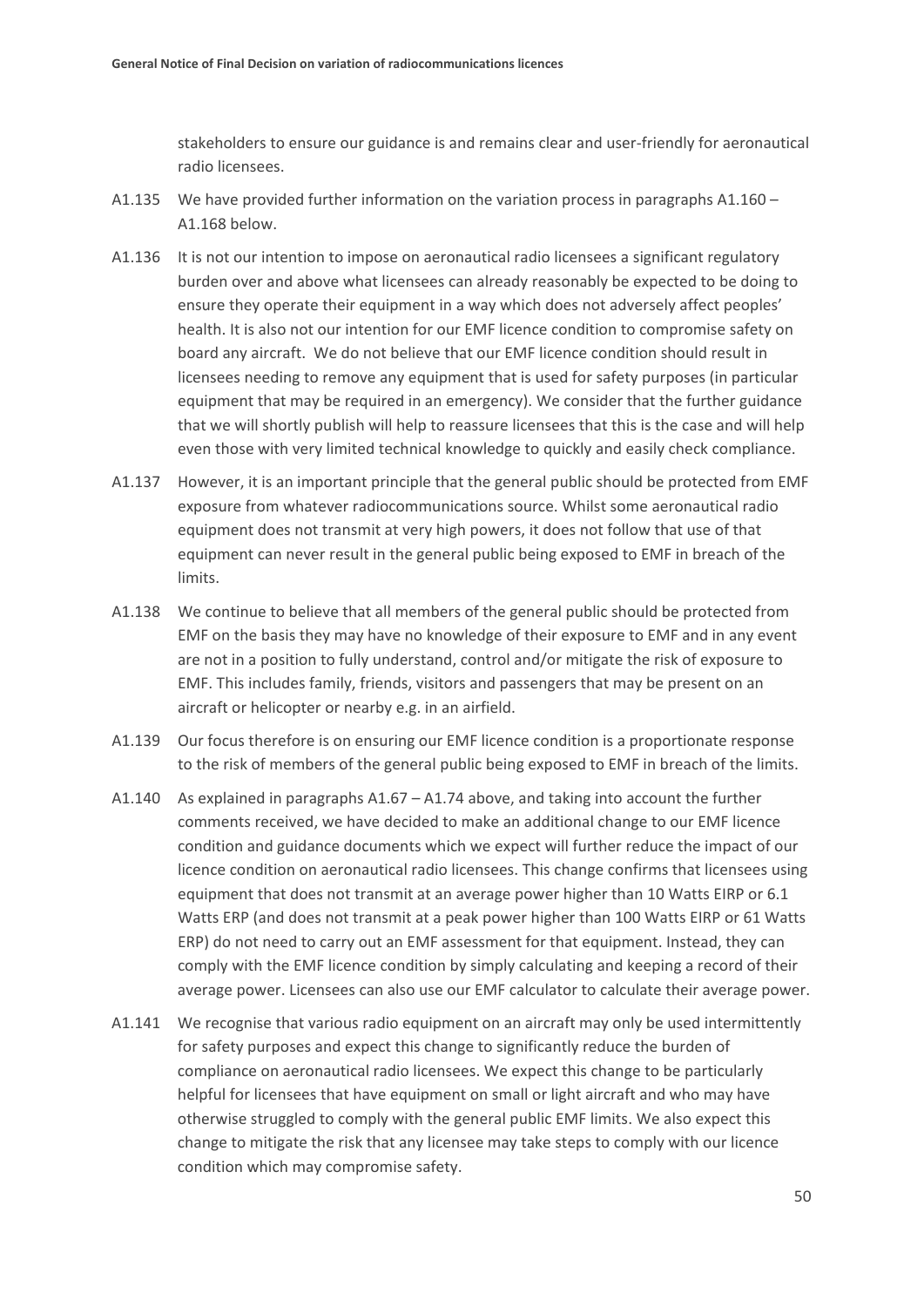- A1.142 Use of equipment in an emergency situation also continues to be exempt from the requirement to comply with the general public EMF limits.
- A1.143 We have also made various other improvements and clarifications to our calculator, "Guidance on EMF Compliance and Enforcement" and flowchart to address comments received from aeronautical radio licensees. For example, we have:
	- a) Added new sub-sections to Section 6 of our "Guidance on EMF Compliance and Enforcement" to explain how licensees can calculate their EIRP/ERP and average power.
	- b) Added the ability in our EMF calculator to enter the power in ERP (in addition to EIRP) and calculate average power.
	- c) Amended Section 6 of our "Guidance on EMF Compliance and Enforcement" to identify circumstances when an EMF assessment is not required and published a revised flowchart to help licensees work out when they do not need to carry out an EMF assessment (and if they do, to help them work out how to comply).
	- d) Added a new sub-section to Section 12 of our "Guidance on EMF Compliance and Enforcement" to identify circumstances when licensees are not required to hold an EMF record.
- A1.144 We will reflect these changes in the additional guidance for aeronautical radio licensees and continue to work with stakeholders to ensure our guidance document is and remains clear and user-friendly for aeronautical radio licensees.
- A1.145 Taking into account these further amendments, clarifications and refinements, we do not believe complying with the licence condition will impose a disproportionate or costly burden on aeronautical radio licensees. In many cases, we expect compliance to be relatively straightforward.
- A1.146 In relation to the other specific issues raised by aeronautical radio licensees that we have not addressed above or previously:
	- a) We do not have legal powers to require manufacturers to provide information to licensees.[11](#page-52-0) We would however expect any manufacturer to cooperate with any request from a license for technical information about their equipment that will help them comply with the EMF condition licence. We have also updated our guidance documents to provide additional information on how licensees can calculate the ERP of their equipment and work out their average power.
	- b) Compliance distances and EMF levels should be assessed from the point of the antenna that would be closest to a member of the general public. We have clarified this point in our guidance documents.

<span id="page-52-0"></span><sup>11</sup> We provide further information on our legal powers in paragraphs 5.109 – 5.111 and Annex A1 of our October 2020 Statement.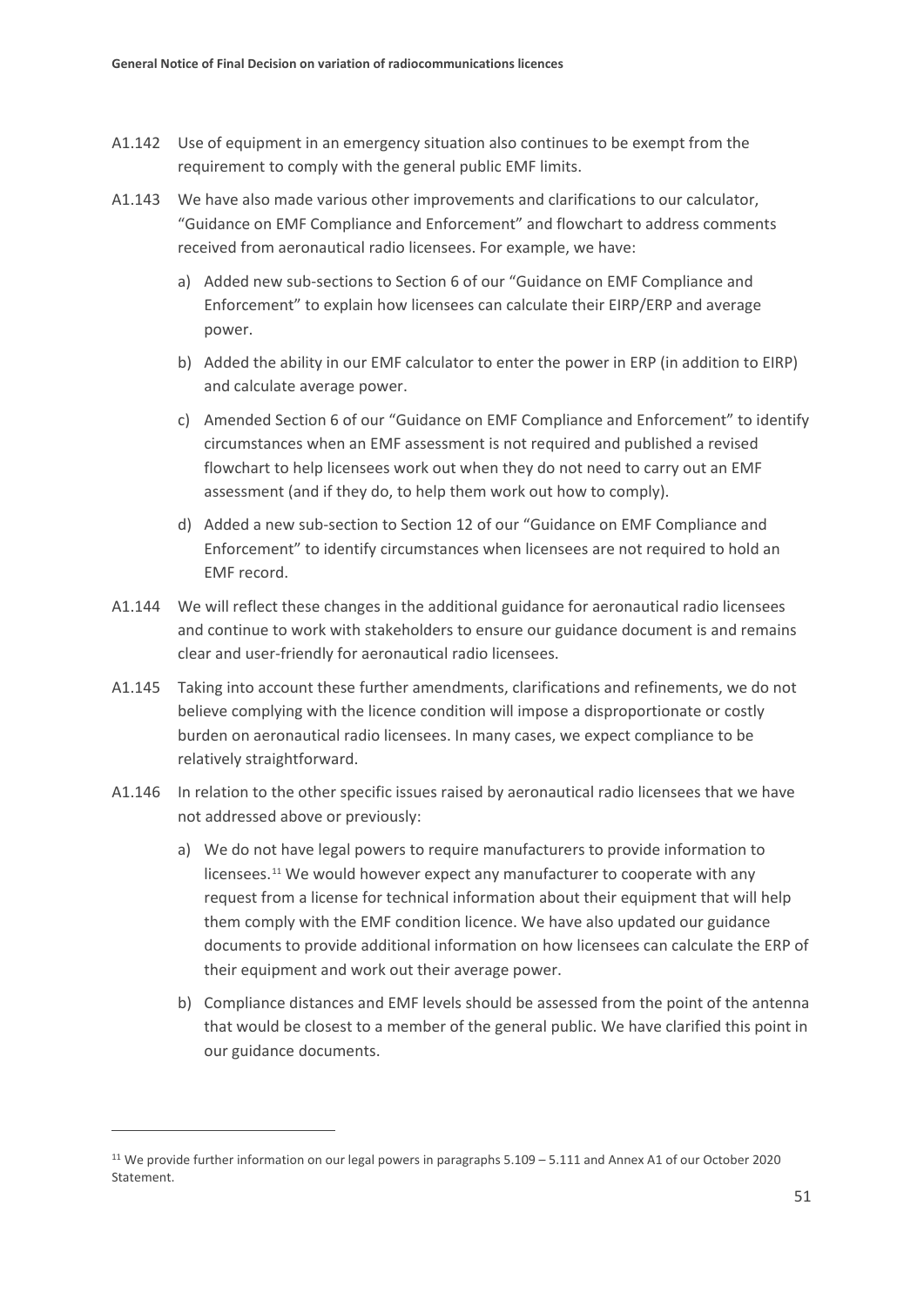- c) We explain what we mean by members of the general public and areas in which the general public may be present in Sections 4 and 5 of our "Guidance on EMF Compliance and Enforcement". Further information is available in paragraphs 4.2 – 4.54 of our March 2021 Update. In relation to the specific points raised:
	- i) Licensees are required to ensure compliance with the general public EMF limits in any area where a member of the general public is or can be expected to be present. A member of the general public may be a friend, family member or other passenger on a plane in which case the EMF licence condition will apply when an aircraft is airborne. Even if access to a public airfield is strictly controlled, members of the general public could still be exposed to EMF in breach of the limits if radio equipment is transmitting when an aircraft is on the ground.
	- ii) However, if the only individuals on the ground in the vicinity of the aircraft are workers (e.g. ground staff) then the licensee will not need to ensure compliance with the general public EMF limits as no member of the general public will be present. Further, in a one-seater aircraft the licensee would not be required to ensure compliance because the licensee, owner or operator of the radio equipment does not need to comply in relation to their own EMF exposure.
	- iii) It may be correct that the rotor blades on a helicopter ensure the general public are kept beyond the compliance distance. However, this may not necessarily be the case if equipment is transmitting when the rotor blades are not turning or where there is a passenger in the helicopter.
	- iv) We do not agree that risk-aware passengers should instead be subject to the higher EMF limits that workers can be exposed to. This is because passengers that have some knowledge of their exposure to EMF are still not in a position to *fully* understand, control or mitigate the risk of exposure to EMF. On the other hand, the licensee or operator of the equipment is in a position to take steps to ensure compliance with the general public EMF limits. Further information is available in paragraphs 4.2 – 4.10 of our March 2021 Update.
- d) When assessing compliance with the general public EMF limits, aeronautical radio licensees should take into account all radio equipment on their aircraft that is allowed to transmit at powers higher than 10 Watts EIRP or 6.1 Watts ERP. Licensees are also required to take into account any radio equipment on their aircraft that is owned by another licensee although we recognise that in practice this may be a rare occurrence. Our EMF licence condition (and definition of "shared site") does not require licensees to take into account EMF from radio equipment on other aircraft or on the ground. We will clarify this and the other points above in our additional guidance for aeronautical radio users.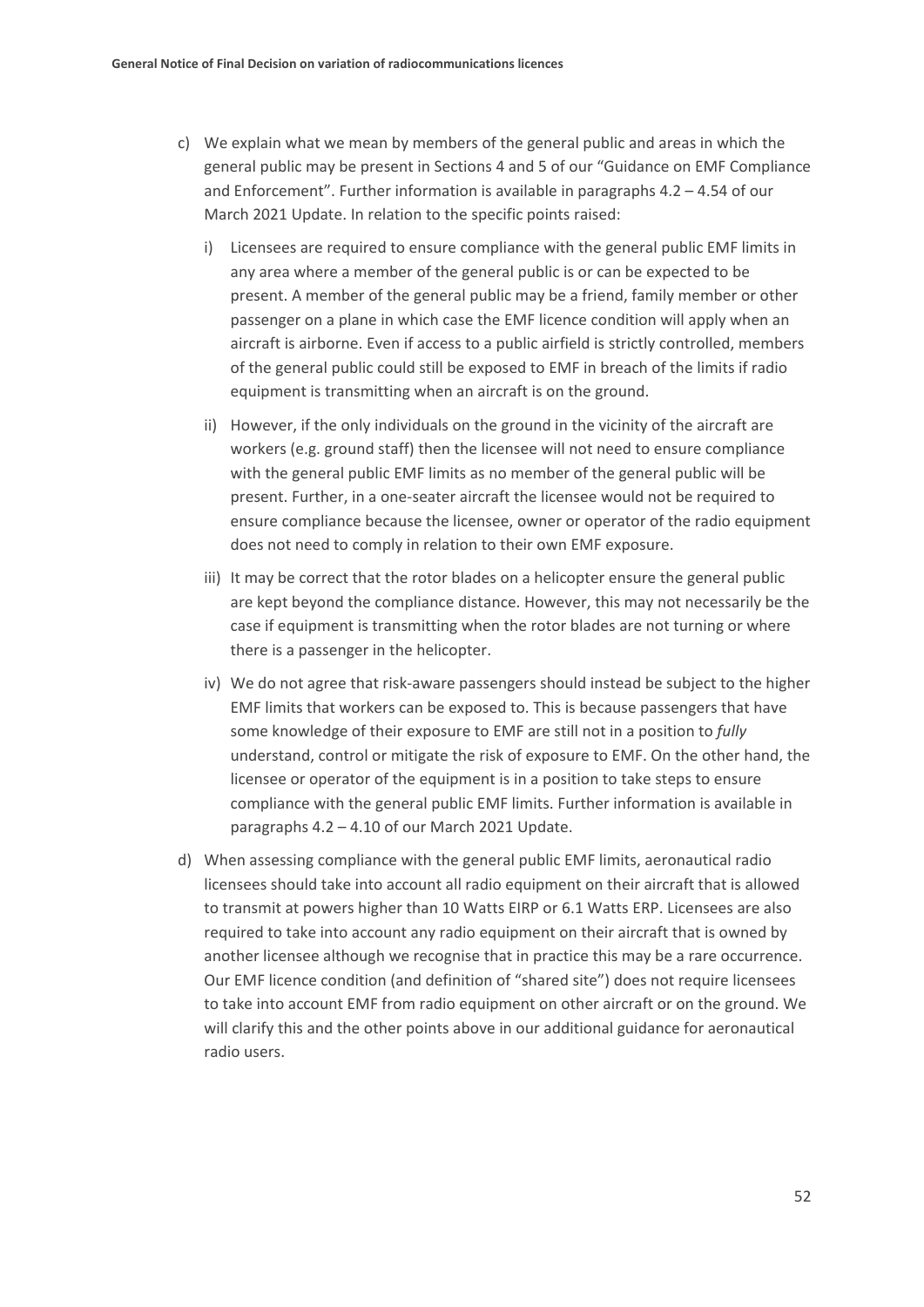## **Potential Enforcement Action**

#### **Summary of representations**

- A1.147 It was requested that Ofcom clarify the methods they intend to use to (i) demonstrate that a licensee may be in breach of the general public EMF limits; and (ii) assess that a historic exposure has breached the general public EMF limits. For example, we were asked how we intend to determine whether a member of the general public was actually present in a location at the time of a transmission and whether that person was exposed to EMF in breach of the limits.
- A1.148 One licensee asked Ofcom to clarify whether it would be the responsibility of the licensee to prove compliance or whether it would be Ofcom's responsibility to prove the rules had been broken. It was suggested that it would be difficult for a licensee to prove that a radio log was complete and prove that they comply by limiting their transmission time.

#### **Our response**

- A1.149 Our compliance activities are likely to focus on (i) whether a licensee is currently complying with the general public EMF limits; and (ii) whether the licensee has appropriate records demonstrating their compliance from the date on which the licensee was required to have appropriate records in place (i.e. 18 November 2021, 18 May 2022 or 18 November 2022 depending on the frequencies used by the licensee).
- A1.150 We have explained in paragraphs A1.92 A1.94 above what we mean by an appropriate EMF record.
- A1.151 We recognise there may be circumstances when we cannot determine whether a licensee has in the past breached the general public EMF limits for the simple reason that we cannot measure previous EMF levels. However, there may still be evidence suggesting a licensee was in breach of the general public EMF limits for a past period. For example, the current EMF levels from the licensee's equipment may be in breach of the limits in an area where members of the general public are present when transmissions are taking place and the evidence may suggest the licensee has not made any changes to their operating parameters from the date our licence condition came into force.
- A1.152 It is the responsibility of the licensee to keep appropriate EMF records which demonstrate that the licensee complies with the general public EMF limits. If Ofcom requests to see the licensee's EMF records then Ofcom may take enforcement action against that licensee if either (i) the licensee cannot provide records demonstrating their compliance from the date on which that licensee was required to have appropriate records in place; or (ii) if such records are not considered appropriate because, for example, they do not reflect the type of records identified in our "Guidance on EMF Compliance and Enforcement".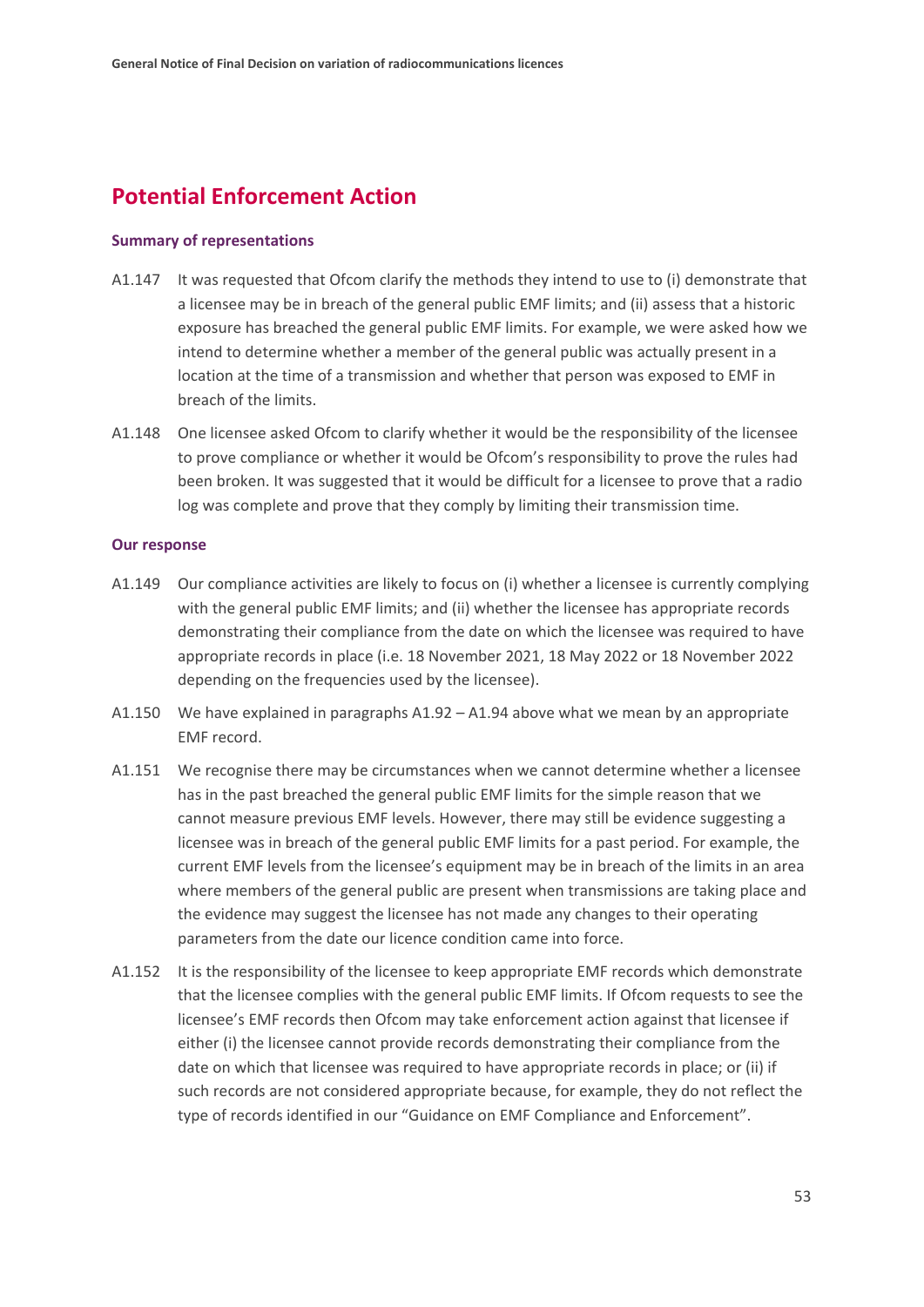- A1.153 As explained in paragraph A1.92 above, we have now added a new sub-section to Section 12 of our "Guidance on EMF Compliance and Enforcement" to identify various scenarios where we do not require a licensee to hold an EMF record.
- A1.154 We can generally take enforcement action where we determine there are reasonable grounds for believing a licensee has breached a licence condition. However, as explained in our "Guidance on EMF Compliance and Enforcement" we intend to take a proportionate and pragmatic approach to compliance and enforcement. It is not our intention to immediately take enforcement action and impose a financial penalty or other sanctions on licensees regardless of the circumstances. Whilst we may consider such action to be appropriate in certain circumstances, our key objective is to foster and facilitate a climate of compliance across all licensees.

## **Drafting of EMF licence condition and related wording**

A1.155 Table A1.4 below summarises the representations we have received on the specific drafting of the EMF licence condition and our responses.

|    | <b>Representations</b>                                                                                                                                                                                                                                                                                                                                                                                                               | <b>Our response</b>                                                                                                                                                                                                                                                                                                                                                                                                                                                                                                                                                           |
|----|--------------------------------------------------------------------------------------------------------------------------------------------------------------------------------------------------------------------------------------------------------------------------------------------------------------------------------------------------------------------------------------------------------------------------------------|-------------------------------------------------------------------------------------------------------------------------------------------------------------------------------------------------------------------------------------------------------------------------------------------------------------------------------------------------------------------------------------------------------------------------------------------------------------------------------------------------------------------------------------------------------------------------------|
| a) | Where the main body of a licence explains<br>that "the establishment, installation,<br>modification or use of the Radio Equipment<br>is carried out in accordance with the<br>restrictions set out in Schedule [X] of this<br>Licence in relation to electromagnetic field<br>(EMF) exposure", we should replace the<br>word "restrictions" with "conditions" or<br>"provisions" to more accurately reflect the<br>EMF requirements. | We have decided to replace the word<br>"restrictions" with "provisions" to reflect the<br>content of the EMF licence condition (which<br>requires licensees to comply with various<br>provisions relating to EMF, not all of which may<br>be considered restrictions).                                                                                                                                                                                                                                                                                                        |
| b) | Ofcom may want to include a reference in<br>Clause 12 of the amateur licence to the<br>requirement to keep appropriate EMF<br>records; this Clause already contains a<br>requirement for amateur licensees to keep<br>a station log demonstrating compliance.                                                                                                                                                                        | We have decided not to make any changes to<br>Clause 12 of the amateur licence.<br>Clause 12(1) of the amateur licence does not<br>require all amateur licensees to keep a log of all<br>their transmissions; instead it states that Ofcom<br>may require the licensee to keep a log for the<br>purposes of any interference investigation or<br>any other matter relating to the enforcement<br>of relevant legislation.<br>Whilst the log may be a useful means of noting<br>operational characteristics of the station and<br>keeping an EMF record, we do not consider it |

#### **Table A1.4 – Representations in relation to drafting of EMF licence condition and related wording**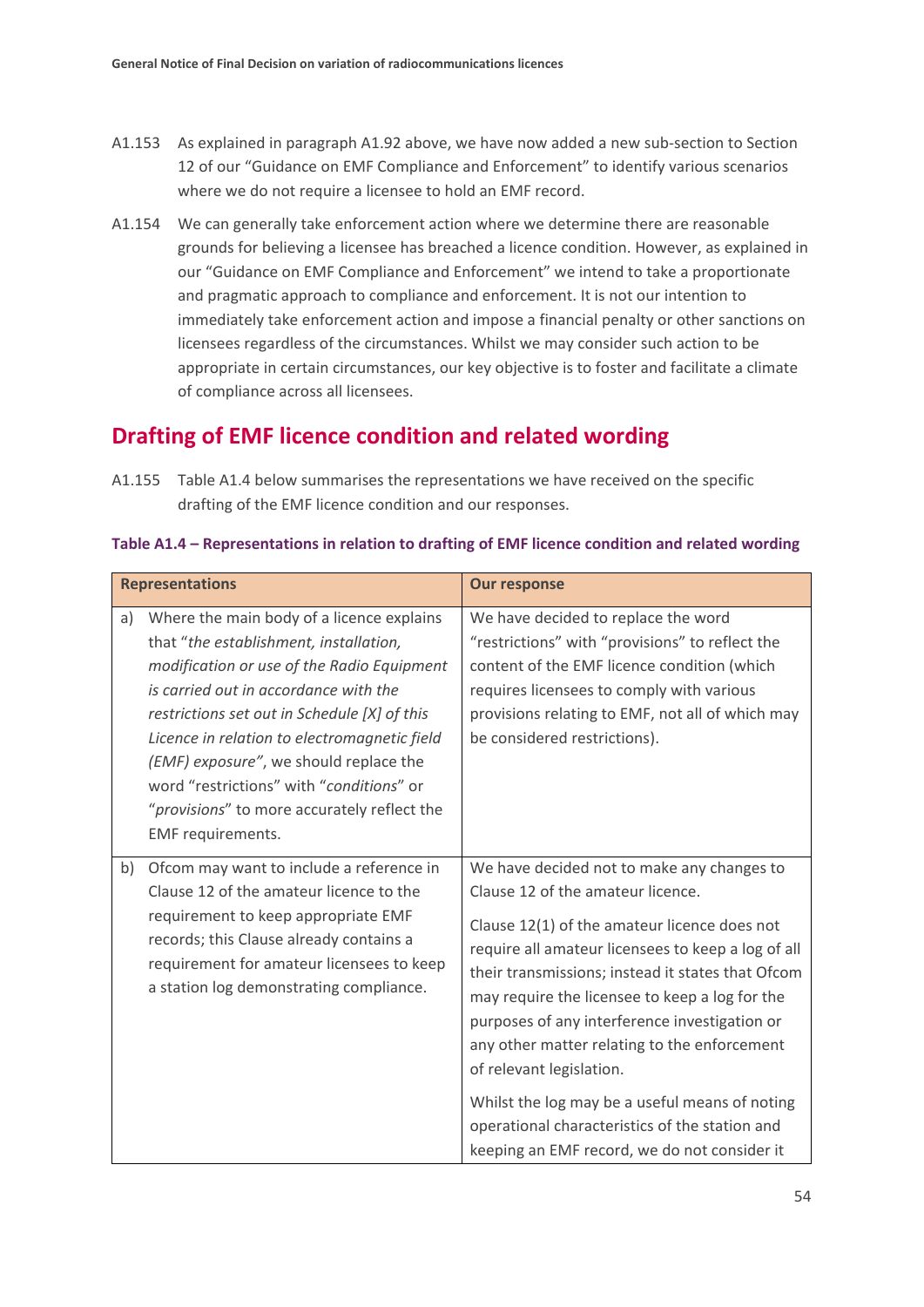|    |                                                                                                                                                                                                                                                                                                                                                                                                                                                                                                                                                                     | necessary to require licensees to use the log to<br>keep their EMF records. Licensees have the<br>flexibility to decide the format in which they<br>wish to hold their EMF records provided such<br>records are appropriate in accordance with<br>Section 12 of our "Guidance on EMF<br>Compliance and Enforcement".                                                                                                                                                                                                                                                                                                                                                                                                                       |
|----|---------------------------------------------------------------------------------------------------------------------------------------------------------------------------------------------------------------------------------------------------------------------------------------------------------------------------------------------------------------------------------------------------------------------------------------------------------------------------------------------------------------------------------------------------------------------|--------------------------------------------------------------------------------------------------------------------------------------------------------------------------------------------------------------------------------------------------------------------------------------------------------------------------------------------------------------------------------------------------------------------------------------------------------------------------------------------------------------------------------------------------------------------------------------------------------------------------------------------------------------------------------------------------------------------------------------------|
|    |                                                                                                                                                                                                                                                                                                                                                                                                                                                                                                                                                                     | We also note that licensees are not required to<br>create a new EMF record for all changes they<br>make to their operating parameters; they are<br>only required to create a new EMF record when<br>they make a change which is likely to increase<br>the EMF exposure levels in any area where the<br>general public may be present when<br>transmissions are taking place.                                                                                                                                                                                                                                                                                                                                                               |
| c) | Some headings and definitions in the EMF<br>licence condition should be adapted to the<br>specific licence class the condition is being<br>inserted into. For example, the following<br>terms in the EMF condition in the<br>aeronautical licence should refer directly to<br>aeronautical licensees and how they<br>operate: (i) Sites which are not shared with<br>another licensee; (ii) Sites which are shared<br>with another licensee; (iii) Shared site; and<br>(iv) Licensee's On-Site Radio Equipment.                                                     | To ensure consistency across all licences which<br>are subject to the EMF licence condition, we<br>have decided not to amend any headings or<br>definitions to tailor them to a specific licence<br>class.<br>We have however explained how the different<br>provisions of the EMF licence condition apply to<br>certain licence classes in our additional<br>simplified guidance documents. We are also<br>preparing additional guidance for aeronautical<br>radio licensees.                                                                                                                                                                                                                                                             |
| d) | The definitions in the "Interpretation"<br>section of the EMF licence condition should<br>be moved to the main "Interpretation"<br>section of the licence, in particular the<br>definitions of dBi, EIRP and ERP.<br>Alternatively, we should not include a<br>definition of ERP in the schedule containing<br>the EMF licence condition if the main body<br>of the licence already has a definition of<br>ERP. For example, in the amateur licence,<br>the definition of ERP in the EMF licence<br>condition duplicates the definition in note 3<br>of Schedule 1. | We have decided not to remove any definitions<br>from the EMF licence condition where the<br>same terms have already been defined<br>elsewhere in the licence. It is in our view<br>clearer and more user-friendly where all the<br>definitions used in the EMF licence condition<br>are contained within that condition (and the<br>licensee does not have to try and find the<br>relevant definitions elsewhere in the licence).<br>We recognise that some licences may already<br>contain definitions of certain terms (such as<br>EIRP and ERP) that may be worded slightly<br>differently to the definition in the EMF licence<br>condition. However, the existing definitions are<br>all substantively the same as those used in the |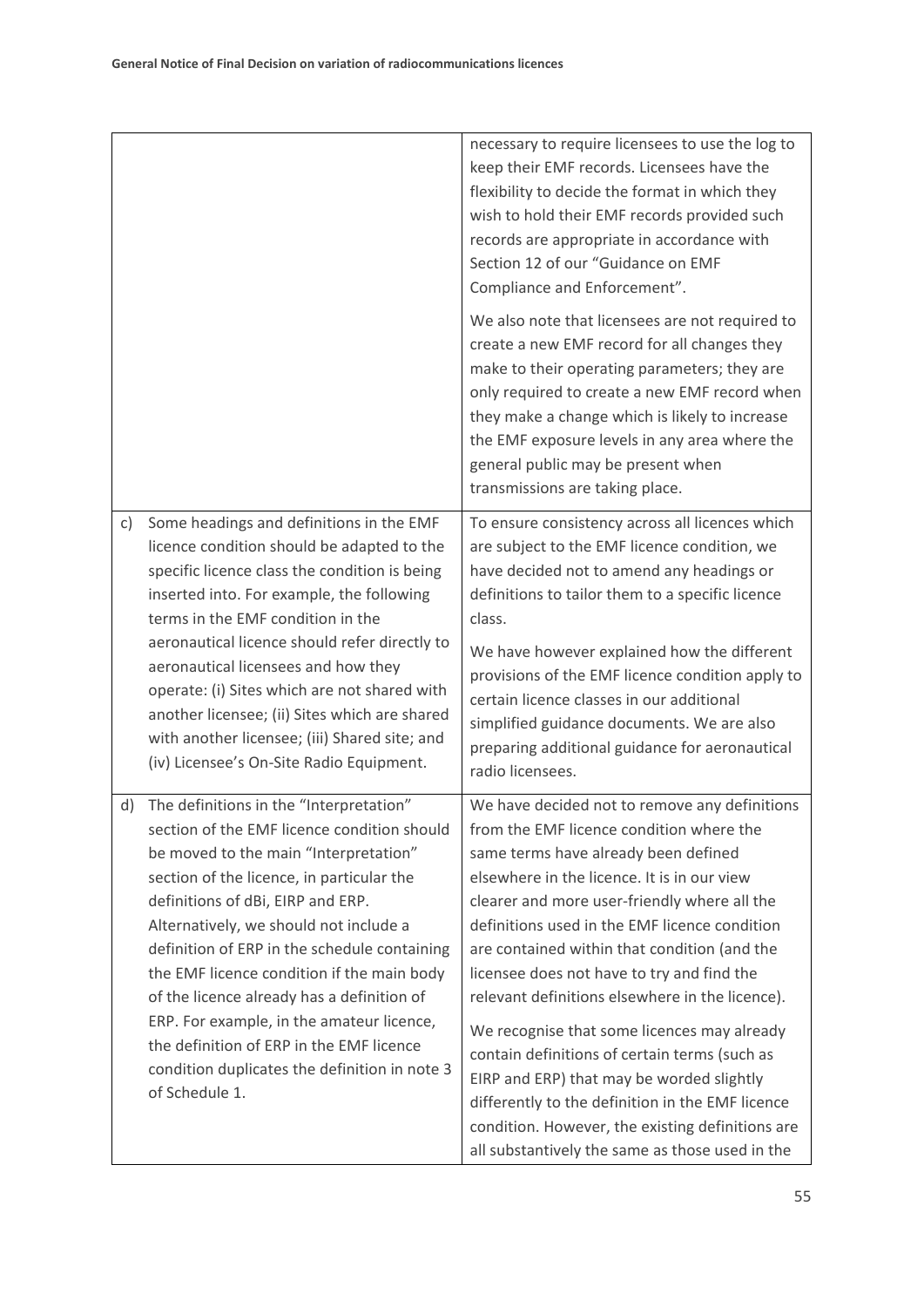|    |                                                                                                                                                                                                                                                                                                                      | EMF licence condition and we do not consider<br>it necessary to amend them.                                                                                                                                                                                                                                                                                                                                                                                                                        |
|----|----------------------------------------------------------------------------------------------------------------------------------------------------------------------------------------------------------------------------------------------------------------------------------------------------------------------|----------------------------------------------------------------------------------------------------------------------------------------------------------------------------------------------------------------------------------------------------------------------------------------------------------------------------------------------------------------------------------------------------------------------------------------------------------------------------------------------------|
| e) | The definitions in the "Interpretation"<br>section of the EMF licence condition should<br>be numbered or lettered in accordance<br>with the same formatting used in the main<br>body of the licence.                                                                                                                 | The definitions in the EMF licence condition are<br>all listed alphabetically and we do not consider<br>it necessary to insert numbering or lettering in<br>the definitions section, which may then differ<br>across different licence types depending on<br>their structure and format. It is also in our view<br>appropriate to ensure consistency across all<br>licences which are subject to the EMF licence<br>condition.                                                                     |
| f) | The EMF licence condition correctly refers<br>to EIRP. However, some licences (e.g.<br>Schedule 1 of the amateur licence) refer to<br>ERP. For consistency, all references to ERP<br>in the licence should be converted to EIRP.                                                                                     | The EMF licence condition refers to both EIRP<br>and ERP and we make clear the relationship<br>between EIRP and ERP in our EMF licence<br>condition and guidance documents. We do not<br>consider it necessary to change any references<br>in licences from ERP to EIRP although we may<br>consider such as change as part of a future<br>licensing review.                                                                                                                                        |
| g) | We should remove the detailed footnote<br>which identifies the different versions of<br>the ICNIRP Guidelines and explains that we<br>will in the future issue a consultation on<br>requiring licensees to comply with the 2020<br>ICNIRP Guidelines only. This footnote will<br>become outdated and is unnecessary. | We have decided to keep this footnote in the<br>EMF licence condition. Whilst the ICNIRP<br>Guidelines may be updated again in the future,<br>this footnote is intended to make it as clear as<br>possible to licensees which version of the<br>ICNIRP Guidelines they need to comply with<br>and the process we will follow when in the<br>future we propose to change the version of the<br>ICNIRP Guidelines licensees are required to<br>comply with.<br>We have however decided to amend this |
|    |                                                                                                                                                                                                                                                                                                                      | footnote to clarify that the reference to a<br>consultation is to a "public consultation" that<br>will be published on our website.                                                                                                                                                                                                                                                                                                                                                                |
| h) | The footnote to the definition of "Relevant<br>Radio Equipment" in the EMF licence<br>condition which states that "10 Watts EIRP<br>is the equivalent of 6.1 Watts ERP"<br>duplicates the footnote above and can be<br>removed.                                                                                      | We have removed this footnote in accordance<br>with the comment.                                                                                                                                                                                                                                                                                                                                                                                                                                   |
| i) | The EMF licence condition (which requires<br>all equipment authorised to transmit in                                                                                                                                                                                                                                 | As explained in paragraph A1.72 above, we<br>have decided to amend the definition of                                                                                                                                                                                                                                                                                                                                                                                                               |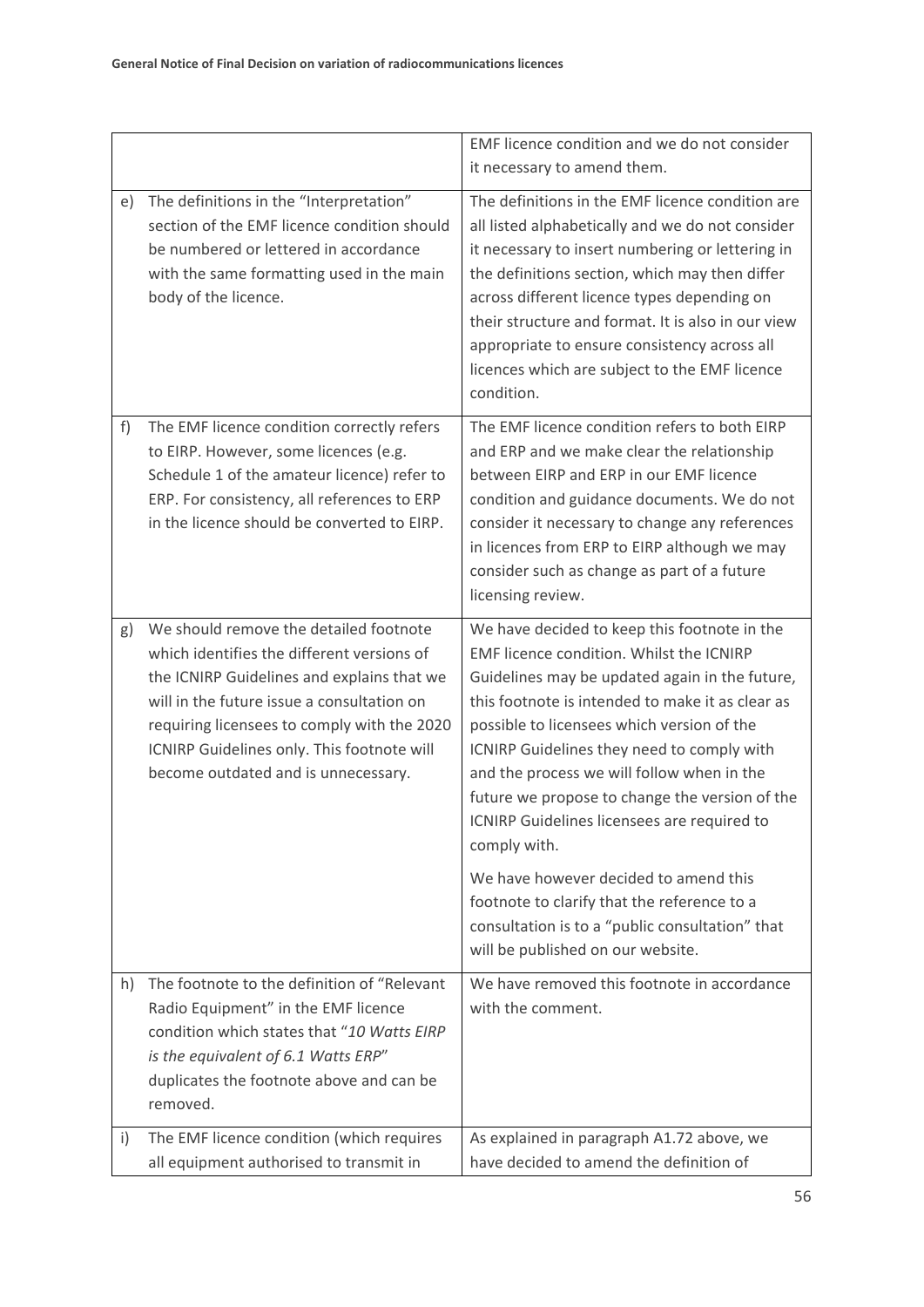| excess of 10 Watts EIRP to comply with the<br>general public EMF limits) is inconsistent<br>with the guidance documents (which<br>explain that where a licensee does not<br>transmit above 10 Watts EIRP, they do not<br>need to carry out an EMF assessment).                                                                                                                                                                                                                      | "Licensee's On-Site Radio Equipment" so that it<br>now refers to the licensee's radio equipment<br>that transmits at powers higher than 10 Watts<br>EIRP or 6.1 Watts ERP. This change confirms<br>that licensees do not need to carry out an EMF<br>assessment and ensure compliance with the<br>general public EMF limits where their<br>equipment does not transmit at powers higher<br>than 10 Watts EIRP or 6.1 Watts ERP. We have<br>explained what we mean by "transmits at<br>powers higher than 10 Watts EIRP or 6.1 Watts<br>ERP" in Section 6 of our "Guidance on EMF<br>Compliance and Enforcement".                                  |
|-------------------------------------------------------------------------------------------------------------------------------------------------------------------------------------------------------------------------------------------------------------------------------------------------------------------------------------------------------------------------------------------------------------------------------------------------------------------------------------|---------------------------------------------------------------------------------------------------------------------------------------------------------------------------------------------------------------------------------------------------------------------------------------------------------------------------------------------------------------------------------------------------------------------------------------------------------------------------------------------------------------------------------------------------------------------------------------------------------------------------------------------------|
| We should only require compliance "in any<br>j)<br>area where a member of the general public<br>is present". The current wording which<br>requires compliance "in any area where a<br>member of the general public is or can be<br>expected to be present when transmissions<br>are taking place" is too restrictive and<br>means an amateur could never operate<br>from home on the basis a member of the<br>general public could be expected to be in<br>their house at any time. | We have decided to retain the current wording<br>of the EMF licence condition. We have<br>explained in Section 5 of our "Guidance on EMF<br>Compliance and Enforcement" that licensees<br>do not need to comply with the general public<br>EMF limits in any area where they are sure a<br>member of the general public is not, and will<br>not, be present when transmissions are taking<br>place. It is only when a licensee cannot be sure<br>that they need to presume a member of the<br>general public will be present in any areas<br>where they can be expected to be present.                                                            |
|                                                                                                                                                                                                                                                                                                                                                                                                                                                                                     | Where the relevant compliance distance does<br>not extend beyond an amateur's property,<br>there are likely to be various scenarios when an<br>amateur can be sure no member of the general<br>public will be within the compliance distance<br>when transmissions are taking place. For<br>example, an amateur is likely to know if a<br>family member or other member of the general<br>public is in their property when they are<br>transmitting and depending on the relevant<br>compliance distance, there may be various<br>places in the property where a member of the<br>general public is still not within that compliance<br>distance. |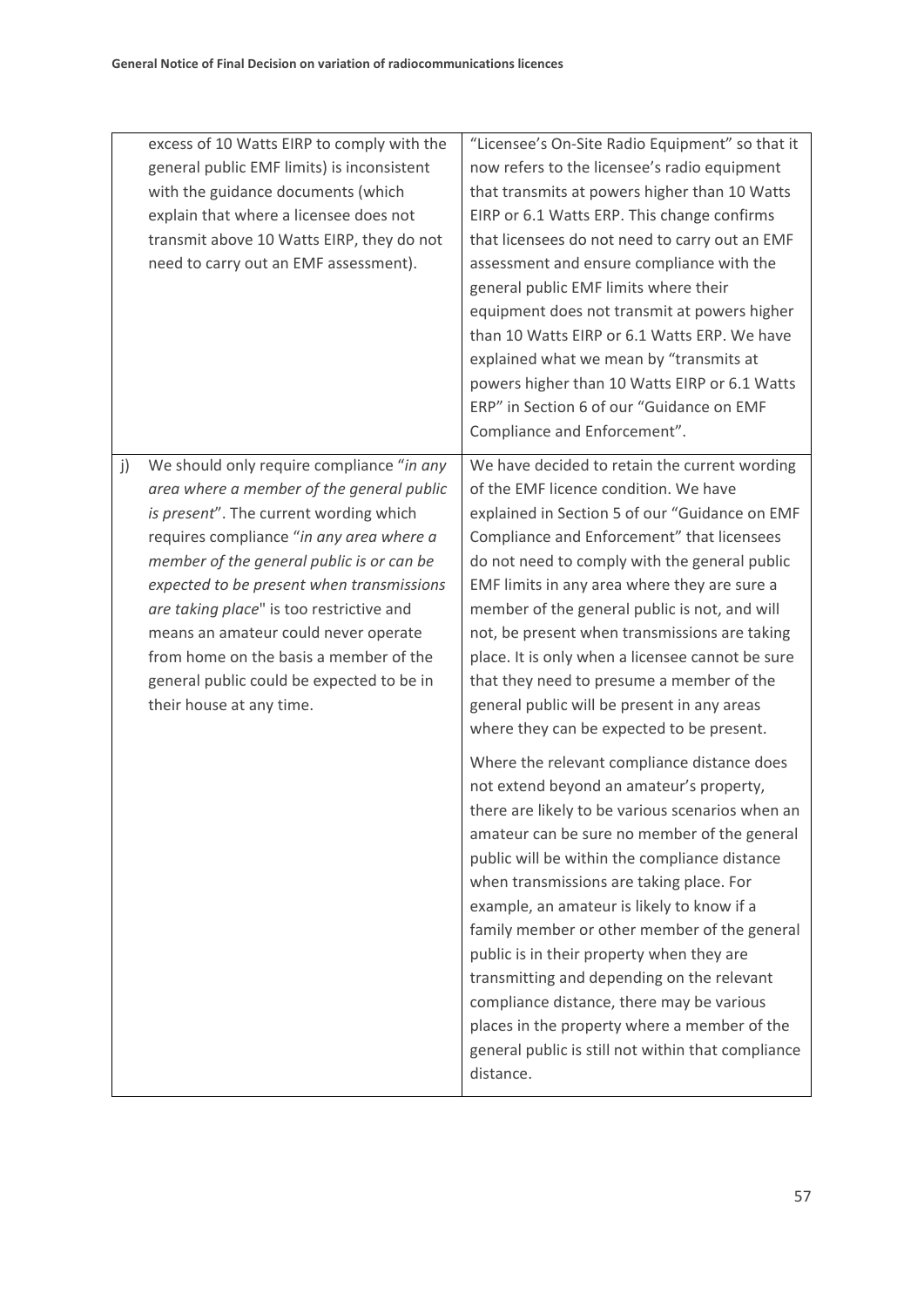#### **Summary of changes to EMF licence condition**

- A1.156 In summary, the changes we have made to the specific wording of the EMF licence condition are as follows:
	- a) In the footnote to the definition of the "general public", we have added the words "as amended from time to time" when we refer to pre-existing health and safety legislation which already requires employers to protect workers from EMF.
	- b) In the footnote to the definition of the "ICNIRP Guidelines", we have clarified that the reference to a consultation is to a public consultation that will be issued on our website.
	- c) We have amended the definition of "Licensee's On-Site Radio Equipment" so that it now refers to the licensee's radio equipment that transmits at powers higher than 10 Watts EIRP or 6.1 Watts ERP. We have also added new wording to the footnote stating that we explain what we mean by "transmits at powers higher than 10 Watts EIRP or 6.1 Watts ERP" in our "Guidance on EMF Compliance and Enforcement".
	- d) We have removed the footnote to the definition of "Relevant Radio Equipment".
	- e) We have amended Clause 6 to explain that the requirement to hold appropriate records relates to demonstrating compliance with the EMF licence condition rather than the general public EMF limits. As explained in paragraph 1.35 above, this is because there are some scenarios where licensees are not required to carry out an EMF assessment and ensure compliance with the general public EMF limits but are still required to hold an appropriate record demonstrating their compliance with the EMF licence condition.

## **Changes to "Guidance on EMF Compliance and Enforcement"**

- A1.157 Most of the comments we received in relation to our guidance documents concerned the additional simplified guidance for amateur and maritime radio licensees. These comments largely requested Ofcom to simplify the guidance with more practical examples to help licenses comply. Aeronautical radio licensees also asked Ofcom to produce a similar guidance document tailored to their specific use of radio equipment.
- A1.158 We also received various general comments relating to our main "Guidance on EMF Compliance and Enforcement" which the licence condition requires licenses to take into account when evaluating their compliance. These comments have all been taken into account and summarised throughout this Annex.
- A1.159 Listening to licensees' concerns, we have made various additions, clarifications and refinements to our "Guidance on EMF Compliance and Enforcement". We have explained these changes through this Annex and have summarised the key changes below:
	- a) We have added a new paragraph 3.6 in relation to licensees' use of either the 1998 or 2020 version of the ICNIRP Guidelines.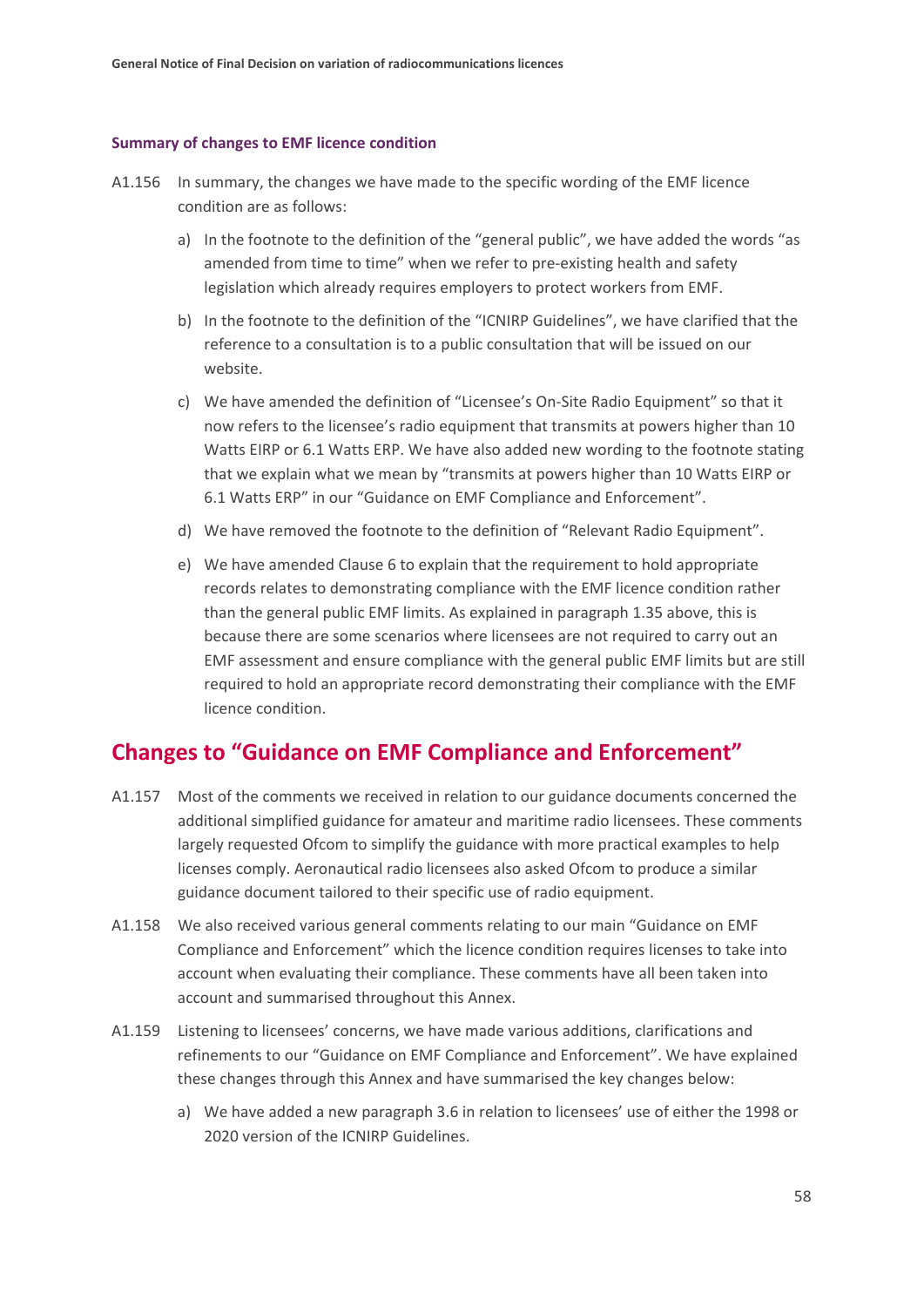- b) We have added a new sub-section to Section 6 to explain how licensees can calculate the EIRP or ERP of their equipment.
- c) We have added a new sub-section to Section 6 to identify scenarios where licensees are not required to carry out an EMF assessment.
- d) We have added a new sub-section to Section 6 to explain how licensees can calculate their average power.
- e) We have made various other refinements in Section 6 including to the types of EMF assessment licensees can carry out and how licensees can ensure members of the general public cannot access areas within the compliance distance. In particular, we have confirmed that another way in which licensees can comply with the general public EMF limits is by ensuring their equipment is installed and operated in a way that is consistent with the compliance distance(s) calculated for a pre-assessed equipment configuration in the form of a practical example included in Ofcom's simplified guidance documents. We have also included additional information on how licensees can use signs on or next to radio equipment to ensure equipment is not used for longer than the licensee assumed in their compliance calculation.
- f) We have amended Section 10 on temporary and mobile sites to clarify the circumstances in which licensees need to ensure compliance where radio equipment is installed on vehicles or moving platforms.
- g) We have added a new sub-section to Section 12 to identify scenarios where licensees are not required to hold an appropriate EMF record.
- h) We have made various other refinements to Section 12 in relation to the types of appropriate EMF records we would accept including to reflect the changes made in Section 6.
- i) We have added a new sub-section to Section 12 which sets out the updated time periods licensees have to ensure they have appropriate and up-to-date records in place.
- j) We have added a new paragraph 13.5 to clarify that the emergency exemption also applies to any routine/periodic testing of such equipment.

## **Variation process**

#### **Summary of representations**

A1.160 Some licensees explained that they had not been made aware of our February or October 2020 consultations and that the first they heard about our proposed licence variation was when they received correspondence from Ofcom informing them of our proposal in early March 2021. Some licensees suggested they should not be expected to monitor Ofcom's website to check if we are proposing to make any changes which may affect them. Some licensees suggested that our proposals were not valid in relation to licensees that have not previously been consulted as we have not properly assessed the impact of our proposals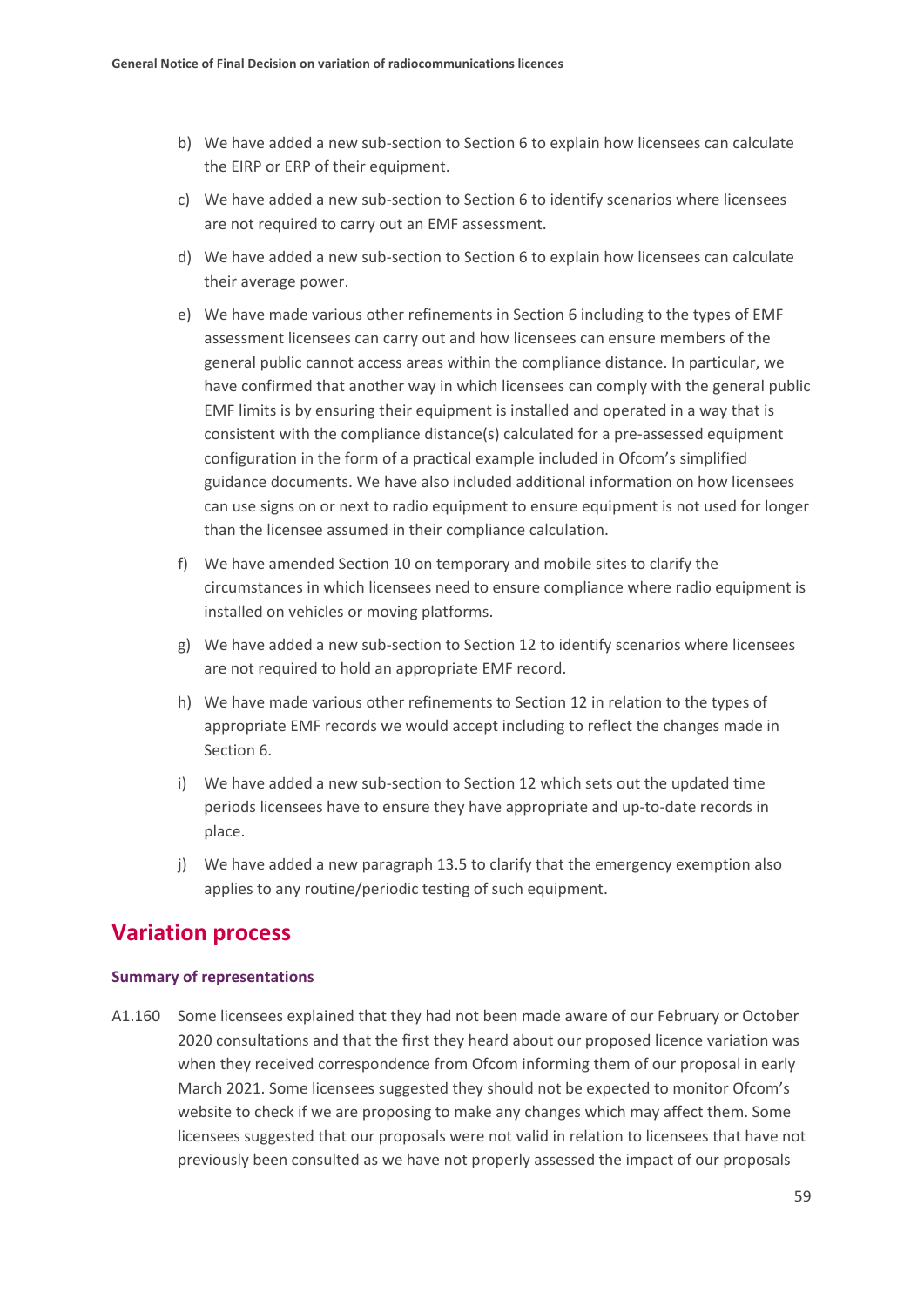on them; they said we should consult again and delay any implementation of our proposals.

A1.161 Some licensees also queried whether we can in the future vary licensees without directly contacting licensees in advance to inform them of our proposal to vary their licensee. One inactive amateur licensee said he has no access to a computer or phone and that any correspondence should be sent to him in hard copy or we should include an advertisement in RSGB's RadCom magazine.

#### **Our response**

- A1.162 Our February and October 2020 consultations were public consultations that were published on our website and in email updates. The purpose of these consultations was to seek feedback on and help shape our initial policy proposals before we proposed to vary individual licensees in accordance with the statutory procedure. We received nearly 500 responses to our February and October 2020 consultations.
- A1.163 A wide range of persons may be impacted by a proposal and any person can respond to a public consultation including licensees, stakeholder bodies and members of the general public. Public consultations do not involve directly contacting all persons that may be impacted by a proposal. This is not a requirement of a public consultation and is unlikely to be manageable. We did nonetheless reach out to certain stakeholder and industry bodies that we have regular contact with or that expressed specific interest in our proposals.
- A1.164 We recognise that there were certain stakeholder and industry bodies that we did not specifically reach out to in advance of our March 2021 Notice. We have however carefully considered the potential impact on of our EMF licence condition on all licensees throughout our consultation processes. We have also now had discussions with additional stakeholders. All comments on our EMF licence condition have been taken into account prior to us making our final decision and we have made additional amendments, clarifications and refinements to our EMF licence condition and guidance documents as a result.
- A1.165 If any licensee or stakeholder body would like to be notified of future public consultations that may impact them then we encourage licensees to subscribe to our public consultations as well as radio spectrum updates using the following link [https://www.ofcom.org.uk/about-ofcom/latest/email-updates.](https://www.ofcom.org.uk/about-ofcom/latest/email-updates) Licensees do not need to regularly check Ofcom's website but can instead be notified of public consultations via email.
- A1.166 As explained in the footnote to the definition of the "ICNIRP Guidelines" in the licence condition, we will in the future issue a public consultation proposing to amend our "Guidance on EMF Compliance and Enforcement" to require licensees to comply with the 2020 ICNIRP Guidelines only. We intend to publish this public consultation once work on the relevant standards explaining the methodology for assessing compliance with the 2020 ICNIRP Guidelines has progressed sufficiently. If licensees wish to be notified of this public consultation and have the opportunity to comment on this proposal, we encourage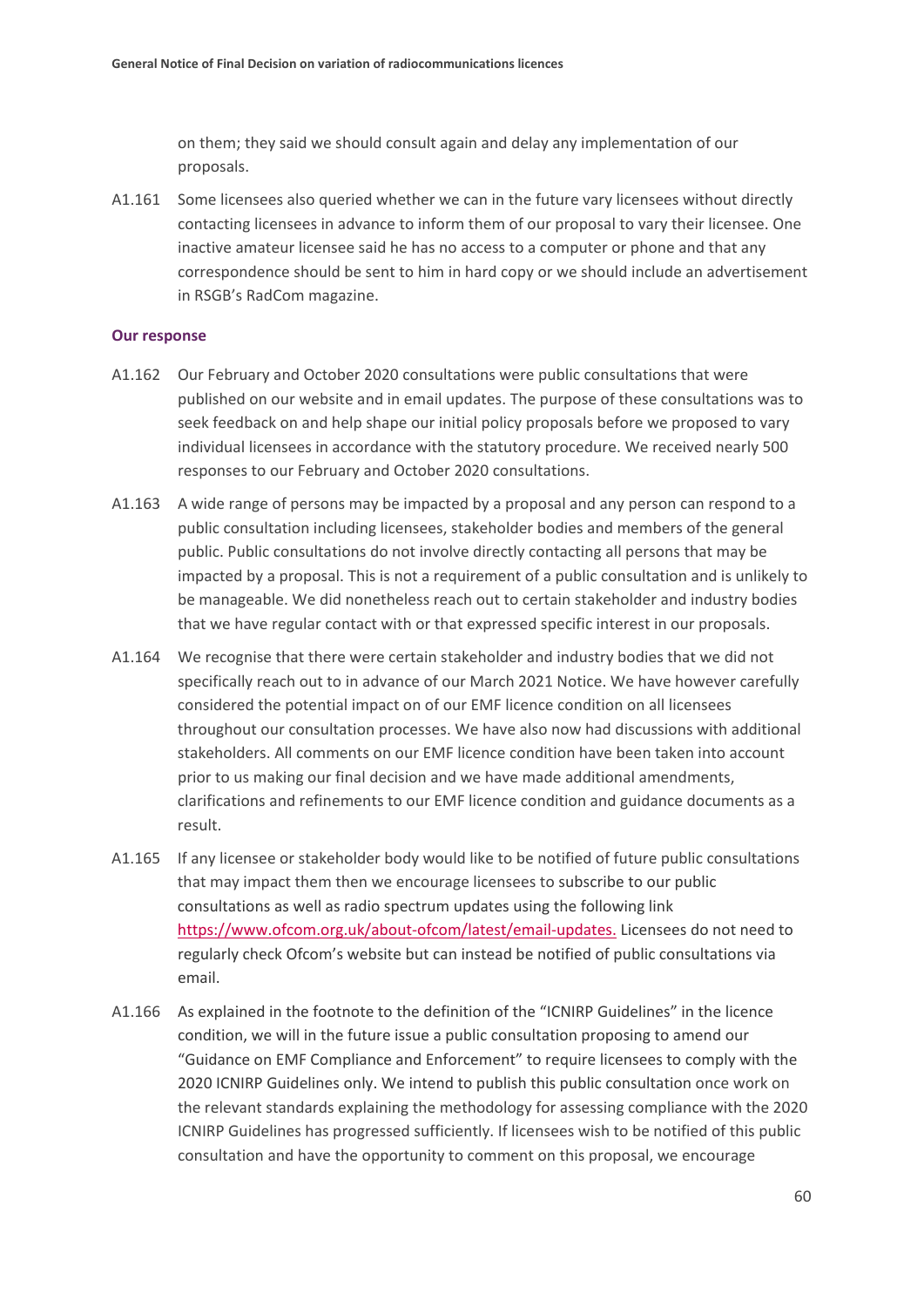licensees to subscribe to our public consultations as well as radio spectrum updates using the above link. We have amended the footnote to the definition of the "ICNIRP Guidelines" in our EMF licence condition to confirm we are referring to a public consultation.

- A1.167 In relation to how Ofcom may inform licensees of any proposed changes to their licence in the future, the terms and conditions of the licence and Schedule 1 of the Wireless Telegraphy Act 2006 set out the relevant rules. These rules explain that we can notify licensees of proposed changes to their licensee by one of two methods. Either we can publish a General Notice on our website or we can write to licensees directly. We are making licensees aware that in the future we intend to make greater use of General Notices. For this reason, we encourage licensees to subscribe to email spectrum updates using the above link and keep informed of regulatory changes that may impact on their licence. Licensees should then receive notifications of our proposals and be given the opportunity to comment on a proposal before any final decision is made. Where we do decide to use General Notices in the future, we also intend to engage with key industry and stakeholder bodies and would also encourage such bodies to make their members aware of our proposals.
- A1.168 It is the responsibility of the licensee to ensure they comply with all the terms and provision of their licence (as they may be amended in accordance with the licence variation process set out in Schedule 1 of the Wireless Telegraphy Act 2006).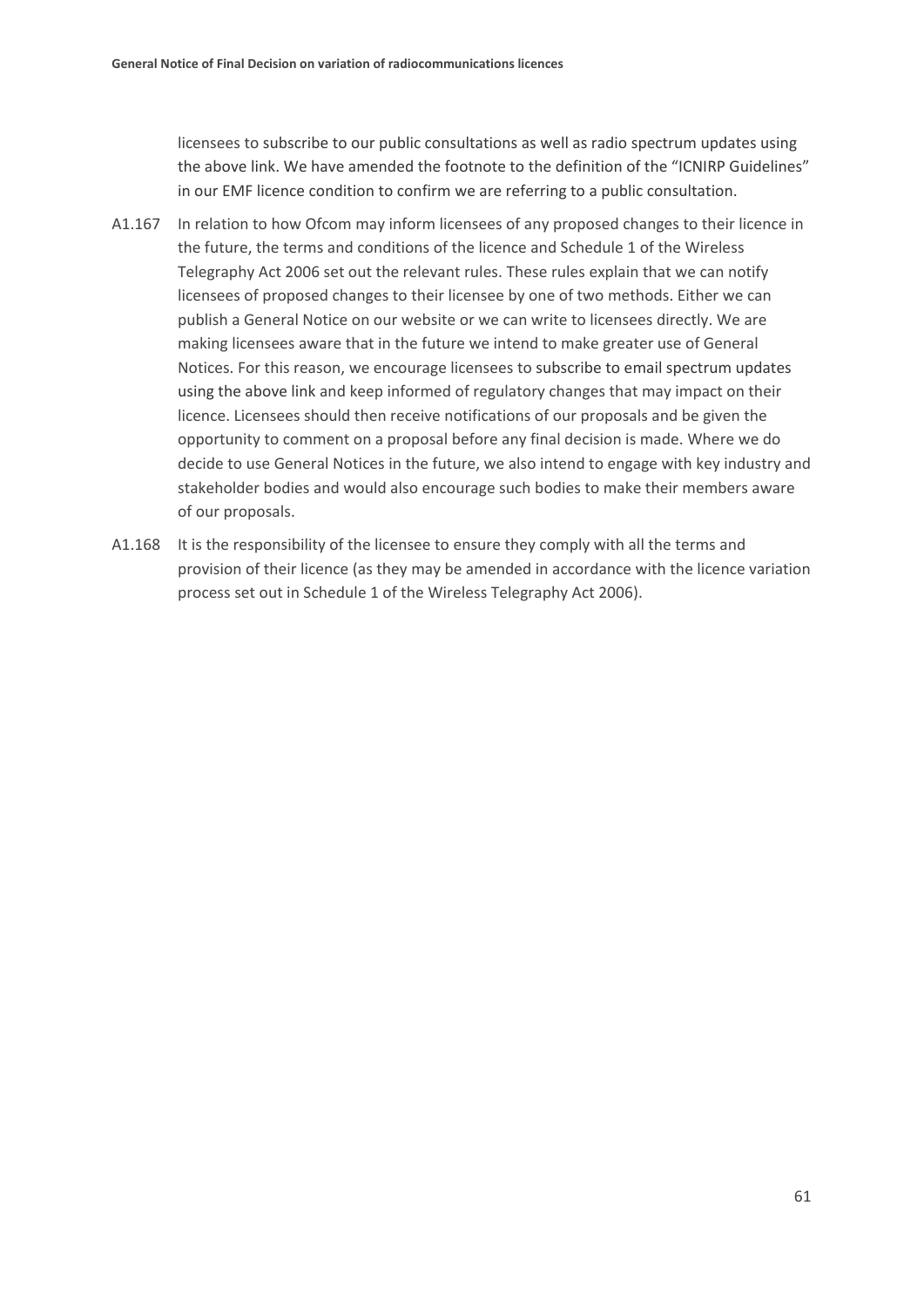# <span id="page-63-0"></span>A2 Final version of EMF licence condition

*The final version of the EMF licence condition is set out below and is effective immediately in all licence classes that have been varied to include the new EMF licence condition. We have identified in 'tracked' the changes we have made from the draft version of the EMF licence condition provided with our March 2021 Notice. The EMF licence condition is the same across all licences we have varied (subject only to paragraph, schedule and footnote numbering which will depend on the existing contents of the licence).*

## **Definitions applicable to EMF Licence Condition**

*"dBi" means the ratio in dB (decibel) when comparing the gain of the antenna to the gain of an isotropic antenna. An isotropic antenna is a theoretical antenna which radiates power uniformly in all directions.*

*"EIRP" means equivalent isotropically radiated power which is the product of the power supplied to an antenna and the absolute or isotropic antenna gain in a given direction relative to an isotropic antenna.* 

*"ERP" means effective radiated power which is the product of the power supplied to an antenna and its gain in a given direction relative to a half-wave dipole.*

*"general public" means any person who is not: (a) the Licensee, owner, operator or installer of the Relevant Radio Equipment; or (b) acting under a contract of employment or otherwise acting for purposes connected with their trade, business or profession or the performance by them of a public function.[12](#page-63-1)*

*"ICNIRP Guidelines" means the version of the Guidelines published by the International Commission on Non-Ionizing Radiation Protection for limiting exposure to electromagnetic fields which are identified in Ofcom's "Guidance on EMF Compliance and Enforcement" that is in force at the relevant time.[13](#page-63-2)*

<span id="page-63-1"></span><sup>&</sup>lt;sup>12</sup> There is pre-existing health and safety legislation which already requires employers to protect workers from exposure to electromagnetic fields ("EMF") including the following legislation specifically relating to EMF (as amended from time to time): [The Control of Electromagnetic Fields at Work Regulations 2016,](https://www.legislation.gov.uk/uksi/2016/588/pdfs/uksi_20160588_en.pdf) [The Control of Electromagnetic Fields at Work](https://www.legislation.gov.uk/nisr/2016/266/contents/made)  [Regulations \(Northern Ireland\) 2016](https://www.legislation.gov.uk/nisr/2016/266/contents/made) and [The Merchant Shipping and Fishing Vessels \(Health and Safety at Work\)](https://www.legislation.gov.uk/uksi/2016/1026/contents/made)  [\(Electromagnetic Fields\) Regulations 2016.](https://www.legislation.gov.uk/uksi/2016/1026/contents/made)

<span id="page-63-2"></span><sup>&</sup>lt;sup>13</sup> Ofcom's "Guidance on EMF Compliance and Enforcement" will initially require the Licensee to comply with the ICNIRP Guidelines for limiting exposure to time-varying electric, magnetic and electromagnetic fields (up to 300 GHz), published in: Health Physics 74(4):494-522, dated April 1998 and available at:

<https://www.icnirp.org/cms/upload/publications/ICNIRPemfgdl.pdf> ("1998 Guidelines") or the ICNIRP Guidelines for limiting exposure to electromagnetic fields (100 KHz to 300 GHz), published in: Health Physics 118(5): 483–524; 2020 and available at[: https://www.icnirp.org/cms/upload/publications/ICNIRPrfgdl2020.pdf](https://www.icnirp.org/cms/upload/publications/ICNIRPrfgdl2020.pdf) ("2020 Guidelines"). However, once work on the relevant standards explaining the methodology for assessing compliance with the 2020 Guidelines has progressed sufficiently, Ofcom will publish a public consultation consult on updating its "Guidance on EMF Compliance and Enforcement" to explain that going forward Ofcom will be requiring the Licensee to comply with the 2020 Guidelines only. Following this public consultation, Ofcom will publish an updated version of Ofcom's "Guidance on EMF Compliance and Enforcement" on its website. Ofcom will follow the same process for any subsequent versions of the ICNIRP Guidelines.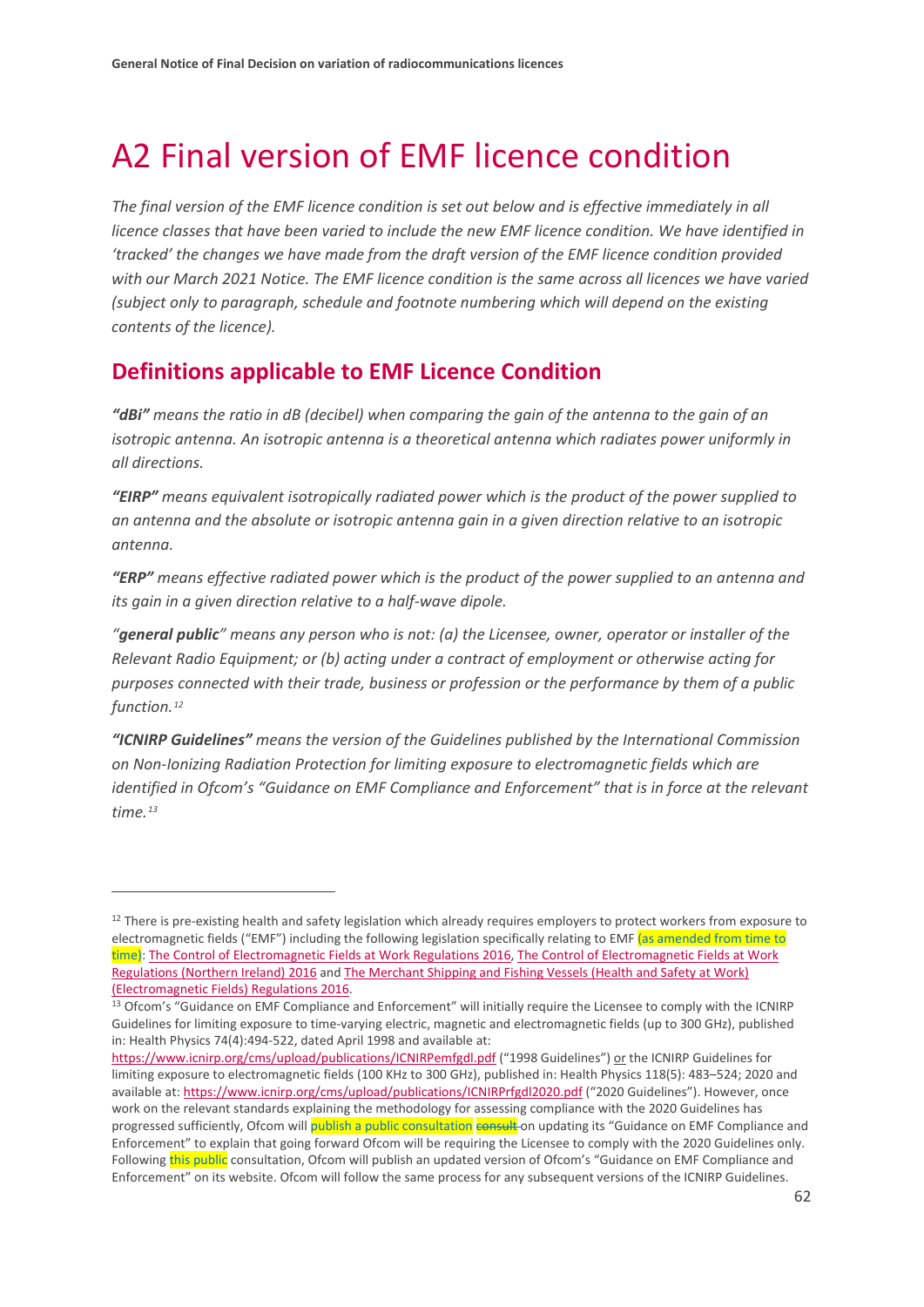*"Licensee's On-Site Radio Equipment" means the Relevant Radio Equipment and any other wireless telegraphy station(s) and wireless telegraphy apparatus on the same site which is authorised by another licence held by the Licensee to transmits at powers higher than 10 Watts EIRP or 6.1 Watts ERP.[14](#page-64-0)*

*"Relevant Radio Equipment" means all the Radio Equipment that is authorised by this Licence to transmit at powers higher than 10 Watts EIRP or 6.1 Watts ERP. [15](#page-64-1)*

*"Shared Site Exemption" means any of the following three situations apply on a shared site in relation to the Licensee's or another licensee's wireless telegraphy station(s) or wireless telegraphy apparatus that is authorised to transmit at powers higher than 10 Watts EIRP or 6.1 Watts ERP:*

- *The first situation is that all of the licensee's wireless telegraphy station(s) or wireless telegraphy apparatus on a shared site do not transmit at a combined total radiated power in any particular direction[16](#page-64-2) that is higher than 100 Watts EIRP or 61 Watts ERP.[17](#page-64-3)*
- *The second situation is that the total electromagnetic field exposure levels produced by the licensee's wireless telegraphy station(s) or wireless telegraphy apparatus in any area where a member of the general public is or can be expected to be present when transmissions are taking place is no more than 5% of the basic restrictions or 5% of the reference levels in the relevant tables for general public exposure identified in the ICNIRP Guidelines.[18](#page-64-4)*
- *The third situation is where the licensee's wireless telegraphy station or wireless telegraphy apparatus has an antenna gain that is equal to or higher than 29 dBi and has a fixed beam.*

*"shared site" means a site that is shared by the Licensee and at least one other licensee for the purposes of establishing, installing, modifying or using wireless telegraphy stations or wireless telegraphy apparatus.*

*"site" means a physical structure, building, vehicle or moving platform.* 

*"wireless telegraphy apparatus" has the meaning given to it in section 117 of the Wireless Telegraphy Act 2006.*

*"wireless telegraphy station" has the meaning given to it in section 117 of the Wireless Telegraphy Act 2006.*

<span id="page-64-0"></span><sup>&</sup>lt;sup>14</sup> 10 Watts EIRP is equivalent to 6.1 Watts ERP. In linear units EIRP (W) = 1.64 x ERP (W); in decibels EIRP (dB) = ERP (dB) + 2.15. Ofcom's "Guidance on EMF Compliance and Enforcement" explains how the Licensee can determine if wireless telegraphy station(s) or wireless telegraphy apparatus "*transmits at powers higher than 10 Watts EIRP or 6.1 Watts ERP"*. <sup>45</sup> 10 Watts EIRP is equivalent to 6.1 Watts ERP.

<span id="page-64-2"></span><span id="page-64-1"></span><sup>&</sup>lt;sup>16</sup> For the purpose of this situation, the combined total radiated power is a simple sum of the radiated powers (in EIRP or ERP) of all of the licensee's wireless telegraphy station(s) or wireless telegraphy apparatus on the shared site that transmits signals covering the same or overlapping areas.

<span id="page-64-3"></span><sup>17</sup> 100 Watts EIRP is equivalent to 61 Watts ERP.

<span id="page-64-4"></span><sup>&</sup>lt;sup>18</sup> The relevant tables for general public exposure are identified in Ofcom's "Guidance on EMF Compliance and Enforcement".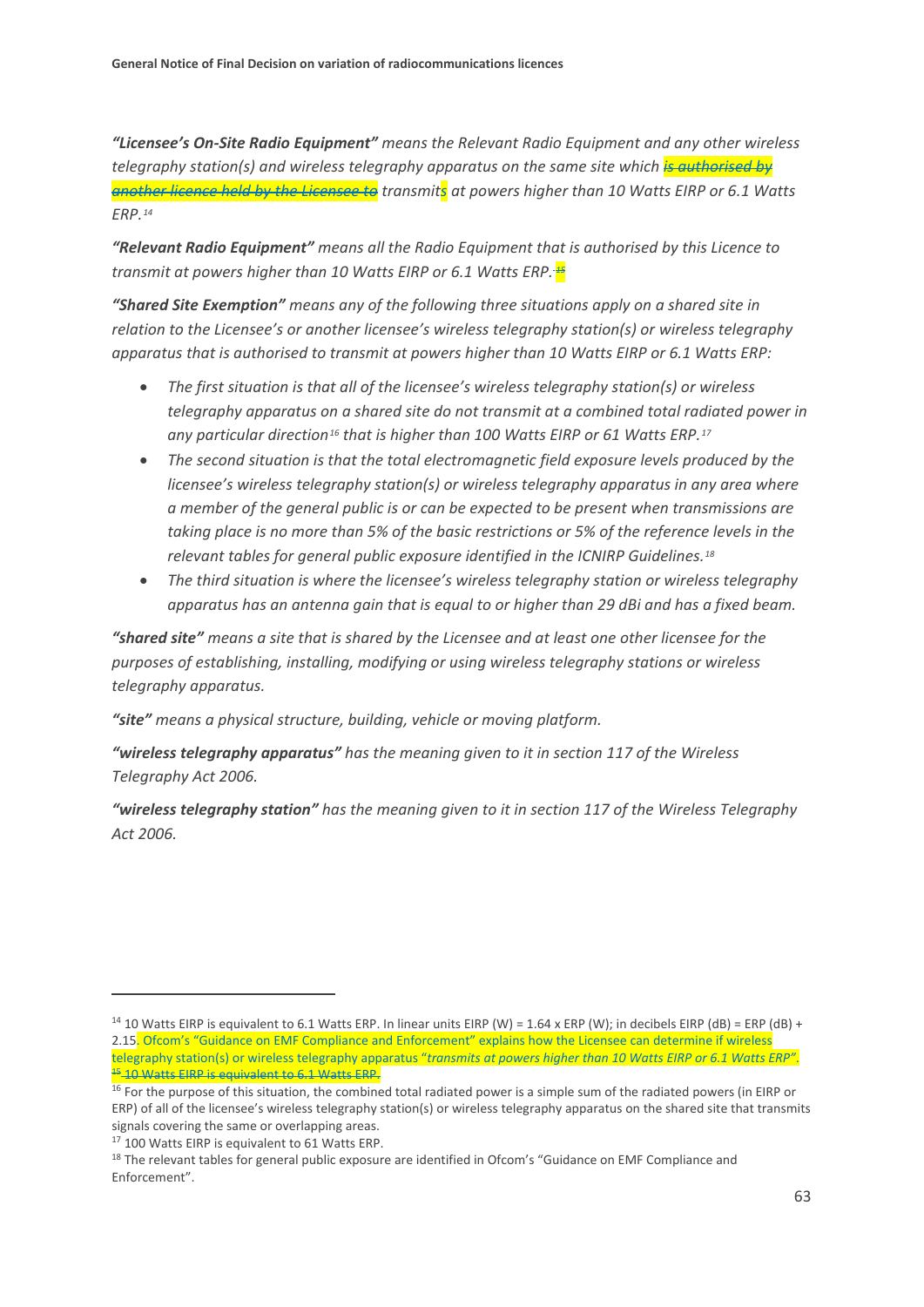# **Licence Condition**

### **Sites which are not shared with another licensee**

*1. The Licensee shall only establish, install, modify or use Relevant Radio Equipment if the total electromagnetic field exposure levels produced by the Licensee's On-Site Radio Equipment do not exceed the basic restrictions[19](#page-65-0) in the relevant tables for general public exposure identified in the ICNIRP Guidelines[20](#page-65-1) in any area where a member of the general public is or can be expected to be present when transmissions are taking place.* 

### **Sites which are shared with another licensee**

- *2. In the case of a shared site where the Shared Site Exemption applies to the Licensee, the Licensee shall comply with paragraph 1 above.*
- *3. In the case of a shared site where the Shared Site Exemption does not apply to the Licensee, the Licensee shall only establish, install, modify or use the Relevant Radio Equipment if:* 
	- *a) the total electromagnetic field exposure levels produced by the Licensee's On-Site Radio Equipment, together with*
	- *b) the total electromagnetic field exposure levels produced by all other wireless telegraphy stations and wireless telegraphy apparatus operated by another licensee on the same site for which the Licensee can reasonably assume that a Shared Site Exemption does not apply,*

*do not exceed the basic restrictions[21](#page-65-2) in the relevant tables for general public exposure identified in the ICNIRP Guidelines[22](#page-65-3) in any area where a member of the general public is or can be expected to be present when transmissions are taking place.* 

### **Emergency Situations**

*4. The obligations in paragraphs 1, 2 and 3 above will not apply if the Relevant Radio Equipment is being used for the purpose of seeking emergency assistance or reporting and responding to an emergency situation (in the vicinity of that situation) including for search and rescue activities and maritime emergency communications.[23](#page-65-4)*

<span id="page-65-0"></span><sup>&</sup>lt;sup>19</sup> Compliance with the reference levels for general public exposure identified in the ICNIRP Guidelines will ensure compliance with the basic restrictions.

<span id="page-65-1"></span><sup>&</sup>lt;sup>20</sup> The relevant tables for general public exposure are identified in Ofcom's "Guidance on EMF Compliance and Enforcement".

<span id="page-65-2"></span><sup>&</sup>lt;sup>21</sup> Compliance with the reference levels for general public exposure identified in the ICNIRP Guidelines will ensure compliance with the basic restrictions.

<span id="page-65-3"></span><sup>&</sup>lt;sup>22</sup> The relevant tables for general public exposure are identified in Ofcom's "Guidance on EMF Compliance and Enforcement".

<span id="page-65-4"></span> $^{23}$  Further information on emergency situations in set out in Ofcom's "Guidance on EMF Compliance and Enforcement".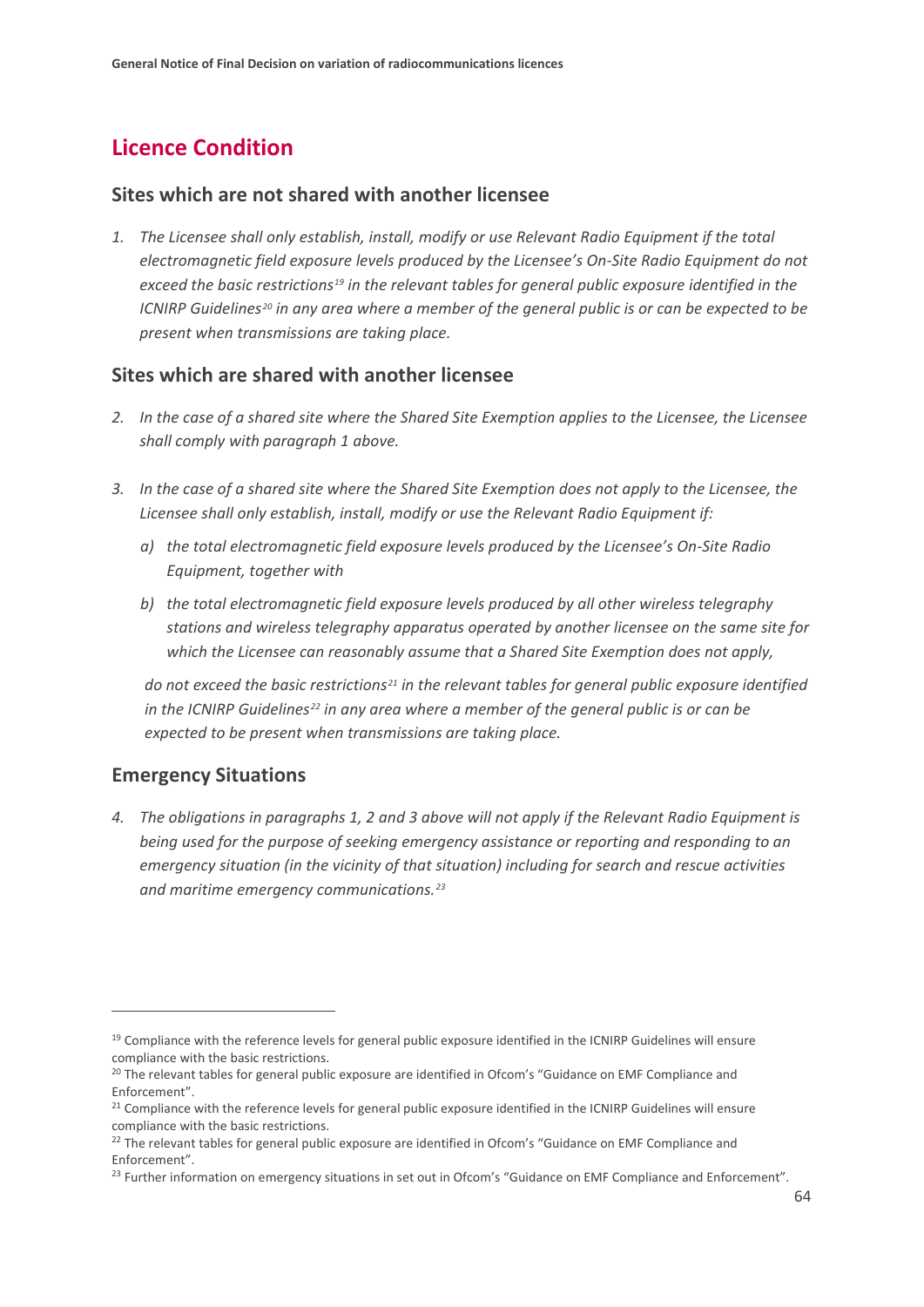## **Relationship with authorised transmission levels**

*5. The Licensee shall comply with paragraphs 1, 2 and 3 above notwithstanding the maximum transmission levels authorised in the Licence.*

### **Records**

*6. The Licensee shall keep, or shall procure that a third party shall keep, and shall make available to Ofcom on request, records (including the type of records identified in Ofcom's "Guidance on EMF Compliance and Enforcement") that demonstrate how it has complied with the basic restrictions in the relevant tables for general public exposure identified in the ICNIRP Guidelines paragraphs 1, 2 and 3 above when Relevant Radio Equipment is established, installed, modified or used.* 

## **Ofcom's "Guidance on EMF Compliance and Enforcement"**

*7. When evaluating its compliance with paragraphs 1, 2 and 3 above, the Licensee shall take into account Ofcom's "Guidance on EMF Compliance and Enforcement" that is in force at the relevant time.*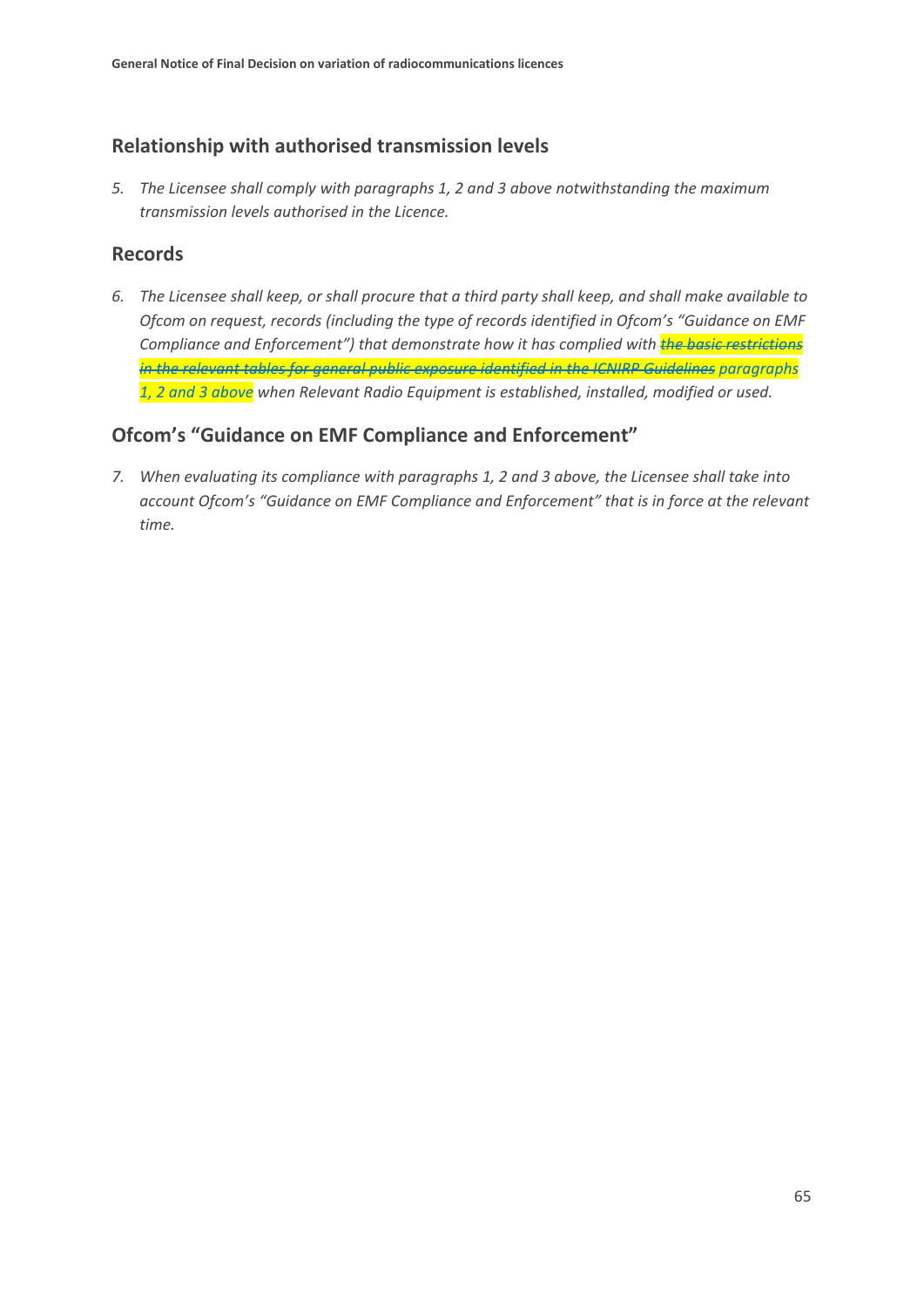# <span id="page-67-0"></span>A3 Representations on Amateur Licence

A3.1 We also notified amateur licensees of some minor changes to the amateur licence to update references to legislation and correct some outdated text. We received various comments on specific wording in the amateur licence, many of which did not relate to our proposed changes. These comments and our responses are set out in Table A3.1 below.

| <b>Summary of representations</b>                                                                                                                                                                                                                                                                                                                                                                                                  | <b>Our responses</b>                                                                                                                                                                                                                                                                                                                                                                                                                                                                                                                                                                                                                                                                                                                                                                                                                                                                                                                                                                                                                                                                                                                                                                                                       |
|------------------------------------------------------------------------------------------------------------------------------------------------------------------------------------------------------------------------------------------------------------------------------------------------------------------------------------------------------------------------------------------------------------------------------------|----------------------------------------------------------------------------------------------------------------------------------------------------------------------------------------------------------------------------------------------------------------------------------------------------------------------------------------------------------------------------------------------------------------------------------------------------------------------------------------------------------------------------------------------------------------------------------------------------------------------------------------------------------------------------------------------------------------------------------------------------------------------------------------------------------------------------------------------------------------------------------------------------------------------------------------------------------------------------------------------------------------------------------------------------------------------------------------------------------------------------------------------------------------------------------------------------------------------------|
| There should be a space between "any"<br>a)<br>and "kind" in Clause 1(1)(b) of Section 2 of<br>the licence.                                                                                                                                                                                                                                                                                                                        | We have corrected this in accordance with the<br>comment.                                                                                                                                                                                                                                                                                                                                                                                                                                                                                                                                                                                                                                                                                                                                                                                                                                                                                                                                                                                                                                                                                                                                                                  |
| Clauses 2(1)(a), 17(1)(u) and 17(1)(ss) of the<br>b)<br>licence are inconsistent with paragraph<br>2.14 of Ofcom's Guidance for Radio<br>Amateur Licensees in relation to the<br>relevant rules for amateur radio use by<br>Foundation and Intermediate Licence<br>holders in territorial seas; the Guidance<br>says such use is permitted but the licence<br>limits operation to below the water line to<br>Full Licence holders. | We did not propose, and have decided it is not<br>necessary to make, any changes to the amateur<br>licence relating to the use of radio equipment<br>by Foundation and Intermediate Licence<br>holders in territorial waters.<br>Clause 2(1)(a) of the licence explains that Full<br>Licence Holders can operate their equipment<br>both within and outside of the UK's territorial<br>seas.<br>Clause 2(1)(a) does not refer to Foundation and<br>Intermediate Licence holders. This does not<br>however mean such licensees cannot use their<br>equipment at sea in any circumstances. The<br>Wireless Telegraphy Act 2006 applies<br>throughout the UK and its territorial seas.<br>Consistent with this, the chapeau of Clause 2(1)<br>states that the licensee can operate their<br>equipment within the UK (including its<br>territorial seas). Therefore, and as explained in<br>paragraph 2.14 of our Guidance for Radio<br>Amateur Licensees, the licence allows<br>Foundational and Intermediate licence holders<br>to use their equipment within the UK's<br>territorial waters.<br>Foundational and Intermediate licence holders<br>cannot however use their equipment outside<br>the UK's territorial waters. |

#### **Table A3.1 – Representations in relation to wording of amateur licence unrelated to EMF**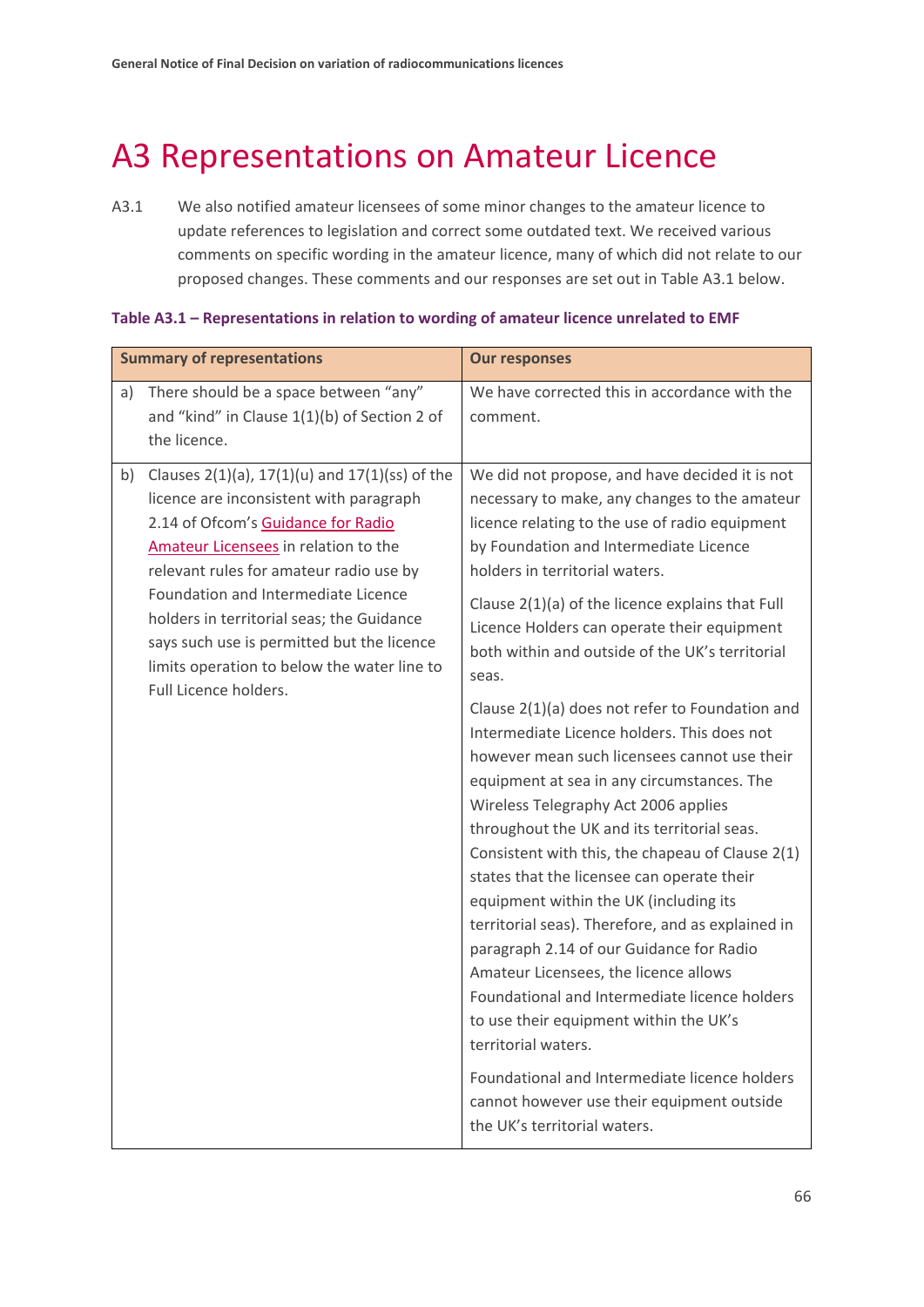| c) | The reference to footnote 6 in Clause 10(6)                                                                                                                                                                                                                                                                                                                                                                                                                     | We have corrected this reference to the                                                                                                                                                                                                                                                                                                                                                                                                                                                                 |
|----|-----------------------------------------------------------------------------------------------------------------------------------------------------------------------------------------------------------------------------------------------------------------------------------------------------------------------------------------------------------------------------------------------------------------------------------------------------------------|---------------------------------------------------------------------------------------------------------------------------------------------------------------------------------------------------------------------------------------------------------------------------------------------------------------------------------------------------------------------------------------------------------------------------------------------------------------------------------------------------------|
|    | should instead be a reference to footnote 5                                                                                                                                                                                                                                                                                                                                                                                                                     | footnote in accordance with the comment.                                                                                                                                                                                                                                                                                                                                                                                                                                                                |
|    | i.e. the footnote should refer to note (g) to                                                                                                                                                                                                                                                                                                                                                                                                                   |                                                                                                                                                                                                                                                                                                                                                                                                                                                                                                         |
|    | the licence and not to note (h).                                                                                                                                                                                                                                                                                                                                                                                                                                |                                                                                                                                                                                                                                                                                                                                                                                                                                                                                                         |
| d) | Clause 11(4) of the licence (which prohibits<br>transmissions for general reception subject<br>to a few exemptions) is inconsistent with<br>Clauses $10(1)$ and $10(2)$ ; the operation of<br>unattended beacons is permitted under<br>Clause 10 but neither attended nor<br>unattended beacons are identified as an<br>exemption in Clause 11(4). Ofcom should<br>identify the use of beacons (attended and<br>unattended) as an exemption in Clause<br>11(4). | We did not propose, and have decided it is not<br>necessary to make, any changes to the amateur<br>licence relating to the use of unattended<br>beacons.<br>We note that Clauses 10(1) and 10(2) of the<br>amateur licence permit the operation of<br>unattended beacons only where the operation<br>of such beacons is consistent with the terms of<br>the licence. Clauses 10(1) and (2) therefore<br>need to be interpreted in light of the other<br>terms of the licence including Clause 11(4) and |
|    |                                                                                                                                                                                                                                                                                                                                                                                                                                                                 | Schedule 2.<br>Schedule 2 of the licence permits the use of<br>unattended beacons in certain circumstances.<br>Such use is consistent with Clause 11(4).                                                                                                                                                                                                                                                                                                                                                |
|    |                                                                                                                                                                                                                                                                                                                                                                                                                                                                 | Clause 11(4) permits the use of radio<br>equipment for sending messages for general<br>reception provided such use is in accordance<br>with Clause $11(4)(a)$ , (b) or (c). It follows that<br>beacons can be used to send messages in the<br>form of initial calls in accordance with Clause<br>11(4)(a). It is not therefore necessary for Clause<br>11(4) to explicitly refer to beacons.                                                                                                            |
|    |                                                                                                                                                                                                                                                                                                                                                                                                                                                                 | We intend to update paragraph 2.105 of our<br><b>Guidance for Amateur Radio Licensee to</b><br>explain that the use of unattended beacons<br>(other than as allowed in the notes to Schedule<br>2) is not permitted by the standard licence<br>terms and conditions and requires a specific<br>licence variation to authorise their 'keeper' to<br>install and use them.                                                                                                                                |
| e) | There is a missing space in the title of<br>Clause 14 between "retransmitted" and<br>"Messages".                                                                                                                                                                                                                                                                                                                                                                | We have corrected this in accordance with the<br>comment.                                                                                                                                                                                                                                                                                                                                                                                                                                               |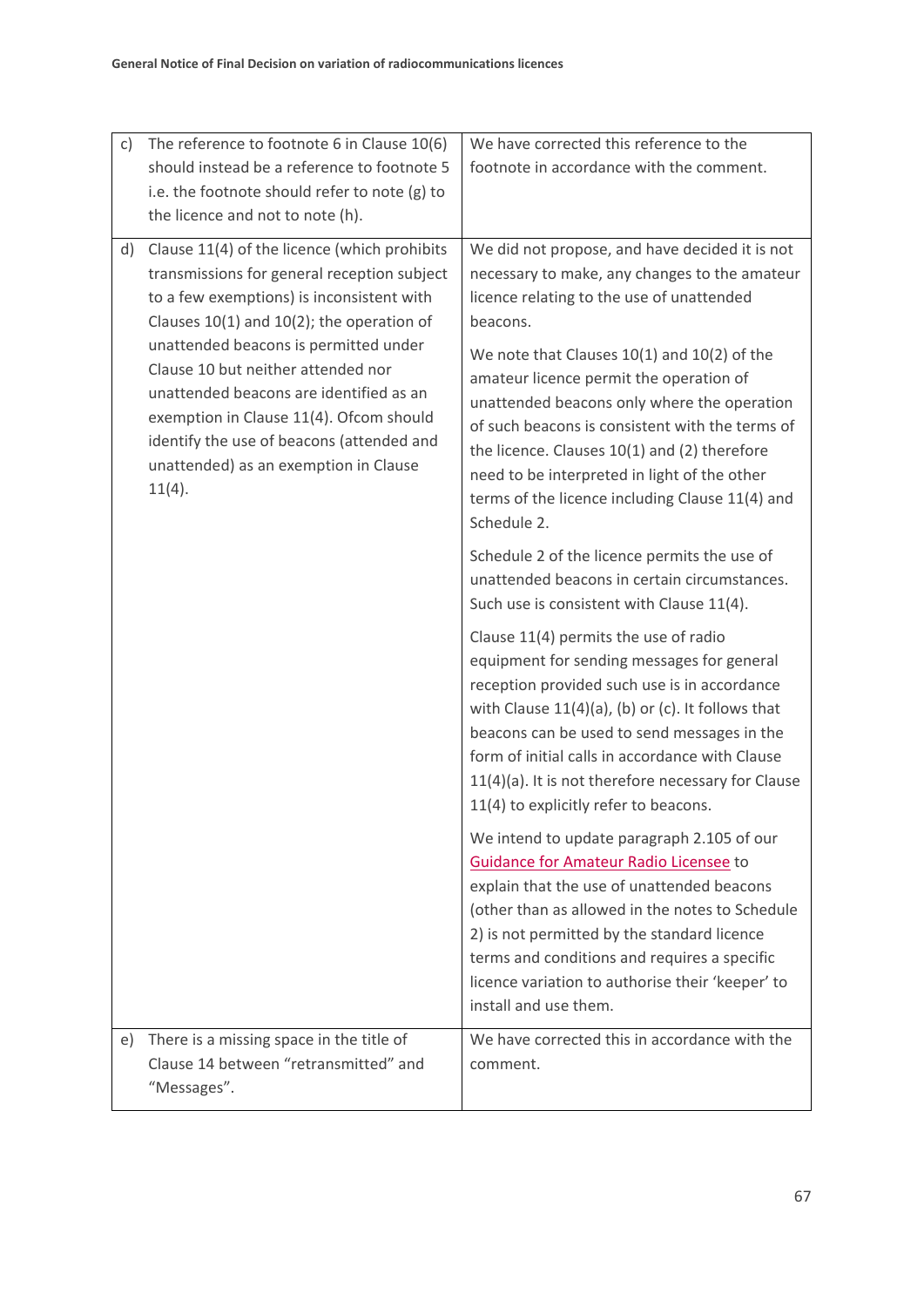| f)           | The definition of the "Secretary of State" as                                                                                                                          | We have amended this definition to refer to the                                                                                                                                                                             |
|--------------|------------------------------------------------------------------------------------------------------------------------------------------------------------------------|-----------------------------------------------------------------------------------------------------------------------------------------------------------------------------------------------------------------------------|
|              | the "Secretary of State for Trade and                                                                                                                                  | "Secretary of State referred to in section 5 of                                                                                                                                                                             |
|              | Industry" in Clause $17(1)(g)$ is no longer                                                                                                                            | the Wireless Telegraphy Act 2006".                                                                                                                                                                                          |
|              | correct.                                                                                                                                                               |                                                                                                                                                                                                                             |
|              |                                                                                                                                                                        |                                                                                                                                                                                                                             |
| g)           | The definition of "User Service" in Clause                                                                                                                             | We have amended this definition in accordance                                                                                                                                                                               |
|              | $17(1)(qq)$ should be amended to refer to                                                                                                                              | with the comment.                                                                                                                                                                                                           |
|              | the "Royal Voluntary Service" rather than                                                                                                                              |                                                                                                                                                                                                                             |
|              | the "Women's Royal Voluntary Service".                                                                                                                                 |                                                                                                                                                                                                                             |
| h)           | The definition of the "United Kingdom" in<br>Clause 17(1)(nn) should not say it includes<br>the Channel Island and the Isle of Man. This                               | The current definition of the "United Kingdom"<br>was included in the amateur licence in 2014. At<br>the time, we explained that we were using this                                                                         |
|              |                                                                                                                                                                        | term as convenient shorthand to also cover the                                                                                                                                                                              |
|              | definition is inconsistent with advice from<br>the Ministry of Justice which states that                                                                               | Crown Dependencies (i.e. the Channel Islands                                                                                                                                                                                |
|              | "Government officials must never state or                                                                                                                              | and the Isle of Man).                                                                                                                                                                                                       |
|              | imply that the Crown Dependencies are part                                                                                                                             |                                                                                                                                                                                                                             |
|              | of the United Kingdom, or Great Britain or<br>England or act on that assumption." Whilst<br>the licence may also cover the Crown<br>Dependencies, Ofcom should use the | We recognise that the United Kingdom does<br>not include the Crown Dependencies and we<br>note that we refer to the United Kingdom and<br>the Crown Dependencies separately in our<br>Guidance for Radio Amateur Licensees. |
|              | correct terminology and amend its                                                                                                                                      | We have decided to amend the amateur licence                                                                                                                                                                                |
|              | definition of the "United Kingdom". For<br>example, Ofcom could refer to the "British                                                                                  | to refer to both the United Kingdom and the                                                                                                                                                                                 |
|              | Islands" which is defined in paragraph 1 of                                                                                                                            | Crown Dependencies. We have amended the                                                                                                                                                                                     |
|              | the Interpretation Act 1978 as "the United                                                                                                                             | definition of the United Kingdom as follows:                                                                                                                                                                                |
|              | Kingdom, the Channel Islands and the Isle                                                                                                                              | ""United Kingdom" means the United Kingdom                                                                                                                                                                                  |
|              | of Man".                                                                                                                                                               | of Great Britain and Northern Ireland".                                                                                                                                                                                     |
|              |                                                                                                                                                                        |                                                                                                                                                                                                                             |
|              |                                                                                                                                                                        | We have also added the following new<br>definition of Crown Dependencies in Clause<br>$17(1)(nn)$ :                                                                                                                         |
|              |                                                                                                                                                                        | ""Crown Dependencies" means the Bailiwick of<br>Jersey, the Bailiwick of Guernsey and the Isle of<br>Man."                                                                                                                  |
| $\mathsf{i}$ | The definition of "Wireless Telegraphy                                                                                                                                 | We have amended this definition to refer to                                                                                                                                                                                 |
|              | Acts" in Clause 17(1)(uu) should be                                                                                                                                    | "the Wireless Telegraphy Act 2006 (as amended                                                                                                                                                                               |
|              | amended to reflect the fact the Wireless                                                                                                                               | from time to time) and any regulations made                                                                                                                                                                                 |
|              | Telegraphy (Content of Transmission)                                                                                                                                   | thereunder".                                                                                                                                                                                                                |
|              | Regulations 1988 are made under the                                                                                                                                    |                                                                                                                                                                                                                             |
|              | Wireless Telegraphy Act 2006.                                                                                                                                          |                                                                                                                                                                                                                             |